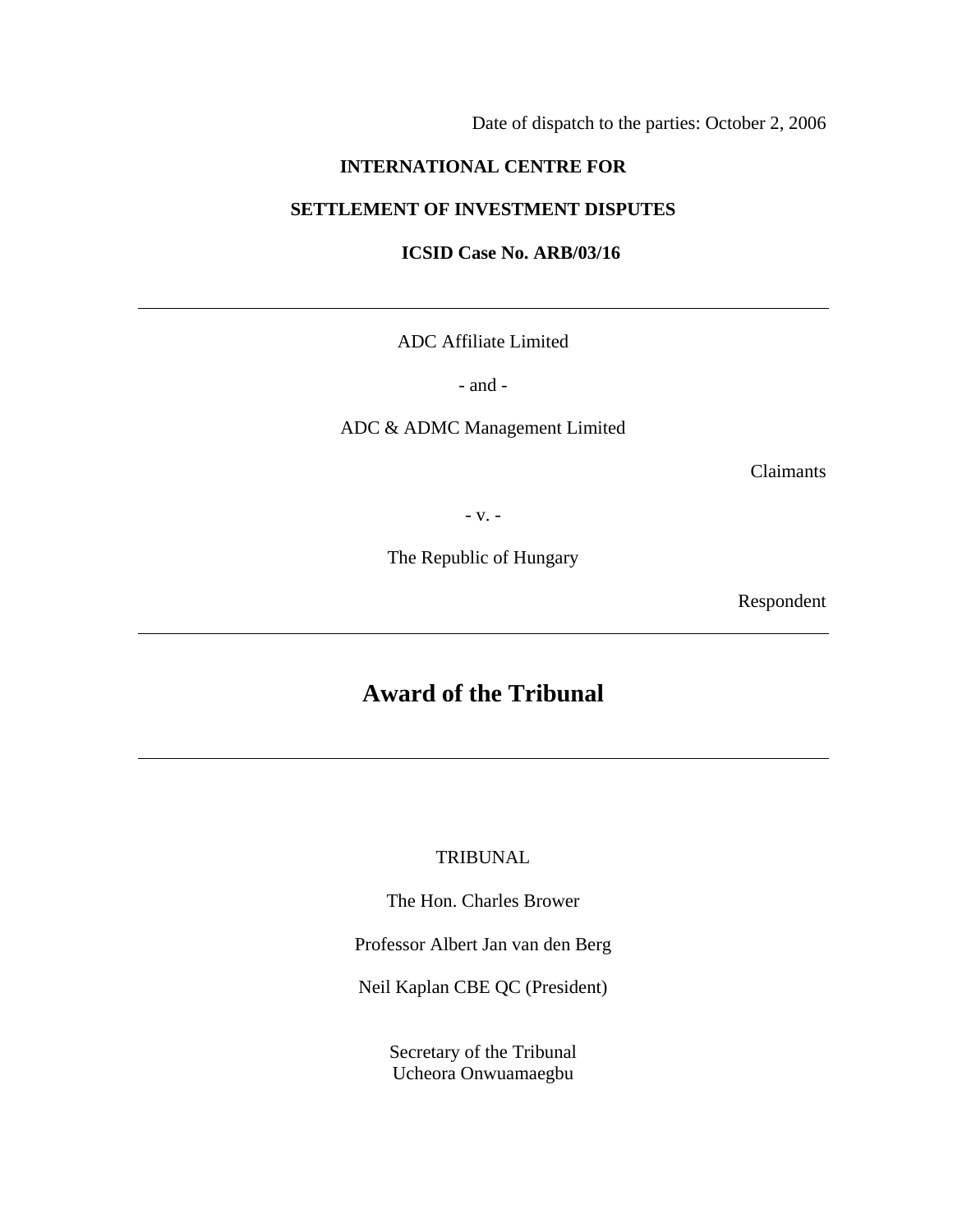# **Table of Content**

| I. |                                                                           |  |  |  |
|----|---------------------------------------------------------------------------|--|--|--|
|    |                                                                           |  |  |  |
|    |                                                                           |  |  |  |
|    |                                                                           |  |  |  |
|    | A. Arbitration Agreement and Constitution of Arbitration Tribunal4        |  |  |  |
|    |                                                                           |  |  |  |
|    |                                                                           |  |  |  |
|    |                                                                           |  |  |  |
|    |                                                                           |  |  |  |
|    |                                                                           |  |  |  |
|    |                                                                           |  |  |  |
|    |                                                                           |  |  |  |
|    |                                                                           |  |  |  |
|    |                                                                           |  |  |  |
|    |                                                                           |  |  |  |
|    |                                                                           |  |  |  |
|    |                                                                           |  |  |  |
|    |                                                                           |  |  |  |
|    |                                                                           |  |  |  |
|    |                                                                           |  |  |  |
|    | F.                                                                        |  |  |  |
|    |                                                                           |  |  |  |
|    |                                                                           |  |  |  |
|    | I.                                                                        |  |  |  |
|    | Transformation of the ATAA, Legislative Amendments and the Decree31<br>J. |  |  |  |
|    |                                                                           |  |  |  |
|    |                                                                           |  |  |  |
|    |                                                                           |  |  |  |
|    | 3.                                                                        |  |  |  |
|    |                                                                           |  |  |  |
|    |                                                                           |  |  |  |
|    |                                                                           |  |  |  |
|    |                                                                           |  |  |  |
|    |                                                                           |  |  |  |
|    |                                                                           |  |  |  |
|    |                                                                           |  |  |  |
|    |                                                                           |  |  |  |
|    |                                                                           |  |  |  |
|    |                                                                           |  |  |  |
|    |                                                                           |  |  |  |
|    |                                                                           |  |  |  |
|    |                                                                           |  |  |  |
|    |                                                                           |  |  |  |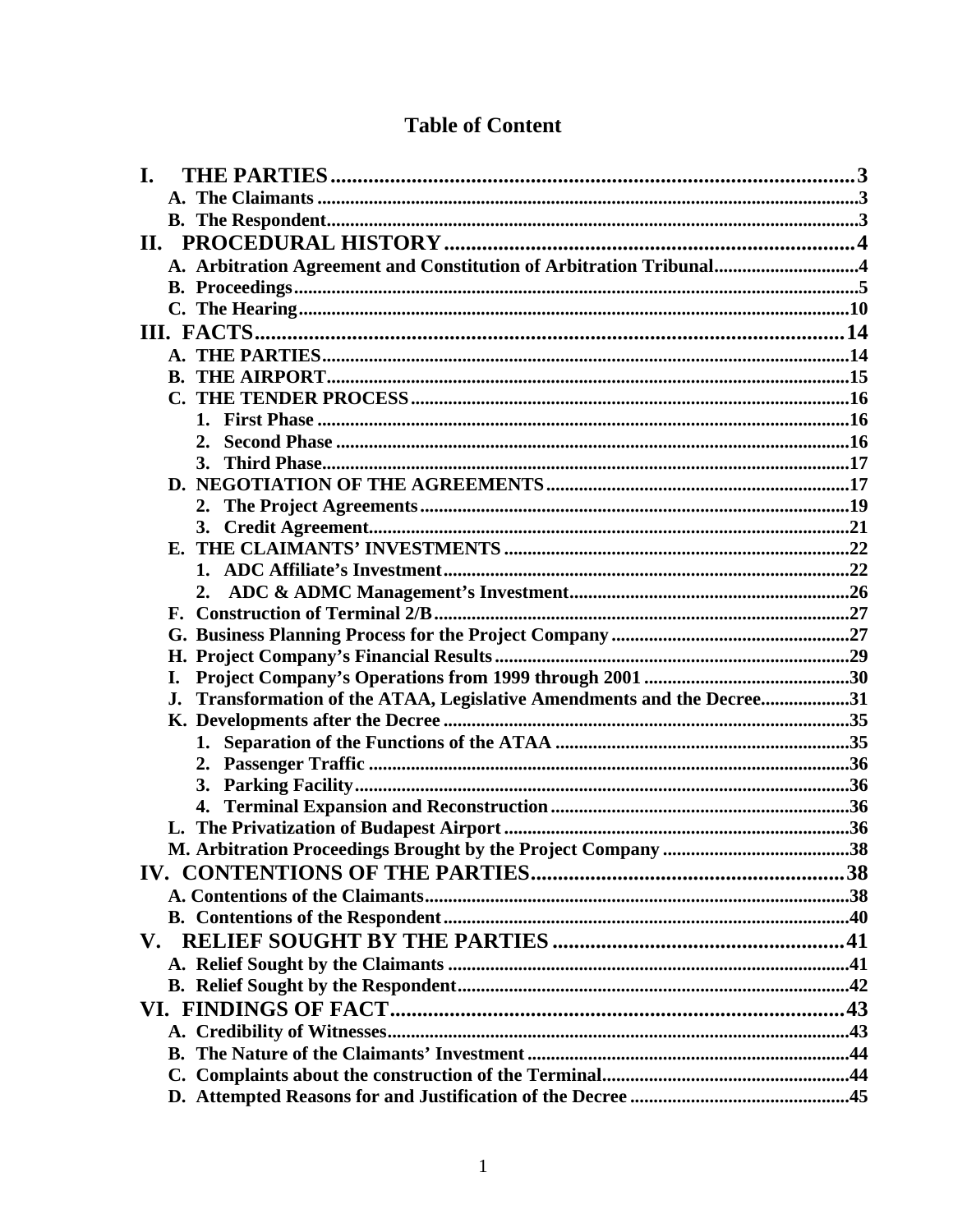| VII. ISSUES TO BE CONSIDERED IN THIS ARBITRATION 48                   |  |
|-----------------------------------------------------------------------|--|
|                                                                       |  |
|                                                                       |  |
| 1. Is the Nature of the Dispute Governed by the BIT or Contractual in |  |
|                                                                       |  |
| 2. Did the Claimants Make Any Investment in Hungary within the        |  |
|                                                                       |  |
| 3. Does the Dispute Arise "Directly" out of An Investment as Required |  |
|                                                                       |  |
| 4. Does the dispute involve "investors" under the BIT who are         |  |
|                                                                       |  |
|                                                                       |  |
| 6.                                                                    |  |
|                                                                       |  |
|                                                                       |  |
| 1. Is the Operating Period Lease Invalid "Due to the Inappropriate"   |  |
|                                                                       |  |
| 2. Are the Project Agreements Invalid "Due to the Missing Approval"   |  |
|                                                                       |  |
| 3. Is There "a Grossly Unfair Difference in Value" Regarding the      |  |
|                                                                       |  |
| 4. Did the Conclusion of the Terminal Management Agreement Violate    |  |
|                                                                       |  |
|                                                                       |  |
|                                                                       |  |
|                                                                       |  |
|                                                                       |  |
| 2. Discounted Cash Flow (DCF) Method v. Balancing Payment             |  |
|                                                                       |  |
| 3.                                                                    |  |
| 4.                                                                    |  |
|                                                                       |  |
|                                                                       |  |
|                                                                       |  |
|                                                                       |  |
|                                                                       |  |
|                                                                       |  |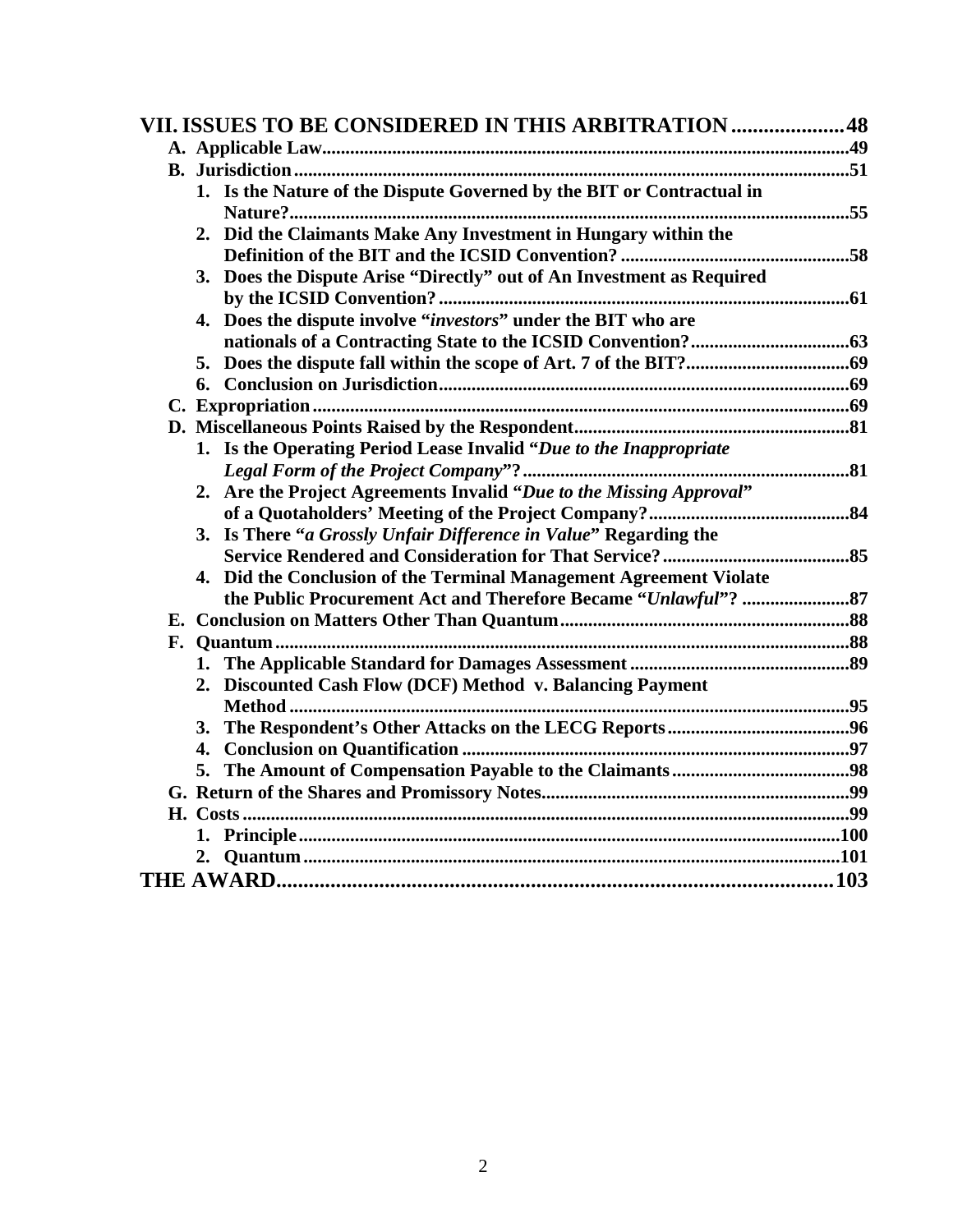# **Award of the Tribunal**

## <span id="page-3-0"></span>**I. THE PARTIES**

### **A. The Claimants**

1. The Claimants ("*Claimants*") are ADC Affiliate Ltd. ("*ADC Affiliate*") and ADC & ADMC Management Ltd. ("*ADC & ADMC Management*"). Both are companies incorporated under the laws of the Republic of Cyprus.

2. In this arbitration, the Claimants are represented by:

Mr. Pierre Bienvenu Mr. Martin Valasek Mr. Jacques Demers Ogilvy Renault SENC in Montréal;

Mr. René Cadieux Mr. Daniel Picotte Fasken Martineau DuMoulin LLP in Montréal;

Prof. Dr. Iván Szász Squire Sanders & Dempsey LLP in Budapest; and

Prof. Dr. James R. Crawford SC University of Cambridge and Matrix Chambers.

## **B. The Respondent**

4. The Respondent ("*Respondent*") is the Republic of Hungary and is a sovereign State.

5. In this arbitration, the Respondent was originally represented by:

Mr. John Beechey Mr. Audley Sheppard Clifford Chance LLP, London; and

Mr. Peter Köves Köves & Társai Ügyvédi Iroda, Clifford Chance LLP, Budapest.

6. By letter dated 12 August, 2005, Clifford Chance LLP informed the Tribunal and ICSID that they no longer served as legal counsel for the Respondent in this arbitration.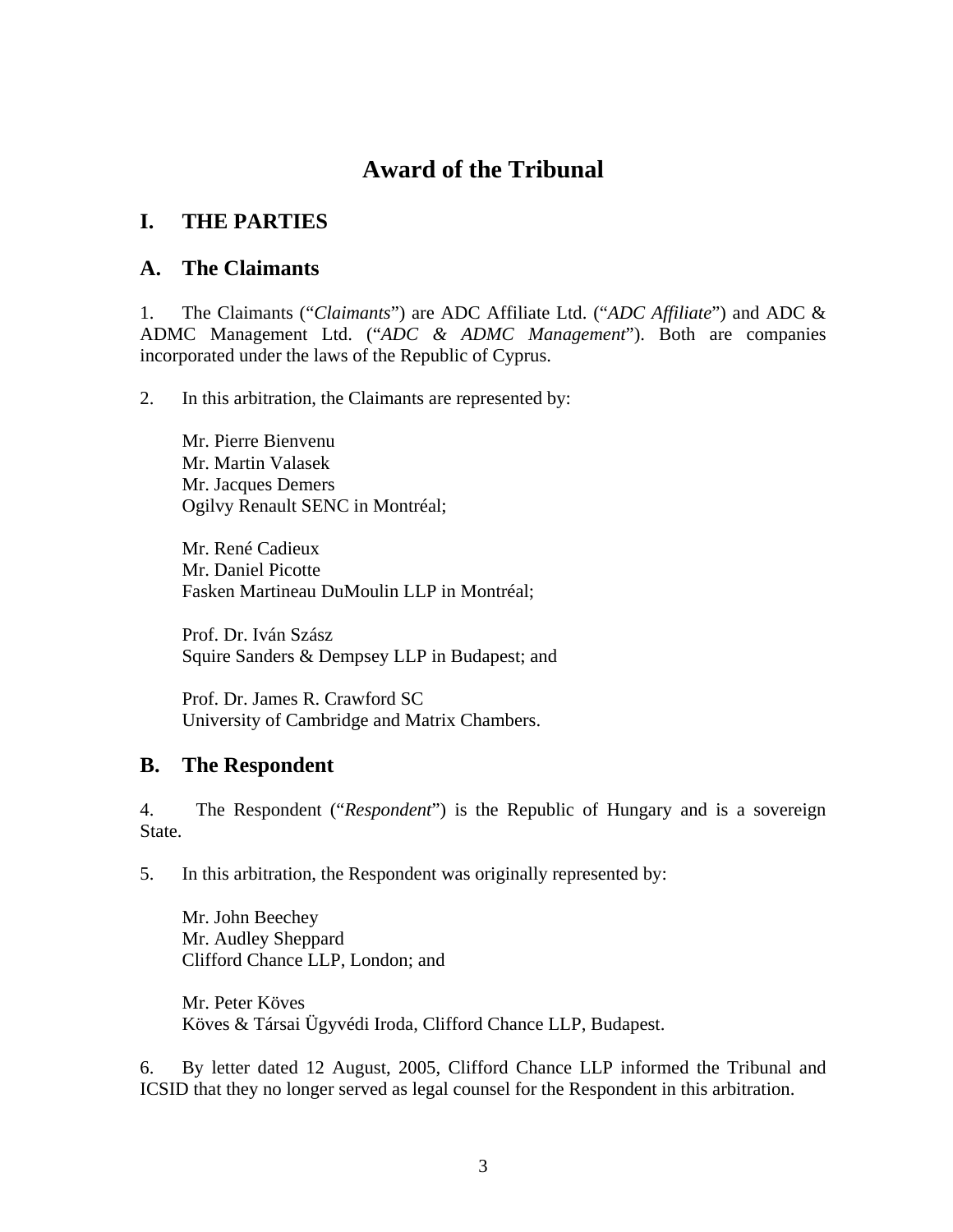<span id="page-4-0"></span>7. By letter dated 29 September, 2005, the Respondent advised ICSID that it had appointed Prof. Dr. László Bodnár of the Bodnár Ügyvédi Iroda Law Firm ("*Bodnár Law Firm*") as its replacement legal counsel in this arbitration.

8. Subsequently, the Respondent informed ICSID that Mr. Jan Burmeister and Dr. Szabo Levente Antal of BNT Budapest and Dr. Inka Handefeld of New York and Hamburg were retained as Co-Counsel for the Respondent.

9. Hence throughout the hearing on the merits the Respondent has been represented by Bodnár Law Firm and the Co-Counsel referred to above.

10. The Claimants and the Respondent are referred to hereinafter together as the "*Parties*".

# **II. PROCEDURAL HISTORY**

# **A. Arbitration Agreement and Constitution of Arbitration Tribunal**

11. This arbitration arises from an alleged unlawful expropriation by the Respondent of the investment of the Claimants in and related to the Budapest-Ferihegy International Airport ("*Airport*") which expropriation, as alleged by the Claimant, constituted a breach of the *Agreement between the Government of the Hungarian People's Republic and the Government of the Republic of Cyprus on Mutual Promotion and Protection of Investment* ("*BIT*"), which entered into force on May 24, 1989.

12. Article 7 of the BIT provides:

*"1. Any dispute between either Contracting Party and the investor of the other Contracting Party concerning expropriation of an investment shall, as far as possible, be settled by the disputing parties in an amicable way.* 

2. If such disputes cannot be settled within six months from the date either *party requested amicable settlement, it shall, upon request of the investor, be submitted to one of the following:* 

*(a) the Arbitration Institution of the Arbitral Tribunal of the Chamber of Commerce in Stockholm; (b) the Arbitral Tribunal of the International Chamber of Commerce in Paris; (c) the International Centre for the Settlement of Investment Disputes in case both Contracting Parties have become members of the Convention of 18 March 1965 on the Settlement of Investment Disputes between States and Nationals of Other States."* 

13. The Claimants have invoked the ICSID arbitration provisions in the BIT.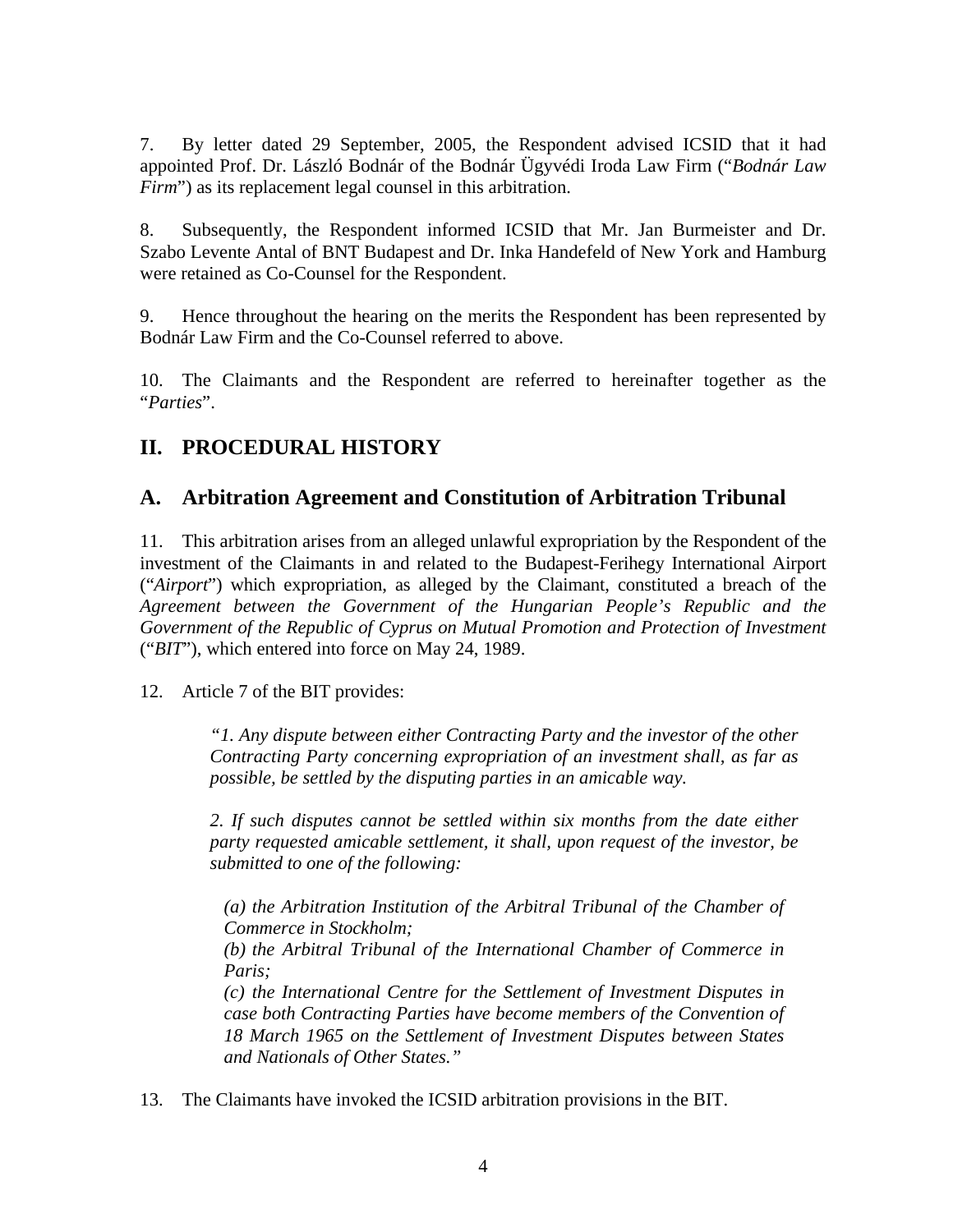<span id="page-5-0"></span>14. On May 7, 2003, the Claimants submitted their *Request for Arbitration* against the Respondent in which they invoked the ICSID arbitration provisions in the BIT.

15. On July 17, 2003, the Acting Secretary-General of ICSID registered the *Request for Arbitration* pursuant to Article 36(3) of the ICSID Convention and ICSID Institution  $Rule(6)(1)(a).$ 

16. Shortly thereafter, the Parties agreed that there should be three arbitrators in this case and also agreed on the method of their appointment.

17. Further to that agreement, the Claimants appointed the Honorable Charles N. Brower, a national of the United States of America, as arbitrator and the Respondent appointed Professor Albert Jan van den Berg, a national of The Netherlands. The two partyappointed arbitrators appointed Mr. Allan Philip, a national of Denmark, to serve as President of the Tribunal.

18. By letter of January 26, 2004, the Acting Secretary-General of ICSID notified the Parties and the above-appointed arbitrators that the Tribunal had been constituted and the proceeding deemed to have begun on that day in accordance with ICSID Arbitration Rule 6(1).

19. On September 3, 2004, due to ill health, Mr. Allan Philip resigned from the Tribunal.

20. Immediately after Mr. Philip's resignation, the two party-appointed arbitrators appointed Mr. Neil T. Kaplan CBE, QC, a national of the United Kingdom, as President of the Tribunal to fill the vacancy created.

21. On September 28, 2004, with Mr. Kaplan's acceptance of the appointment, the Tribunal was reconstituted and the proceedings continued in accordance with ICSID Arbitration Rule 12.

## **B. Proceedings**

22. On March 8, 2004, the Tribunal, as originally constituted, held its first session in The Hague. Present at the session were the full Tribunal, the ICSID Secretary of the Tribunal, Mr. Ucheora Onwuamaegbu ("*Secretary*"), and the legal counsel of the Claimants and the Respondent and/or their representatives.

23. At this first session, the Tribunal considered a series of procedural matters together with several other non-procedural matters as listed in the provisional Agenda circulated by the Secretary prior to the session and adopted at the start of the session.

24. Specifically, the matters considered at the first session were, *inter alia*, the following:

(a) applicable arbitration rules;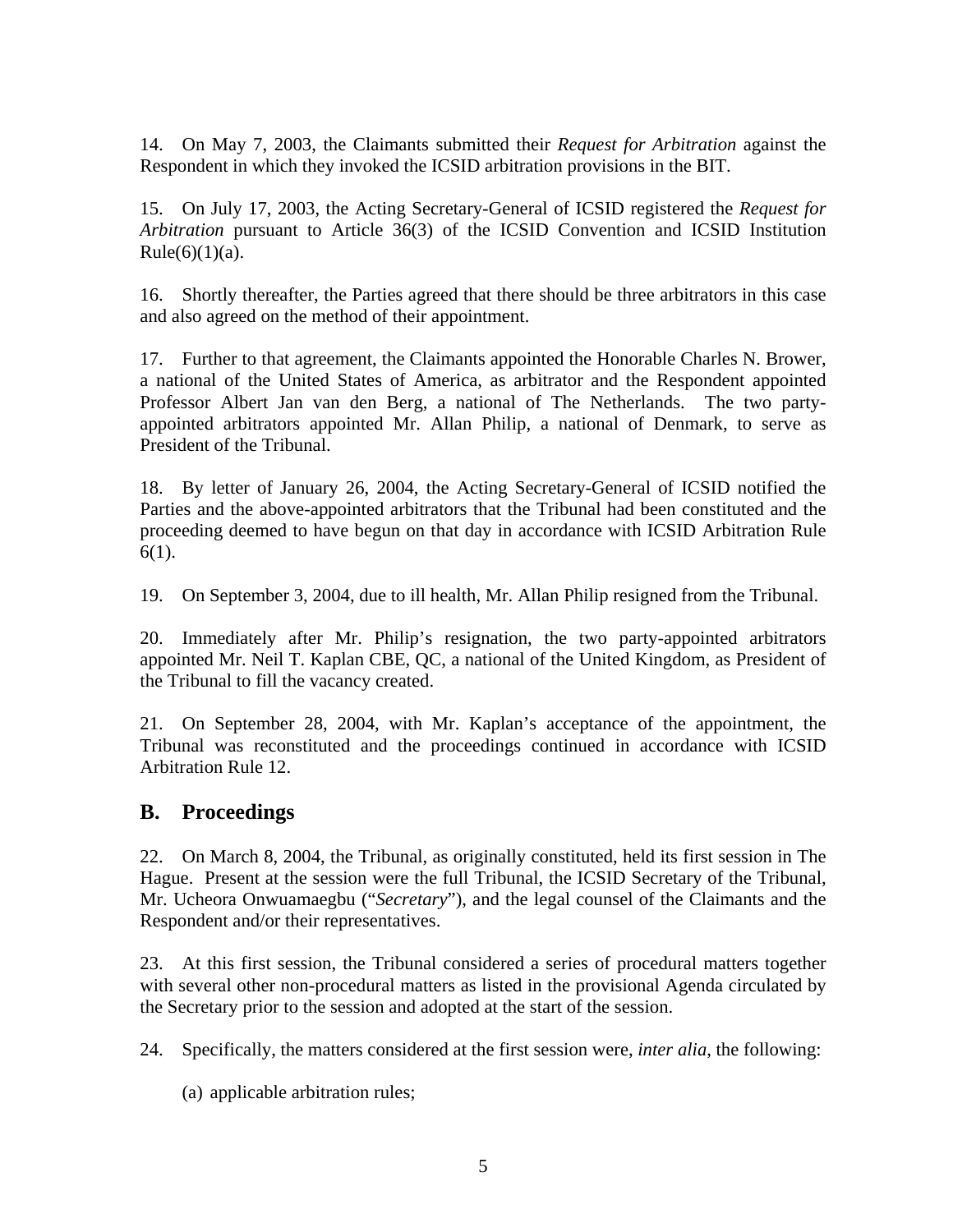- (b) apportionment of costs and advance payments to the Centre;
- (c) quorum;
- (d) decisions of the Tribunal by correspondence or telephone conference;
- (e) place of arbitration;
- (f) procedural language;
- (g) pleadings: number, sequence, time limits; and
- (h) production of evidence and examination of witnesses and experts.

25. On May 11, 2004, the amended *Minutes of the First Session*, dated March 8, 2004 as signed by the President on behalf of the Tribunal and by the Secretary, were dispatched to the Parties by the Secretary.

26. Paragraph 15.3 of the *Minutes of the First Session* set out a procedural timetable for pleadings agreed by the Parties.

27. On July 30, 2004, in accordance with the agreed timetable, the Claimants submitted to ICSID the following:

- 1) Memorial of the Claimants, dated July 30, 2004;
- 2) Witness Statement of Mr. Michael Huang, dated July 29, 2004;
- 3) Exhibits referred to in Witness Statement of Mr. Michael Huang Vol.1;
- 4) Exhibits referred to in Witness Statement of Mr. Michael Huang Vol.2;
- 5) Exhibits referred to in Witness Statement of Mr. Michael Huang Vol.3;
- 6) Exhibits referred to in Witness Statement of Mr. Michael Huang Vol.4;
- 7) Witness Statement of Mr. Tamás Tahy, dated July 25, 2004 but signed on 28 July, 2004;
- 8) Witness Statement of Mr. György Onozó, dated July 28, 2004, and English translation thereof;
- 9) Expert Report by Manuel A. Abdala, Andres Ricover and Pablo T. Spiller of LECG LLC, dated July 29, 2004, entitled Damage Valuation of Claimants' Investment in the Airport ("*LECG Report*");
- 10) Annexes to LECG Report Vol.1;
- 11) Annexes to LECG Report Vol.2;
- 12) Annexes to LECG Report Vol.3;
- 13) Annexes to LECG Report Vol.4;
- 14) Annexes to LECG Report Vol.5;
- 15) Annexes to LECG Report Vol.6;
- 16) Annexes to LECG Report Vol.7;
- 17) Authorities Vol. I;
- 18) Authorities Vol. II; and
- 19) Authorities Vol. III.

28. On August 19, 2004, the Secretary confirmed with the Parties an agreed adjusted timetable for meetings and hearings which replaced the original timetable set forth in the *Minutes of the First Session*.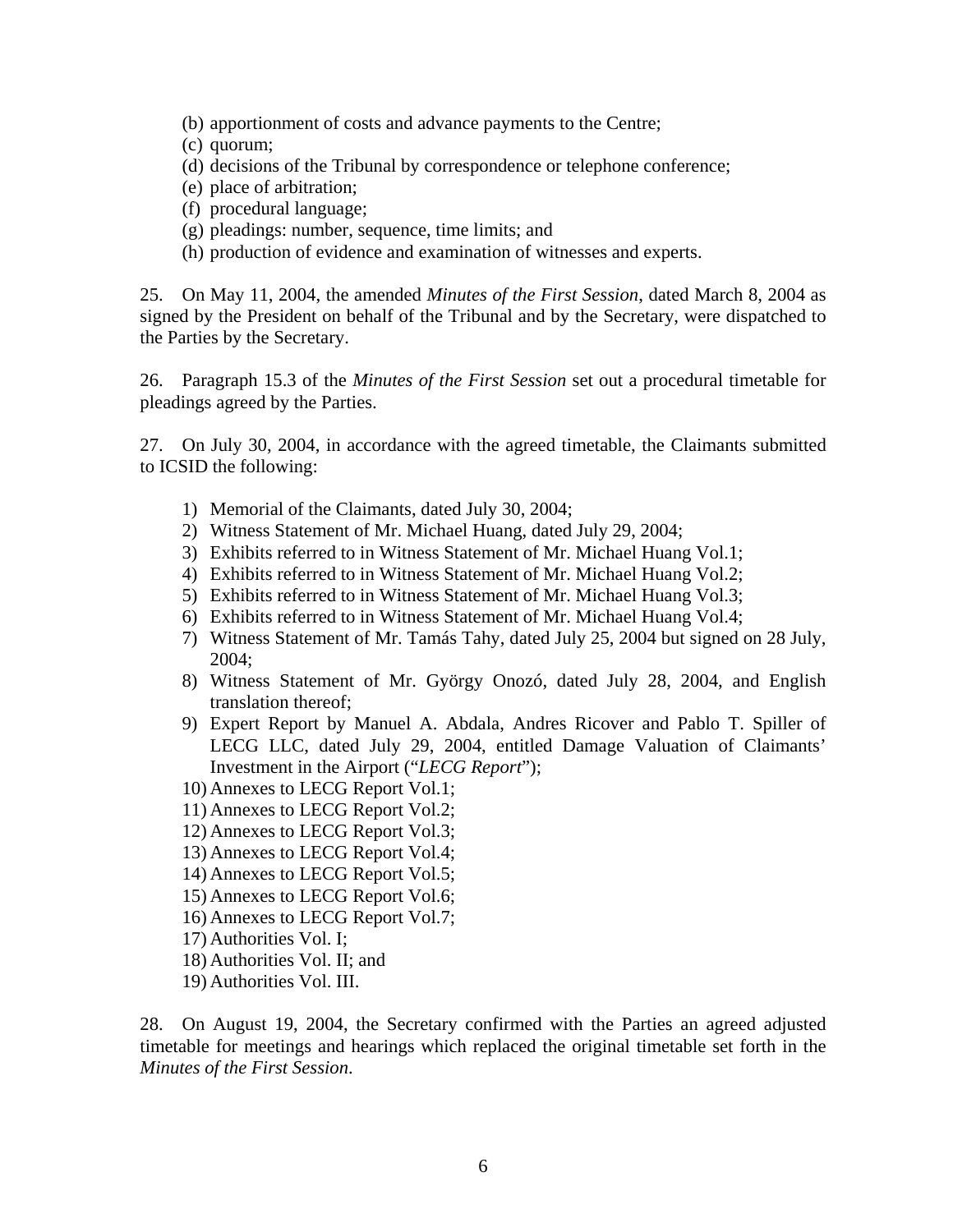29. On January 17, 2005, in accordance with the pleading timetable agreed, the Respondent submitted to ICSID the following:

- 1) *Counter-Memorial of the Respondent*, dated January 17, 2005;
- 2) Expert quantum report by NERA Consulting ("*NERA Report*");
- 3) Witness Statement of Dr. László Kiss;
- 4) Witness Statement of Mr Gyula Gansperger;
- 5) Witness Statement of Mr. Gabor Somogyi-Tóth;
- 6) Exhibits of the Respondent's Counter Memorial; and
- 7) Authorities.

30. On February 7, 2005, and in accordance with the agreed timetable, both Parties served their *Requests for Production of Documents* on the other party.

31. As agreed at the First Session of the Tribunal, on February 14, 2005, a telephone conference was held between the Parties and the Tribunal to assess the status of the proceeding. At that telephone conference, the Respondent submitted to the Tribunal its *Application for Bifurcation of Jurisdiction from the Merits*.

32. On February 15, 2005, the Tribunal issued its *Decision on the Respondent's Application for Bifurcation of Jurisdiction from the Merits* in which it rejected the Respondent's application for bifurcation.

33. On February 22, 2005, in accordance with the agreed procedural timetable, the Parties submitted to the Tribunal their respective objections to the request by the other side for production of documents. Replies to the objections were filed on March 7, 2005.

34. On March 10, 2005, a hearing was held by the Tribunal in London on the requests for production of documents. At the hearing, the Tribunal granted certain of the Claimants' requests, and with respect to the Respondent's requests, it was agreed that the Respondent would file a revised request by March 21, 2005; the Claimants would file their response thereto by April 1, 2005; and the Tribunal would thereafter issue its decision on the revised requests.

35. On March 22, 2005, the Respondent filed its amended request for production of documents ("*Amended Request*").

36. On April 5, 2005, as agreed by the Parties, the Claimants made their submission in response to the Respondent's *Amended Request*. In this submission, the Claimants agreed to produce a number of documents requested by the Respondent but rejected the remaining requests. The Claimants' objections were mainly based on the argument that the remaining requests still violated specific instructions and observations made by the Tribunal at the hearing on March 10, 2005.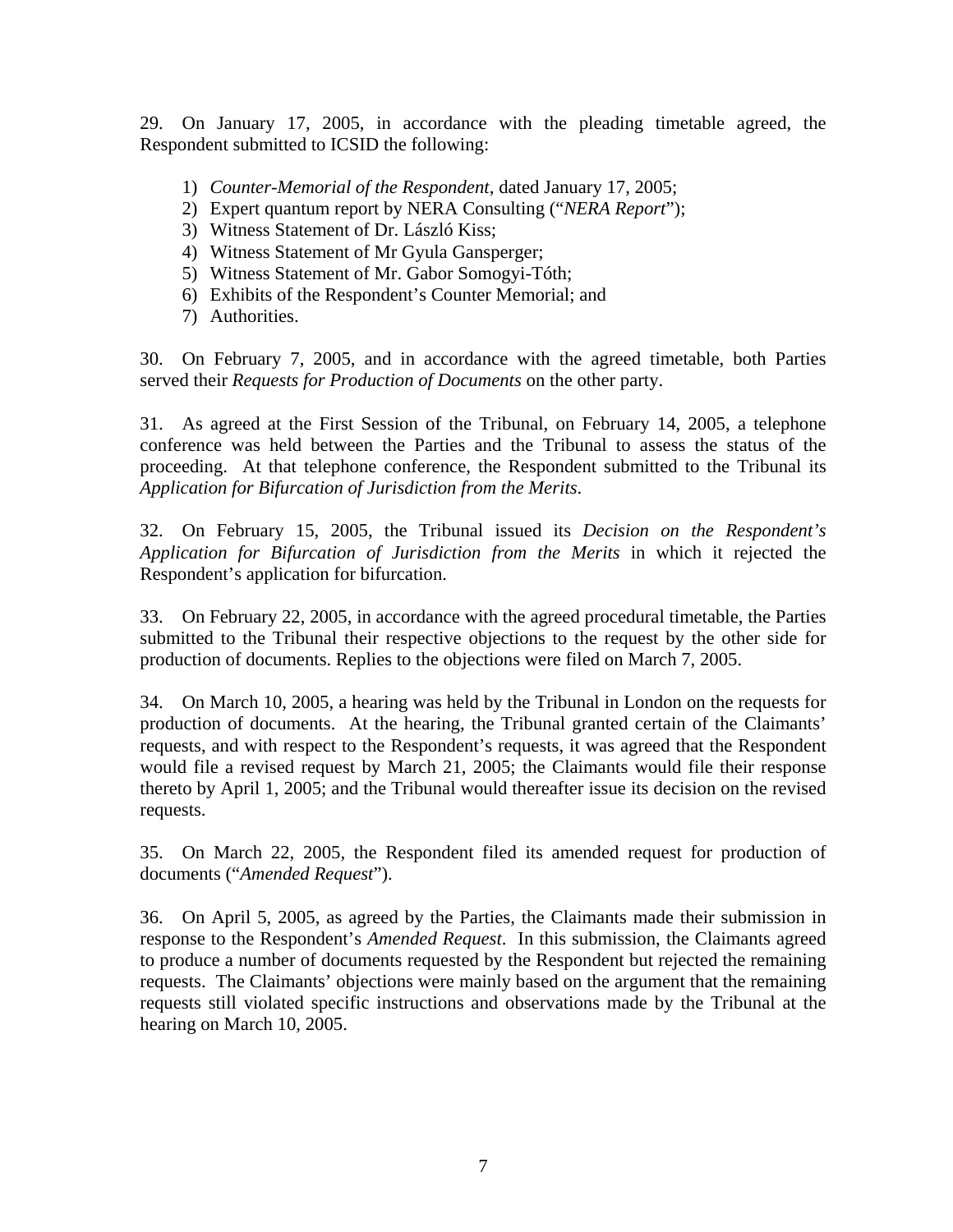37. On April 15, 2005, having considered the *Amended Request* by the Respondent and the Claimants' submission in response, the Tribunal, in its decision of that date, granted several requests in the *Amended Request* and refused others.

38. On June 2, 2005, following correspondence between the Parties in regard to the adjustment of the procedural timetable, the Tribunal agreed and confirmed a revised schedule for the remaining written submissions, organizational meeting and main hearing.

39. On July 22, 2005, in accordance with the revised timetable, the Claimants submitted to the Tribunal and the Respondent the following documents:

- 1) Claimants' *Reply*, dated July 22, 2005;
- 2) Reply Witness Statement of Mr. Michael Huang, dated July 21, 2005;
- 3) Reply Witness Statement of Mr. Tamás Tahy, dated July 14, 2005;
- 4) Reply Witness Statement of Mr. György Onozó, dated July 20, 2005, and English translation thereof;
- 5) Supplemental Expert Report by Manuel A. Adbala, Andres Ricover and Pablo T. Spiller of LECG LLC, dated July 22, 2005, entitled Damage Valuation for the Investment of ADC Affiliate Limited and ADC & ADMC Management Limited in the Budapest-Ferihegy International Airport ("*Supplemental LECG Report*").

40. As stated above, on August 12, 2005, the Tribunal was notified by Clifford Chance LLP that the Respondent had terminated its engagement of the firm in this arbitration.

41. On September 15, 2005, in response to the Tribunal's inquiries as to whether it intended to appoint replacement legal counsel and to follow the fixed deadlines, the Minister of Finance of the Republic of Hungary sent a letter to ICSID in which it was stated that the Respondent was in the process of appointing new legal counsel. Further, the Respondent requested that the Tribunal re-schedule the deadline for filing the Respondent's *Rejoinder* to January 2006 and adjust the ensuing deadlines accordingly.

42. On September 21, 2005, the Tribunal informed the Parties that it was not satisfied with the grounds given by the Respondent for the postponement of the deadlines and that the schedule of this arbitration would remain unchanged. It also confirmed its decision that the organizational meeting, for which December 15, 2005 had been set aside, would be held in London at a venue to be determined.

43. On September 29, 2005, the Respondent notified ICSID via fax that it had appointed the Bodnár Law Firm as its counsel of record in this arbitration in replacement of Clifford Chance LLP. A copy of the Power of Attorney was attached to the fax.

44. On October 4, 2005, Prof. Dr. László Bodnár of Bodnár Law Firm, as legal counsel of the Respondent, sent a letter to the Tribunal requesting the deadline for service of Respondent's *Rejoinder*, Claimants' *Sur-Rejoinder on Jurisdiction* and the date of the Organizational Meeting be postponed while the date for final hearing should remain unchanged.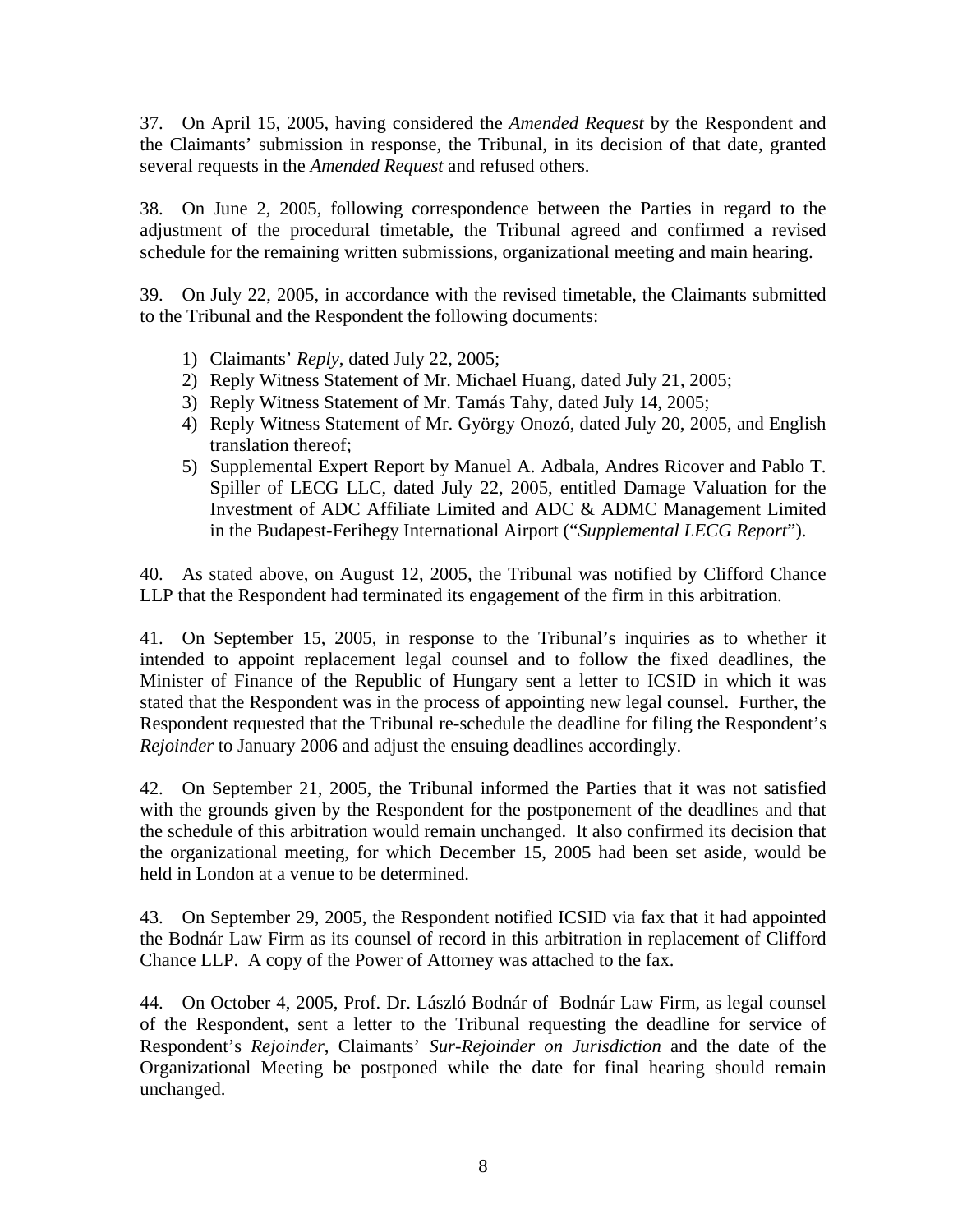45. On October 6, 2005, the Tribunal informed the Parties that it had decided to amend the schedule in this arbitration as follows:

| November 4, 2005       | Deadline for filing the Respondent's Rejoinder;     |  |  |  |
|------------------------|-----------------------------------------------------|--|--|--|
| December 9, 2005       | Deadline for filing the Claimants' Sur-Rejoinder on |  |  |  |
|                        | Jurisdiction;                                       |  |  |  |
| December 19, 2005      | Organizational meeting in London, at 10a.m.;        |  |  |  |
| January 17 to 27, 2006 | Hearing on jurisdiction and merits in London or The |  |  |  |
|                        | Hague.                                              |  |  |  |

46. On November 4, 2005, the Respondent's counsel served its *Rejoinder* on the Tribunal and the Claimants.

47. On December 11, 2005, the Claimants' counsel served on the Tribunal and the Respondent the following:

- 1) *Sur-Rejoinder on Jurisdiction*; and
- 2) Supplemental Reply Witness Statement of Mr. Michael Huang.

48. On December 19, 2005, a second organizational meeting was held in London. Mr. Pierre Bienvenu, Mr. Martin Valasek, Mr. René Cadieux and Prof. Dr. Iván Szász appeared on behalf of the Claimants. Prof. Dr. Lazlo Bodnár, Mr. Jan Burmeister, Dr. Inka Hanefeld and Dr. Janka Ban appeared on behalf of the Respondent. Present at the meeting were the full Tribunal and the Secretary of the Tribunal.

49. At this meeting, the Parties agreed to and confirmed a series of administrative matters in regard to the conduct of the main hearing.

50. Also at the meeting, the Respondent informed the Tribunal and the Claimants that Mr. Matthew, author of the *NERA Report* and key expert witness for the Respondent, would be unavailable for cross-examination at the main hearing; instead, two new expert witnesses recently appointed by the Respondent would be produced at the hearing for cross-examination in regard to the *NERA Report*.

51. The Claimants' counsel opposed such arrangement and requested that Mr. Matthew be produced for cross-examination.

52. The Claimants also requested that the Respondent produce the transactional documents entered into by British Airports Authority ("*BAA*") a week previously in its acquisition of the majority shares of the company owning Budapest Airport.

53. Having heard the Parties at the meeting, the Tribunal issued its Procedural Order dated December 19, 2005, in which it was ordered, *inter alia*, that: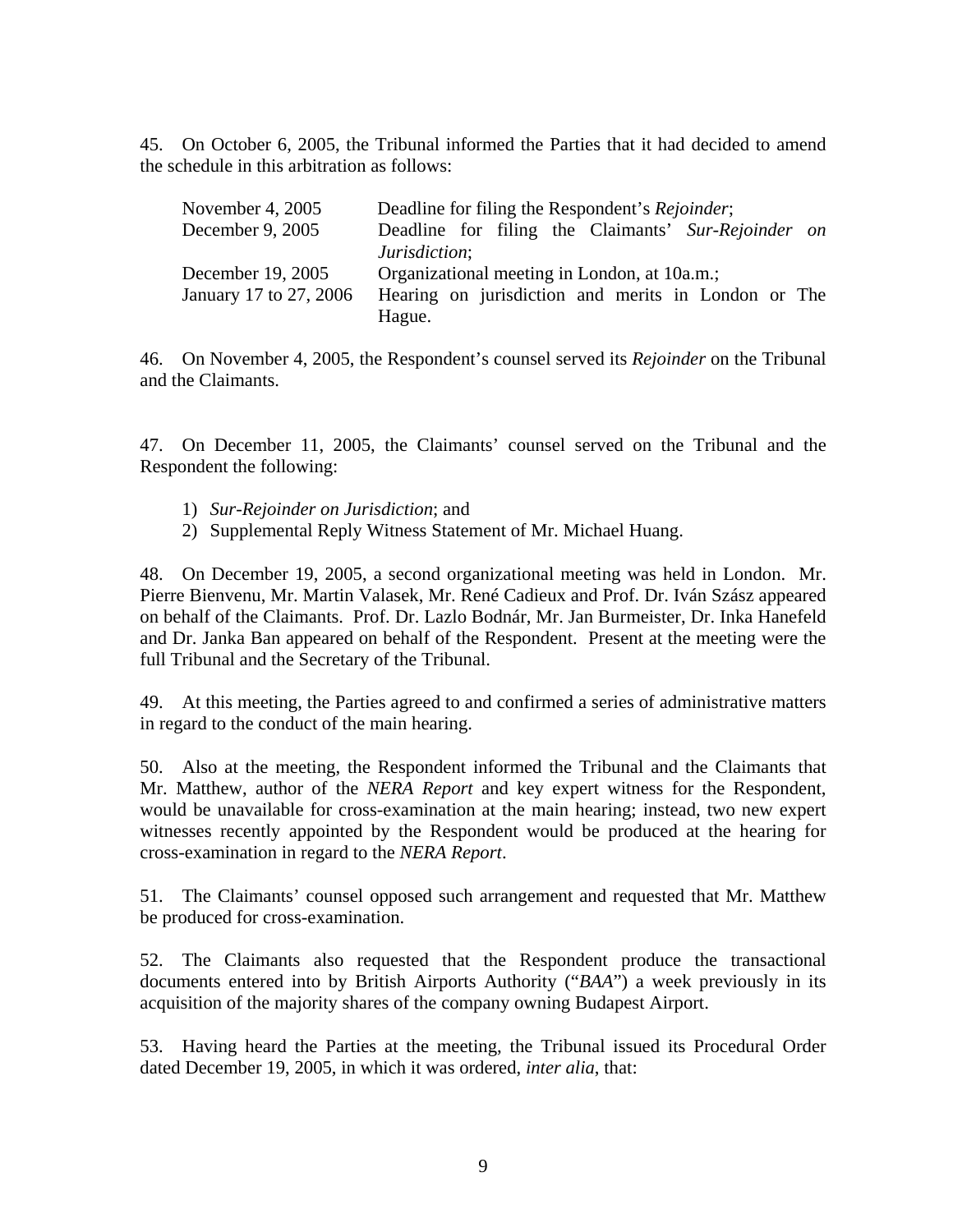- <span id="page-10-0"></span>1) the Respondent shall use its best endeavours to procure Mr. Matthew to testify at the hearing in January; if this proves impossible, the Respondent shall serve on the Claimants and the Tribunal, before December 29, 2005, statements of the two new expert witnesses who will state that they entirely agree with and adopt the *NERA Report*;
- 2) the Respondent shall supply to the Claimants before December 23, 2005 various versions of the bid requirements and tender documents together with the agreement entered into by BAA in relation to BAA's acquisition of the shares in Budapest Airport; such production shall be subject to a Confidentiality Agreement annexed to the Procedural Order.

54. In accordance with the above Procedural Order, on December 31, 2005, counsel for the Respondent filed a *CRAI Rebuttal Report* issued and signed by its new expert witness, Dr. Alister L. Hunt ("*Hunt Report*").

55. In his Report, Dr. Hunt declared that he had "*read, understood, analyzed*" and, subject to one exception, "*agree(s) with the NERA Report.*" However, in paragraph 10 of this Report, Dr. Hunt made the important point that he concluded that the definition of the financial contribution made by Airport Development Corporation ("ADC") for the purposes of calculating compensation was US\$16.765 million and the Internal Rate of Return ("IRR") computations were to incorporate this initial cash infusion. This point deviated from the *NERA Report* and as Dr. Hunt noted, "*this deviation is in favour of the Claimants' position*".

56. On the same date, the Respondent's counsel in its covering letter attached to the *Hunt Report* informed the Tribunal and the Claimants that Dr. Kothari, its other proposed new expert, would not be produced at the January hearing and therefore was withdrawn.

# **C. The Hearing**

57. The hearing took place at the International Dispute Resolution Centre in Fleet Street, London. It commenced on Tuesday January 17, 2006 and concluded on Wednesday January 25, 2006. Audio recording of the hearing was made and verbatim transcripts were also produced, the latter being concurrently available with the aid of LiveNote computer software.

58. At the hearing, the following appeared as legal counsel for the Claimants: Messrs. Pierre Bienvenu, Martin Valasek, Jacques Demers and Azim Hussein of Ogilvy Renault, Mr. René Cadieux of Fasken Martineau Dumoulin, Prof. Dr. Iván Szász and Miss Judith Kelman of Squire Sanders & Dempsey and Prof. Dr. James Crawford SC.

59. The following appeared as legal counsel for the Respondent: Prof. Dr. Bodnár of the Bodnár Law Offices, Messrs. Jan Burmeister and Dr. Levente Szabo of B&T law firm of Budapest and Dr. Inka Hanefeld, Dr. Ulf Renzenbrink and Mr. Daniele Ferretti of RRKH law firm of Hamburg. Ms. Bernadette Marton also appeared at the hearing as a representative of the Hungarian Ministry of Finance.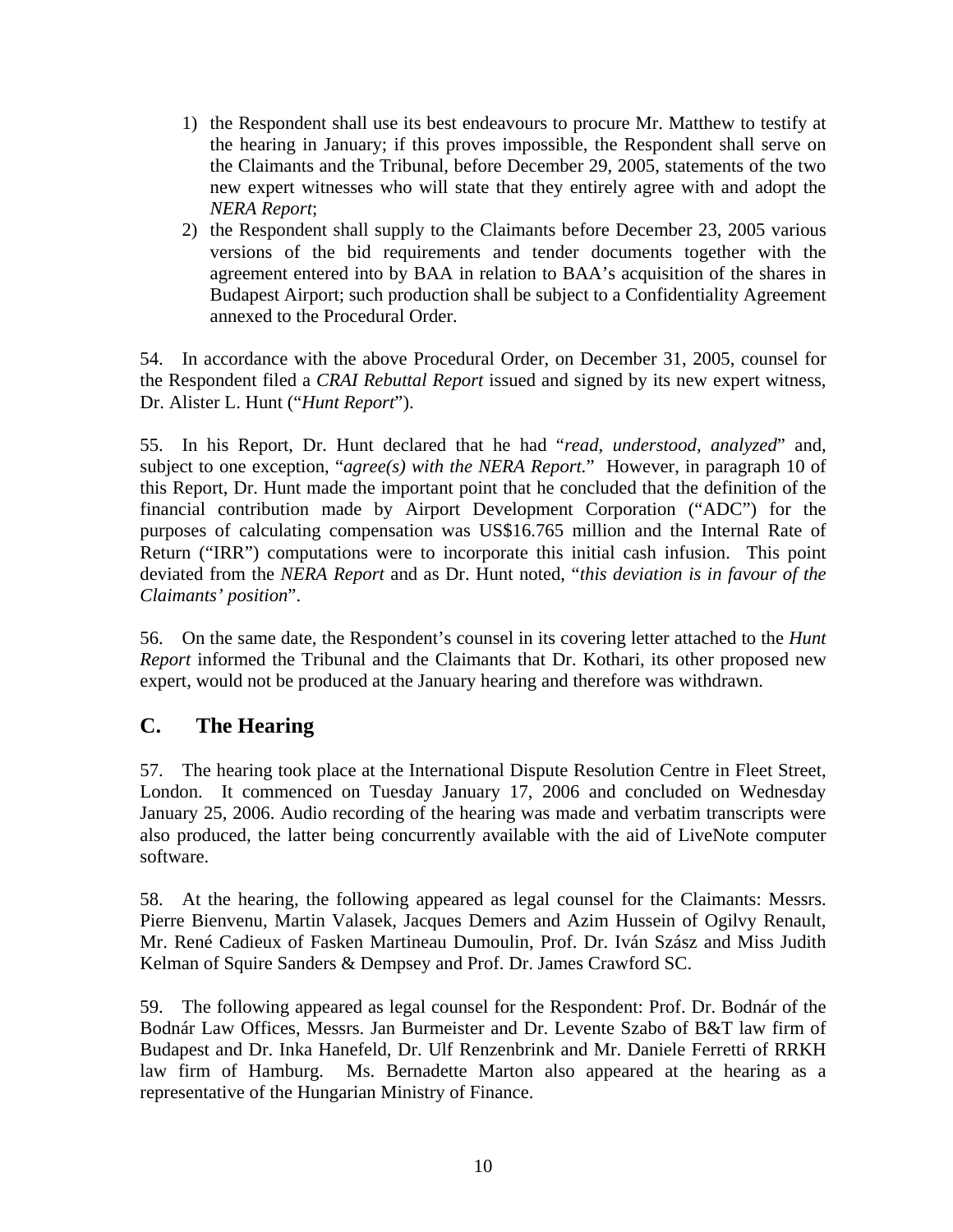60. Both sides made an oral presentation at the opening of the hearing. With regard to post-hearing submissions, the Tribunal confirmed the dates set forth in its December 19, 2005 Procedural Order, namely, written closing submissions to be served on March 7, 2006 and the written rebuttals to be served by March 21, 2006.

61. At the hearing, the following witnesses gave evidence, in sequence, for the Claimants and were cross-examined by the Respondent's counsel:

Mr. Michael Huang Mr. György Onozó Mr. Tamás Tahy Mr. Manuel A. Abdala, Mr. Andres Ricover and Mr. Pablo T. Spiller of LECG LLC

62. The following witnesses gave evidence for the Respondent and were cross-examined by the Claimants' counsel:

Dr. László Kiss Mr. Gyula Gansperger Mr. Gabor Somogyi-Tóth Dr. Alister L. Hunt of CRA International

63. At the conclusion of his evidence, Mr. Gansperger asked the Tribunal for a copy of the transcript of the proceedings and a copy of Mr. Tahy's witness statement.

64. The Tribunal heard oral arguments on the issue of confidentiality and made its decision on this issue in a letter to the Parties dated January 31, 2006. In this letter, the Tribunal referred to ICSID Arbitration Rule 19 and Articles 44 and 48(5) of the **Convention** 

65. Arbitration Rule 19 provides:

"*The Tribunal shall make the orders required for the conduct of the proceeding.*"

66. Article 44 of the Convention provides:

*"Any arbitration proceeding shall be conducted in accordance with the provisions of this Section and, except as the parties otherwise agree, in accordance with the Arbitration Rules in effect on the date on which the parties consented to arbitration. If any question of procedure arises which is not covered by this Section or the Arbitration Rules or any rules agreed by the parties, the Tribunal shall decide the question."*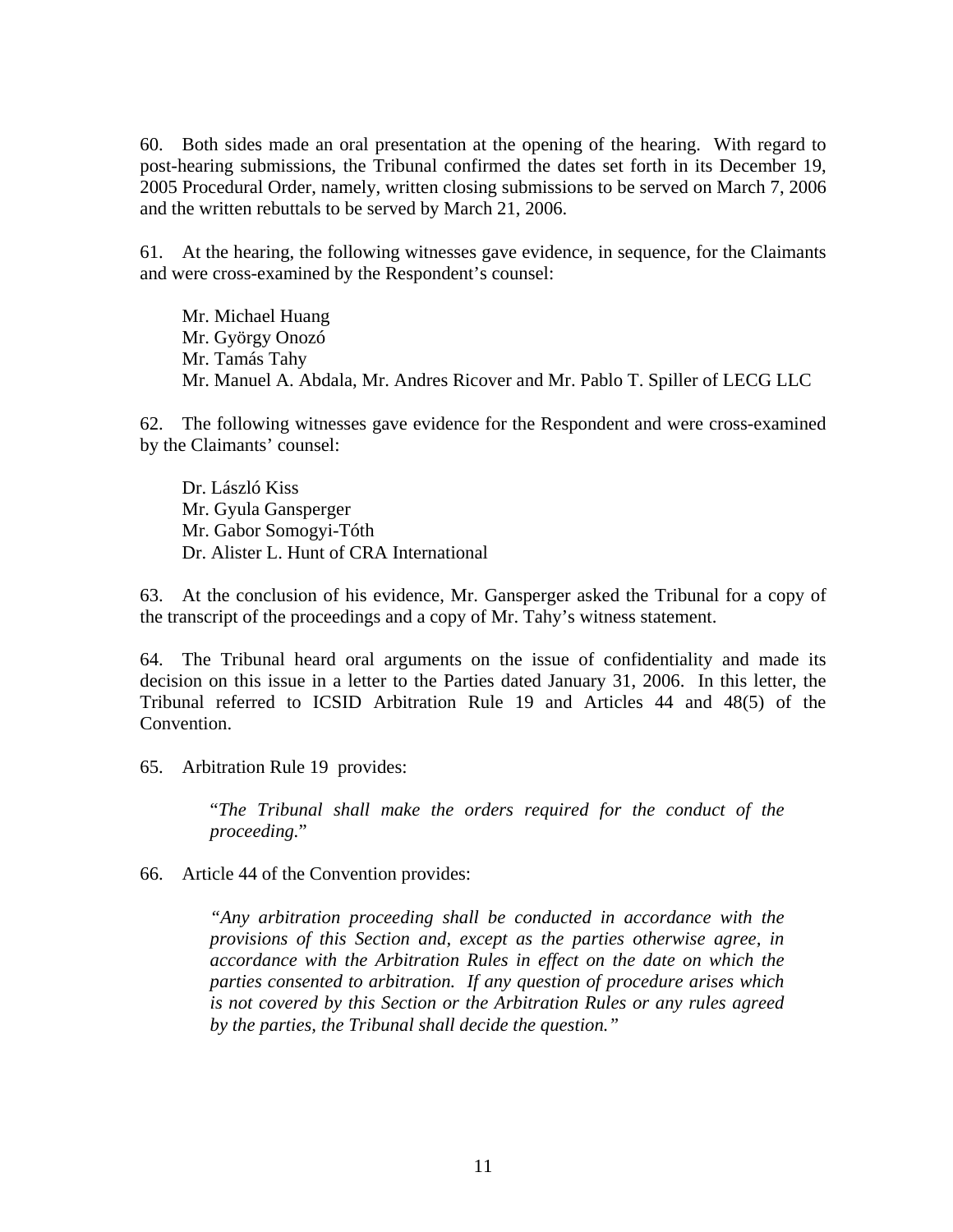67. Article 48 (5) of the Convention provides:

"*The Centre shall not publish the award without the consent of the parties.*"

- 68. Bearing in mind of these provisions, the Tribunal ruled in the above letter as follows:
	- *"…*

*14. Having considered all the submissions on this matter, the Tribunal is satisfied that confidentiality does attach to all the documents produced in this ICSID arbitration. Confidentiality is important because parties to ICSID arbitrations may not want the details of the dispute made public and furthermore witnesses who come forward to assist the Tribunal in their difficult task should do so with the knowledge that what they say is confidential and cannot be released without an order of the Tribunal. Such a rule is necessary to preserve the integrity of the arbitral process.* 

*15. That confidentiality is desirable is made evident by the frank statement of Mr. Gansperger that he wanted these documents for the purposes of 'obtaining satisfaction' against the statement made by Mr. Tahy.* 

*16. Mr. Burmeister suggested that it was only fair to let a witness, who gave evidence in his native language and was translated into English for the benefit of the Tribunal, have the right to check the English translation of what he said and how that was recorded in the transcript. It is clear that Mr. Gansperger does speak English and therefore would be able to check the accuracy of his words.* 

*17. The Tribunal accepts that it is only fair that Mr. Gansperger should be able to have access to the transcript to check the authenticity of the translation.* 

*18. However, for that purpose, he does not require to be given a copy of the transcript of his evidence. What the Tribunal is prepared to allow is that Mr. Gansperger may, only at the offices of the Bodnár law firm, be shown a copy of the transcript of his evidence and be allowed to read it through and check it for accuracy. On no account is he to be given a copy to be taken away from the Bodnár law firm offices.* 

*19. As to the request that Mr. Gansperger be given a copy of the statement or extract of the statement of Mr. Tahy, this application is refused. This refusal is based upon the importance of maintaining the confidentiality of ICSID arbitrations which involves protecting witnesses who come forward to assist the Tribunal. The Tribunal accepts that in ICSID arbitrations it is difficulty for some witnesses to give evidence against their own State and when this is coupled with a request for "satisfaction" from a co-national*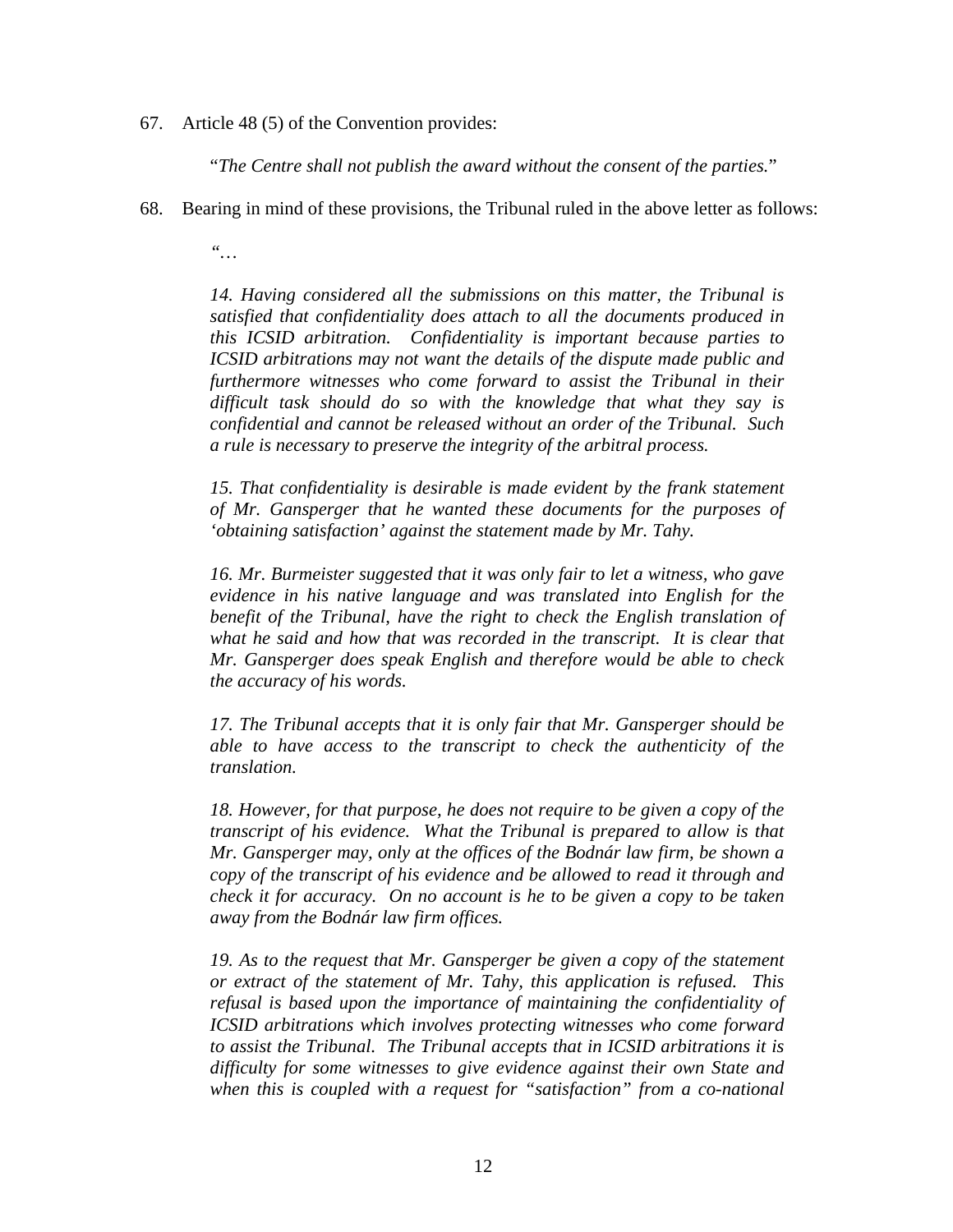*who is clearly a powerful figure in that country, the importance of confidentiality looms large."* 

This confidentiality issue was then closed.

69. On March 6, 2006, the Respondent's counsel informed the Tribunal by email that by mutual agreement, the Parties agreed to postpone the dates for post-hearing submissions to March 10, 2006 and March 24, 2006 respectively.

70. On March 10, 2006, the Claimants served on the Tribunal their *Post-Hearing Brief* together with an *LECG Post-Hearing Report*. On the same date, the Respondent served on the Tribunal its *Closing Submissions*.

71. On March 16, 2006, Prof. Bodnár, on behalf of the co-counsel for the Respondent, by a letter to the Tribunal, objected to the newly submitted *LECG Post-Hearing Report* and claimed that said report and an updated electronic model therewith "*constitute new evidence*".

72. On March 24, 2006, the Respondent served on the Tribunal the Respondent's *Closing Reply*. On the same date, the Claimants served on the Tribunal Claimants' *Post-Hearing Rebuttal*.

73. On March 30, 2006, the Claimants' counsel, by a letter to the Tribunal, denied that the disputed report and model constituted new evidence.

74. In a letter to the Tribunal dated April 3, 2006, the Respondent reiterated its position concerning the report and the model in question and further claimed that the report also contained new factual allegations. The Respondent therefore requested the Tribunal to disregard the *LECG Post-Hearing Report* as well as the electronic model submitted with it.

75. On April 7, 2006, after reviewing the relevant correspondence and careful consideration of the issue, the Tribunal, through the Secretary, sent a letter to the Parties in regard to the "*new evidence*" matter and directed the Respondent to specify its allegation that "*new evidence*" was contained in the *LECG Post-Hearing Report* by May 1, 2006.

76. On May 1, 2006, in accordance with the Tribunal's direction, the Respondent served on the Tribunal a *Supplemental Expert Report* prepared by Dr. Hunt which addressed the defects as the Respondent sees them in the *LECG Post-Hearing Report*.

77. On May 12, 2006, the Claimants' co-counsel wrote a letter to the Tribunal in response to the *Supplemental Expert Report*. In this letter, the Claimants acknowledged certain minor calculation errors in the *LECG Post-Hearing Report* but maintained its position that no new evidence was introduced therein and argued that Dr. Hunt's criticism on LECG's methodology was unfounded.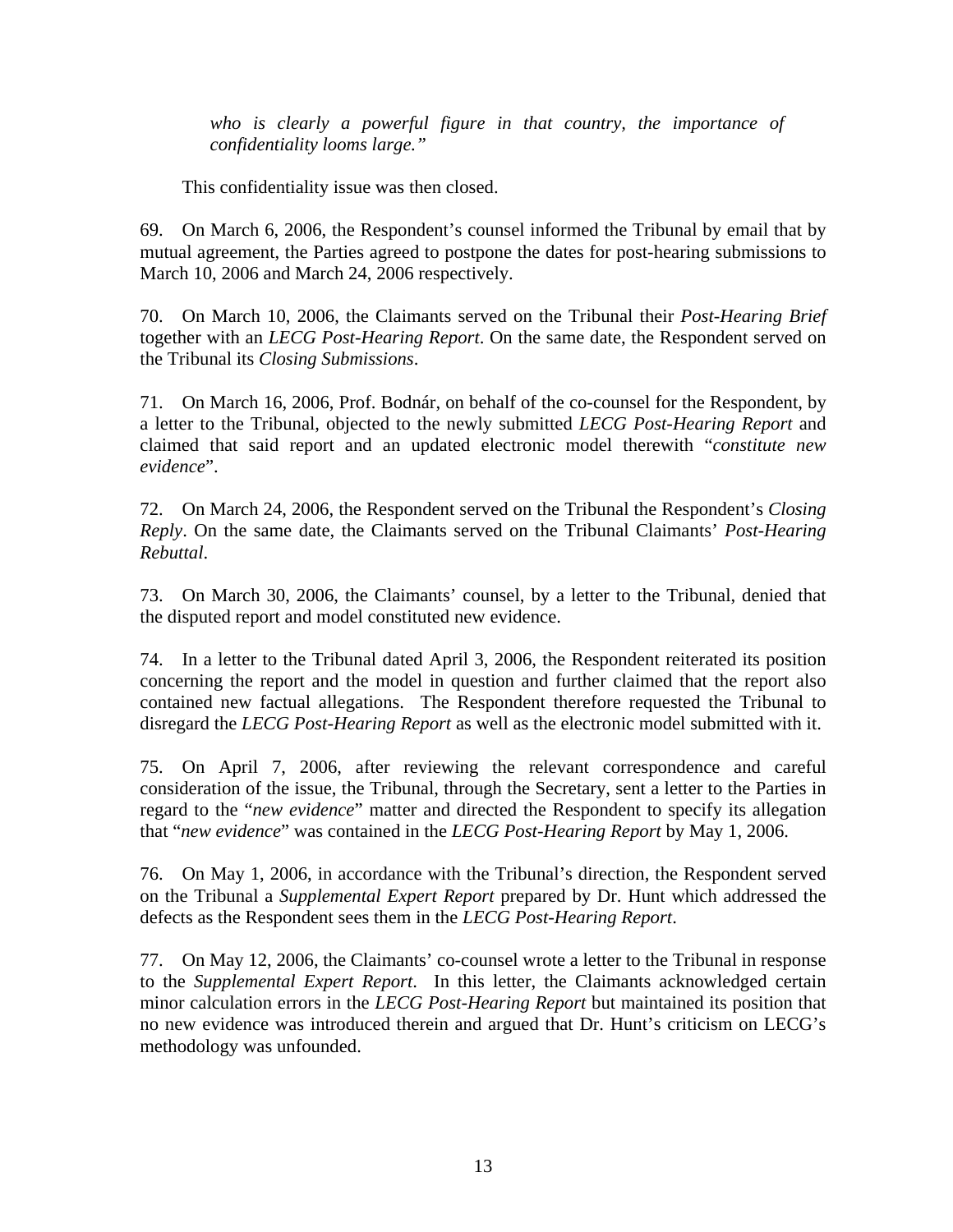<span id="page-14-0"></span>78. On May 19, 2006, the Tribunal, through its Secretary, wrote to the Parties with the following ruling:

> *"After careful reading of the LECG Post-Hearing Report as well as Dr. Hunt's Supplemental Expert Report and thorough consideration of the issue, the Tribunal is now satisfied that it can conclude that no new evidence was introduced in the LECG Post-Hearing Report. Therefore, the objection raised by the Respondent in this regard is rejected. The issue of new evidence is closed."*

# **III. FACTS**

79. At a fairly early stage in these proceedings, the Tribunal requested the Parties to agree a non-contentious narrative statement of the background facts of this case. The Tribunal's intention was to incorporate such agreed text in this Award. After much delay, doubtless caused by the change of counsel and through no fault of the Respondent's able and new legal team, all that was provided was the Claimants' version. The Respondent's legal team had, by the end of the hearing, not been able to agree this text although they were not in a position to state with what they disagreed. The Tribunal gave the Respondent a period of two weeks following the conclusion of the hearing to either agree the Claimants' text or to make suggested amendments. The text contained in paragraph 80 to 213 represents the Claimants' version with some textual change made by the Tribunal. The Tribunal has also taken into account the Respondent's version which was finally received on March 10, 2006.

## **A. THE PARTIES**

80. The Claimants are companies incorporated under the laws of the Republic of Cyprus.

81. The Claimants were established on February 25, 1997 for the sole purpose of the Airport Project as defined in paragraph 94 below.

82. ADC Affiliate's shareholders are:

| Class A Voting Shares:                   | 51% ADC, incorporated in Canada                                                 |
|------------------------------------------|---------------------------------------------------------------------------------|
| Class A Voting Shares:                   | 49% Aeroports de Montreal Capital<br>Inc ("ADMC"), incorporated in<br>Canada    |
| Class B Participating Non-Voting Shares: | 100% ADC Financial Ltd,<br>incorporated in the British Virgin<br><b>Islands</b> |
| Class C Participating Non-Voting Shares: | 100% ADMC                                                                       |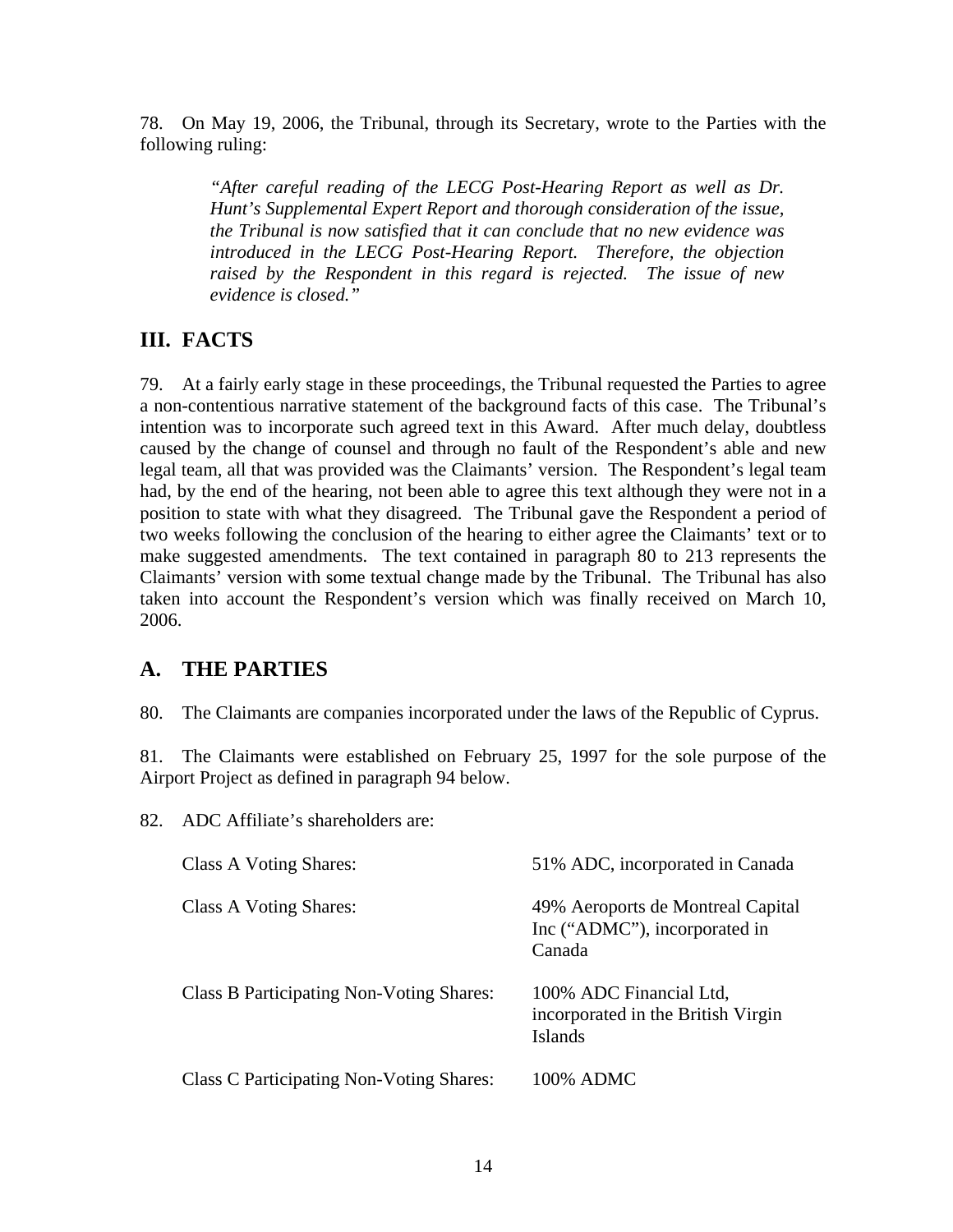<span id="page-15-0"></span>83. ADC & ADMC Management's shareholders are:

| Class A Voting Shares:                   | 50% ADMC                                                                         |
|------------------------------------------|----------------------------------------------------------------------------------|
| Class A Voting Shares:                   | 50% ADC Management Ltd,<br>incorporated in the British Virgin<br>Islands         |
| Class B Participating Non-Voting Shares: | 100% ADC Management Ltd,<br>incorporated in the British Virgin<br><b>Islands</b> |
| Class C Participating Non-Voting Shares: | 100% ADMC                                                                        |

84. The controlling shareholders, directors and ultimate beneficiaries of ADC were two Canadians, Mr. Huang and Mr. Danczkay. ADC was a fully owned subsidiary of Huang & Danczkay Properties, a general partnership of Huang & Danczkay Limited and Huang & Danczkay Development Inc. organised under the laws of Ontario, Canada. The British Virgin Islands companies were also ultimately owned by Mr. Huang and Mr. Danczkay (and their relatives).

85. The directors of the Claimants are Cypriot lawyers and Canadian lawyers.

## **B. THE AIRPORT**

86. The Airport is located approximately 18 km south-east of Budapest, the capital of the Republic of Hungary.

87. The Airport is the principal airport in Hungary for both domestic and international scheduled passenger flights.

88. The Airport also plays a military role, and, for example, was used during the Balkans War by NATO Member States for transporting military personnel, supplies and equipment.

89. In 1992, the Airport comprised of two passenger terminals. Terminal 1 had been built in 1950, and had a capacity of two million passengers a year, but it no longer met the then current commercial and security standards. Terminal 2/A, which had an additional capacity of two million passengers a year, had been built in 1985.

90. The Airport is an exclusive and non-negotiable asset of the State, as stated in Section 36/A of the Air Traffic Act (Act XCVII of 1995) and the Hungarian Civil Code. However, pursuant to Decree No. 12/1993 of the Minister of Transport and Water Management ("*Ministry of Transport*"), the Air Traffic and Airport Administration ("*ATAA*") had the authority to transfer revenue generating usage and revenue collection rights relating to the operation of certain facilities at the airport.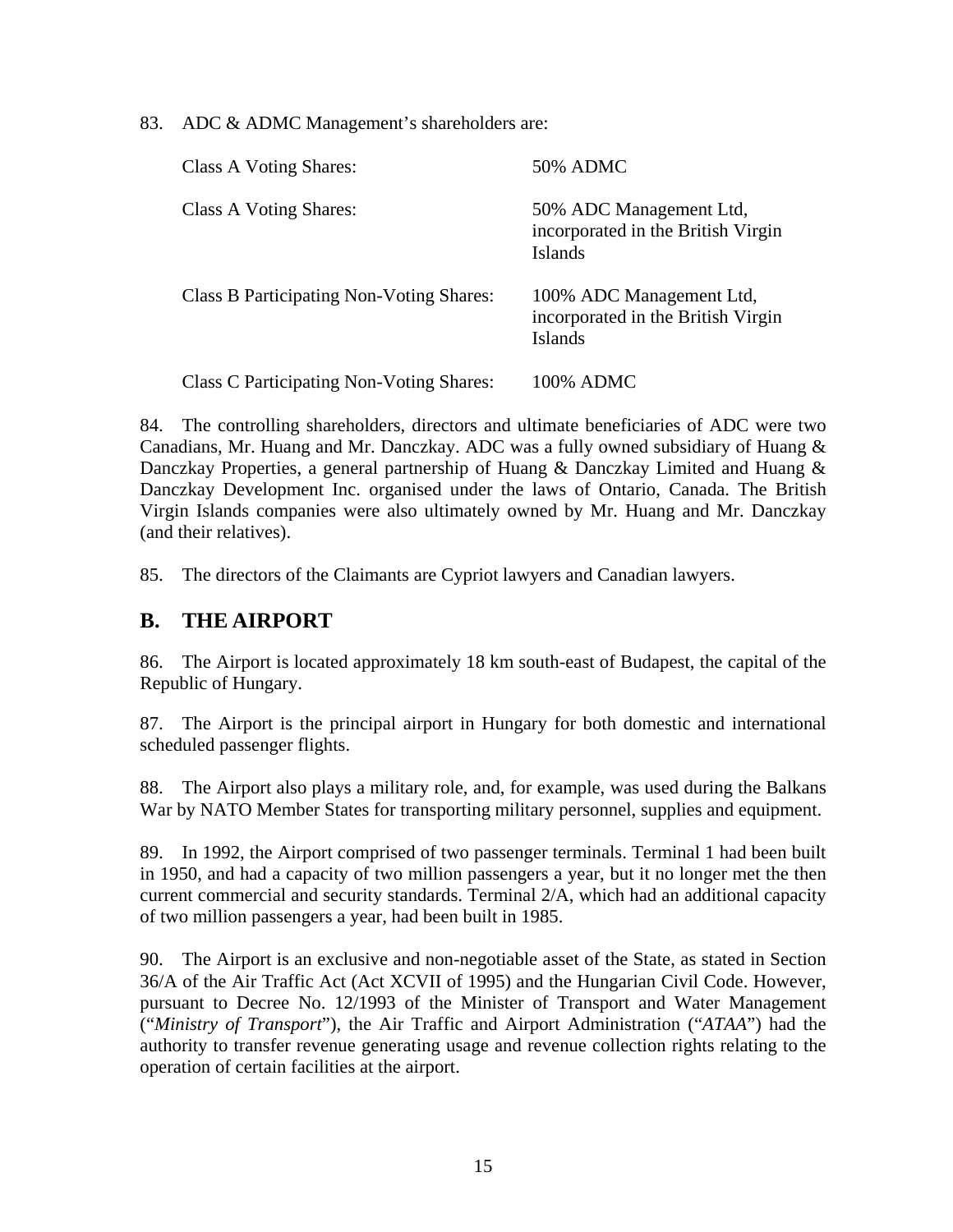<span id="page-16-0"></span>91. The Airport was held, managed and operated by ATAA, a Hungarian state entity, which was under the auspices of the Ministry of Transport. As from 1 January 1988, the Director of the ATAA had been Mr. Tamás Erdei. Before that he had been the Technical Deputy Director.

92. In 1992, United States and Hungarian advisors concluded that to accommodate future passenger requirements, the Airport would need to be expanded.It was also considered that the Airport had the potential to be developed into a hub with a much higher passenger turnover.

93. It was further concluded that it would be preferable financially to construct a new terminal, rather than renovate Terminal 1. Accordingly, the ATAA initiated a tender process for expansion of the Airport.

# **C. THE TENDER PROCESS**

94. In September 1992, ATAA initiated a three-phase process to select a partner to renovate Terminal 2/A and to design a new Terminal 2/B at the Airport. The invitation to tender also involved the design of the adjoining public road and traffic entrance areas and related infrastructure, as well as the financing, construction, leasing and operation of Airport facilities ("*Airport Project*" or "*Project*").

95. The ATAA was, at the time, an agency of the Hungarian Ministry of Transport and wholly under the control of the Respondent.

96. The first phase of the tender process involved the ATAA's selection of qualified bidders. Only qualified bidders were allowed to participate in the second phase, which involved the ATAA's selection of two "*Preferred Tenderers*". The third and final phase involved the ATAA's selection of the "*Selected Tenderer*".

## **1. First Phase**

97. The first phase began in September 1992 with the issuance by the ATAA of an "*International Prequalification*" document containing information relating to the Airport Project and an "*Application*", including an Invitation to Prequalification, a description of the prequalification procedure and the Applicant's Questionnaire, or "*Request for Qualification*" ("*RFQ*").

98. ATAA received a total of 17 RFQs. On November 23, 1992, ADC submitted a RFQ to the ATAA.

99. The ATAA brought the first phase of the tender process to a close by announcing its short list of qualified tenderers. The ATAA's short list of qualified tenderers included ADC and five other bidders.

#### **2. Second Phase**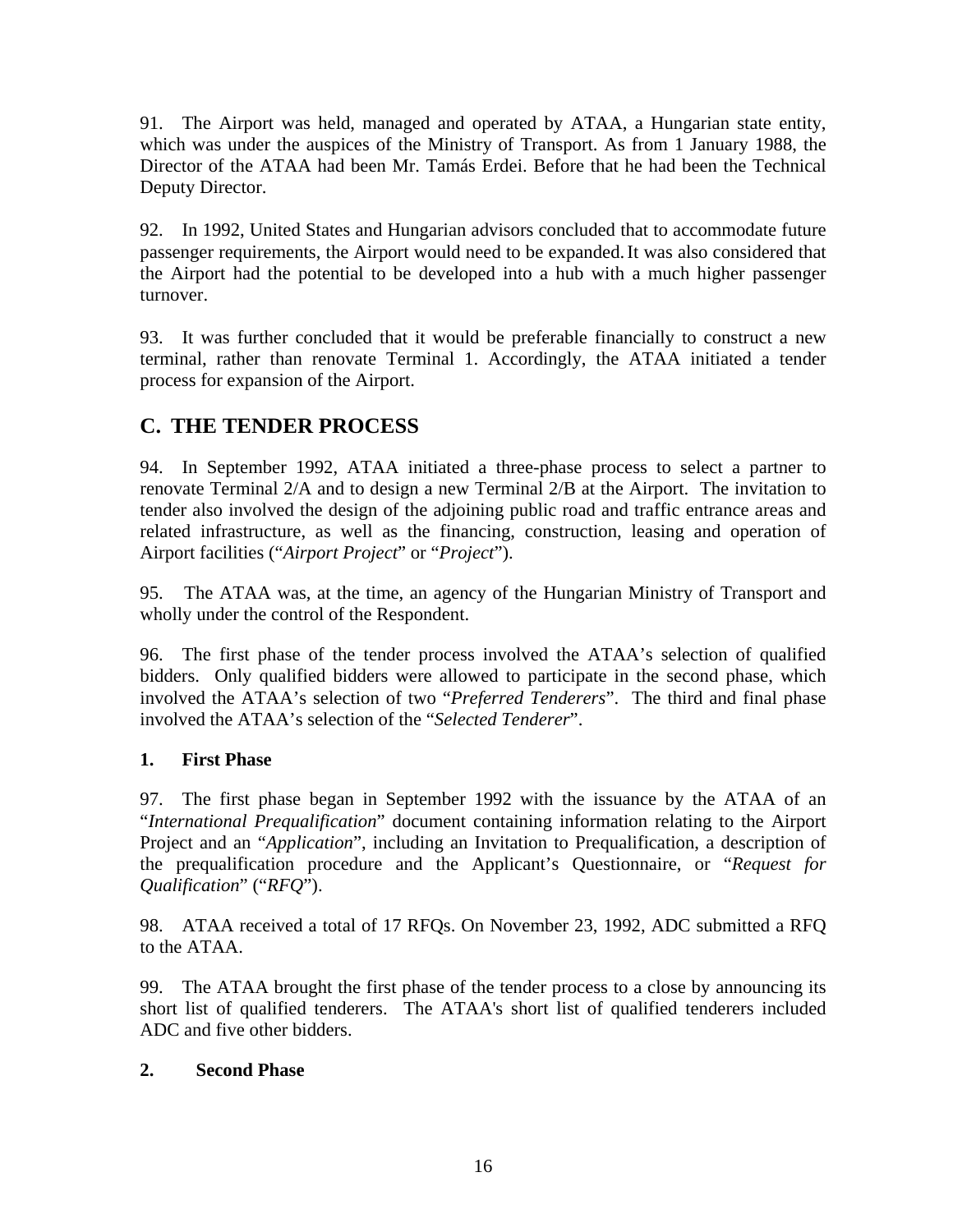<span id="page-17-0"></span>100. In the second phase of the tender process, each qualified bidder was invited to submit a tender to the ATAA for the Airport Project. The invitation also included a tender on the construction of a covered and open air parking facility, a hotel and a business centre.

101. The ATAA's tender documentation, which was issued between December 13, 1993 and January 17, 1994, consisted of two parts in eleven volumes ("*Tender Documentation*"). Part A contained, *inter alia*, the Invitation to Tender and Instructions to Tenderers, as well as the Project Conditions and Requirements. Part B contained technical documents such as drawings, technical specifications, Bills of Quantities and Technical Descriptions.

102. The Tender Documentation required bidders to include in their tenders a "*Basic Tender*" conforming strictly to the conditions set forth by the ATAA. Bidders were also invited, but not obligated, to submit an "*Alternative Tender*", which did not need to conform to all of the conditions set out in the Tender Documentation.

103. On April 29, 1994, ADC, acting as an individual corporation, not as a consortium, submitted its tender ("*ADC's Tender*") to ATAA. ADC's Tender included both a Basic Tender, submitted in compliance with the Tender Documentation, and an Alternative Tender. ADC's Alternative Tender proposed an alternative concept for Terminal 2/B based on the same footprint as the Basic Tender building, but with more cost-effective and efficient design, reduced capital costs and lower operating expenses. It also increased the maximum passenger handling capacity of the terminals by one million passengers per year over the Basic Tender.

104. As part of its tender, ADC agreed to procure that the Canadian Commercial Corporation ("*CCC*"), a Canadian Crown corporation and agent of the Government of Canada, would enter into a turnkey fixed price contract for the construction of Terminal 2/B and the renovation of Terminal 2/A.

105. The ATAA received proposals from at least three other qualified bidding teams or consortia, led respectively by Siemens, Schiphol (Amsterdam) Airport and Lockheed.

106. The second phase of the tender process ended when ATAA selected ADC and Lockheed as Preferred Tenderers.

#### **3. Third Phase**

107. The third and final phase of the tender process went from May 1994 to August 1994, culminating in August 1994 with the selection of ADC as the Selected Tenderer.

108. ADC was selected as the Selected Tenderer on the basis of a unanimous recommendation from a selection jury of eleven persons. It is ADC's Alternative Tender that was chosen by the ATAA.

109. In specific, ADC was awarded contracts by the ATAA to (a) renovate Terminal 2/A, (b) construct Terminal 2/B, and (c) participate in the operation of Terminals 2/A and 2/B.

# **D. NEGOTIATION OF THE AGREEMENTS**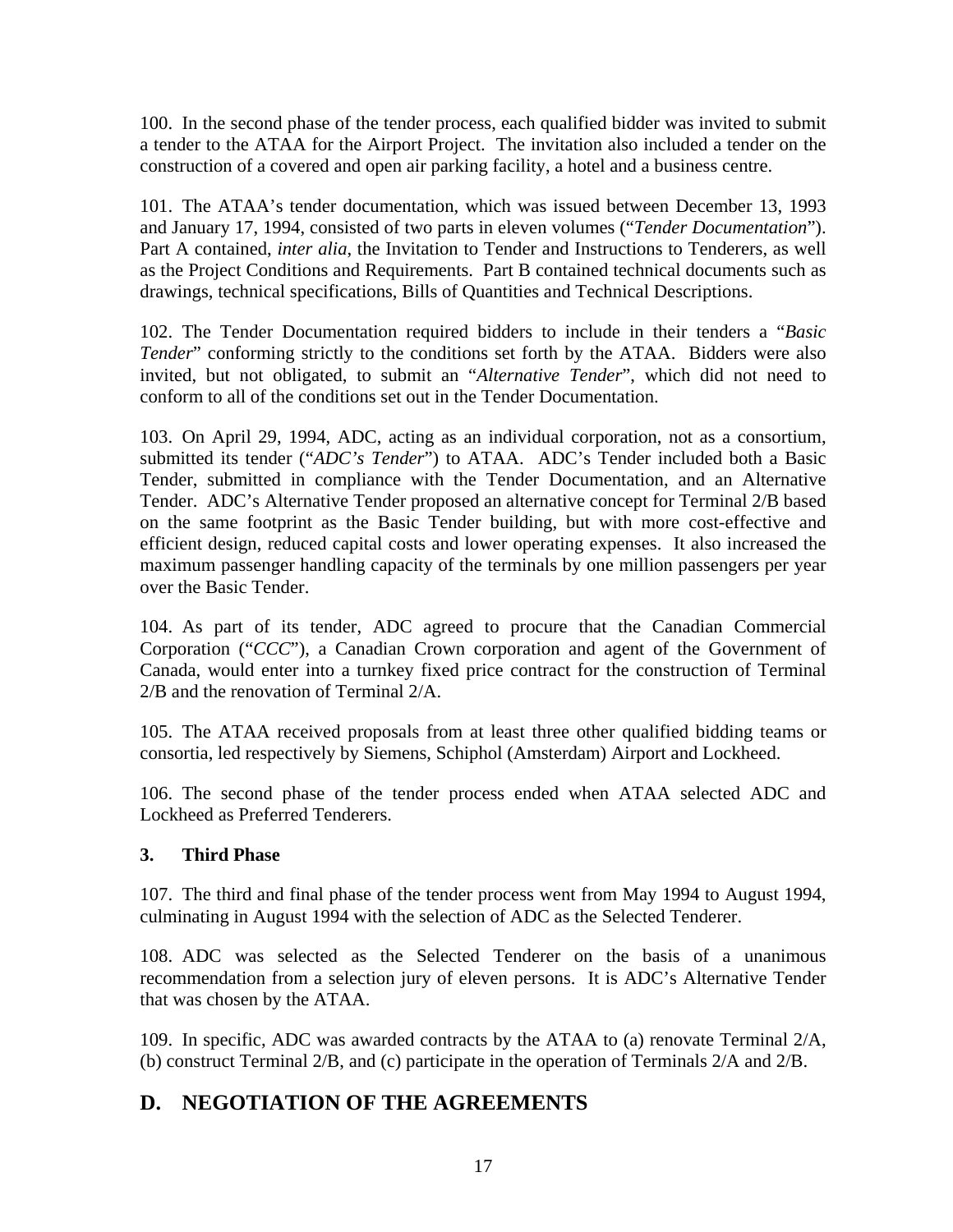110. Following ADC's selection as the Selected Tenderer, negotiations with the ATAA with respect to the legal documentation were officially launched. ATAA had reserved the right to enter into negotiations with the second Preferred Tenderer (*i.e.*, Lockheed).

111. ADC's negotiating team consisted of Mr. Huang and Mr. Béla Danczkay. ADC's legal advisers were Meighen Demers, since merged with Ogilvy Renault, and local Hungarian counsel. For its part, the ATAA was represented in the negotiations by a team led by Mr. Tamás Erdei, its General Director, and they were assisted by the global law firm Debevoise & Plimpton LLP, by local Hungarian counsel and by Lehman Brothers, as financial adviser.

112. The parties proceeded by first negotiating a "*Master Agreement*", which set out the fundamental terms and conditions of the transaction and provided the framework under which all the other agreements would be negotiated and ultimately executed.

#### **1. The Master Agreement and the Incorporation of the Project Company**

113. The negotiations of the Master Agreement began in August 1994 and it was executed on March 31, 1995. Parties to the Master Agreement are ADC and the ATAA. On the same day a Guarantee Agreement between Huang & Danczkay Properties and the ATAA was executed ("*Huang & Danczkay Guarantee*").The Master Agreement is a legal instrument that laid down the fundamental structures of the whole Project. As stated in Article 2 of the Master Agreement, the purpose of the Master Agreement

> "*is to set forth the agreements among the parties as to the terms and conditions with respect to the following subjects:*

- *2.1 the obligations and the satisfaction of the obligations of ADC and the ATAA in connection with the Project prior to the Construction Commencement Date;*
- *2.2 the obligations of ADC, the Project Company and the ATAA in connection with the Project after the Construction Commencement Date;*
- *2.3 the Operating Rights of the Project Company following the Operations Commencement Date;*
- *2.4 the rights and obligations of the Project Company and the ATAA during the Operating Period;*
- *2.5 the participation by ADC and the ATAA, provided that the necessary approvals are obtained, in the equity capital of the Project Company;*
- *2.6 the management of the Project Company; and*
- *2.7 the nature of other agreements to be entered into in connection with the Project."*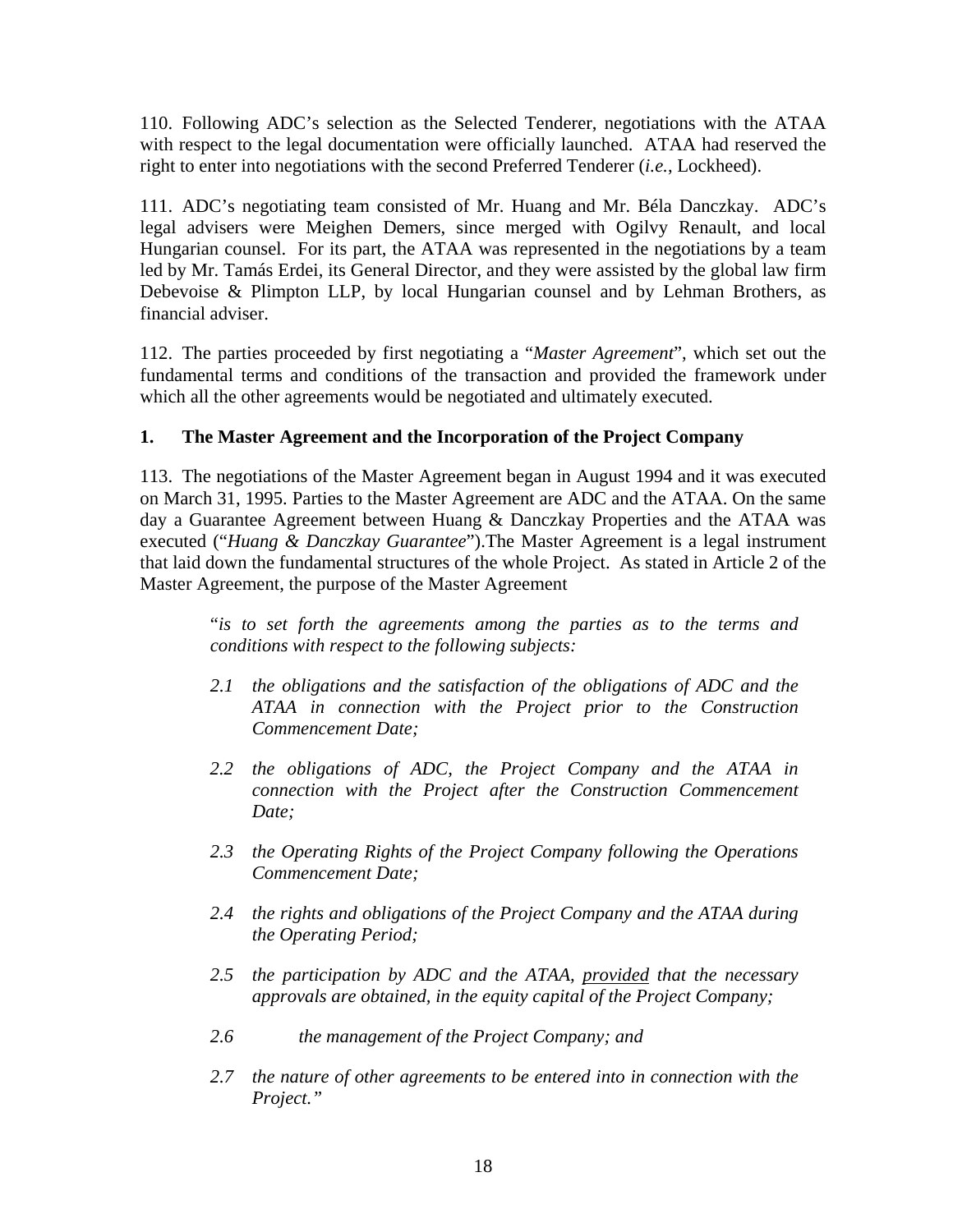<span id="page-19-0"></span>114. In particular, the Master Agreement provided, *inter alia*, for the formation under Hungarian law of a wholly-owned subsidiary of ADC ("*Project Company*" or "*FUF*") for the sole purpose of:

- *"(a) incurring the Project Debt and funding the Construction work following the Initial Drawdown.*
- *(b) preparing operation and asset management plans and engaging in other preparatory work for the Terminal Operations prior to completion of the Construction work; and*
- *(c) conducting the Terminal Operation on and after the Operations Commencement Date and servicing the Project Debt until expiration of the Term.[…]"*

115. The Master Agreement also provided that the ATAA and the Project Company would enter into an operating period agreement, which would grant to the Project Company, subject to certain conditions, the right to conduct the terminal operations and to collect the terminal revenues. It was also intended that the initial term ("*Initial Term*") of the Master Agreement would be twelve years from the operations commencement date ("*Operations Commencement Date*"), which would be extended under certain conditions up to six additional years.

116. The Master Agreement also provided that the Project Company could establish the fees and charges to be levied at the terminals, but only in accordance with the regulatory framework ("*Regulatory Framework*"). That framework set forth the policies and procedures for preparing the Annual Business Plan, and became Schedule C to the Operating Period Lease.

117. The Master Agreement and the Regulatory Framework also refer to the concept of ADC's "IRR". The parties agreed on a target IRR on ADC's initial equity investment of 15.4% ("*Target IRR*"), and an absolute ceiling of 17.5%.

118. Concurrently with the execution of the Master Agreement on March 31, 1995, ADC formed the Project Company, which was registered as a one-member limited liability company on June 15, 1995, with legal effect as of March 31, 1995. The Project Company was established by ADC for the limited purposes of the Project. Its objects included incurring and servicing Airport Project debt, funding construction of the Airport Project, preparing operation and asset management plans prior to completion of construction, and operating the terminals following construction. Under the terms of its Charter, the Project Company was established for an initial term of fourteen years. This term could be extended, on one occasion, by no more than four years.

#### **2. The Project Agreements**

119. The "*Project Agreements*", as defined by the Master Agreement, means all those legal instruments as required in order to implement the contractual structure of the Project and to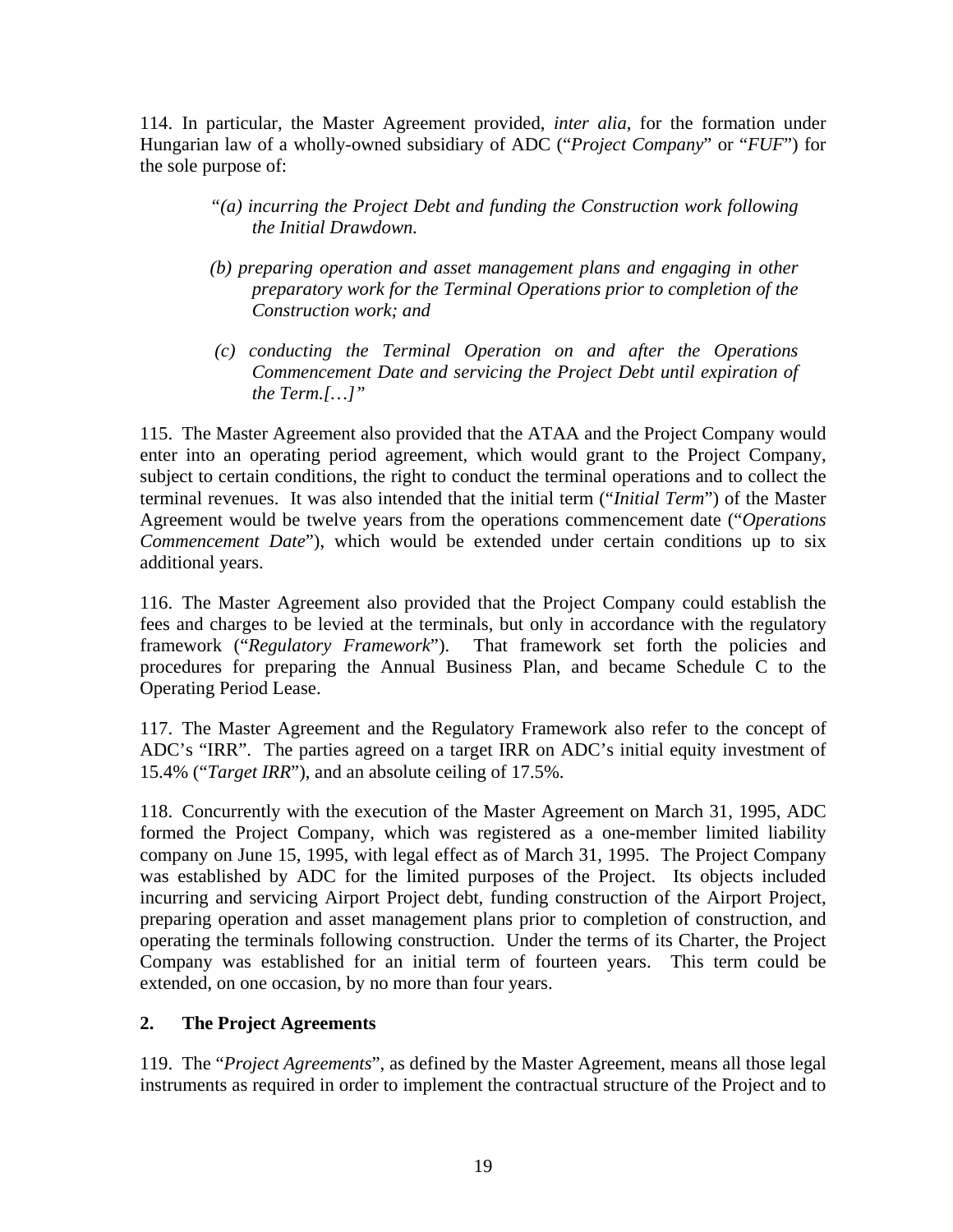set out the terms and conditions of all parties' participation in, and involvement with, the Project Company.

120. The Master Agreement set a target date for the execution of the Project Agreements as of six months after execution of the Master Agreement. The complexities of the Project did not permit the completion of the Project Agreements and the commencement of the Project by the initial target date. The parties mutually agreed to extend the target date with the final target date being set at March 31, 1997.

121. In its tender, ADC had proposed that the ATAA would receive its share in the Project Company in return for providing the Project Company with an in-kind contribution consisting of its rights to operate the airport terminals. This concept was accepted by the ATAA in the Master Agreement, but conditional on the ATAA receiving Government authorization, as required by Hungarian law, to acquire its quota in the Project Company.

122. Subsequently, ADC was advised that the Government had come to the conclusion that, for legal reasons, ATAA needed to make a cash contribution to the Project Company to receive its quota and that the proposed in-kind contribution by the ATAA would not entitle it to receive its 66% quota of the Project Company. In order to address this problem to the satisfaction of the ATAA, the parties agreed to the terms ultimately set out in the Project Agreements, namely that of the US\$16.765 million contributed by ADC to the equity of the Project Company, 66% or US\$11.065 million would be contributed by ADC to the Project Company on behalf of the ATAA in return for equivalent value from the ATAA, in the form of rental payments from the Project Company that would otherwise be due to ATAA under the Operating Period Lease. These rental payments were in turn converted into a stream of payments under a promissory note ("*Promissory Note*").

123. Among all the Project Agreements concluded, those executed in February 1997 (concurrently with the execution of the Credit Agreements described in the section below) included the following:

- (1) Quotaholders Agreement among ADC, the ATAA and the Project Company, executed on February 17, 1997;
- (2) Quota Transfer Agreement between ADC and the ATAA, executed on February 18, 1997;
- (3) Association Agreement between ADC and the ATAA, executed on February 18, 1997;
- (4) Subscription Agreement among ADC, the ATAA and the Project Company, executed on February 27, 1997;
- (5) Receipt and Acknowledgment among ADC, the ATAA and the Project Company, executed on February 27, 1997;
- (6) Release and Note Agreement between ADC and the Project Company, executed on February 27, 1997;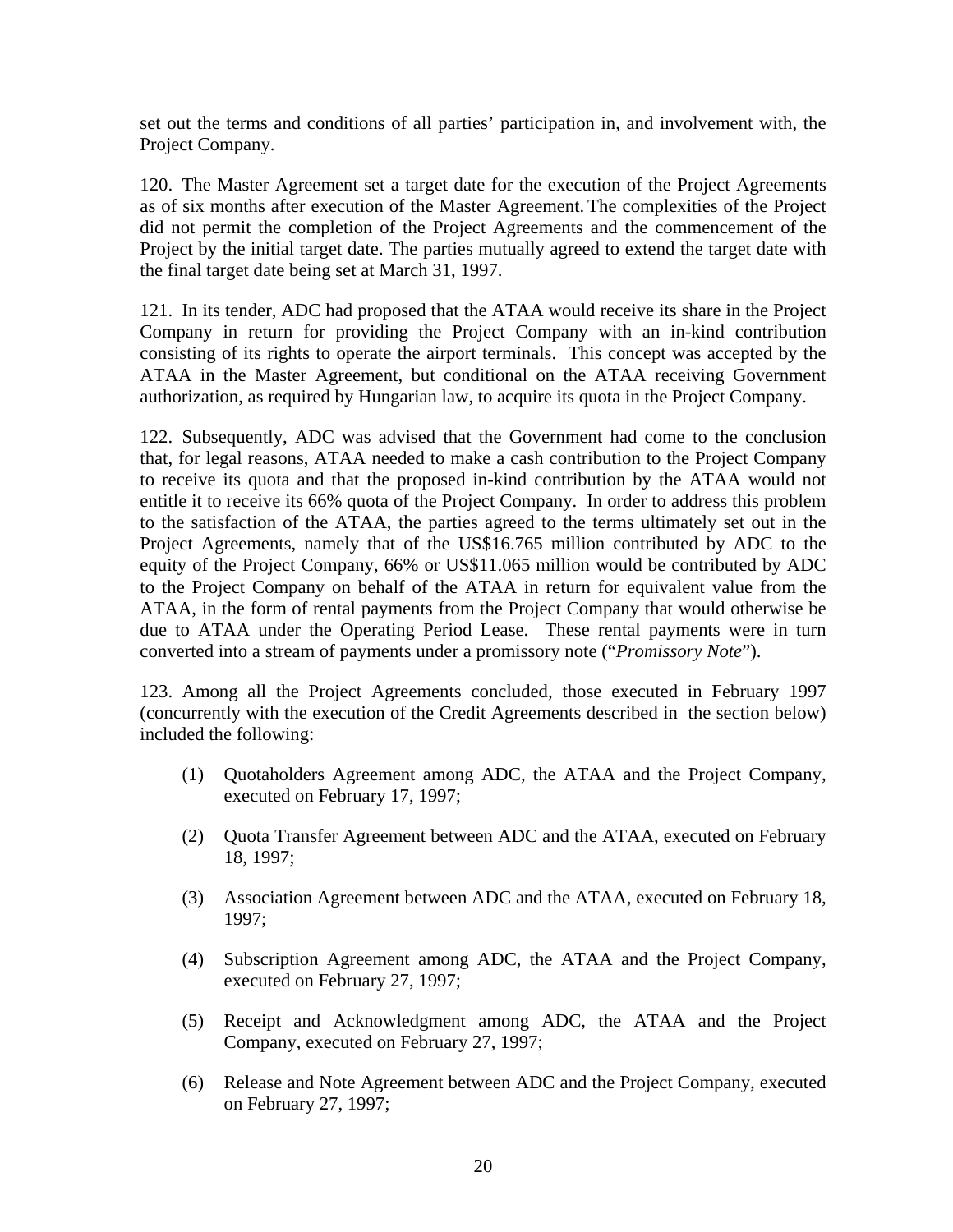- <span id="page-21-0"></span>(7) Assignment and Assumption Agreement between ATAA, ADC and ADC Affiliate, executed on February 27, 1997;
- (8) Operating Period Lease between the ATAA and the Project Company, executed on February 27, 1997;
- (9) Terminal Management Agreement for entrepreneurial operations among the ATAA, the Project Company and ADC & ADMC Management Limited, executed on February 27, 1997; and
- (10) ATAA Services Agreement between the ATAA and the Project Company, executed on February 27, 1997.

124. The Claimants contend that, at the end of the day (*i.e.*, referred to in the Subscription Agreement as the Equity Closing Date), through the simultaneous execution and operation of the Operating Period Lease, the Receipt and Acknowledgment and the Release and Note Agreement, ADC held a 34% quota in the Project Company and the Promissory Note from the Project Company, representing collectively a single investment in, and capital contribution to, the Project Company, in the amount of US\$16.765 million. The Respondent originally contested this but abandoned the point at the hearing in the light of Dr. Hunt's inability to support it.

#### **3. Credit Agreement**

125. From the outset of the tender process, the ATAA made it clear that the Project should be financed on a non-recourse project basis, and that all tenders should assume that neither the ATAA nor any other entity of the Government of Hungary would guarantee any debt incurred in connection with the Airport Project. These conditions were listed as the first "*fundamental objective*" and the first "*financial assumption*" in the Tender Documentation.

126. As part of its tender, ADC had secured letters of interest from the International Finance Corporation (IFC) and the European Bank for Reconstruction and Development (EBRD), each of which was prepared to lead a syndicate of lenders to finance the debt portion of the Airport Project. During the negotiations of the Credit Agreements, EBRD emerged as the front-runner to lead the lending syndicate. EBRD offered to provide the Aloan portion of the financing at an interest rate of LIBOR plus 2.5%. The negotiations proceeded on this basis through 1995 and through the better part of 1996.

127. In the course of 1996, Mr. Péter Medgyessy, who at the time was Hungary's Finance Minister, involved himself personally in the negotiations of the credit facility. Mr. Medgyessy wanted the Airport Project debt to be financed by a syndicate of commercial banks only and he thus rejected the EBRD loan offer. To this end, the Government was willing to provide a guarantee of the Airport Project debt in order to secure a precedent in the international commercial banking community for a long term Hungarian Government guaranteed debt of ten years at a favourable interest rate.

128. This was a significant departure from the financing conditions that the Government of Hungary had earlier set out in the Tender Documentation, where it was specified that there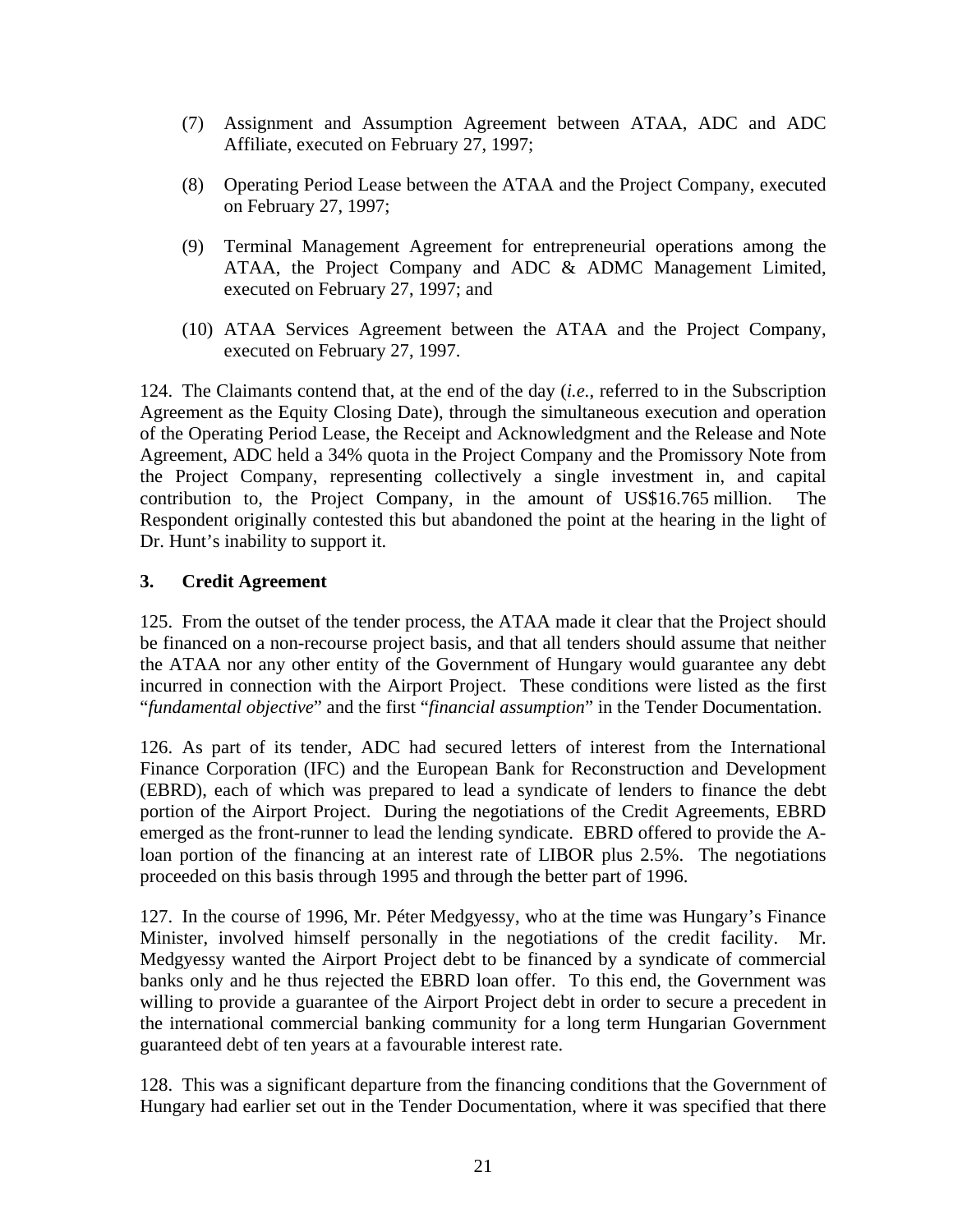<span id="page-22-0"></span>would be no sovereign guarantee of debt. In connection with the higher profile and greater risk the Government of Hungary was now taking in the Airport Project, the ATAA took the position that its share of the voting capital in the Project Company should be increased from 49% to 66%, matching the ATAA's share capital, and the Project Agreements were amended accordingly.

129. The Credit Agreement (the "*Facility Agreement*" as the document was titled) was executed on February 27, 1997 in Budapest. Mr. Medgyessy himself signed the guarantee ("*Guarantee*"), on behalf of the Government, on the very same day. The syndicate of lending banks had agreed to provide US\$103 million of financing to the Project Company to realize the Project at an interest rate of LIBOR plus 0.95% to be paid over a period of ten years.

# **F. THE CLAIMANTS' INVESTMENTS**

130. The Claimants' investments in the Project Company are set out below.

## **1. ADC Affiliate's Investment**

131. From the very beginning of this transaction, the parties shared the assumption that ADC's capital contribution to the Project Company would be made through an affiliate, so as to allow the investment to benefit from the tax treaty regime between Hungary and the jurisdiction of the affiliate's incorporation. Accordingly, Section 3.2(a) of the Master Agreement, for example, provided that the cash equity contribution would be made by ADC or by an "Affiliate" of ADC.

132. Having chosen Cyprus for its advantageous tax regime (among other reasons), ADC incorporated ADC Affiliate in Cyprus on February 25, 1997 in advance of the execution of the Subscription Agreement and the closing of the equity contribution. (ADC & ADMC Management was incorporated at the same time.)

133. Pursuant to a Shareholders' Agreement dated February 21, 1997 between ADC Financial Ltd., ADC and ADMC, ADC Financial Ltd. contributed US\$6.765 million and ADMC contributed US\$10 million to the equity capital of ADC Affiliate. These funds, totalling US\$16.765 million, were intended by ADC Affiliate and its shareholders to be used to fund the capital increase of the Project Company through a direct contribution of cash. This was reflected in Section 2.1(a)(ii) of the ADC Affiliate Shareholders' Agreement:

*"[ADC Affiliate's] principal activities will be (i) to purchase and hold 100% of the Quotas currently owned by ADC in the Project Company; (ii) to subscribe for and purchase additional Quotas in the Project Company such that [ADC Affiliate's] holding of registered capital in the Project Company shall be 34%; and (iii) in accordance with Article 4.4(ii) of the Quotaholders' Agreement, to be jointly and severally bound with ADC towards ATAA for the performance of the obligations of ADC and the Project Company as contemplated in the Project Agreement."*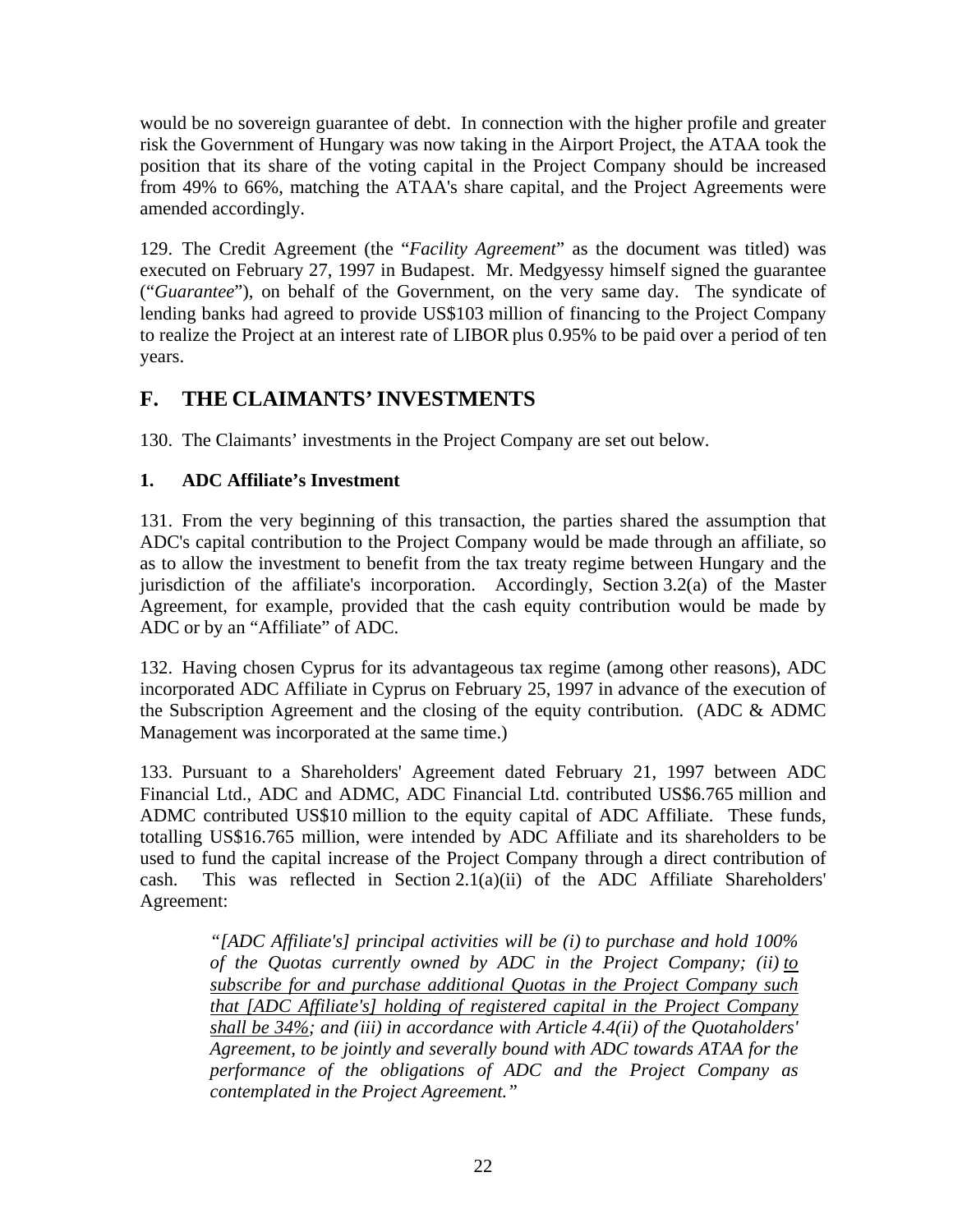134. As the Parties approached the closing date, there were two options available to complete the transaction:

- i. the relevant Project Agreements could all be amended to refer to ADC Affiliate, and ADC Affiliate could participate directly in the closing by making the US\$16.765 million capital contribution itself, in exchange for the Quota and Note; or
- ii. the transactions could be completed through ADC (without needing to amend the relevant Project Agreements), followed by an assignment of the Quota and Note to ADC Affiliate.

135. It was decided to pursue the second option. In order to do so, ADC needed (i) to borrow the US\$16.765 million from ADC Affiliate, (ii) to agree to subscribe for the capital increase in the Project Company with those funds and, finally, (iii) to agree to transfer and assign all rights and interests associated with the quota and the Promissory Note to ADC Affiliate. This was accomplished through a Loan and Transfer Agreement dated 27 February 1997 between ADC Affiliate and ADC ("*Loan and Transfer Agreement*") and a Quota Purchase Agreement dated February 28, 1997 between ADC and ADC Affiliate ("*Quota Purchase Agreement*").

136. Pursuant to the Loan and Transfer Agreement:

- ADC acknowledged receipt of a loan in the principal sum of US\$16.765 million from ADC Affiliate;
- ADC agreed to assign, transfer and convey to ADC Affiliate all of its rights, title and interest in and to the ADC quotas and the Promissory Note as soon as practical following the giving by ATAA of the ATAA's consent; and
- ADC Affiliate agreed to accept such assignment, transfer and conveyance.

137. Furthermore, ADC and ADC Affiliate agreed in Section 1 of the Quota Purchase Agreement as follows:

> *"Upon the terms and subject to the conditions contained herein, the Parties agree that in consideration of the loan which ADC Affiliate provided to ADC in the amount of US\$ 16,765,000 (the "Loan Amount") pursuant to the Loan and Transfer Agreement referred to above:*

- (a) *ADC hereby sells and delivers to ADC Affiliate, and ADC Affiliate hereby purchases the Sale Quotas together will all rights and interest in the Sale Quotas; and*
- (b) *ADC hereby assigns, transfers and conveys to ADC Affiliate, all of its rights, title and interest in the Fixed Rate Promissory Note issued by the Project Company to ADC pursuant to the Release and Note Agreement dated February 27, 1997 entered into between the Project*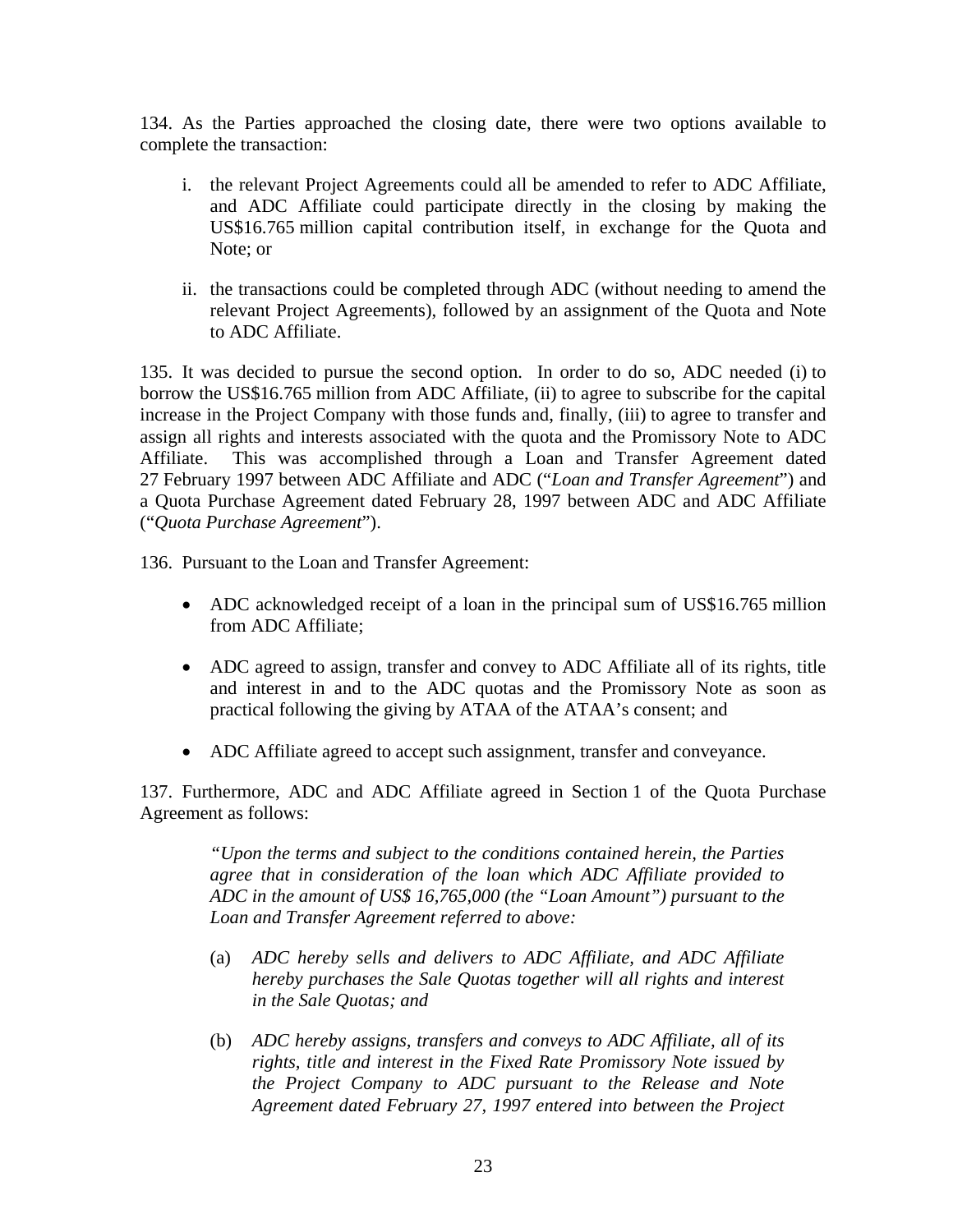*Company and ADC, which assignment is accepted by ADC Affiliate hereby."* 

138. The assignment was completed for all purposes when ADC assigned to ADC Affiliate, and ADC Affiliate assumed, the rights and obligations of ADC under the Quotaholders' Agreement pursuant to the Assignment and Assumption Agreement dated February 27, 1997 between the ATAA, ADC and ADC Affiliate.

139. Each of ATAA and the Project Company consented in writing to the assignment by ADC to ADC Affiliate of the quota, the note and the Quotaholders' Agreement and all associated rights, titles and interests. Such written consent was granted in Section 4.2 of the Receipt and Acknowledgement dated February 27, 1997:

*"4.2 Assignment. Except as otherwise expressly provided herein, neither this Agreement nor any right or obligation arising hereunder or by reasons hereof shall be assignable by any party hereto without the prior written consent of the other parties hereto. Notwithstanding the foregoing, (a) the ATAA may assign its rights and obligations under this Agreement to any successor entity entrusted with the operation of the Airport that is a legal successor to the ATAA and assumes such rights and obligations in writing and (b) each of the ATAA and the Project Company hereby consent to the proposed assignment by ADC to ADC Affiliate Ltd. of all of the Quotas owned by ADC in the Project Company, all of ADC's rights under the Quotaholders' Agreement and all of ADC's right, title and interest in and to the Note [emphasis added], provided that ADC guarantees the obligations of ADC Affiliate Ltd. under the Quotaholders' Agreement by instruments reasonably satisfactory to the ATAA."* 

140. ADC guaranteed the obligations of ADC Affiliate under the Quotaholders' Agreement in Section 2 of the Assignment and Assumption Agreement. Finally, ADC Affiliate's status as Quotaholder in the Project Company since 28 February 1997 is confirmed by Hungary's Company Register.

141. As a quotaholder of the Project Company, ADC Affiliate's return on its investment was governed by the Regulatory Framework adopted by ATAA and the Project Company as Schedule C to the Operating Period Lease. Section 4.1 of the Regulatory Framework defines the IRR as follows:

#### *"4.1 Definition*

*The Internal Rate of Return ("IRR") is defined as the discount rate that equates the discounted value of a stream of cash flows to the cost of the investment that produced the cash flows, calculated over the entire life of the investment.* 

*Calculations of IRR shall be made by reference to each Quotaholders' initial equity investments (US\$ 16,765,000 in the case of the ADC Parties), with any dividend, interest or other distribution or payment*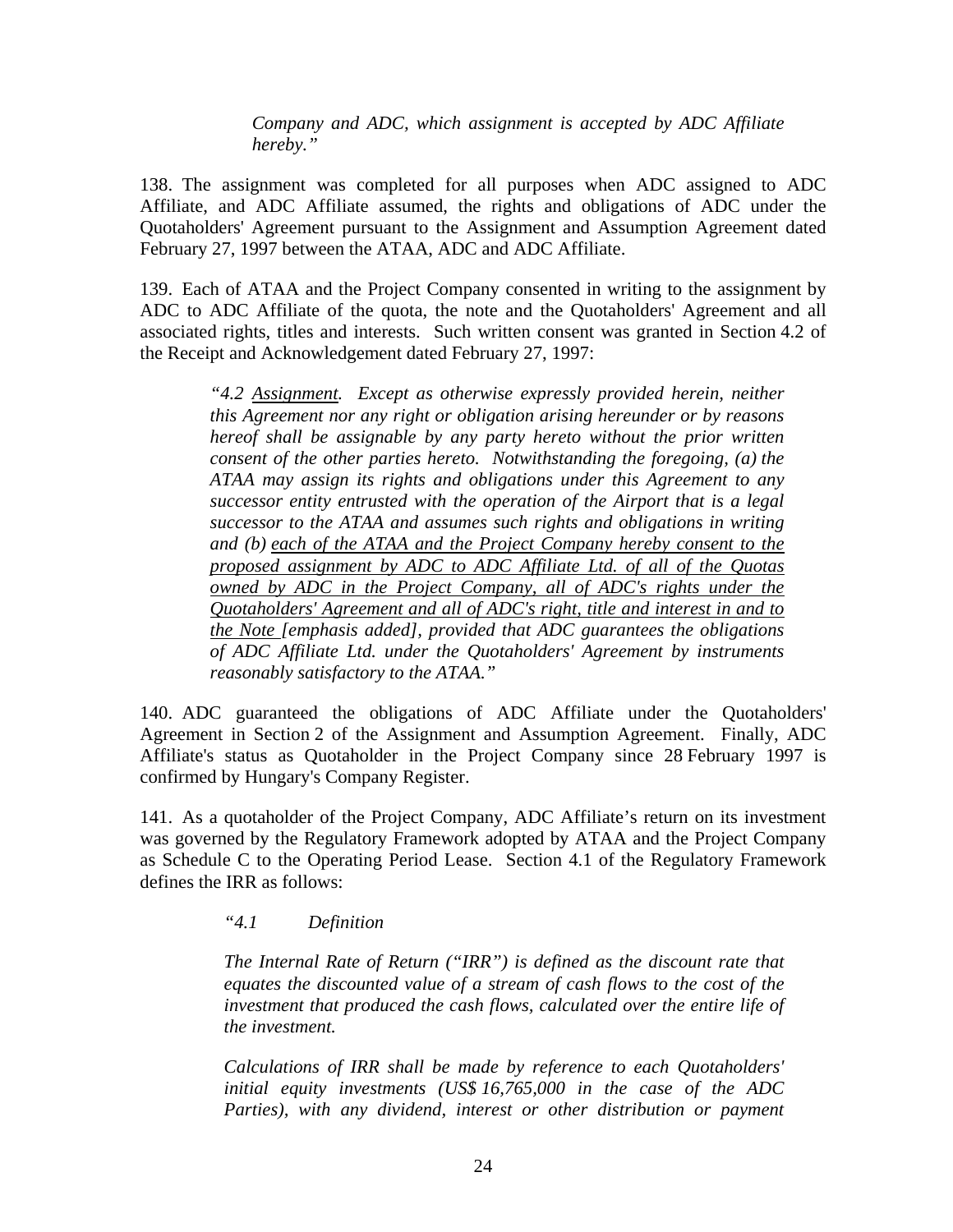*(including return of capital, redemption of note or repayment of principal on the note) or rentals payable pursuant to the Operating Period Lease being treated as part of such Quotaholders' return and not as reducing the base reference amount on which the return is to be calculated. […]"* 

142. Section 4.1 of the Regulatory Framework thus provided that "*[c]alculations of the IRR* shall be made by reference to each Quotaholders' initial equity investments *(US\$16,765,000 in the case of the ADC Parties) …*", with payments under the Promissory Note being treated as part of ADC Affiliate's return. The Claimants contend that, at the time, the Parties considered the Promissory Note as part of one single equity investment in the Project Company, and that this equity investment was in the amount of US\$16.765 million. The Respondent originally disputed this contention but following Dr. Hunt's Report (see below), this is no longer disputed.

143. In addition, the Regulatory Framework established a Target IRR of 15.4% (in Section 4.2) with an upper limit of 17.5% (Section 7.0). It also set out a procedure for devising the Business Plan for the Project Company so that the Target IRR would be met through the adjustments of Regulated Rates and Charges (Section 5.0), and committed the ATAA to implement such adjustments (Section 6.0).

144. The Regulatory Framework further provided that the Annual Business Plan for the first year of operation would set the initial Regulated Rates and Charges to yield an IRR of 15.4%. In subsequent years, if the IRR turned out to be higher than 15.4% but not exceeding 17.5%, the initial Regulated Rates and Charges would remain unchanged.

145. Finally, the Quotaholders' Agreement, like the Regulatory Framework, considered the payment of dividends, rental payments and payments under the Promissory Note as equivalent for purposes of calculating the IRR:

#### *"7.2 Limitation on Dividends, Rental Payments and ADC Notes*

*(a) The Quotaholders in the Project Company shall be entitled to receive dividends in proportion to their Quotas from the after-tax profits of the Project Company determined by the Quotaholders' Meeting, provided that when the actual receipts by the Quotaholders which are ADC Parties, collectively, of dividends after any required withholding or other applicable tax (Net Dividends), any refund of withholding tax or other distributions and loan payments (including distributions of capital and payments of the principal of or interest (after withholding tax) on any ADC notes) and payments of rentals, if any, reach an amount representing an IRR (as defined in the Regulatory Framework) of 17.5% on their collective initial equity investment (i.e., initially US\$16,765,000), calculated as described in the Regulatory Framework, all additional future distributions that would otherwise accrue to the ADC Parties and their Affiliates or their transferees shall be waived by them and shall be retained by the Project Company and set aside as an asset reserve fund to be used for the improvement or renovation of the Terminals. […][emphasis added]"*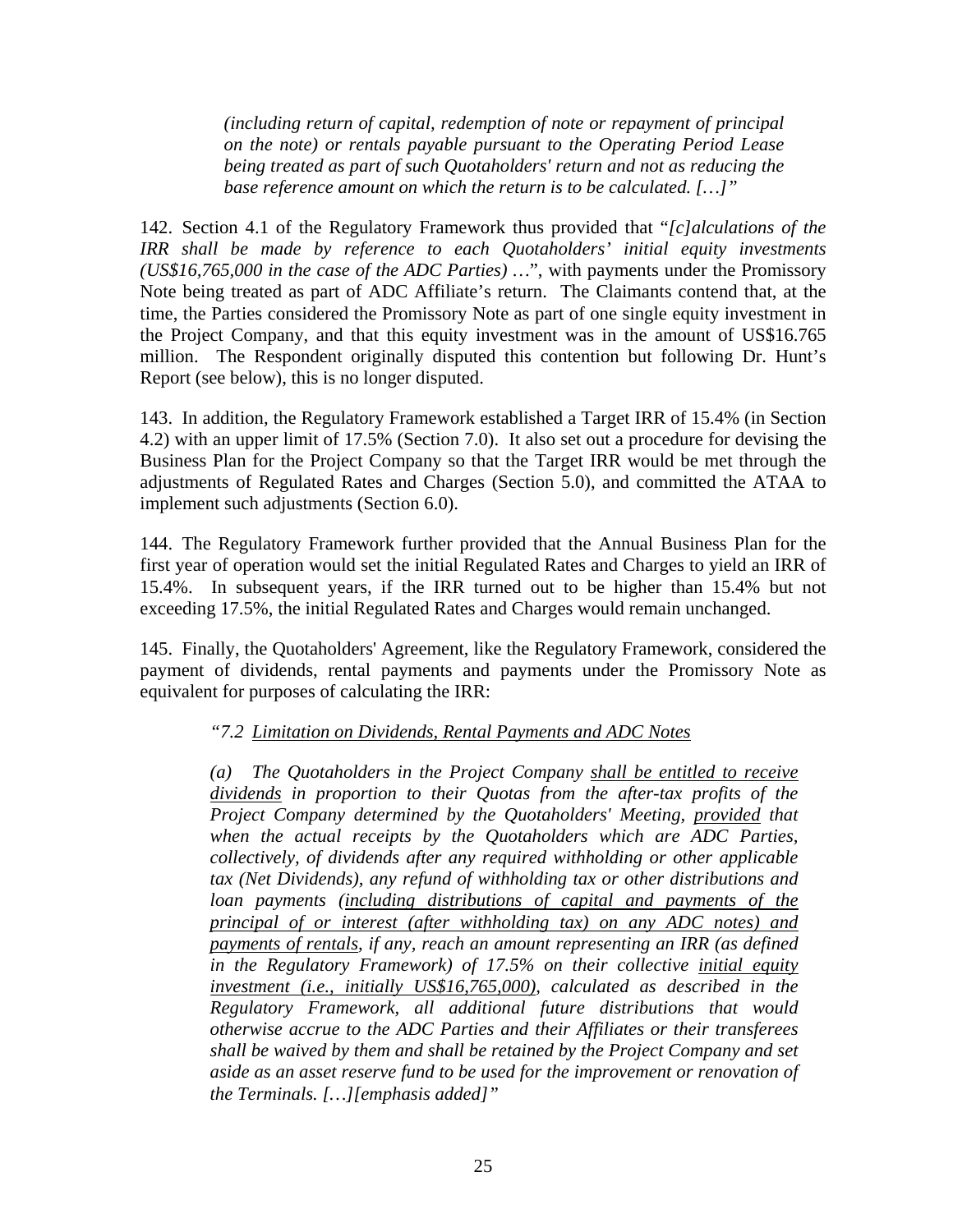#### <span id="page-26-0"></span>**2. ADC & ADMC Management's Investment**

146. ADC's Tender provided for management fees payable to ADC (in the event, ADC & ADMC Management), calculated as 3% of Airport Project revenues (net of interest income). These fees were designed to compensate ADC (ADC  $&$  ADMC Management) for the provision of management expertise to the Airport Project. The Project Company entered into the Terminal Management Agreement with ADC & ADMC Management as part of the Project Agreements executed in February 1997. It is pursuant to this agreement that ADC & ADMC Management provided Management Services (as defined in the Terminal Management Agreement) to the Project Company.

147. The Terminal Manager was obligated to provide Management Services both before and after the Operations Commencement Date. The term of this agreement commenced on the date of execution and not on the Operation Commencement Date. This distinction is important:

- The Management Services that the Terminal Manager was obligated to provide before the Operations Commencement Date were performed on its behalf by Mr. Huang and his associates, between February 1997 and December 1998.
- The Management Services that the Terminal Manager was obligated to provide after the Operations Commencement Date were performed on its behalf by the employees of the wholly-owned Hungarian subsidiary of ADC & ADMC Management, an entity named ADC & ADMC Management Hungary Ltd.

148. The management fee of 3% payable in each calendar year commencing on and after the Operations Commencement Date (pursuant to Section 4.1(a) of the Terminal Management Agreement) was designed in large part to compensate the Claimants for the services that had been rendered by the Terminal Manager (by Mr. Huang and his associates on its behalf) before the Operations Commencement Date, and otherwise served as an incentive payment linked to the performance (*i.e.*, the revenues) of the Project Company.

149. With respect to the Management Services provided after the Operations Commencement Date, the Terminal Manager incurred only minimal overhead costs and expenses associated with the on-going supervision and knowledge transfer it provided, inasmuch as the salaries and benefits of the employees in Hungary who provided the on-site Management Services during the Operating Period were paid by the Project Company, pursuant to Section 4.1(b) of the Terminal Management Agreement.

150. The management team employed by the Terminal Manager was composed of 10 individuals, namely:

- A. Mr. Mihaly Farkas, who replaced Mr. Tamás Tahy as Managing Director of the Terminal Manager beginning in September 1999;
- B. Ms. Krisztina Meggyes, chief accountant;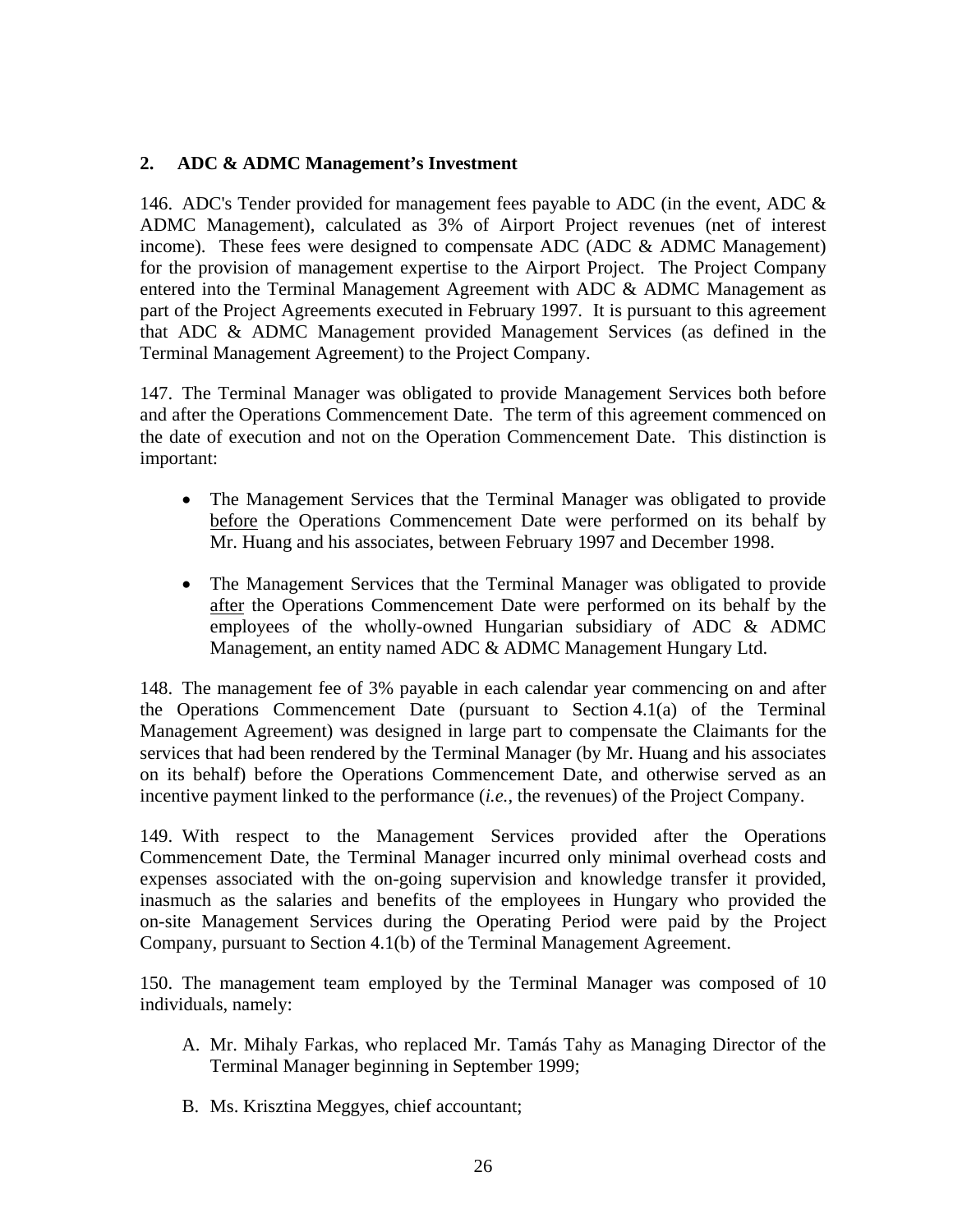- <span id="page-27-0"></span>C. Ms. Edina Tiszai and Ms. Krisztina Törteli, accountants;
- D. Mr. György Onozó, technical manager;
- E. Ms. Orsolya Bárány, commercial and technical assistant;
- F. Ms. Noémi Devecseri and Mr. Levente Tordai, commercial assistants;
- G. Ms. Mariann Bördös, who served as Mr. Huang's assistant; and
- H. Dr. Béla Keszei, financial and administration manager.

151. Dr. Keszei is an economist who served in a role equivalent to the company's controller. Dr. Keszei, together with Ms. Meggyes and the two accountants, were responsible for all financial accounting, reporting and taxation matters (billing, accounts receivable, accounts payable, etc.). They and the other members of the staff were under the supervision and direction of Mr. Tahy.

152. Mr. Onozó and Ms. Bárány were in charge of managing the relationship with Airport tenants as well as the various departments of the ATAA on all technical aspects of the operation of the Terminals. Mr. Tordai and Ms. Devecseri used data received from the airport to develop the statistics that served as the basis for billing and certain commercial arrangements at the airport, such as number of passengers on each flight and the time each airplane spent on the tarmac.

# **F. Construction of Terminal 2/B**

153. The Project Company and the ATAA entered into a turnkey contract with CCC for the construction of Terminal 2/B on December 19, 1996. When the credit facility transaction closed in February 1997, monies were disbursed to the Project Company in order to fund the construction. CCC broke ground in March 1997 and construction proceeded through 1997 and 1998.

154. Terminal 2/B was commissioned and transferred to the Government of Hungary on or about December 25, 1998. Both the ATAA and the Project Company signed the Taking-Over Certificate dated November 25, 1998. The completed Terminal 2/B was opened to the public on or about 19 December 1998.

# **G. Business Planning Process for the Project Company**

155. The original business plan for the Airport Project was contained in ADC's Tender dated April 29, 1994. This business plan was developed by ADC in cooperation with KPMG. In order to carry out the financial analysis of the project, KPMG developed a computerized financial model which generated projections for the duration of the Project. The original and subsequent business plans projected the Project Company's financial results for the entire twelve year operating period (1997-2009), subject to further extension.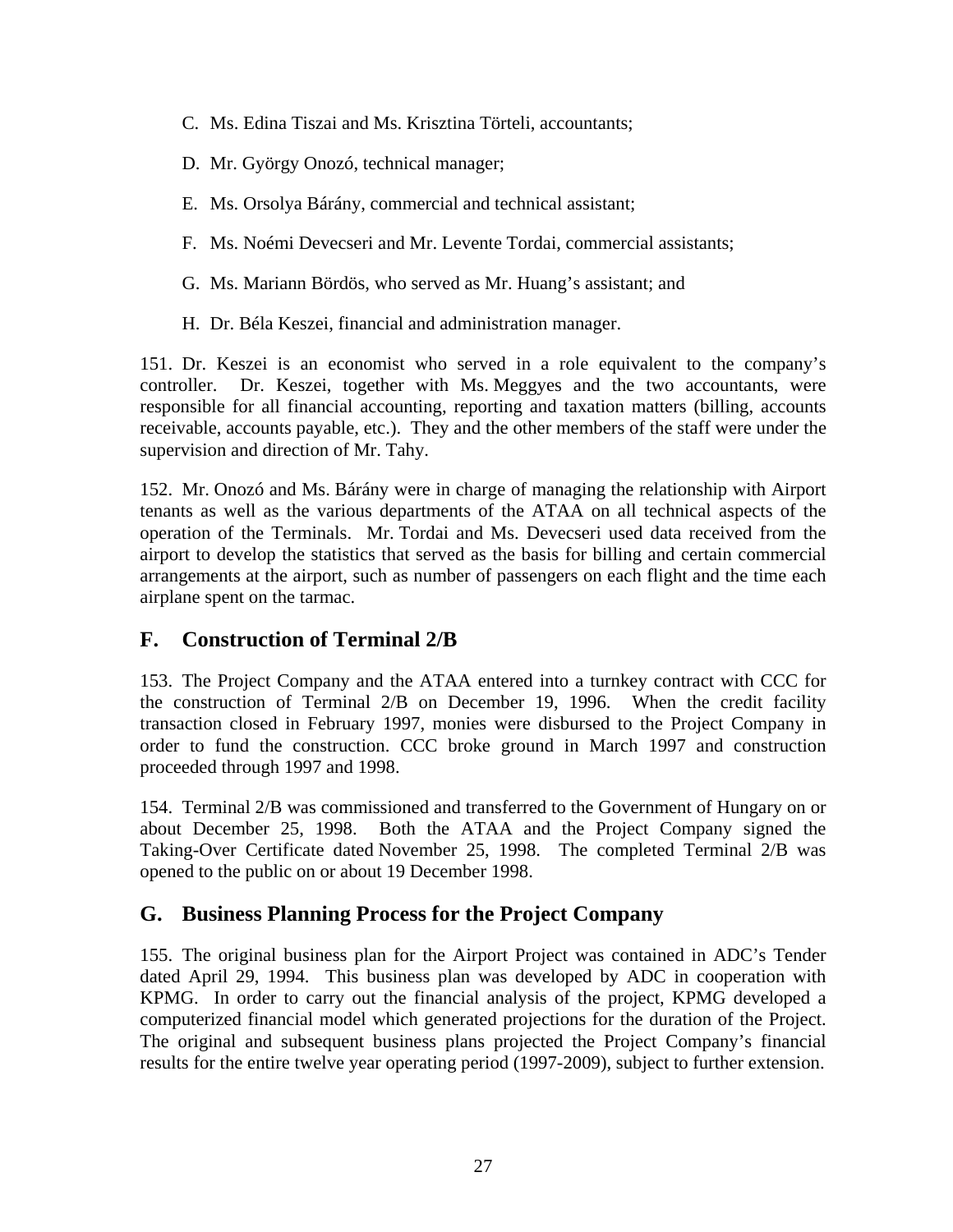156. An updated version of the business plan was prepared by KPMG in December 1996. The parties referred to this updated business plan as the "*feasibility study*," and it was defined in the Master Agreement as the "*KPMG Feasibility Study*".

157. Pursuant to Section 2.0 of Schedule C to the Operating Period Lease, the KPMG Feasibility Study served as the basis for the Project Company's initial "Annual Business Plan," as defined in Section 4.1 of the Operating Period Lease. Section 2.0 of Schedule C to the Operating Period Lease defines the procedure to be followed in order to develop subsequent Annual Business Plans for the Project Company. The highlights of that procedure are as follows:

- Prior to each operational year of the Project Company, the Terminal Manager was to prepare and submit to the ATAA a new draft Annual Business Plan covering each financial year, or portion thereof, for the remainder of the Term;
- The ATAA had twenty days, following submission of such first draft, to comment in writing on the draft;
- If no comments were made, such draft Annual Business Plan was to be submitted to the Quotaholders' meeting for approval;
- If comments were made, a second (or third) draft would be produced by the Terminal Manager following consultations between the ATAA, the Terminal Manager and the Project Company; and
- The agreed draft of the Annual Business Plan would be submitted to the Quotaholders' meeting for approval.

158. In keeping with the procedure set out in Schedule C of the Operating Period Lease, the Annual Business Plans for the years 1999 through 2002 were each approved by the Quotaholders as follows:

- The Quotaholders approved the Annual Business Plan for the year 1999 on October 9, 1998;
- The Quotaholders approved the Annual Business Plan for the year 2000 on September 13, 1999; and
- The Quotaholders approved the Annual Business Plan for the year 2001 on October 2, 2000.

159. Regarding the Annual Business Plan for the year 2002, the first paragraph of the 2002 Business Plan describes the drafting and review process for the document as follows:

*"Pursuant to the Regulatory Framework, the Terminal Manager is required to prepare and submit to the ATAA a new draft Annual Business Plan by May 31 of each year. Accordingly, ADC & ADMC Management Ltd. (the "Terminal Manager") submitted the first draft of the Annual Business Plan*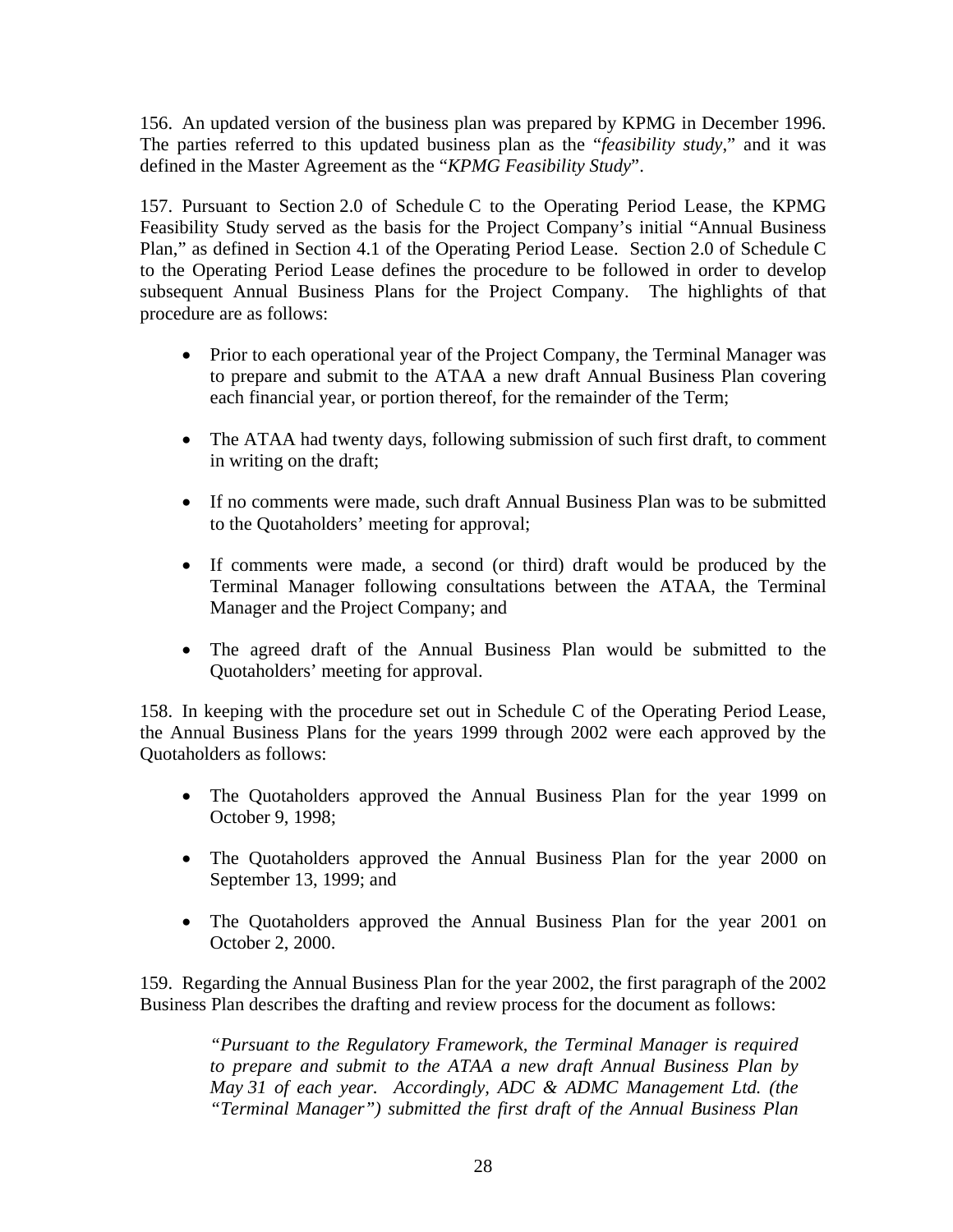<span id="page-29-0"></span>*dated May 29, 2001. The ATAA provided its comments on the first draft by letter dated June 20, 2001. The Terminal Manager submitted the second draft on June 30, 2001. Based on the request by the ATAA, the Terminal Manager submited the third draft on August 23, 2001. On September 21, 2001, the ATAA requested further modifications to the third draft. The Terminal Manager submitted the Fourth Draft on October 12, 2001. Upon receipt of comments on November 15, 2001, the terminal manager submits this Fifth Draft for approval of the Quotaholders."* 

160. The Claimants contend that the Quotaholders approved the Annual Business Plan for the year 2002 on December 11, 2001. The Respondent disputes this contention. By letter dated December 11, 2001 from Mr. Somogyi-Tóth, Acting Director of ATAA, addressed to Mr. Tamás Tahy, the Commercial Director of Ferihegy ADC Limited, it was stated as follows:

*"We have received the 5<sup>th</sup> version of the Business Plan for 2002. Thank you very much for your taking into consideration our comments when revising it. We inform you that we accept the 5<sup>th</sup> version of the Business Plan and we ask you to do your best to perform all the tasks defined in the plan.* 

*At the same time we ask you again to consult with MALÉV regarding the planned parking (bridge) fee structure and please to inform us about the results of this discussion at your earliest convenience. In addition we ask you to update the exchange rate forecast for the whole project period when preparing the next year plan."* 

In the light of this letter, the Tribunal fails to see how it could be contended that the Annual Business Plan for the year 2002 was not approved. The Tribunal is satisfied that it was.

## **H. Project Company's Financial Results**

161. The Project Company began reporting its financial results as of its establishment in 1995. The Project Company's results from 1995 through 2001 were presented in audited financial statements as follows:

- Independent auditors' report on Project Company's 1995 Annual Report dated May 30, 1996;
- Independent auditors' report on Project Company's 1996 Annual Report dated February 4, 1997;
- Independent auditors' report on Project Company's 1997 Simplified Annual Report dated May 4, 1998;
- Independent auditors' report on Project Company's 1998 Simplified Annual Report dated May 31, 1999;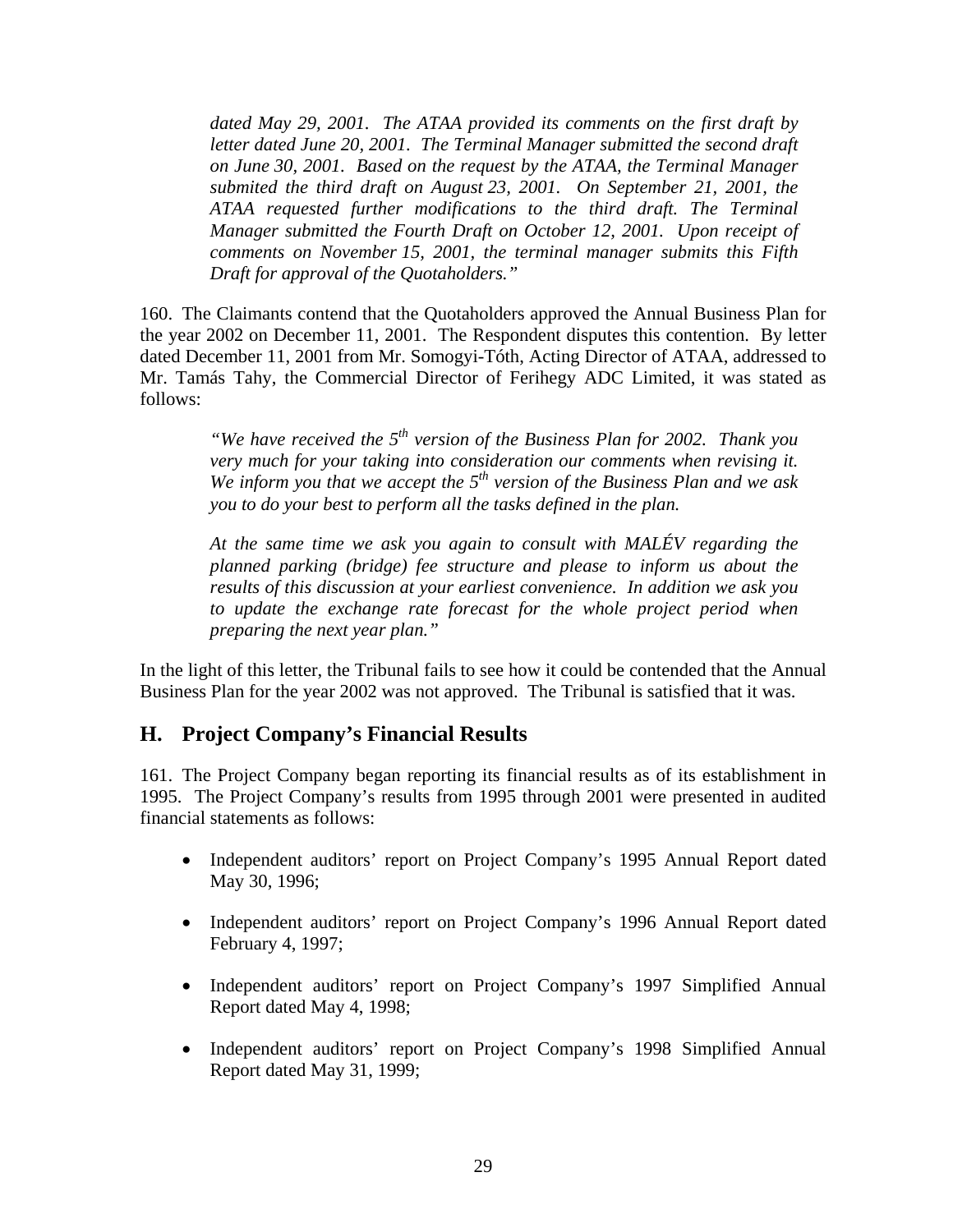- <span id="page-30-0"></span>• Independent auditors' report on Project Company's 1999 Annual Report dated March 31, 2000;
- Independent auditors' report on Project Company's Financial Statements for 2000, dated March 14, 2001; and
- Independent auditors' report on Project Company's 2001 Annual Report dated August 27, 2002.

162. Two types of distributions were made by the Project Company to ADC Affiliate. The first consisted of payments on the Promissory Note. These payments were made semiannually. The second consisted of dividends from the profit of the Project Company, which were paid around March of each year (based on the profit of the previous year). The management fees payable to ADC & ADMC Management were paid semi-annually, after the semi-annual payments of debt service.

163. The Claimants contend that the financial results of the Project Company generally show that it was performing over and above the projections in the Business Plans. The Tribunal accepts that this was so.

## **I. Project Company's Operations from 1999 through 2001**

164. The primary objective of the Project Company, after completion of the construction of Terminal 2/B and modifications of Terminal 2/A, was to perform or arrange for the performance of what the Operating Period Lease defined as Entrepreneurial Operations, and it was entitled to collect the revenues accruing from these Entrepreneurial Operations (defined in the Operating Period Lease as Terminal Revenues). These included passenger terminal usage fees, passenger handling activity fees, aircraft parking fees, ground handling fees, space rentals within the Terminals, retail activity fees, including duty-free outlets, revenues from advertising, within and on the exterior walls of the Terminals, revenues from business centre and VIP lounges, *etc*.

165. Section 4 of the Operating Period Lease set out the covenants of the Project Company, which included:

- (a) submitting annual business plans (prepared by the Terminal Manager in consultation with the Project Company) to the Quotaholders of the Project Company for their final approval;
- (b) conducting the Entrepreneurial Operations and the design, financing and construction of any Terminal improvement authorized in any Annual Business Plan or otherwise undertaken by it in a diligent workmanlike and commercially reasonable manner in accordance with Hungarian law;
- (c) using its best efforts to promote and optimize commercial revenues at the Terminals;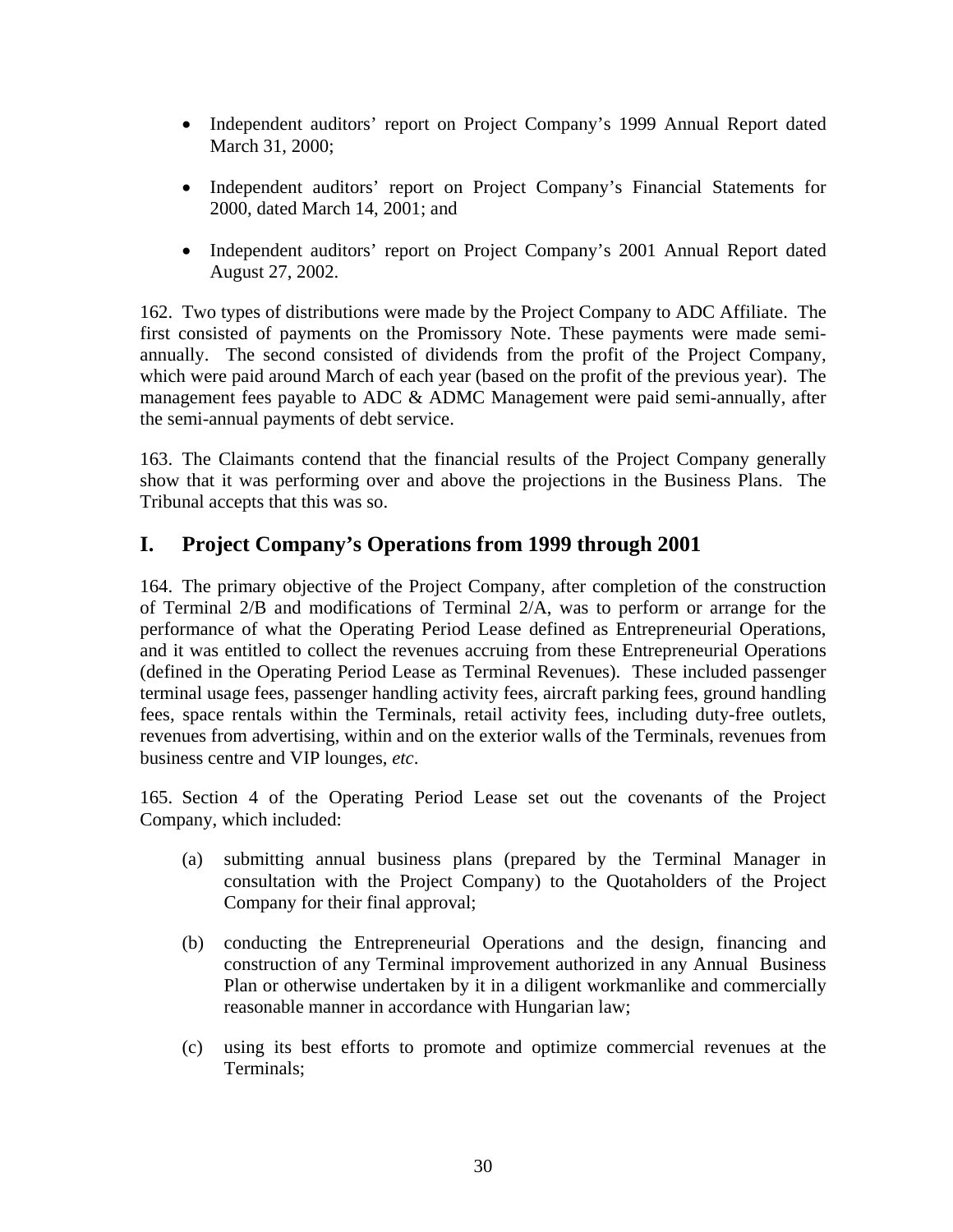- <span id="page-31-0"></span>(d) promoting the airport internationally so as to maximize potential air traffic and in connection therewith using its best efforts to create overseas hub operations at the airport; and
- (e) after soliciting bids, awarding retail franchises and entering into contracts for goods and services on a prudent and businesslike basis with the view to the profitable operation of the Terminals.

166. Project Company staff consisted of the two Managing Directors appointed by the Quotaholders, the Commercial Managing Director appointed by ADC Affiliate, and the Operations Managing Director appointed by the ATAA.

167. The Project Agreements gave the Terminal Manager (*i.e*., ADC & ADMC Management) primary day-to-day responsibility for managing, administering, coordinating and ensuring the proper and efficient performance, on behalf of the Project Company, of most of the Entrepreneurial Operations, and for collecting the Terminal Revenues.

168. ADC & ADMC Management Hungary Kft. had a staff of ten individuals as of December 31, 2001. All of these individuals were Hungarian nationals.

169. In keeping with industry practice, the Project Company's operations and performance were closely monitored, notably by the syndicate of banks lending to the Project, the Project Company's auditors, and the Ministry of Finance in its capacity as the guarantor of the project loan. Pursuant to the Credit Agreement, the Ministry of Finance appointed CIB Bank as its "*financial adviser*" to review and monitor the financial performance of the Project Company during the term of the Facility.

170. There were at least three audits or inspections of the Project Company:

- In 1998, the Government Control Office investigated the Project's contractual system to determine whether it was lawful, and concluded that it was.
- In 2000, Ernst & Young was retained by the ATAA to perform a financial and business audit of the Project Company, and concluded that the Project was "*particularly favourable*" for the ATAA.
- In March 2001, the Supervisory Board of the Project Company retained its own outside expert to conduct "*a comprehensive review*" of the Project Company.

171. In 2001, the ATAA launched an investigation whose objective was to gather detailed information concerning many aspects of the Project Company.

# **J. Transformation of the ATAA, Legislative Amendments and the Decree**

172. In 1999, the Ministry of Transport prepared a Proposal for the Government's Air Transportation Strategy, which requested that plans be drawn up to transform the ATAA. The ATAA was a State budgetary organ. The ATAA had two principal tasks: air traffic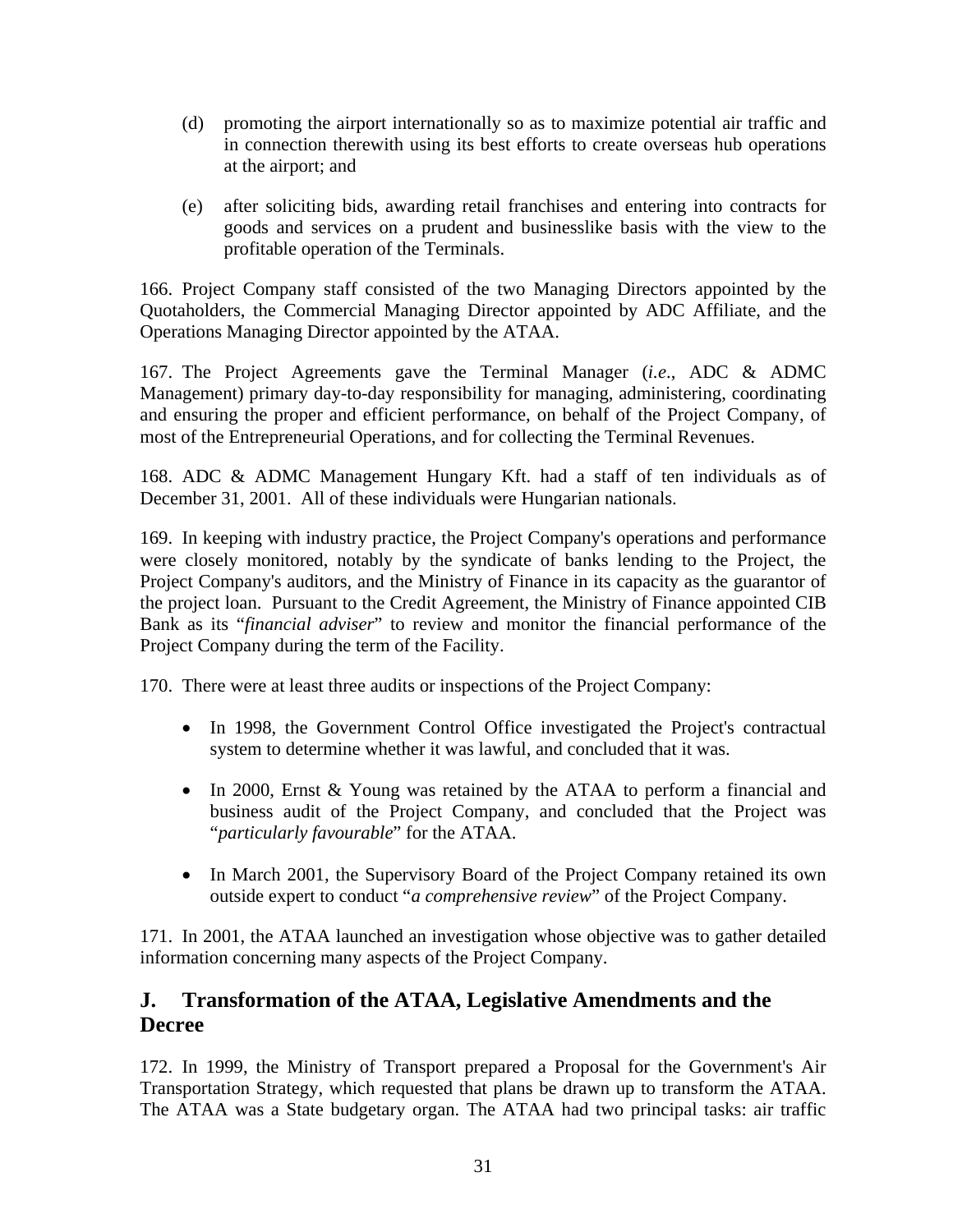control and the operation of the Airport. There had been concern that these two functions should be separated to prevent possible conflicts in decision-making and to ensure transparency in financial matters. It was also necessary to separate these two functions to comply with international and regional requirements and standards.

173. On November 25, 1999, a Ministerial Commissioner was appointed by the Ministry of Transport to prepare a plan for transformation of the ATAA.

174. The Government developed a national aviation strategy, embracing the entire aviation sector, of which part of its programme was to align with and implement EU law within the aviation sector in preparation for accession to the EU.

175. This national aviation strategy was adopted on April 14, 2000, when the Government passed Resolution No. 2078/2000 on The Strategic Tasks of the Development of Air Transport. The Resolution was published in the official Gazette "Collection of Resolutions". This set out a 9-point programme to implement the national aviation strategy and harmonise the aviation sector with EU law. The plan included transformation of the ATAA. The Minister of Transport was in charge of the transformation. The Government Resolution required transformation to be complete by January 31, 2002.

176. The Ministry of Transport appointed a Management Committee to prepare, discuss, and implement proposals for transformation of the ATAA.

177. From autumn 2001, a change took place in the management of the ATAA in order to prepare for its transformation: Mr. Somogyi-Tóth remained Acting Director in charge of the day-to-day operations; Mr. Gansperger became responsible for starting up Budapest Airport Rt (the new company) ("*BA Rt*") and the commencement of its operations; and Mr. Istvan Mudra became responsible for starting up HungaroControl (Mr. Mudra had been the Deputy Director of Air Traffic Control).

178. On September 20, 2001, BA Rt was established. On October 25, 2001, BA Rt was registered in the Court of Registration in Budapest.

179. Decree No. 45/2001 (XII.20) KöViM ("*Decree*") was issued on December 20, 2001, by the Minister of Transport ("*KöViM Minister*"). It was issued with the agreement of the Minister of Finance, the Minister of the Prime Minister's Office, the Minister of the Interior, the Minister of Health, the Minister of Defence and the Minister of Environment Protection.

180. The Decree was adopted under the authority of the Act No. XCVII of 1995 on Air Traffic ("*Air Traffic Act*"), following amendments made to the Air Traffic Act by Act No. CIX of 2001 on the Amendment of Various Traffic-Related Laws ("*Amending Act*").

181. The Amending Act was introduced in Parliament in the form of a Government Bill in September 2001, and, following a series of amendments to the Bill, it was adopted on 18 December 2001. Section 19 of the Amending Act introduced an amendment to Section 45 of the Air Traffic Act by adding thereto, among others, Section 45(5). Section 45(5) of the Air Traffic Act contains the prohibition, repeated in Section 1(5) of the Decree, against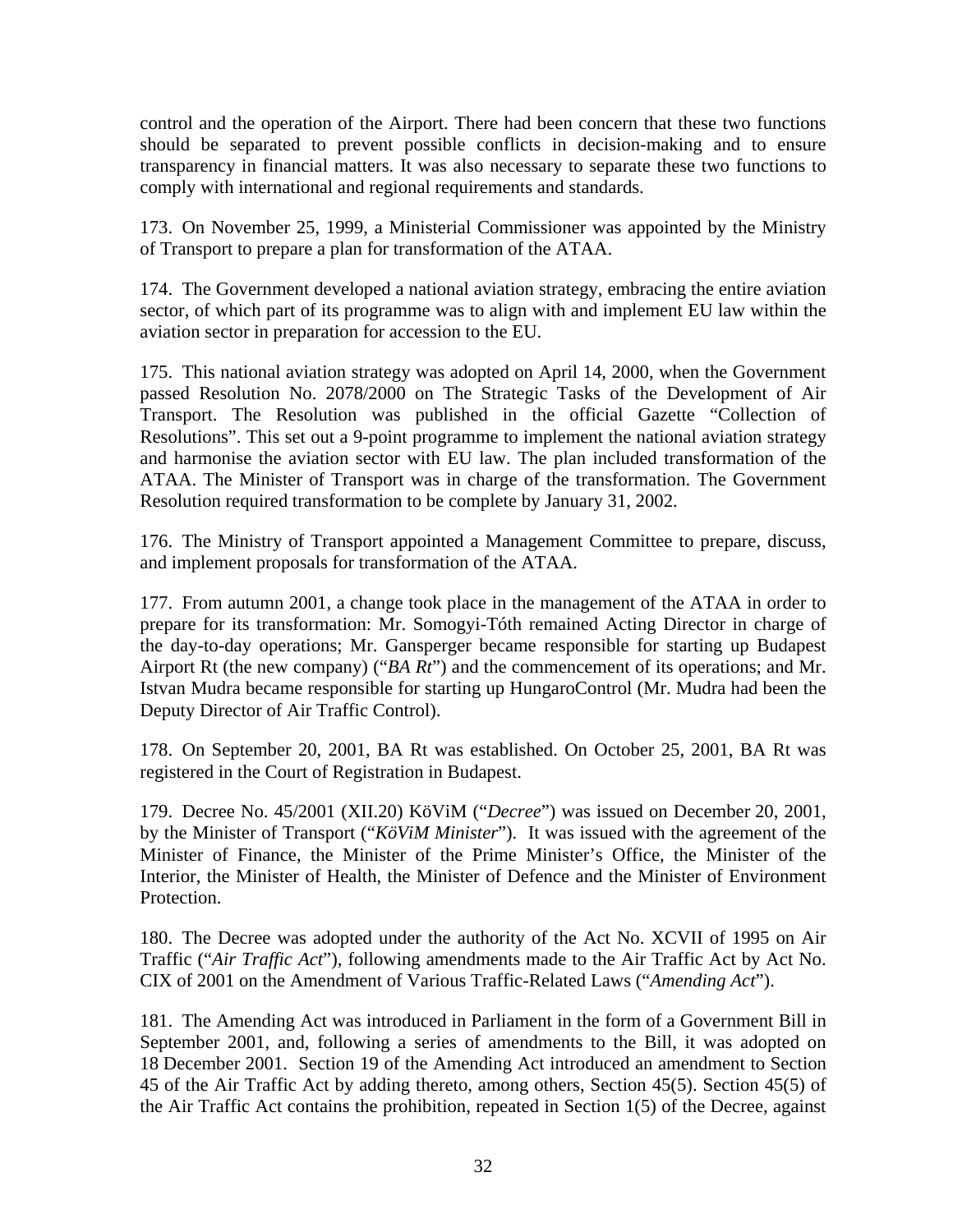the transfer by ATAA (or its successor) of the activities of the type previously performed by the Project Company and the Terminal Manager ("*Project Company Activities*") to any third party, *e.g.*, the Claimants.

182. Section 45(5) of the Air Traffic Act found its way into the Bill due to a subsequent Amendment Motion introduced by a Government MP, Dr. Dénes Kosztolányi. The Amendment Motion, introduced on November 8, 2001, advanced as justification, the following reasoning:

#### *"Reasoning*

*The activities listed in Section (1) have substantial influence on the operation and development of Budapest-Ferihegy International Airport, and thus the State has such strategic interest connected to these activities that the law itself specifies that the operator performing such activities may only be an organization in which the State is the majority owner, or if it is a minor shareholder then it owns preference shares, or the organization is a concession company. If any of the activities specified in Section (1) may be transferred to a third party under a contract it may not be ensured that the strategic requirements of the State are fulfilled, in other words, the limitations and restrictions established under Section (1) may be circumvented pursuant to a contract concluded with a third party."* 

183. On November 28, 2001, the same MP who had submitted the Amendment Motion submitted a "*Supplementary Amendment Motion*" in which he recommended that Section 45 of the Air Traffic Act be amended by the addition of two more paragraphs, paragraphs (6) and (7), in addition to paragraph (5). The reasoning for this Supplementary Amendment Motion reads as follows:

#### *"Reasoning*

*The aim of the amendment motion is to implement the Community liberalization of air transport with respect to the ground service market when our country joins the European Union.* 

*The amendment establishes the obligation for service providers with significant market power to enter into a contract. Pursuant to the Civil Code conclusion of a contract can be rendered obligatory by a legal regulation."* 

184. The plenary session of the Hungarian Parliament considered the Amendment Motions on December 11, 2001. There were a total of seventeen Amendment Motions relating to the Bill. Parliament accepted the Motion of Dr. Kosztolányi as contained in the Supplementary Amendment Motion. On December 18, 2001, two days before the issuance of the Decree, the Hungarian Parliament voted in favour of the consolidated text of the Bill.

185. On December 21, 2001, the Project Company was informed of the Decree upon reception of a copy of same by Mr. Tahy. On Saturday, December 22, 2001, the Project Company received a letter from Mr. Gansperger and Mr. Gábor Somogyi-Tóth further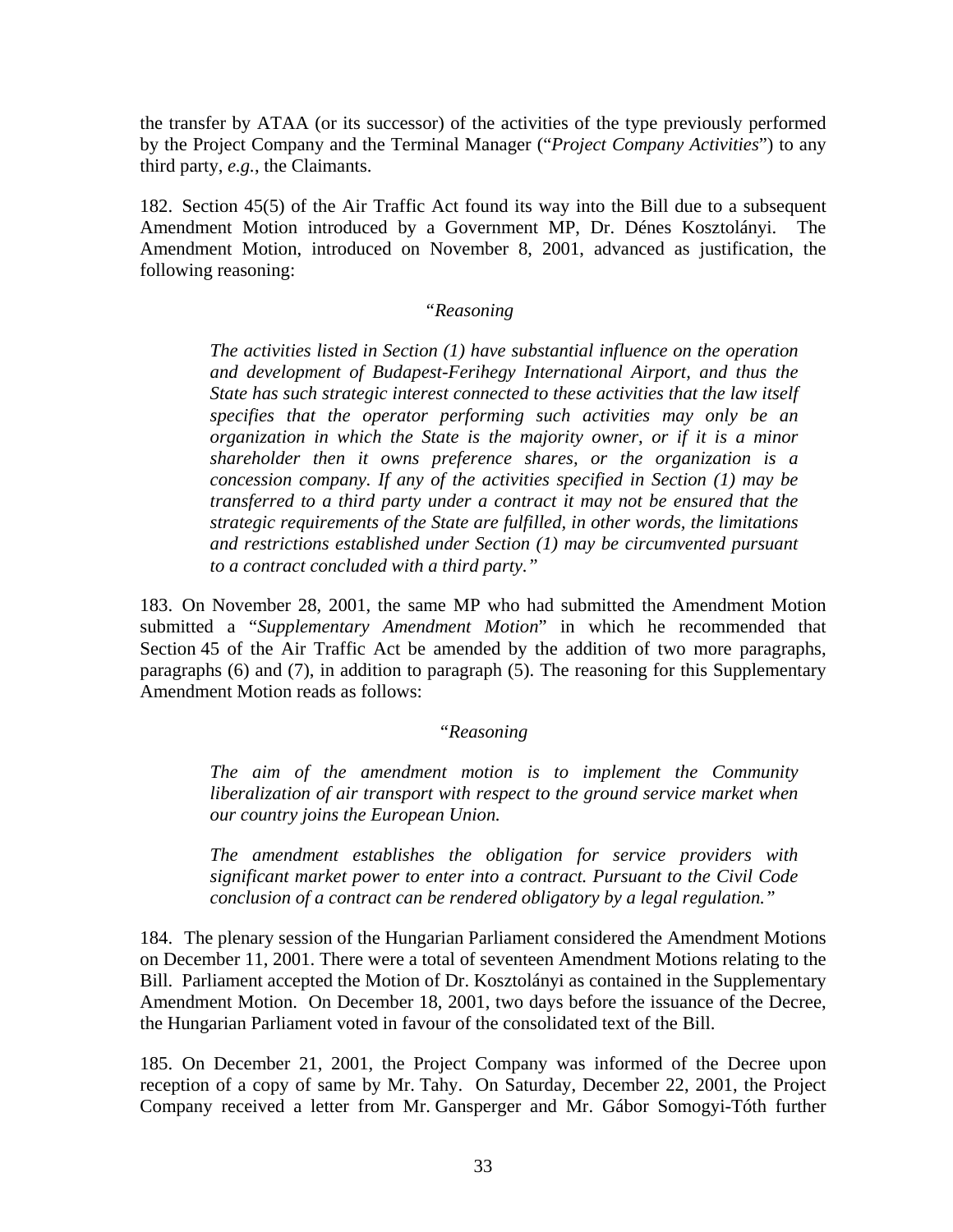notifying it of the Decree. Mr. Gansperger signed the letter in his capacity as representative of the new Budapest Ferihegy International Airport Management Ltd. ("*Joint Stock Co.*") and statutory successor of ATAA, and Mr. Somogyi-Tóth signed as representative of ATAA.

186. The letter stated that all operations and related activities of the Airport would be taken over effective January 1, 2002, by the Joint Stock Co. The translated text of this letter reads as follows:

#### *"Dear Mr. Tahy,*

*As you probably know, issued No.149 of the Hungarian Official Gazette, 2001, published Transport and Water Management Ministry Order No.45/2001 (XII.20) of the Minister of Transport and Water Management on the abolition of the Air Traffic and Airport Directorate and on the creation of HungaroControl Hungarian Air Traffic Service. Said ministerial order designates the Budapest Ferihegy International Airport Management Joint-Stock Co. (hereinafter referred to as "JS Co.") and HungaroControl Hungarian Air Traffic Service as the legal successors to the Air Traffic and Airport Directorate as regards all operations and management activities and all related rights and obligations, as well as all contracts made with the State Treasury Asset Management Directorate. Furthermore, paragraph (5) of Article 1 of the order unequivocally states that as of January 1, 2002, the JS Co. may not cede or transfer to any third parties any of the operations or activities performed up till now by the Ferihegy Passenger Development Ltd. Co. pursuant to the lease agreement concluded on February 27, 1997 between the Air Traffic and Airport Directorate and the Ferihegy Passenger Development Ltd. Co ("FUF").* 

*The effect of said ministerial order naturally also extends to the Terminal Management Agreement signed on February 27, 1997 by the ATAD, the FPD*  Ltd. Co., and the ADC&ADC Management Ltd. Co., as well as to the *contracts held by the FPD Ltd. Co. concerning the operations and leasing of Terminal II/A and II/B.* 

*In view of the above, therefore, we hereby notify you pursuant to the provisions of paragraph (1) of Article 312 of the Civil Code that the further performance of the above contracts have been rendered impossible, and thus the leasehold deed, the Terminal Management Agreement, the ATAD Service Agreement concluded between the FPD Ltd. Co. and the ATAD, and the lease agreements – including all Appendices and Supplements – shall lapse and become void as of January 1, 2002.* 

*The activities covered by the leasehold deed, the Terminal Management Agreement and the Service Agreement will be wholly taken over as of January 1, 2002 by the JS Co. with full competence. We respectfully suggest that the appropriate executive officers of the JS Co. and the FPD Ltd. Co. should meet*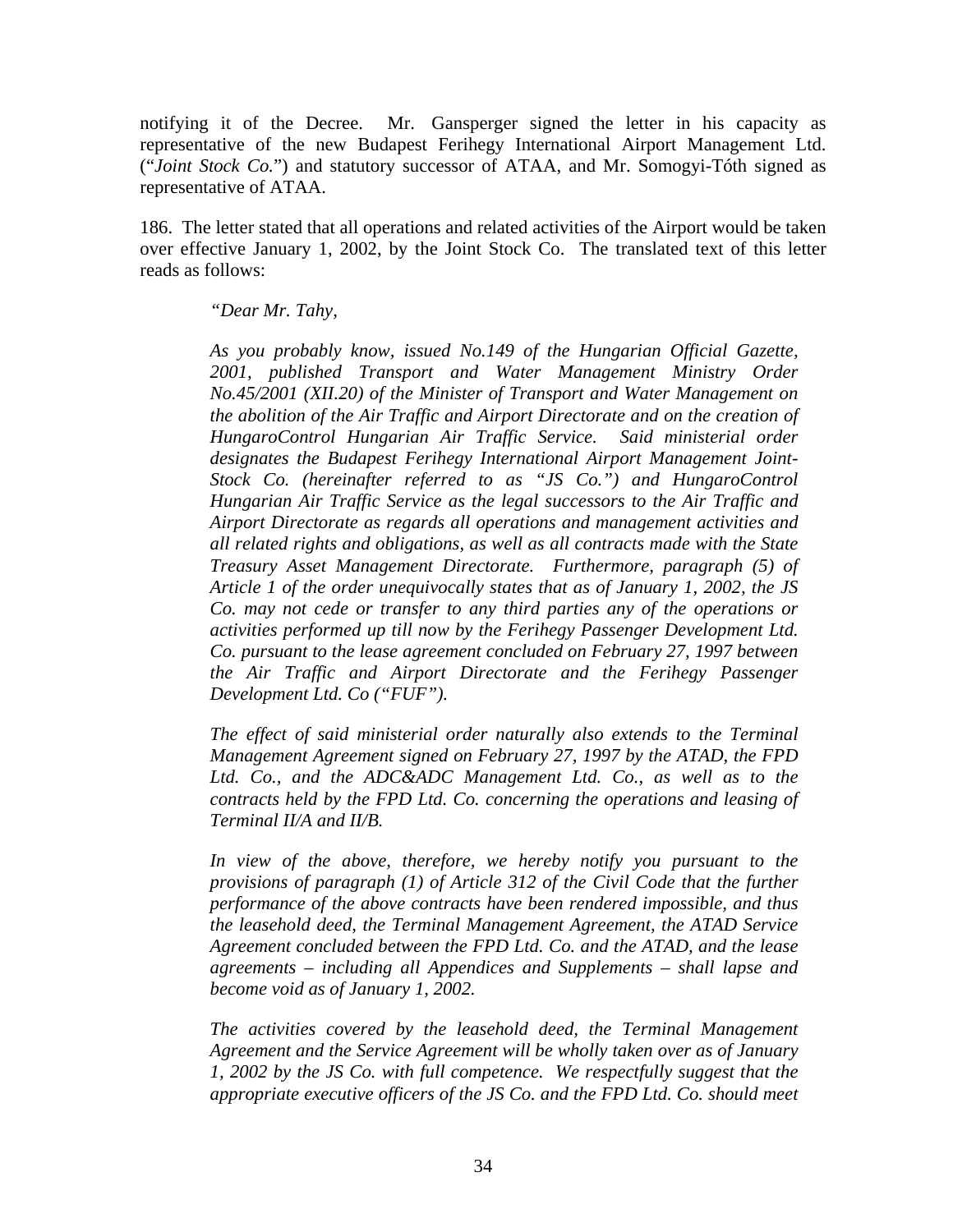<span id="page-35-0"></span>*in view of carrying out the appropriate consultations in the matter for the purpose of closing off business in progress and for the settlement of accounts.* 

*Please be further informed of the fact that in the interest of carrying on with normal business operations, we are also sending notice to all contractual partners of the FPD Ltd. Co. concerning the developments and the resulting impossibilities to continue with the performance of said contracts so as to facilitate a smooth and speedy changeover."* 

187. Also on December 22, 2001, ADC & ADMC Management received a similar letter from the Joint Stock Co. notifying it of the Decree and its principal provisions, including Article 1(5). The letter concluded that the Terminal Management Agreement between the Project Company, ATAA and ADC & ADMC Management:

*"... shall similarly lapse and become void, and the activities performed by your company will be taken over and performed by the JS Co. as of January 1, 2002, with full competence. In order to facilitate the maintenance of normal business operations, it is respectfully suggested that we should begin consultations on the transfer without delay."* 

188. On December 27, 2001 (the first business day following Christmas), Mr. Tahy was informed that the Project Company's offices in Terminal 2/B had to be vacated within three business days, namely by 2 January 2002.

189. As a result of the Amending Act, the Decree and the actions taken in reliance thereon, the Project Company was no longer able to operate the Terminals and collect the associated revenues.

190. Since the Decree, ADC Affiliate has received no dividends on its Quota and no payments on the Promissory Note from the Project Company (including dividends due from the Project Company's 2001 profit), and ADC & ADMC Management has received no management fees from the Project Company (including management fees due for the second part of 2001).

## **K. Developments after the Decree**

#### **1. Separation of the Functions of the ATAA**

191. On January 1, 2002, ATAA's function were separated and allocated to BA Rt and HungaroControl as a result of the Amendment to the Air Traffic Act and the subsequent Decree. HungaroControl, according to the Decree, became "*the legal successor with respect to the management of air traffic, the performance of other aviation services and related activities*". BA Rt, on the other hand, became "*the legal successor with respect to the operation of the Budapest Ferihegy International Airport and related activities*".

192. The separation of the ATAA's functions and the establishment of HungaroControl were deemed to be necessary to modernize Hungary's aviation industry and to harmonize the aviation sector with EU law.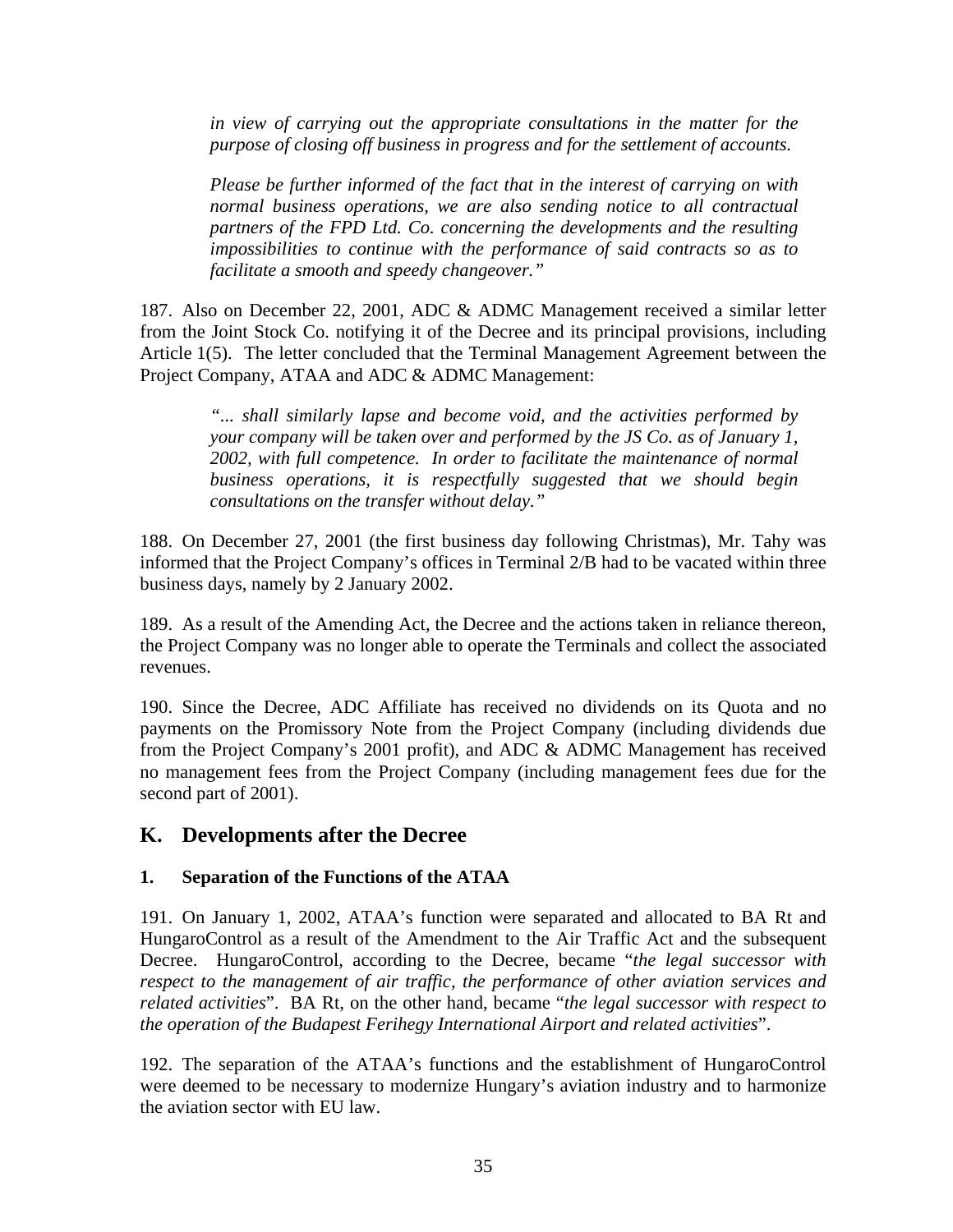## **2. Passenger Traffic**

193. Since 2001, passenger traffic at the Airport has increased substantially year over year, and is projected to continue to grow:

| Period | <b>Total Passengers</b> |
|--------|-------------------------|
|        | (million)               |
| 2002   | 4.5                     |
| 2003   | 5.0                     |
| 2004   | 6.5                     |
| 2005   | 7.5                     |
| 2008   | 10                      |
| 2010   | Above 11                |

194. Data for the first quarter of 2005 show an increase in passenger traffic of 35.6% over the same period in 2004. This is triple the average growth in passenger traffic in Europe.

195. According to IATA, Hungary will be the world's third-fastest growing market during the period 2004 through 2008, behind only China and Poland, with a projected annual growth rate of 9.6%.

## **3. Parking Facility**

196. Prior to the Decree, the Government hired a consultant to develop plans for a parking garage. A request for proposals for architectural services in connection with a parking facility dated April 23, 2004 was followed by a feasibility study for a parking facility prepared by PricewaterhouseCoopers dated September 2004.

## **4. Terminal Expansion and Reconstruction**

197. Reconstruction of Terminal 1 started in October 2004 and was completed on July 15, 2005. According to a press release from Budapest Airport, this is the "*first stage*" in the "*long-term development*" of the Airport.

198. According to statements reported in the March 30, 2005 issue of the *Budapest Business Journal*, the deputy CEO of Budapest Airport, Mr. Balazs Bella, acknowledged that the Airport will soon be facing terminal capacity problems. He noted that "*further extension [of Terminal 1] is hindered by the fact that [Terminal 1] is listed as a building under national monument protection*." He confirmed that the Airport plans to "inaugurate" a new Terminal 2/C in 2009. Mr. Bella also indicated that plans were under way to improve public transit and road accessibility to the Airport.

# **L. The Privatization of Budapest Airport**

199. In anticipation of privatization, on June 1, 2005, Hungary amended Section 45(1) of the Air Traffic Act so that the majority shares in the Joint Stock Co. could be owned by a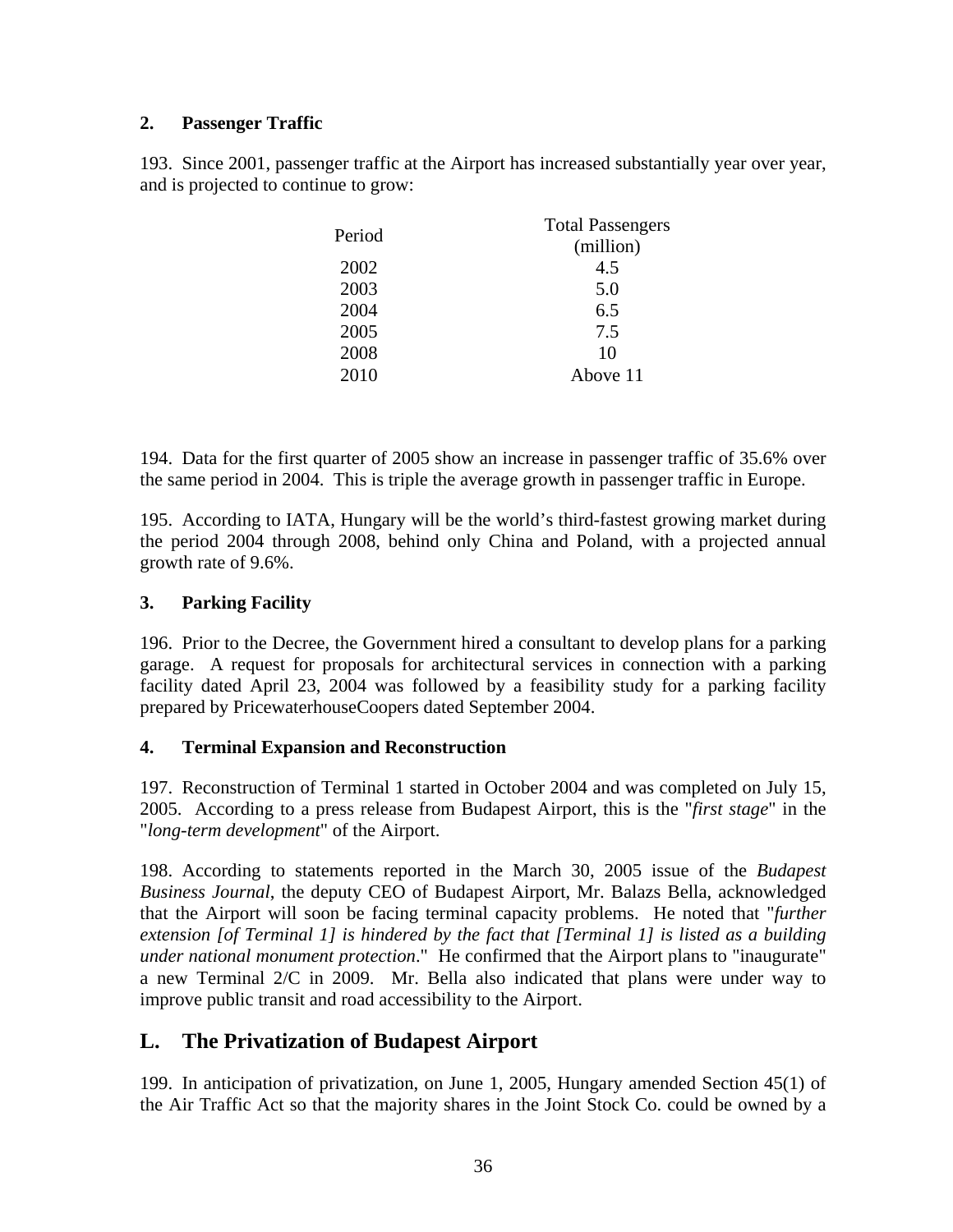foreign entity. On June 6, 2005, the Government of Hungary issued an invitation to tender for Budapest Airport Rt. The subject of the tender was the sale of shares representing 75% minus one vote of the registered capital of Budapest Airport Rt., which is currently wholly-owned by the Hungarian Privatization and State Holding Company Ltd. ("*ÁPV Rt.*").

200. Pursuant to Article 5.2 of the invitation to tender, eleven interested parties submitted written non-binding expressions of interest to ÁPV Rt. by the deadline of June 28, 2005.

201. On July 12, 2005, ÁPV Rt. announced that all but one of these parties were invited to participate in the first round of the tender, namely the submission of non-binding bids by August 9, 2005. On August 26, 2005, ÁPV Rt. invited five bidders from among those who had submitted timely non-binding bids to participate in the second round of the tender, namely the submission of legally binding bids by November 2, 2005.

202. In the first round, the financial bids of the bidders were between HUF 202 billion (US\$1.01 billion) and HUF 390 billion (US\$1.96 billion).

203. On September 29, 2005, the Budapest Metropolitan Court invalidated the tender process on the grounds that the workers at Budapest Airport Rt. were not given a sufficient opportunity for input into the process. On October 20, 2005, ÁPV Rt. recalled the call for final binding bids from the five bidders it had invited into the second round of the invalidated process.

204. On October 28, 2005, ÁPV Rt. announced a closed, single-round tender for the sale of Budapest Airport Rt. (75% minus one vote) to replace the cancelled process. The bidders invited to participate in the restricted tender were those that had been selected for the second round of the previous tender, namely:

- Fraport AG Frankfurt Airport Worldwide (Germany) operator of the Frankfurt and Frankfurt-Hahn airports, among others;
- BAA international Ltd. (United Kingdom) operator of Heathrow, Gatwick and Standsted airports in London, among others;
- Hochtief Airport GmbH and Hochtief AirPort Capital (Germany) operators of the Düsseldorf, Hamburg and Athens airports, among others;
- Macquarie Airports (Australia) operator of the Rome, Brussels, Birmingham and Sydney airports, among others; and
- Copenhagen Airports (Denmark) operator of Copenhagen airport, among others.

205. The five bidders were invited to make their bids by November 14, 2005. Three bidders submitted binding bids by the deadline: BAA, Hochtief and Fraport. The highest bid was submitted by BAA, which offered more than HUF 400 billion (US\$1.86 billion). On 8 December 2005, ÁPV Rt. announced its ranking of the bids based on technical and financial criteria. BAA was ranked first.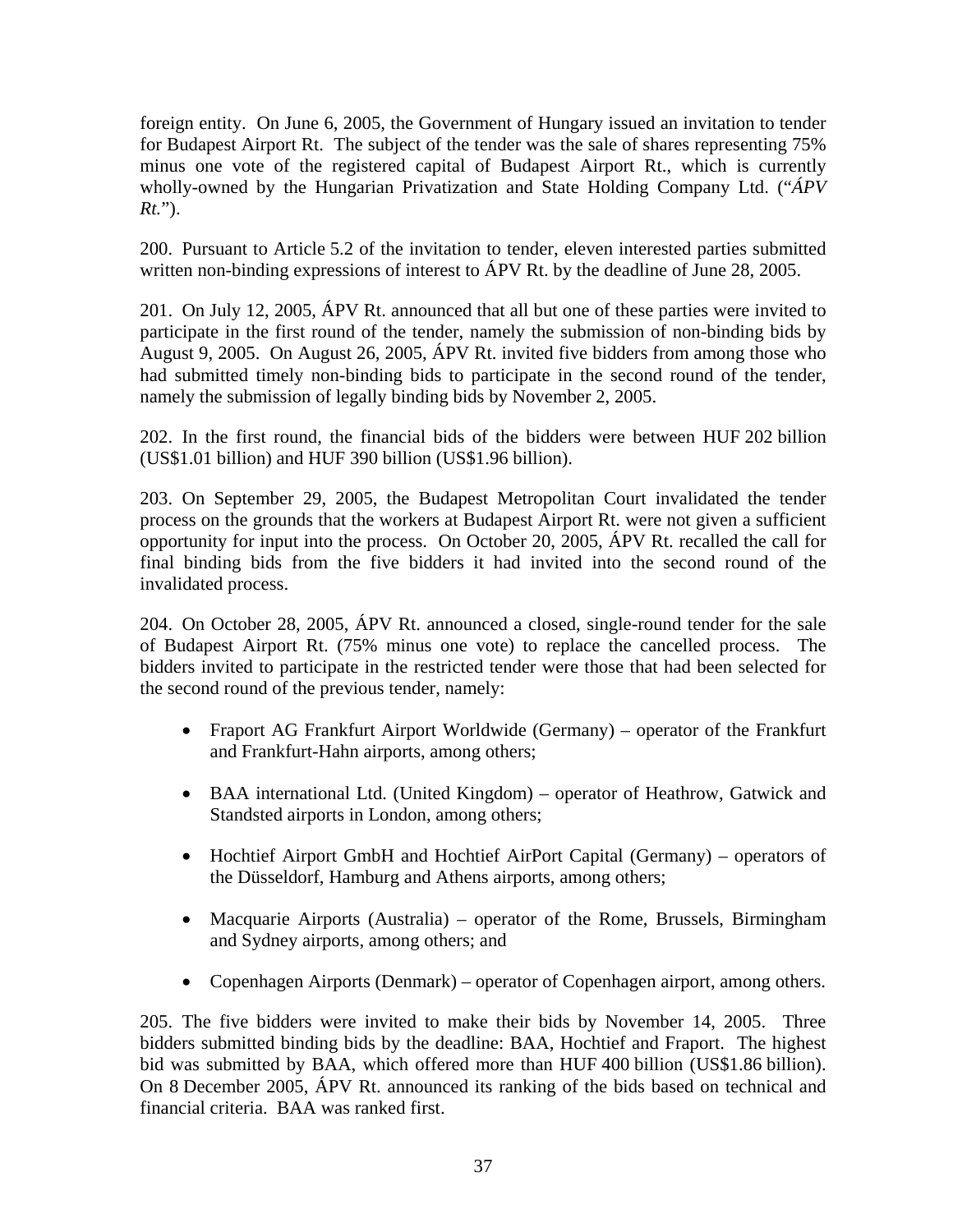206. On December 18, 2005, ÁPV Rt. announced that it had signed a privatization contract for Budapest Airport Rt. with BAA (International Holdings) Ltd., for US\$ 2.23 billion (£ 1.26 billion).

207. On December 22, 2005, BAA (International Holdings) Ltd. closed the deal with BA Rt. Under the terms of the deal, BAA acquired a 75% minus one share stake in the Airport as well as moveable assets and agreed on a 75-year asset management contract with Hungary.

208. The press in Hungary has reported that Hungary's opposition Fidesz party has said that it would renationalize the Airport if it wins power in the elections to be held in the spring of 2006.

209. An illustration of the relevant contracts was set out in Claimants' Chart 3 which was submitted at the hearing and helpfully agreed by the Respondent. For ease of understanding the complex structure relevant to this case, the Tribunal sets this out as Appendix 1 to this Award.

# **M. Arbitration Proceedings Brought by the Project Company**

210. In November and December 2005, the Project Company commenced four arbitration proceedings against the Joint Stock Co., which is the legal successor of the ATAA.

211. In the arbitration proceedings initiated on November 29, 2005, the Project Company seeks additional relief amounting to approximately US\$ 19.3 million in compensation for advance lease payments under the Operating Period Lease allegedly paid by the Project Company to the ATAA in excess of the actual utilization period of the Terminals.

212. In the arbitration proceedings initiated on December 15, 1005, the Project Company claims compensation for certain development and repair works under the Operating Period Lease in an amount of approximately US\$ 145,000.

213. The other two arbitration proceedings were both initiated on December 21, 2005. In one of these two proceedings, the Project Company claims damages in a preliminary amount of approximately US\$ 101.5 million on the grounds of an alleged breach of the Operating Period Lease by the Joint Stock Co. and consequential losses of income emanating from rights under the Operating Period Lease. In the other, the Project Company demands refund of VAT allegedly charged erroneously by the ATAA in an amount to be determined following submission of an itemised accounting.

# **IV. CONTENTIONS OF THE PARTIES**

# **A. Contentions of the Claimants**

214. The Claimants contend that the construction phase of the Project was completed without any significant problems or delays. The Project Company operated Terminal 2/A and 2/B efficiently, effectively and profitably.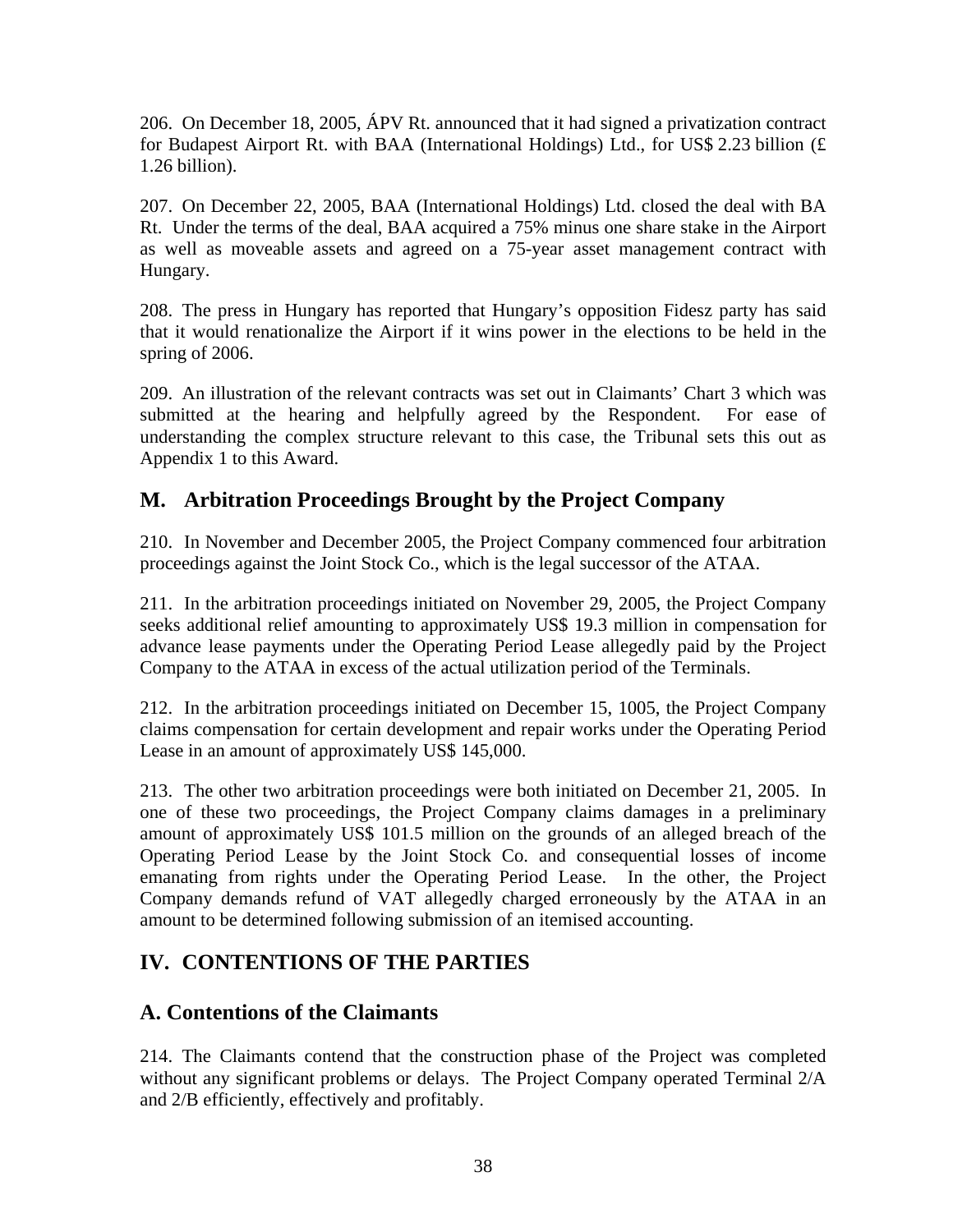215. The Claimants claim that under the business structure set forth in the Project Agreements, they constructed and operated Terminals of world class standards.

216. The Claimants claim that the parties put in place a business planning process that was rational, consensual and conservative. The annual business plans for the Project Company were subject to discussion and revision before, in each case, being expressly approved by the ATAA and ADC Affiliate, the Project Company's two quotaholders.

217. The Claimants contend that the distributions to ADC Affiliate and the management fees paid to ADC & ADMC Management were strictly in accordance with the agreements in place between the parties and were reasonable in light of the risks assumed by the Claimants and the value of the know-how transferred to the Airport and the Government partners.

218. The Claimants contend that the Respondent's issuance of the Decree and the following taking-over of all activities of the Project Company in the airport by BA Rt constitute an expropriation of the Claimants' investments in Hungary.

219. The Claimants contend that the Respondent's expropriation of the Claimants' investments, in December 2001, was unexpected, unjustified and uncompensated. As a result of the expropriation, the Project Company has been unable to pursue the sole purpose for which it has been established, namely the operation of the Terminals.

220. The Claimants contend that by reason of such expropriation, ADC Affiliate has been deprived of the stream of dividends on its quota and the payments due on the Promissory Note from the Project Company, and ADC & ADMC Management has been deprived of the management fees payable to it by the Project Company.

221. The Claimants also contend that had the expropriation not occurred, the Project Company would have benefited from the improvements in the market for commercial air travel, and the Project Company would have had the opportunity to participate in the financing, building and operation of the proposed new Terminal 2/C or in the renovation and reopening of Terminal 1, as well as in the construction and operation of a new parking facility.

222. The Claimants contend that the expropriation of the Claimants' interest constituted a depriving measure under Article 4 of the BIT and was unlawful as: (a) the taking was not in the public interest; (b) it did not comply with due process, in particular, the Claimants were denied of "*fair and equitable treatment*" specified in Article 3(1) of the BIT and the Respondent failed to provide "*full security and protection*" to the Claimants' investment under Article 3(2) of the BIT; (c) the taking was discriminatory and (d) the taking was not accompanied by the payment of just compensation to the expropriated parties.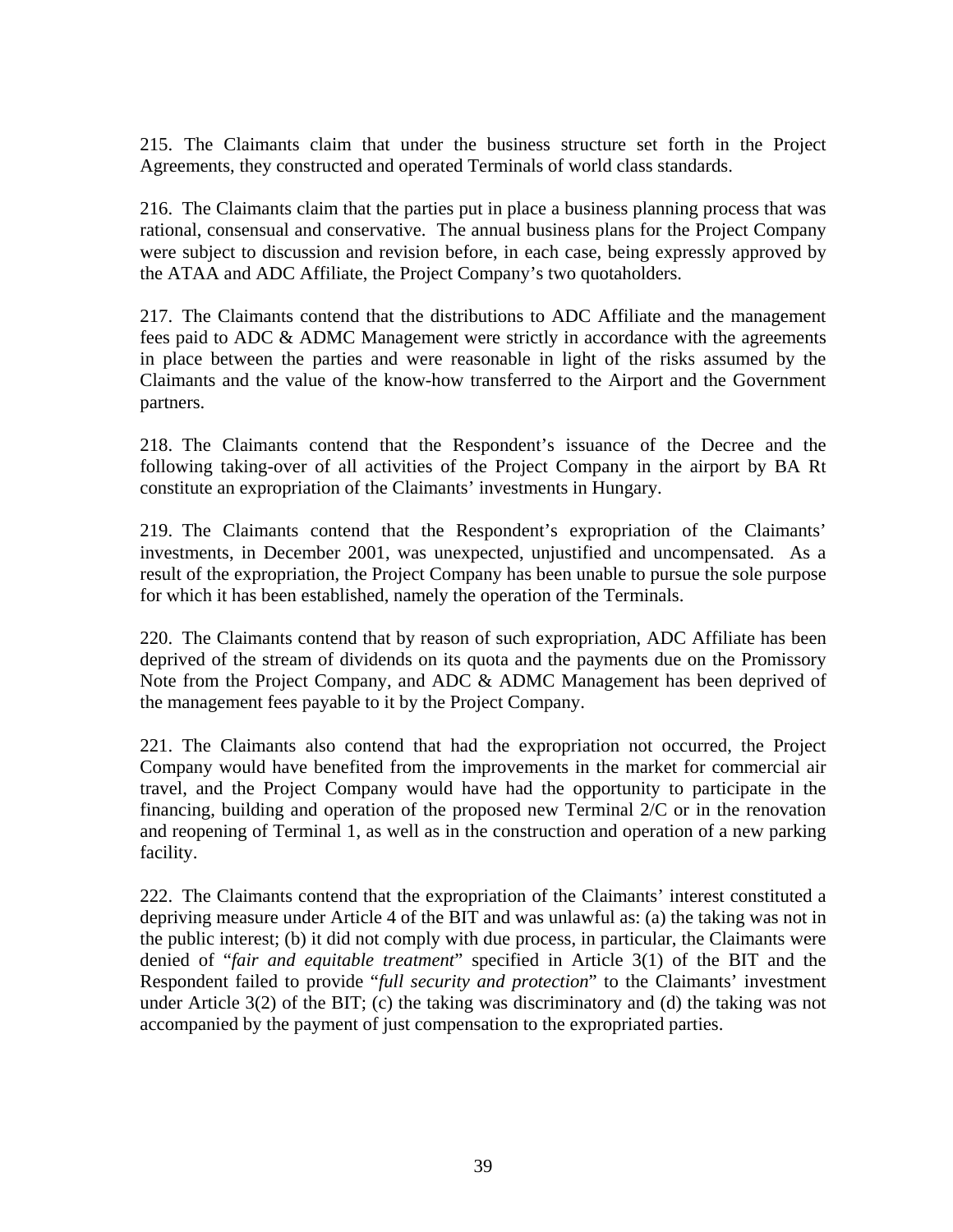## **B. Contentions of the Respondent**

223. The Respondent denies the Claimants' claims and contentions in their entirety.

224. The Respondent claims that the Airport is an exclusive and non-negotiable asset of the State, as stated in Section 36/A of the Air Traffic Act (Act XCVII of 1995) and the Civil Code.

225. According to the Respondent, the Airport was managed by the ATAA, which was under the administration of the Ministry of Transport, Communications and Water Management.

226. The Respondent claims that ADC and the Claimants have not established a Terminal of "*world class standards*". They have not made it a hub airport, or attracted new carriers. They have not provided management services. They have made minimal investment and have taken on minimal risk.

227. The Respondent claims that neither ADC nor the Claimants took on any risk during the construction phase.

228. The Respondent claims that the Claimants and ADC have received back to date amounts in the order of US\$20 million.

229. The Respondent claims that ADC recovered its bidding and preparation costs during the construction phase.

230. The Respondent contends that the construction of Terminal 2/B was not completed on schedule nor on budget and there were also problems with the renovation of Terminal 2/A.

231. The Respondent claims that ADC & ADMC Management did not fulfil its obligations as the Terminal Manager. Rather, it was the ATAA that in reality managed and operated the Airport.

232. The Respondent contends that following the legislative changes, especially the issuance of the Decree, BA Rt has managed and operated the Airport.

233. The Respondent claims that BA Rt has offered to settle the accounts of the Project Company, but ADC and the Claimants have failed to cooperate.

234. The Respondent claims that the Claimants mischaracterized the dispute between the parties. Specifically the Respondent claims that the Claimants' claims are claims for damages for breach of contract and should be pursued against the Project Company, through the dispute resolution procedures prescribed in the applicable agreements.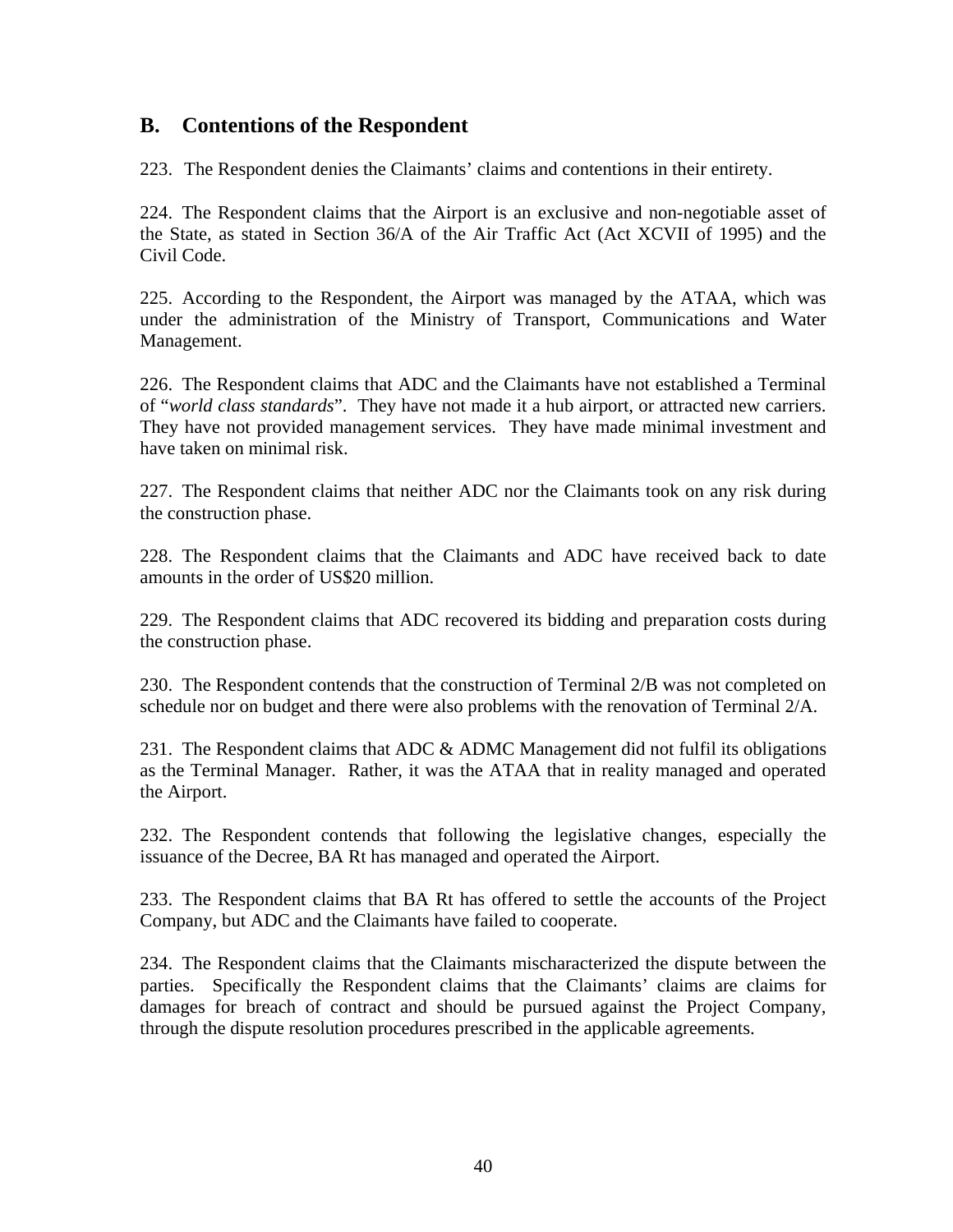235. The Respondent contends that the Claimants have not been deprived of their rights in the Project Company or under the Project Agreements. Nor have the Claimants been deprived of theirs rights to seek redress from the Project Company.

236. Without prejudice to its contention that this Tribunal lacks jurisdiction, the Respondent denies that it has violated the BIT.

237. In particular, the Respondent claims that it has not taken a measure that deprives the Claimants of their investments.

238. In the alternative, the Respondent claims that even if the Respondent's measure deprived the Claimants of their investments, any such measure was lawful, in that it was in the public interest, under due process of law, not discriminatory, and accompanied by provision for the payment of just compensation.

239. In any event, the Respondent claims that it has not violated any other standards of protection in the BIT, namely fair and equitable treatment, reasonable or nondiscriminatory measure, and full security and protection (Article 3(1) and (2)).

240. The Respondent therefore claims that the Claimants are not entitled to the damages claimed.

# **V. RELIEF SOUGHT BY THE PARTIES**

# **A. Relief Sought by the Claimants**

241. The Claimants claim that they are entitled to damages measured under the international law standard of compensation for an unlawful taking.

242. The Claimants contend that due to the fact that actual restitution of the contractual rights confiscated by the Respondent is impractical and considering Article 4 of the BIT in the context of the relevant rules of international customary law, the Claimants are entitled to (a) the consequential damages of the taking, plus (b) the greater of:

- a. the market value of the expropriated investment at the moment of expropriation; and
- b. the sum of (x) the market value of the expropriated investment at the date of the award, calculated with the benefit of post-taking information and (y) the value of the income that the Claimant would have earned from the expropriated investments between the date of the taking and the date of the award.

243. Based on the *LECG Report*, the *LECG Supplemental Report* and the *LECG Post-Hearing Report*, all produced by Messrs. Abdala, Ricover and Spiller of LECG LLP, the Claimants submit that the damages to which they are entitled under each calculation approach as of 30 September, 2006 (including interest) as follows: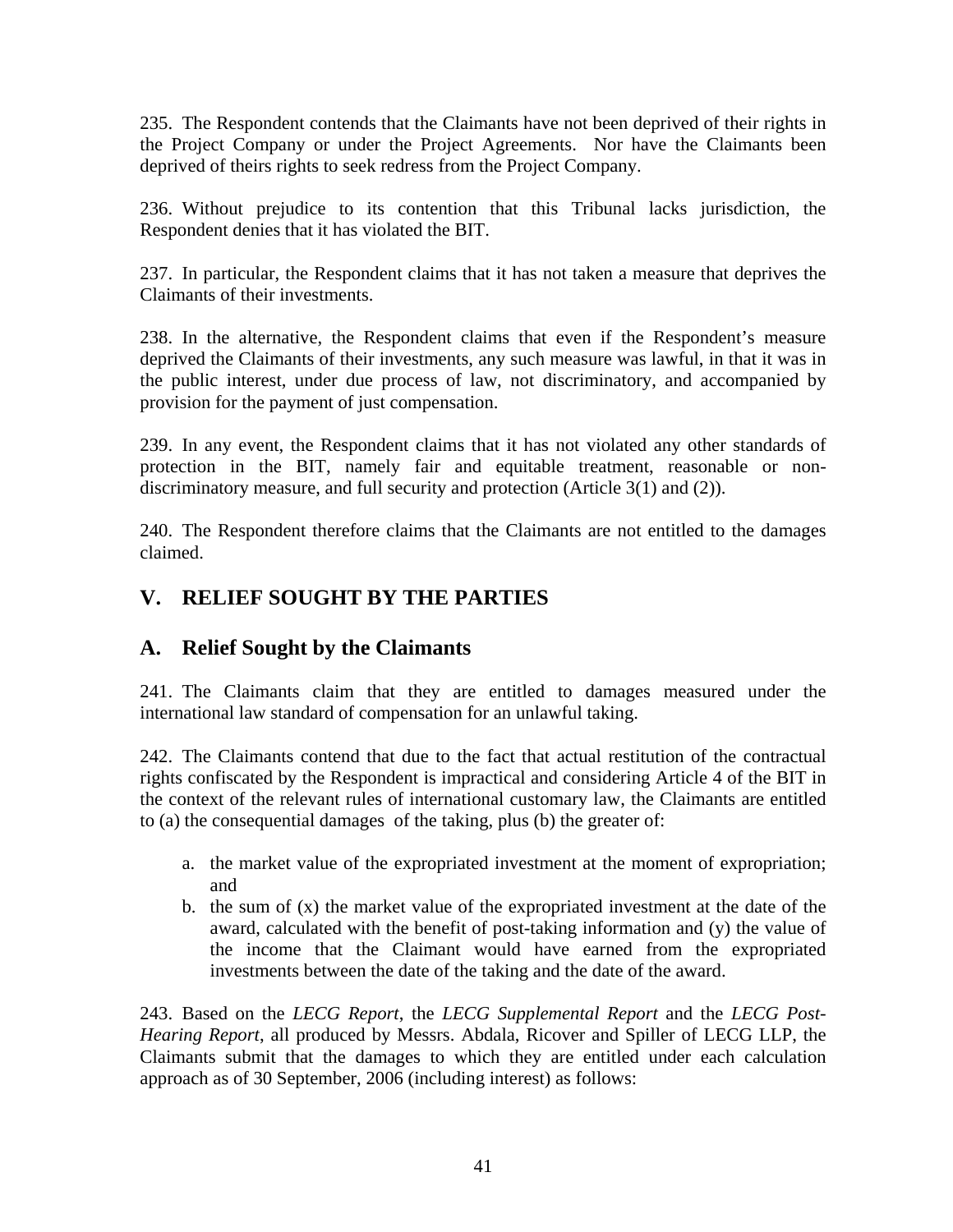| damages under the Time of Expropriation Approach | US\$ 68,423,638 |
|--------------------------------------------------|-----------------|
| damages under the Restitution Approach           | US\$ 76,227,279 |
| damages under the Unjust Enrichment Approach     | US\$ 99,722,430 |

plus further interest as of October 1, 2006 until the date of payment.

244. The Tribunal notes that while the Claimants have continued to reserve their right to claim consequential damages caused by the expropriation, which include, as submitted by the Claimants, administrative and overhead costs and damages to the Claimants' reputation, such claims were never substantiated and pursued in the course of these proceedings. The Tribunal therefore deems it appropriate to treat these claims as being effectively withdrawn by the Claimants.

## **B. Relief Sought by the Respondent**

245. The Respondent's requests to the Tribunal are threefold.

246. First, the Respondent requests the Tribunal to dismiss the Claimants' claims in their entirety on grounds of lack of jurisdiction and/or inadmissibility and/or their lack of merit.

247. Second and alternatively, the Respondent requests a stay of the arbitration to allow the Claimants to pursue their contractual remedies.

248. Third, in the event that the Tribunal should award compensation to the Claimants, the Respondent requests as a condition of any payment to the Claimants and ADC, on its behalf and on behalf of any companies controlled by ADC, that they first waive in writing any and all rights they may have under the Project Agreement (including Promissory Note) and transfer the 34% Quota in the Project Company to the Respondent (including any rights to unpaid dividends, and any rights to share in the assets of the Project Company). In a letter dated January 13, 2006 from Ogilvy Renault to the Bodnár Law Firm copied to the Tribunal, Ogilvy Renault stated in response to the argument that the FUF arbitration proceedings could lead to a double recovery:

> *"…this Tribunal has the discretion to fashion a remedy that would avoid any risk of double recovery. For example, as was done in other ICSID cases, the Tribunals award can provide that upon payment of the sum awarded by the Tribunal to the Claimants in this case, ADC Affiliate must surrender its quota in the Project Company to the Respondent. Indeed, paragraph 488 of the Respondent's Rejoinder contemplates precisely such an approach."*

249. On Day 1 of the Oral Hearing, at the end of his helpful opening submission, Mr. Burmeister stated as follows:

> *"I may conclude with our prayers for relief, but only very briefly addressed. They have been set out in the submissions and briefs.*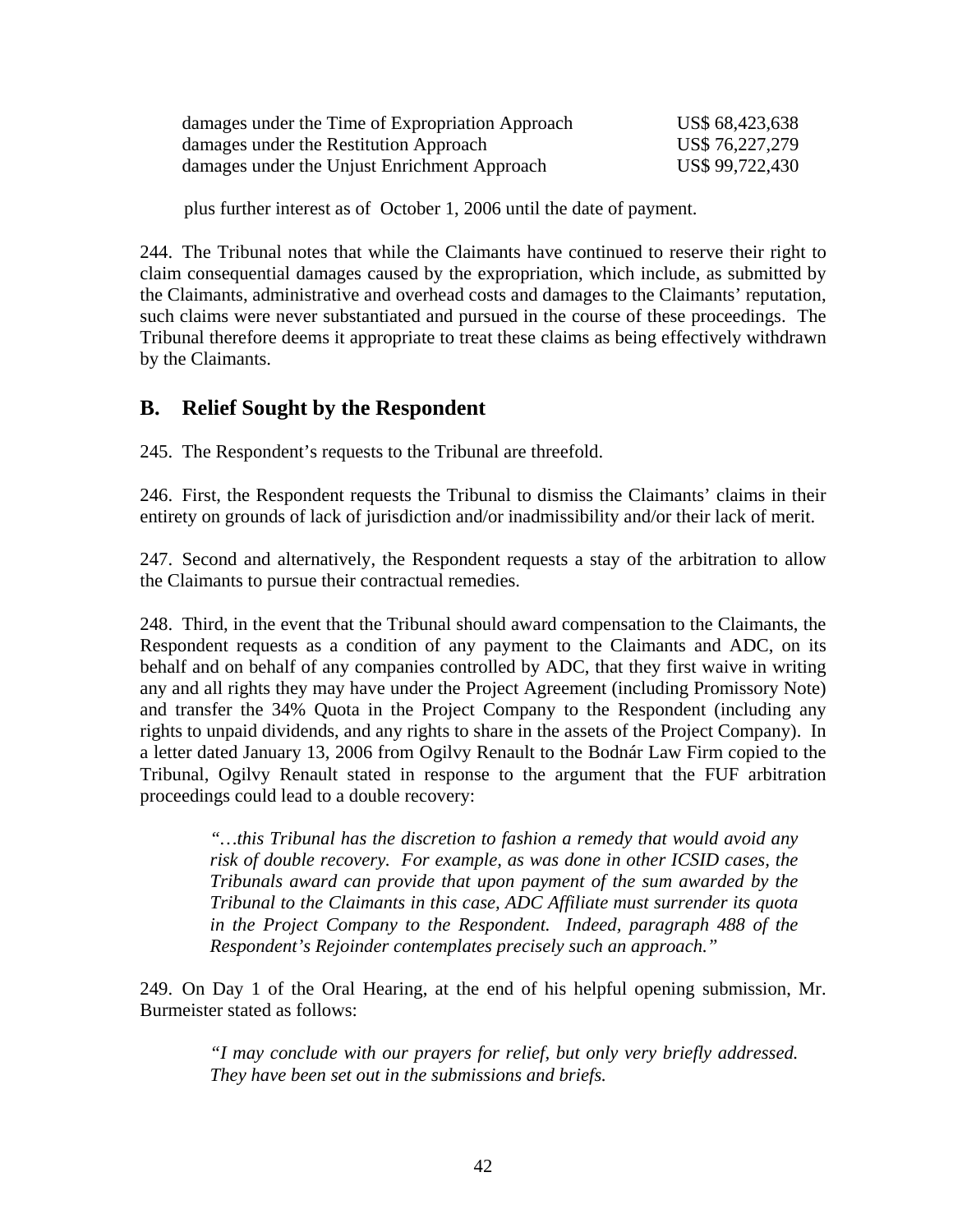*I only want to stress one point, again, and this is basically the last one. In the event that any award would be granted to the Claimants, this may only be conditional upon the transferring back the share in the Project Company to the Respondent, giving back the Promissory Notes they have received and waiving any future rights in relation to the Project Agreements."* 

Judge Brower then said he "*expected those conditions would be agreeable to the Claimants*".

Mr. Bienvenu then stated:

*"You have seen the statement in our letter of January 13, 2006 subject to payment."* 

# **VI. FINDINGS OF FACT**

## **A. Credibility of Witnesses**

250. The Tribunal has no difficulty in accepting the evidence of the Claimants' witnesses of fact, Messrs Huang, Tahy and Onozó. They gave their evidence in such a way as to give the Tribunal confidence that they could be relied upon. They all had intimate knowledge with this matter - in Mr. Huang's case, from inception of the Project to this arbitration. Their oral evidence was consistent with their written statements and, to be fair, their evidence was not seriously challenged in cross-examination.

251. The Respondent called three witnesses. Unfortunately for the Respondent, one of these witnesses, Mr. Somogyi-Tóth, cast considerable doubt on the testimony of Messrs. Gansperger and Kiss.

252. Dr. Kiss was asked when he first heard that the Project Company would be displaced and its operations taken over. Given his then position as the General Director of the General Directorate of Civil Aviation, which was at the time part of the Ministry of Transport, he gave the surprising answer that it was not until January 2002.

253. Mr. Gansperger also denied that he had any prior knowledge of the takeover. He maintained that the first he learned of the decision was when the legislation was adopted on December 18, 2001. He was asked specifically whether he knew that the legislation was contemplated prior to that date. He denied any such knowledge.

254. Mr. Somogyi-Tóth, on the other hand, told the Tribunal that all through the autumn and early winter months of 2001 talk was in the air about the impending changes. He confirmed that this possibility was being discussed between, *inter alia*, Messrs. Gansperger and Kiss from the Transport Department. He further confirmed that both these gentlemen were advocating in favour of the takeover.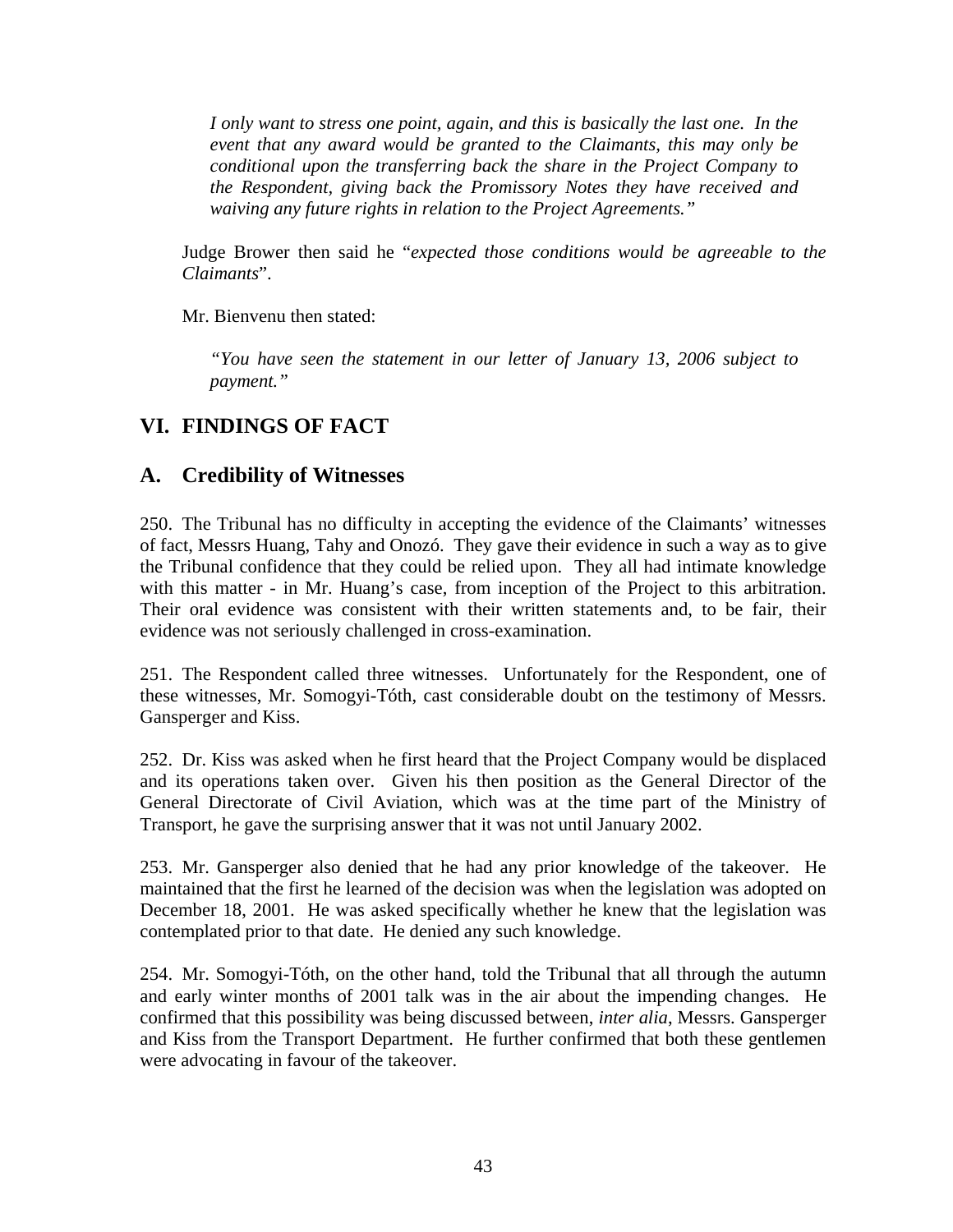255. It is the clear view of the Tribunal that Mr. Somogyi-Tóth's evidence is obviously correct and the Tribunal accordingly accepts it.

256. Even without his testimony, it would seem most unlikely that figures so involved as Messrs. Gansperger and Kiss were not aware of such major impending changes. With the evidence of Somogyi-Tóth, the Tribunal can be convinced that Messrs. Gansperger and Kiss were well aware of what was being planned.

257. Having considered the evidence of Messrs. Gansperger and Kiss in the light of the testimony not only of the witnesses of the Claimants but also that of Mr. Somogyi-Tóth, the Tribunal has no doubt that the evidence of the Claimants' witnesses is to be preferred when there is any conflict with the Respondent's witnesses. The Tribunal will deal with the expert witnesses under the quantum section of this award.

# **B. The Nature of the Claimants' Investment**

258. The Tribunal is satisfied that Mr. Huang was the most competent witness to explain the tender process and the negotiation of the Project Agreements. The Tribunal accepts his evidence. The Tribunal is satisfied that the essence of this transaction never changed. The deal discussed and agreed in 1995 was the same deal as executed in the suite of agreements in 1997. The Tribunal accepts that the 1997 agreements involved a more complex structure. However, it was proposed by the Hungarian side for reasons which they thought necessary.

259. The Tribunal accepts that the return on equity contribution and management fees were part of one package deal. The Tribunal accepts the evidence of Messrs Huang and Ricover that this approach is prevalent in the airport industry.

260. It is worth noting that the competing Lockheed bid also contained such features. The Claimants' bid was the lowest and it is not now open to the Respondent to challenge these matters which were voluntarily agreed at that time.

261. The Tribunal accepts that it was understood and agreed that expenses would be incurred and work executed prior to the Operation Commencement Date because without it the Project would have been delayed. The annual management fee was an integral part of the return which the Hungarian party agreed to return to the Claimants. The Tribunal is satisfied that a management contribution was made by ADC & ADMC Management. If the management fee represented in part deferred compensation the Tribunal can see nothing wrong with this. It seems clear from the management agreement that this would be the case.

# **C. Complaints about the construction of the Terminal**

262. Poor performance in the construction of Terminal 2B and the renovation of Terminal 2A has been hinted at as a possible reason why the agreements were terminated. It is clear to the Tribunal that this was not the reason. The contemporary documents do not support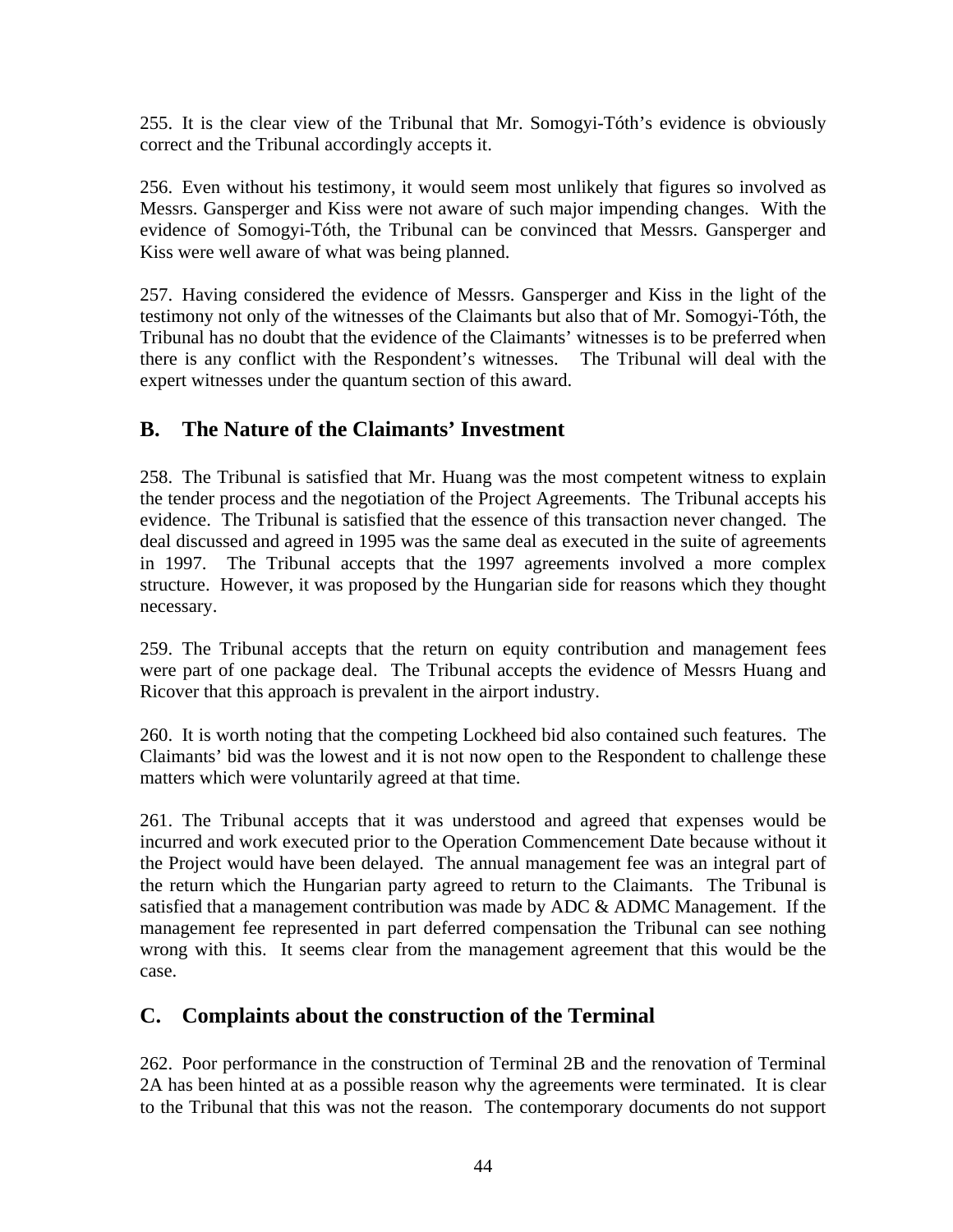such a conclusion and the Respondent's witnesses got no where near to establishing this as a justification. At the best, it was a half-hearted *ex post facto* attempt at justification. The Tribunal is satisfied that any problem that existed whether arising from construction or management was sorted out in the normal course of events.

263. Finally, it is not without significance that the third-party consulting firm of Booz-Allen Hamilton referred to Terminal 2B shortly before the events of December 2001 as "*one of Europe's safest and most modern establishments, which the Ministry of Transport can deservedly be proud of*" (sic).

## *Effect of takeover*

264. The Tribunal accepts that since the Decree was issued ADC Affiliate Limited has received no dividends on its quota and no payment under the Note. Further, the Terminal Manager has received no management fees. Even dividends and management fees due prior to the Decree have not been paid.

265. To add insult to injury, the Respondent caused, permitted or allowed BA Rt to claim debt repayment from the Project Company. Even the Ministry of Finance has refused to clarify the status of the project loan until this arbitration has been concluded.

266. It is also clear beyond any doubt that as from the date of the Decree the rights of the Claimants ceased to exist (the very language used in the Information Memorandum prepared for the purposes of the recent tender exercise that eventuated in the sale to BAA) and that the Decree has resulted in a total loss of the Claimants' investment in the Airport Project.

# **D. Attempted Reasons for and Justification of the Decree**

267. During the course of this arbitration, the Respondent has sought to rely on the following justifications for the Decree:

- (a) compliance with EU law;
- (b) strategic interests;
- (c) contractual non-performance by the Claimants;
- (d) lack of operating license; and
- (e) financial interest in terminating the Project Agreements.

## **(a) EU Law**

268. As noted by the Claimants in their written closing submissions, two points have been raised under this head. The first is that ground handling at the Airport had to be harmonized with EU Directive 96/97 and the second is that air traffic control had to be separated from airport operation services pursuant to EU law.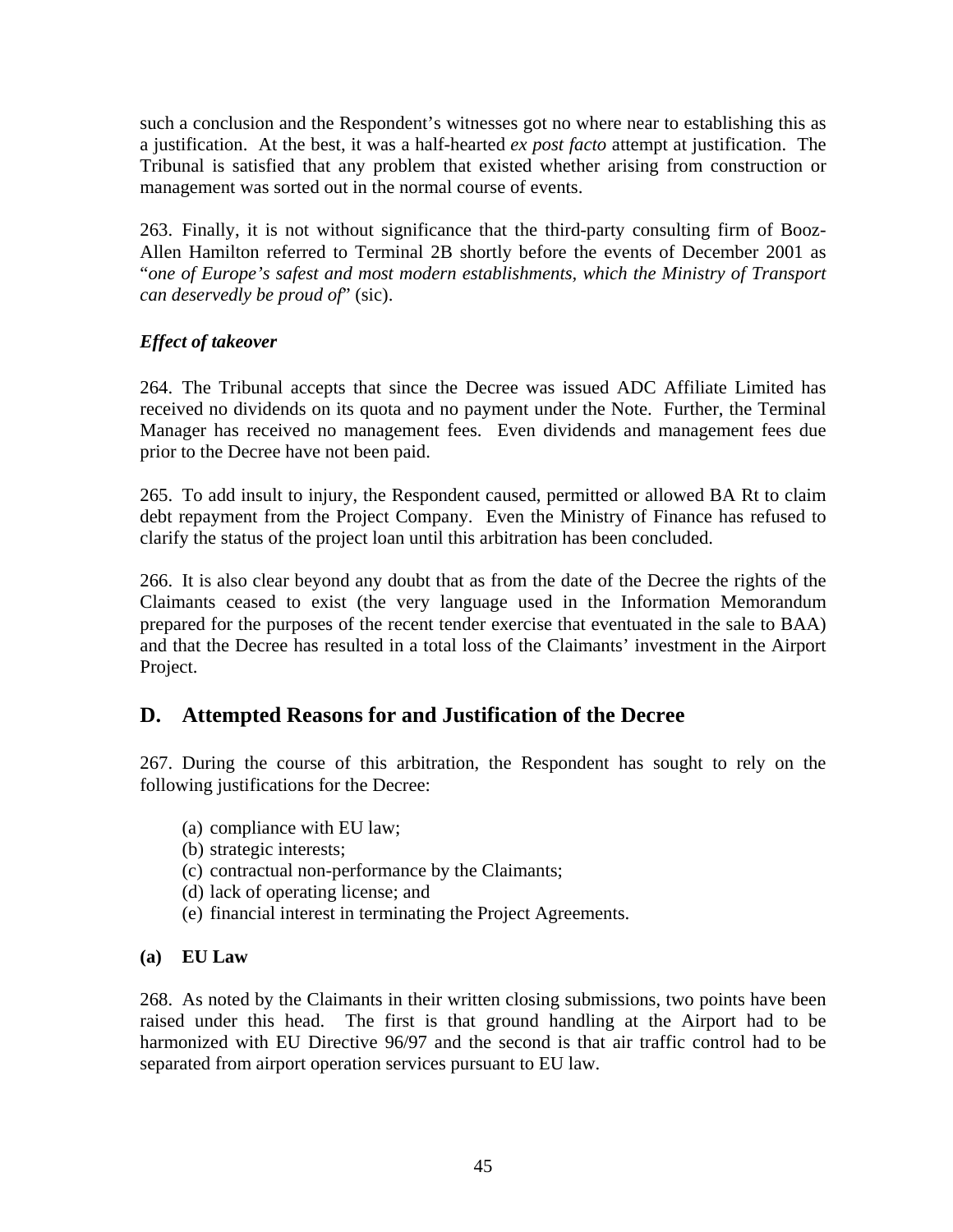269. As to ground handling, the Tribunal accepts the evidence of Mr. Tahy, who told the Tribunal that although the Project Company had responsibility for ground handling, it had discharged this responsibility by entering into contracts with ATAA as well as Malév, who were the actual ground handling providers. Furthermore, Mr. Tahy told the Tribunal, and the Tribunal accepts, that the EU Directive was never mentioned by Mr. Gansperger as a reason for the expropriation and that the Project Company was never asked to consider ground handling services being carried out by any third party. It is also not without significance that the position up to the BAA acquisition at the end of 2005 remains the same - ground handling is still in the hands of BA Rt (the legal successor of ATAA) and Malév.

270. As to the separation of air traffic control, it was never made clear to the Tribunal why ATAA could not have been reorganized to meet EU requirements relating to the separation of air traffic control from the commercial operation of the airport without the need for taking over the activities of the Project Company and without the need of the Decree. Mr. Somogyi-Tóth told the Tribunal that the transformation of ATAA did not require the exclusion of the Project Company.

271. Dr. Kiss was somewhat contradictory on this issue. However, he accepted that neither the Government Resolution of April 14, 2000 nor the May 2000 Draft Strategy paper contemplated the cancellation of the Operating Period Lease and the takeover of the activities of the Project Company. Mr. Gansperger's evidence on this point was also unconvincing because the Tribunal fails to see how the transformation of ATAA into a company limited by shares was in any way related to the takeover of the activities of the Project Company as in fact occurred.

272. The Tribunal does not accept that compliance with EU law mandated the steps actually taken by the Respondent, the subject matter of this arbitration.

## **(b) Strategic Interests**

273. The term "*strategic interests*" finds it origins in the Amendment Motion dated November 8, 2001 put forward by Dr. Kosztolany. The same sort of phraseology appears in the Respondent's memorials, Dr. Kiss' witness statements and the Respondent's opening statement.

274. Two points satisfied the Tribunal that this argument is groundless. First, it is a fact that the airport was privatized in December 2005 by the sale to BAA. Second, Mr. Gansperger in his attempt to minimize the role played by the Project Company said in terms "*I did not see that FUF would have dealt with activities of strategic importance…it did nothing*". It seems to the Tribunal that the Respondent cannot have it both ways. If it wishes to minimize the Project Company's role and allege non-performance, it cannot in the same breath justify its actions by the mantra of "*strategic interests*", economic or security.

#### **(c) Contractual Non-performance**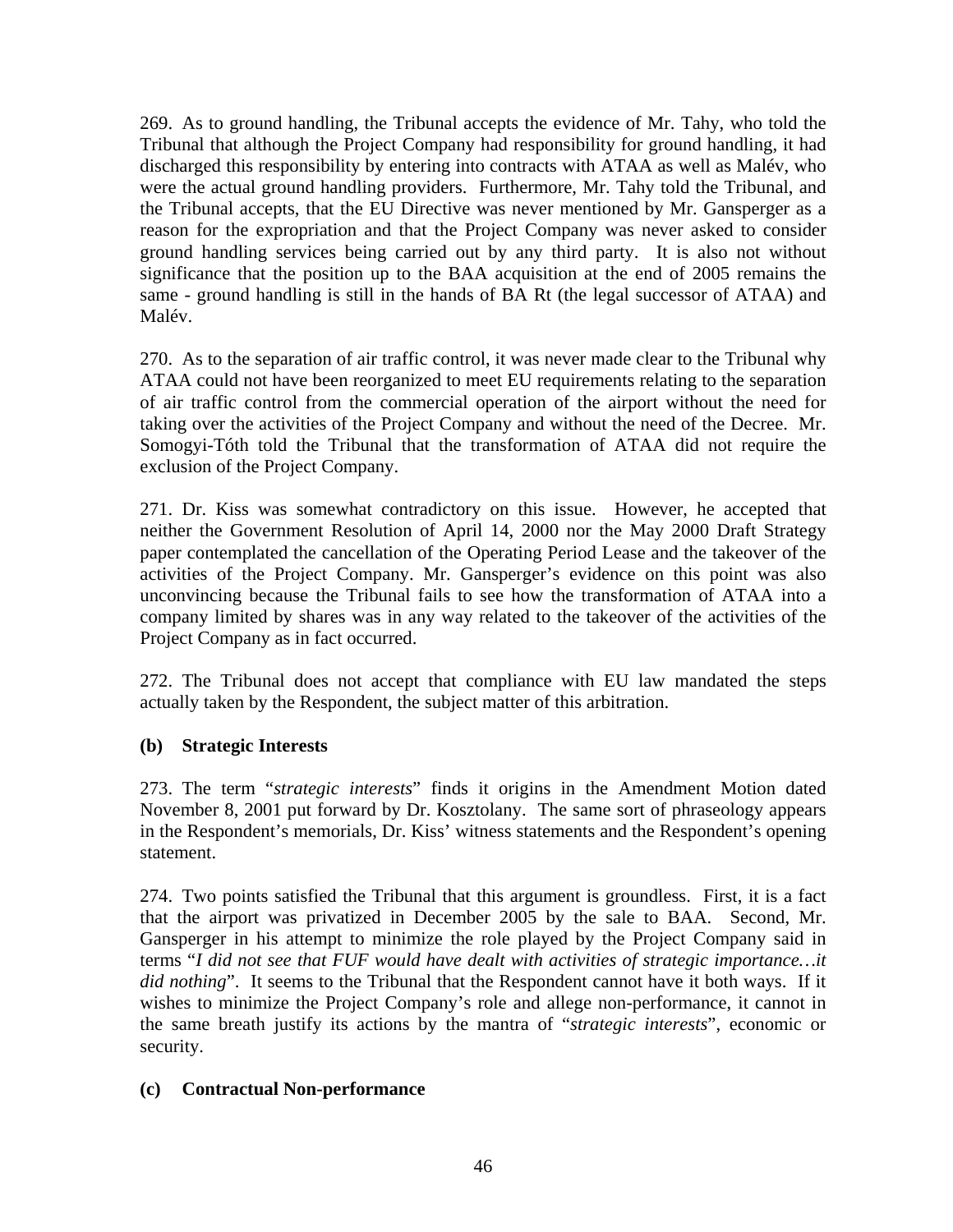275. This has already been touched on by the Tribunal above. Three areas of contractual non-performance were mentioned. Terminal management issues, hub development and North American expertise.

276. The problem with all three grounds, in so far as they are relied upon as a justification for the Decree, was that neither the Respondent nor any other Hungarian instrumentality ever put the Claimants on notice that they were allegedly in breach of their contractual obligations. No written notice was ever given and Mr. Tahy stated, and the Tribunal accepts, that no suggestion was ever made to him that the Project Company was derelict in its contractual obligations.

277. The Tribunal has already referred to the favourable comments in the Booz-Allen Report. Dr. Kiss attempted to dismiss these conclusions by simply stating that he did not agree with them without stating why these conclusions were incorrect. It should be noted that this report was financed by the US Trade and Development Agency at the specific request of the Ministry of Transport and, significantly, was not made available to Parliament when it was considering the bill that resulted in the Decree.

278. As to complaints concerning terminal management, the Tribunal does not believe that Messrs Kiss and Gansperger had much knowledge as to what the Project Company actually did. However, Mr. Somogyi-Tóth did have such knowledge and was in regular contract with Messrs Tahy and Onozó. He did accept that there had been some construction problem at Terminal 2B but the Tribunal accepts the evidence of Mr. Huang that all such problems were dealt with under the contractual warranty provisions of the contract and that ATAA ultimately approved such work. Doubtless this was why no notice of default was ever served.

279. As to the allegation that the Claimants were in breach by not providing North American experience, the Tribunal is satisfied that there is nothing in the point. Mr. Huang was from Canada. Mr. Tahy had experience with Malév in the USA. Mr. Huang had satisfied himself that there was sufficient talent within Hungary and, absent complaint at the time, this just cannot stand as a reason for the extreme measures taken by the Respondent.

280. As to the allegation that the Claimants were somehow in breach of their contractual obligations by not developing a hub development at the airport, this simply cannot be accepted because obviously it is for the airline, not the airport operator, to decide where to hub. This was confirmed by the Claimants' aviation expert Mr. Ricover, whose testimony and expertise the Tribunal accepts.

281. The Tribunal accepts that the Project Company performed at the very least in accordance with the projections contained in the business plans agreed from time to time. It is highly significant that the 2002 Business Plan was signed off by Mr. Somogyi-Tóth on behalf of ATAA on December 11, 2001 just days before the events complained of in this arbitration. Further, Mr. Somogyi-Tóth fairly confirmed that his deputy at ATAA, Mr.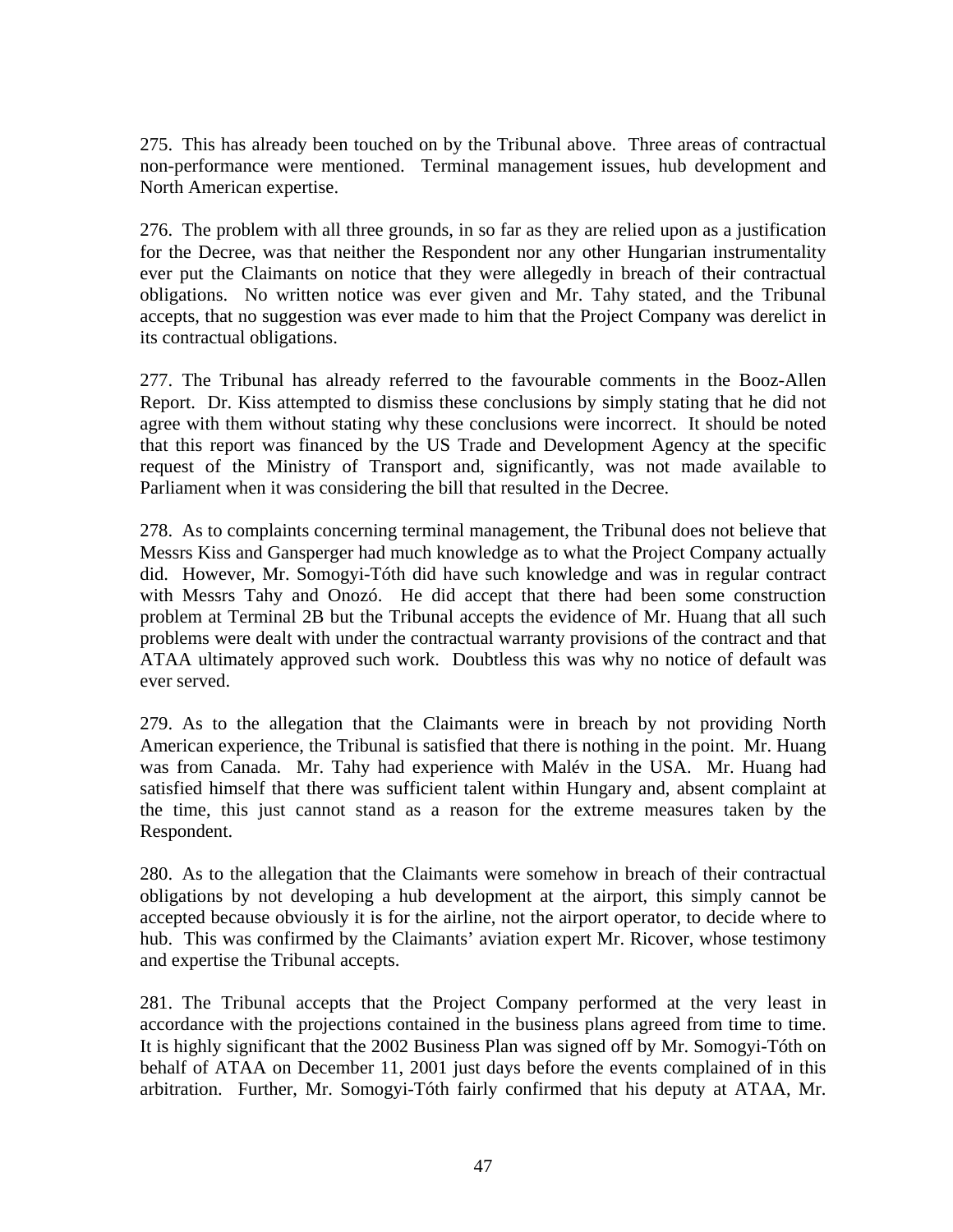Vertes (also a member of the Supervisory Board), must have reviewed the 2002 business plan prior to Mr. Somogyi-Tóth signing it.

## **(d) Lack of Operation License**

282. This point was raised for the first time at the hearing in London by Messrs Kiss and Gansperger. Furthermore, as Mr. Gansperger admitted, it was not stated at the time as a reason for the takeover. Still further, as is indicated by the discussion on this point during the evidence of Mr. Gansperger on Day 4, it was never satisfactorily explained why the authorizations contained in the Operating Period License did not of themselves constitute the necessary license. It was never explained why, if this was a valid reason, the Respondent accepted the position and never raised it until January 2006. On any basis this point is unconvincing to the Tribunal.

## **(e) Financial Interest in Terminating the Project Agreements**

283. The absence of primary evidence as to the reasons for the takeover is, to say the least, surprising. If Hungarian law did in fact require these extremes steps to be taken, one might have expected some evidence from ministerial level.

284. The Claimants invite the Tribunal to draw the inference that the Respondent was simply unhappy with the contractual arrangement with the Project Company and wished to determine them unilaterally. Mr. Somogyi-Tóth told the Tribunal that there was talk that the current contractual arrangements were disadvantageous to Hungary's interests. It goes without saying that one option open to the Hungarian Government, if the contracts were truly disadvantageous to Hungary's interests, was to buy the Claimants out. There is no evidence before the Tribunal to suggest that Hungary ever considered doing this. The Claimants seek to rely upon contemporaneous newspaper articles quoting Mr. Gansperger and others. Mr. Gansperger denied making the statements attributed to him and the Tribunal does not think it necessary to resolve this factual issue.

285. The Tribunal concludes that no satisfactory explanation has ever been given for the takeover and none of the reasons now sought to be relied upon are tenable.

# **VII.ISSUES TO BE CONSIDERED IN THIS ARBITRATION**

286. Having considered all the submissions and evidence in this arbitration, the Tribunal is being asked to decided the following main issues:

a. **Applicable Law**

## b. **Jurisdiction**

 Does the Tribunal have jurisdiction to hear the present case? If it has, should the Tribunal limit its jurisdiction to certain claims of the Claimants and if so which ones?

c. **Breach of the BIT**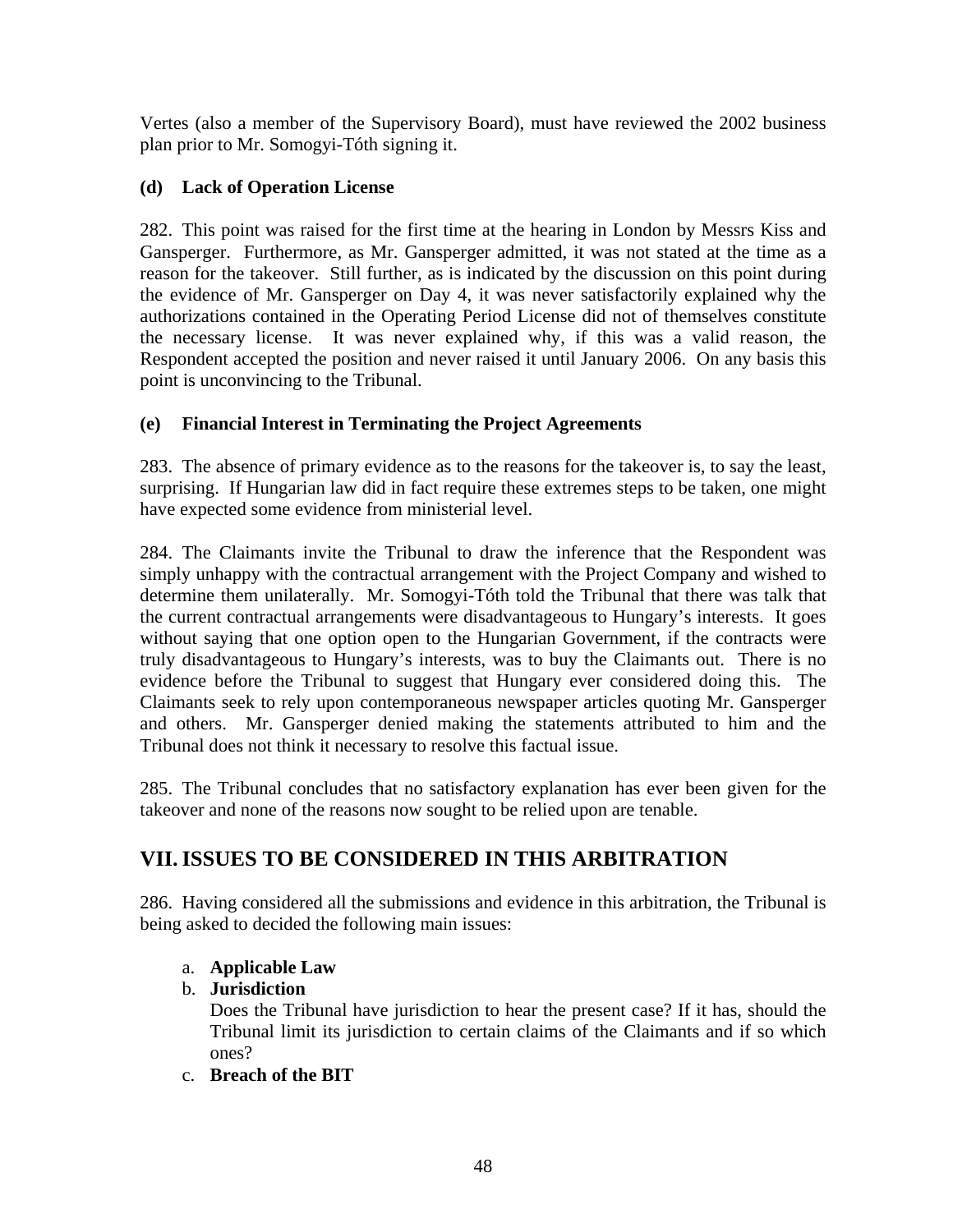Has the Respondent breached any provision of the BIT by depriving the Claimants of their investments? If so, what are the consequences?

### d. **Quantum of compensation**

 If the Respondent's deprivation of the Claimants' assets breached the BIT, what compensation are the Claimants entitled to receive from the Respondent? In calculating the appropriate compensation due to the Claimants, what compensation standard should the Tribunal use? Is it the one set forth in the BIT or is the matter to be dealt with under customary international law? When deciding the quantum of the compensation, what should be the appropriate assessment approach? Is the Discounted Cash Flow ("*DCF*") approach the appropriate one? If it is not, what other approach is appropriate?

287. The Tribunal will decide each of these main issues as well as sub-issues arising thereunder. The Tribunal will refer to the main arguments put forward by each side in relation to the material arguments. However, the Tribunal will not mention each and every argument raised by the Parties although the Parties can rest assured that all of their arguments have been carefully considered by each member of the Tribunal and are subsumed in the reasons set forth below. Furthermore, because the Tribunal has attempted to do justice to the Parties' submissions, it proposes to give its decision on each material issue as succinctly as possible.

# **A. Applicable Law**

288. The Parties have engaged in a traditional discussion about the applicable law in investor-State arbitration. In essence, Claimants contend that the BIT is a *lex specialis* governed by international law, while Respondent argues that Hungarian law applies.

289. Article 42(1) of the ICSID Convention provides:

*"The Tribunal shall decide a dispute in accordance with such rules of law as may be agreed by the parties. In the absence of such agreement, the Tribunal shall apply the law of the Contracting State party to the dispute (including its rules on the conflict of laws) and such rules of international law as may be applicable."* 

290. In the Tribunal's view, by consenting to arbitration under Article 7 of the BIT with respect to "Any dispute between a Contracting Party and the investor of another *Contracting Party concerning expropriation of an investment . . .*" the Parties also consented to the applicability of the provisions of the Treaty, and in particular those set forth in Article 4 (*see, MTD Equity Sdn. Bhd. and MTD Chile S.A. v. Republic of Chile*, Award, 25 May 2004, ICSID Case No. ARB/01/7, at ¶ 87). Those provisions are Treaty provisions pertaining to international law. That consent falls under the first sentence of Article 42(1) of the ICSID Convention ("*The Tribunal shall decide a dispute in accordance with such rules of law as may be agreed by the parties*"). The consent must also be deemed to comprise a choice for general international law, including customary international law, if and to the extent that it comes into play for interpreting and applying the provisions of the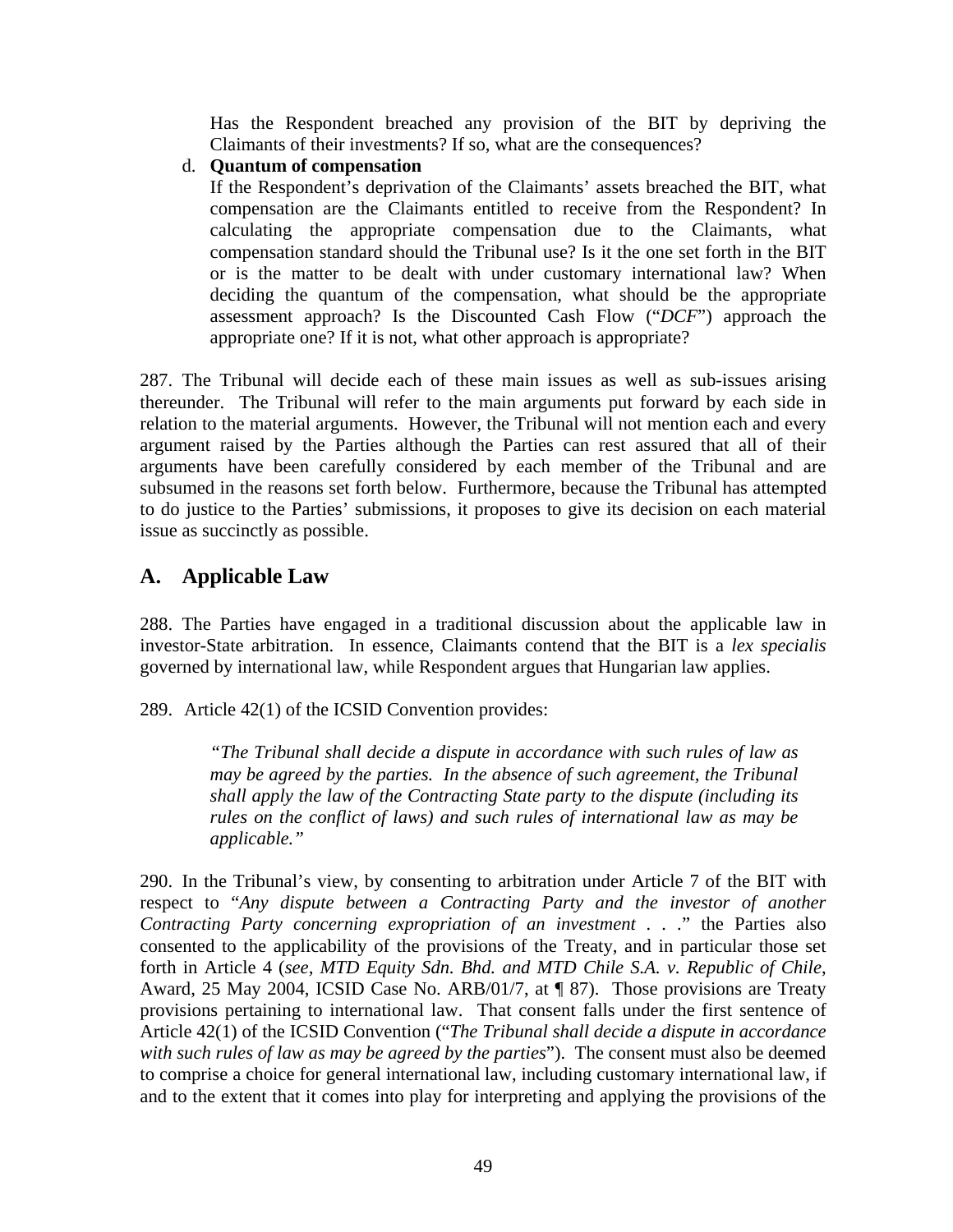Treaty. This is so since the generally accepted presumption in conflict of laws is that parties choose one coherent set of legal rules governing their relationship (which is the case here as it will be seen below), rather than various sets of legal rules, unless the contrary is clearly expressed. Indeed, the State Parties to the BIT clearly expressed themselves to this effect in Article 6(5) of the BIT which Article pertains to disputes between the Contracting Parties concerning the interpretation and application of the BIT, as follows:

#### *"Article 6*

*…* 

*5. The arbitral tribunal shall decide on the basis of respect for the law, including particularly the present Agreement and other relevant agreements existing between the two Contracting Parties and the universally acknowledged rules and principles of international law."* 

For example, where a term is ambiguous, or where further interpretation of a Treaty provision is required, the Tribunal will turn to Articles 31 and 32 of the Vienna Convention on the Law of Treaties of 1969.

291. That analysis also comports with the primary conflict of laws provisions in the various instruments listed in Article 7(2) of the BIT. Those appear to be similar by referring to party autonomy in the choice of law. In contrast, the subsidiary conflict of laws rules in those instruments differ, at least textually. For example, Article 42(1) of the ICSID Convention requires a tribunal to "*apply the law of the Contracting State party to the dispute (including its rules on the conflict of laws) and such rules of international law as may be applicable*," while Article 17(1) of the ICC Arbitration Rules (another option under Article 7(2) of the BIT) requires a tribunal to "*apply the rules of law which it determines to be appropriate.*" The application of those subsidiary conflict rules may give differing results, which in turn may affect the manner in which the Treaty provisions, in particular the substantive ones, are to be interpreted and applied. It cannot be deemed to have been the intent of the States Parties to the BIT to have agreed to such a potential disparity.

292. The sole exception to the foregoing is Article 4(3) of the BIT which provides: "The amount of this compensation may be estimated according to the laws and regulations of the country where the expropriation is made." In the present case, that law is Hungarian law. As the reference to domestic law is used for one isolated subject matter only, it must be presumed that all other matters are governed by the provisions of the Treaty itself which in turn is governed by international law.

293. The Parties to the present case have also debated the relevance of international case law relating to expropriation. It is true that arbitral awards do not constitute binding precedent. It is also true that a number of cases are fact-driven and that the findings in those cases cannot be transposed in and of themselves to other cases. It is further true that a number of cases are based on treaties that differ from the present BIT in certain respects. However, cautious reliance on certain principles developed in a number of those cases, as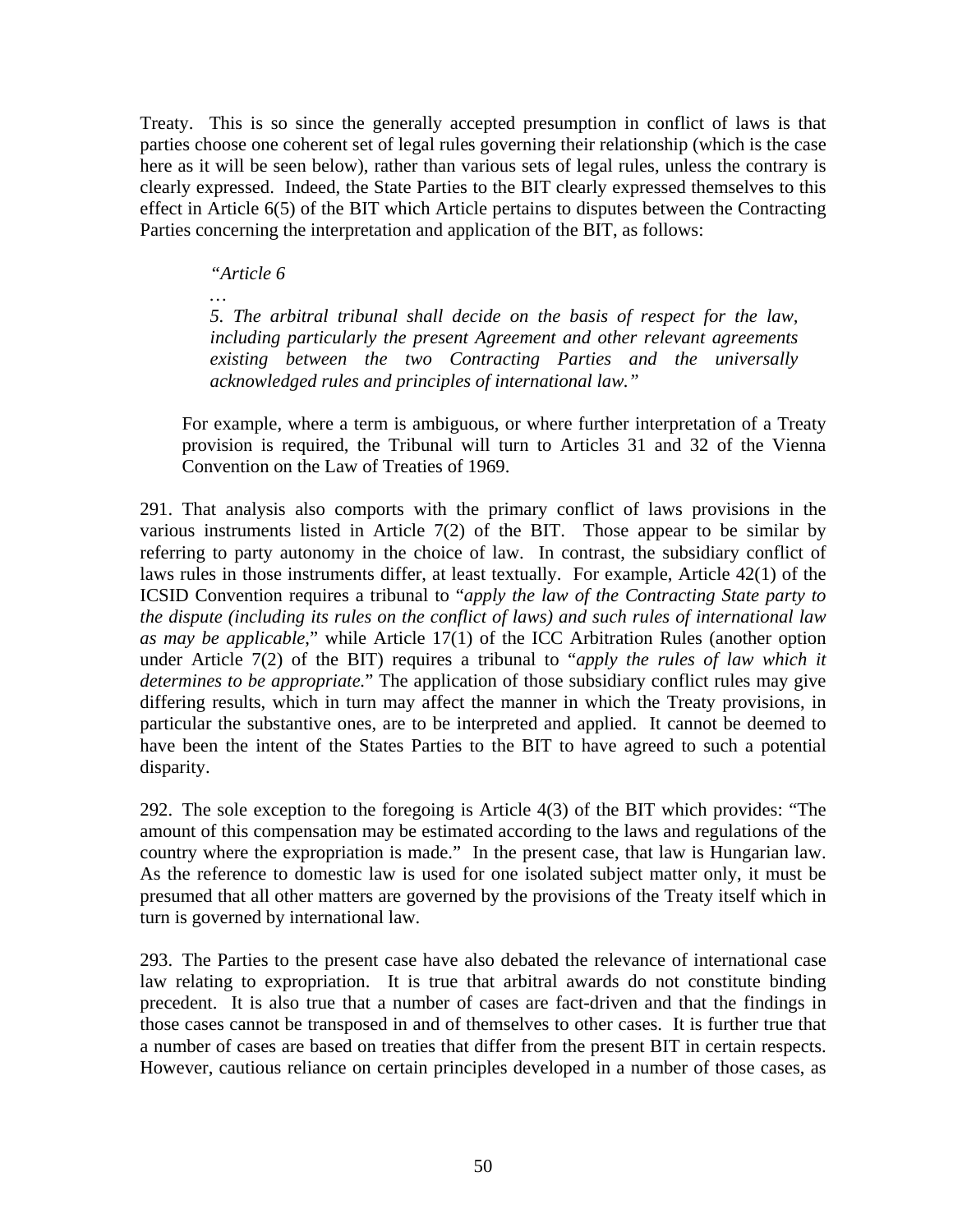persuasive authority, may advance the body of law, which in turn may serve predictability in the interest of both investors and host States.

# **B. Jurisdiction**

294. The first main issue this Tribunal must decide is whether it has jurisdiction to hear all the claims made in the present case in the light of Art.25(1) of the ICSID Convention. While Article 25 of the Convention refers to the "*jurisdiction of the Centre*" and Article 41(1) to the "*competence*" of the Tribunal, the Tribunal will use the term "*jurisdiction*" and "*competence*" of the Tribunal interchangeably.

## *The BIT Provisions and the ICSID Convention*

295. The following articles of the BIT are applicable or relevant in deciding the Tribunal's jurisdiction. They read as follows:

" *Article 1* 

*For the purpose of this Agreement:* 

*1. The term "investments" shall comprise every kind of asset connected with the participation in companies and joint ventures, more particularly, though not exclusively:* 

*(a) movable and immovable property as well as any other property rights in respect of every kind of asset;* 

*(b) rights derived from shares, bonds and other kinds of interests in companies* [emphasis added]*;* 

*(c) title to money, goodwill and other assets and to any performance having an economic value;* 

*(d) rights in the field of intellectual property, technical processes and knowhow.* 

*These investments shall be made in compliance with the laws and regulations and any written permits that may be required thereunder of the Contracting Party in the territory of which the investment has been made.* 

*A possible change in the form in which the investments have been made does not affect their substance as investments, provided that such a change does not contradict the laws and regulations and written permits of the Contracting Parties.* 

*2. The term "income" means those net amounts received from the investments for a certain period of time* [emphasis added]*, such as shares of profits, dividends, interest, royalties and other fees, proceeds from total or partial liquidation of the investments, as well as any other sums emanating*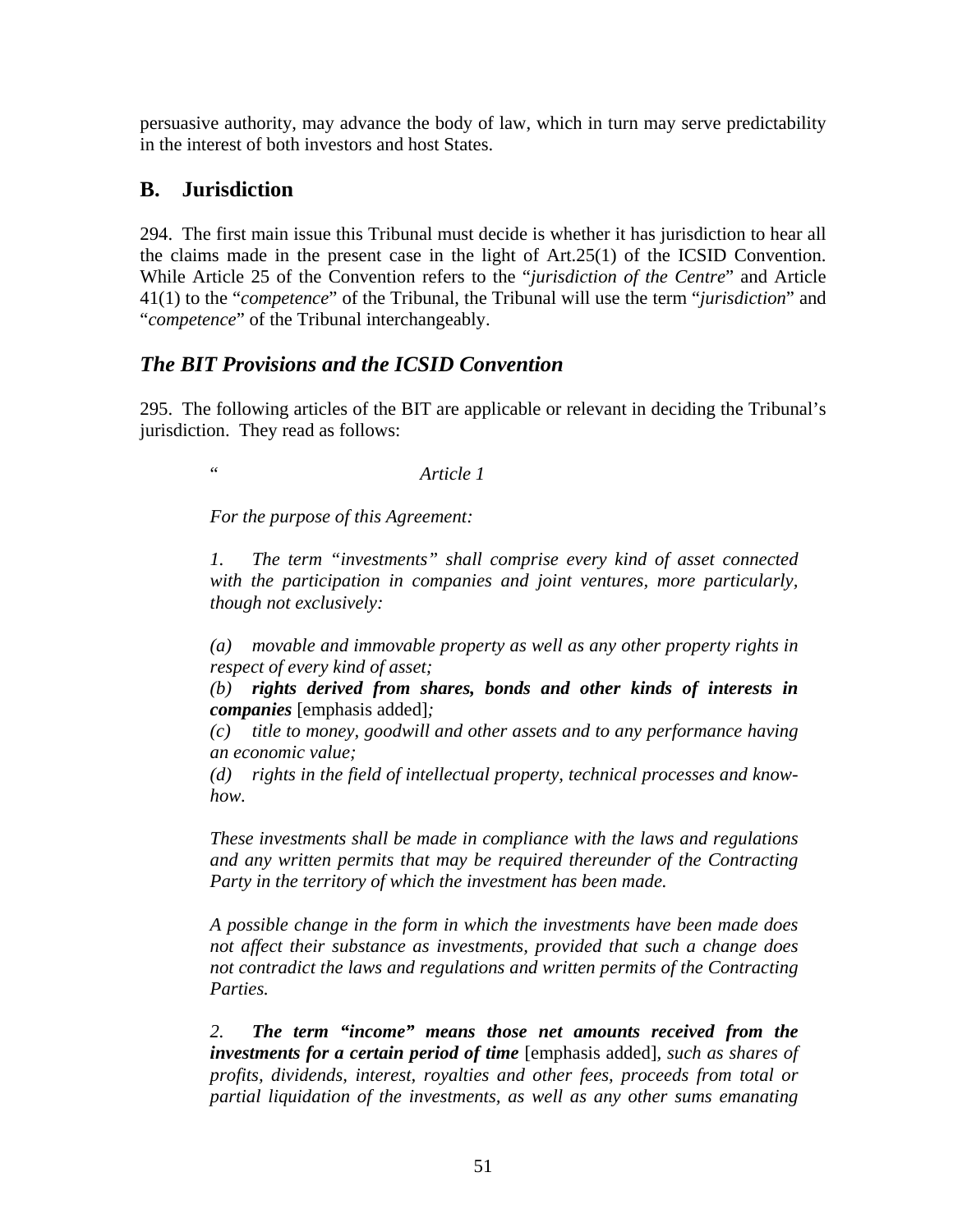*from such investments which are considered as income under the laws of the host country.* 

*3. The term "investor" shall comprise with regard to either Contracting Party:* 

- *i. natural persons having the citizenship of that Contracting Party in accordance with its laws;*
- *ii. legal persons constituted or incorporated in compliance with the law of that Contracting Party* [emphasis added]*,*

*who, in compliance with this Agreement are making investments in the territory of the other Contracting Party.* 

### *Article 2*

*… 3. In cases of approved reinvestments, the incomes ensuing therefrom enjoy the same protection as the original investments.* [emphasis added]

### *Article 3*

*1. Each Contracting Party shall ensure fair and equitable treatment to the investments of investors of the other Contracting Party and shall not impair, by unreasonable or discriminatory measures, the operation, management, maintenance, use, enjoyment or disposal thereof by those investors*  [emphasis added].

*2. More particularly, each Contracting Party shall accord to such investments full security and protection which in any case shall not be less than that accorded to investments of investors of any third State.*  …

#### *Article 4*

*1. Neither Contracting Party shall take any measures depriving, directly or indirectly, investors of the other Contracting Party of their investments unless the following conditions are complied with:* 

- *(a) the measures are taken in the public interest and under due process of law;*
- *(b) the measures are not discriminatory;*
- *(c) the measures are accompanied by provision for the payment of just compensation.*[emphasis added]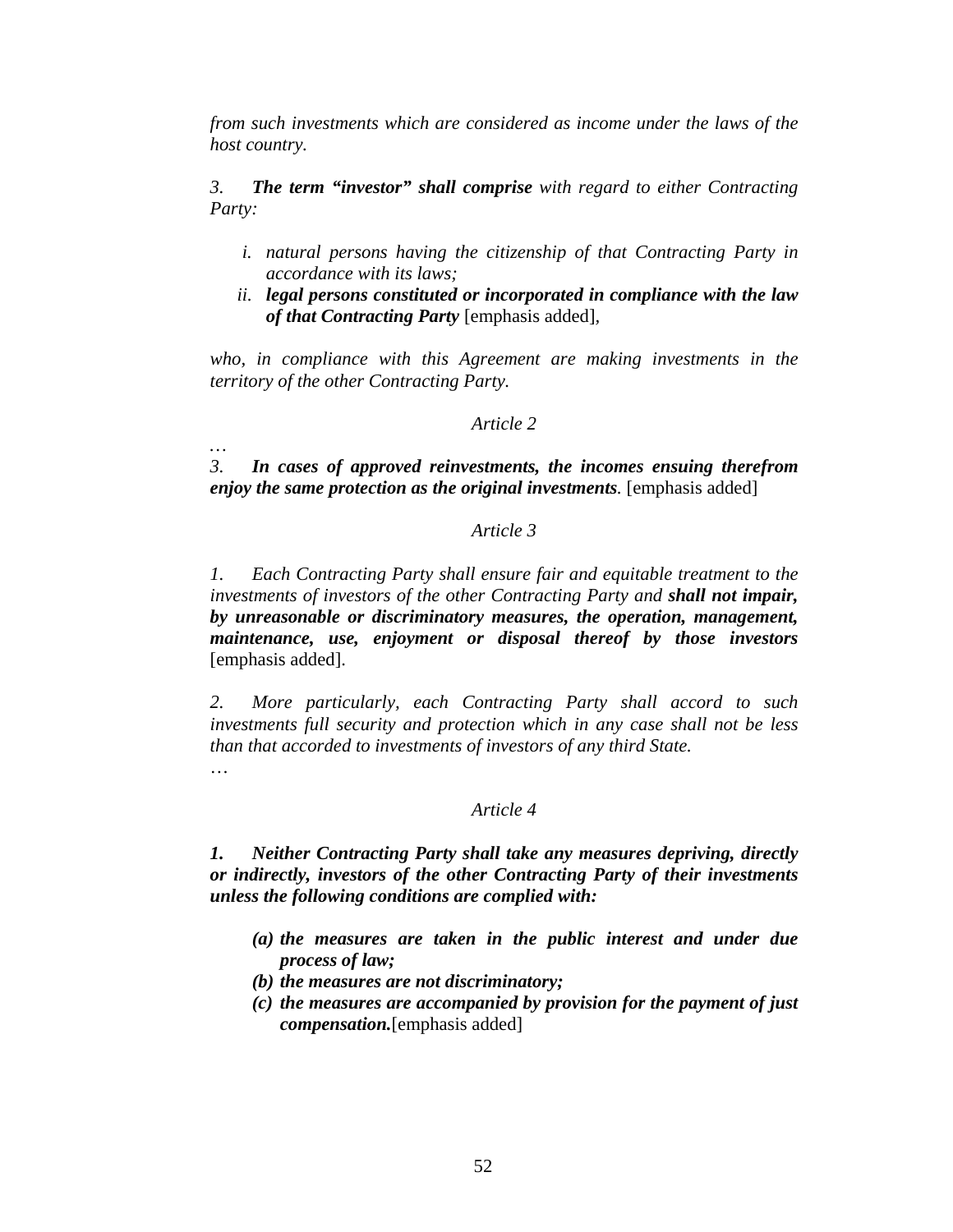*2. The amount of compensation must correspond to the market value of the expropriated investments at the moment of the expropriation.* [emphasis added]

*3. The amount of this compensation may be estimated according to the laws and regulations of the country where the expropriation is made.* 

*4. The compensation must be paid without undue delay upon completion of the legal expropriation procedure* [emphasis added]*, but not later than three months upon completion of this procedure and shall be transferred in the currency in which the investment is made. In the event of delays beyond the three-months' period, the Contracting Party concerned shall be liable to the payment of interest based on prevailing rates.*

#### *Article 5*

*1. In compliance with its regulations in force, either Contracting Party will permit the investors of the other Contracting Party to transfer, in any convertible currency, income from investments and proceeds from total or partial liquidation of the investments.* 

### *Article 7*

*1. Any dispute between either Contracting Party and the investor of the other Contracting Party concerning expropriation of an investment shall, as far as possible, be settled by the disputing parties in an amicable way.* 

*2. If such disputes cannot be settled within six months from the date either party requested amicable settlement, it shall, upon request of the investor, be submitted to one of the following:* 

- *(a) the Arbitration Institute of the Arbitral Tribunal of the Chamber of Commerce in Stockholm;*
- *(b) the Arbitral Tribunal of the International Chamber of Commerce in Paris;*
- *(c) the International Centre for the Settlement of Investment Dispute in case both Contracting Parties have become members of the Convention of 18 March 1965 on the Settlement of Investment Dispute between State and Nationals of Other States."*

296. The governing provision in the ICSID Convention in regard to jurisdiction of the Centre is Article 25, which reads as follows:

*"(1) The jurisdiction of the Centre shall extend to any legal dispute arising directly out of an investment, between a Contracting State (or any constituent subdivision of agency of a Contracting State designated to the*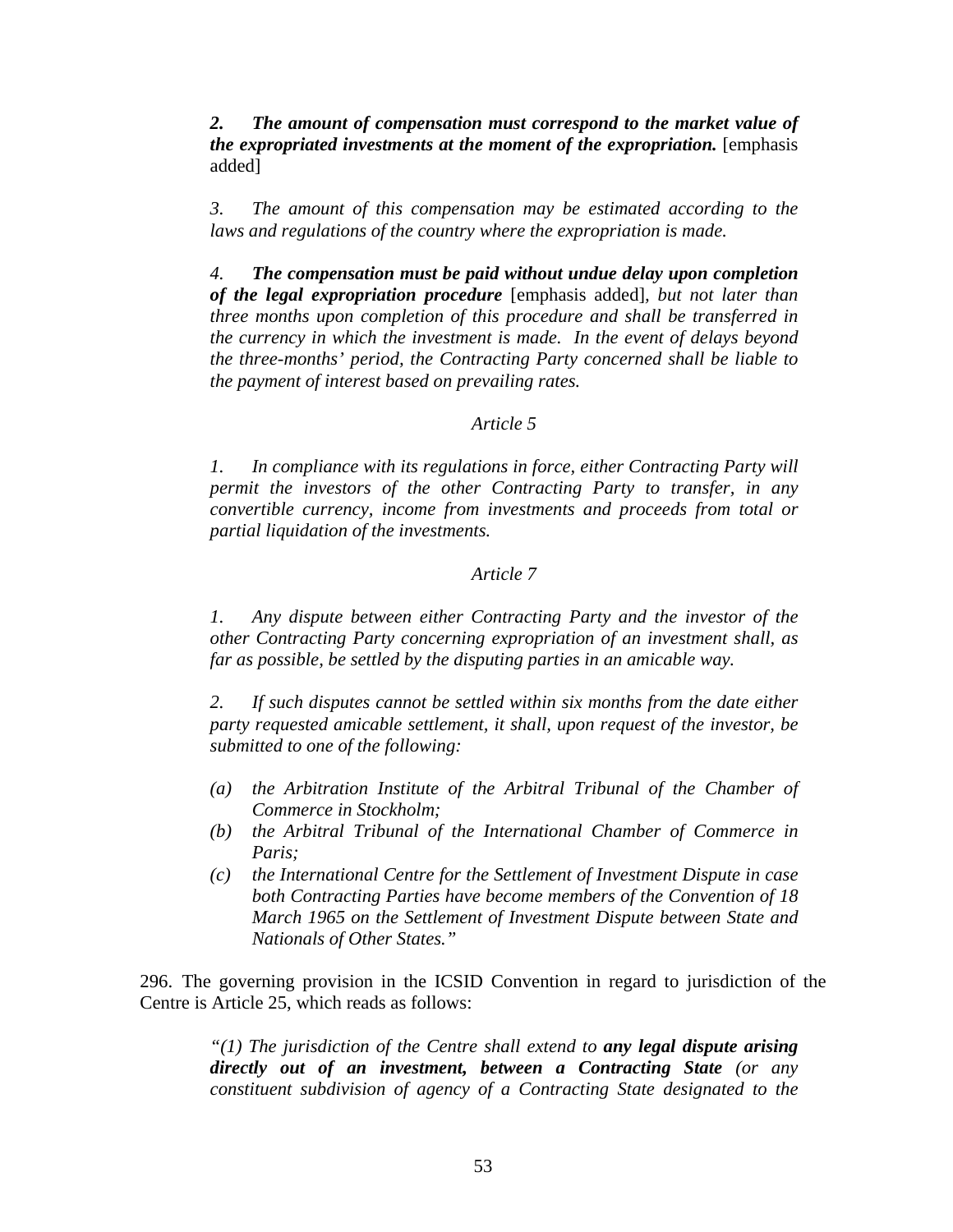*Centre by that State) and a national of another Contracting State* [emphasis added]*, which the parties to the dispute consent in writing to submit to the Centre. When the parties have given their consent, no party may withdraw its consent unilaterally.* 

*(2) "National of another Contracting State" means:* 

*(a) any natural person who had the nationality of a Contracting State other than the State party to the dispute on the date on which the parties consented to submit such dispute to conciliation or arbitration as well as on the date on which the request was registered pursuant to paragraph (3) of Article 28 or paragraph (3) of Article 36, but does not include an person who on either date also had the nationality of the Contracting State party to the dispute; and* 

*(b) any juridical person which had the nationality of a Contracting State other than the State party to the dispute on the date on which the parties consented to submit such dispute to conciliation or arbitration and any juridical person which had the nationality of the Contracting State party to the dispute on that date and which, because of foreign control, the parties have agreed should be treated as a national of another Contracting State for the purpose of this Convention.* 

*(3) Consent by a constituent subdivision or agency of a Contracting State shall require the approval of that State unless that State notifies the Centre that no such approval is required.* 

*(4) Any Contracting State may, at the time of ratification, acceptance or approval of this Convention or at any time thereafter, notify the Centre of the class or classes of disputes which it would or would not consider submitting to the jurisdiction of the Centre. The Secretary-General shall forthwith transmit such notification to all Contracting States. Such notification shall not constitute the consent required by paragraph (1). "* 

297. The Respondent also refers to Article 26 of the ICSID Convention in support of its rebuttals concerning the Tribunal's jurisdiction:

> *"Consent of the parties to arbitration under this Convention shall, unless otherwise stated, be deemed consent to such arbitration to the exclusion of any other remedy. A Contracting State may require the exhaustion of local administrative or judicial remedies as a condition of its consent to arbitration under this Convention."*

298. The Claimants contend in their submissions that all jurisdictional requirements in the ICSID Convention and the BIT have been satisfied and therefore the jurisdiction of the Tribunal has been duly established. The Respondent denies the Claimants' claims and contends that the Tribunal lacks jurisdiction to hear the matter.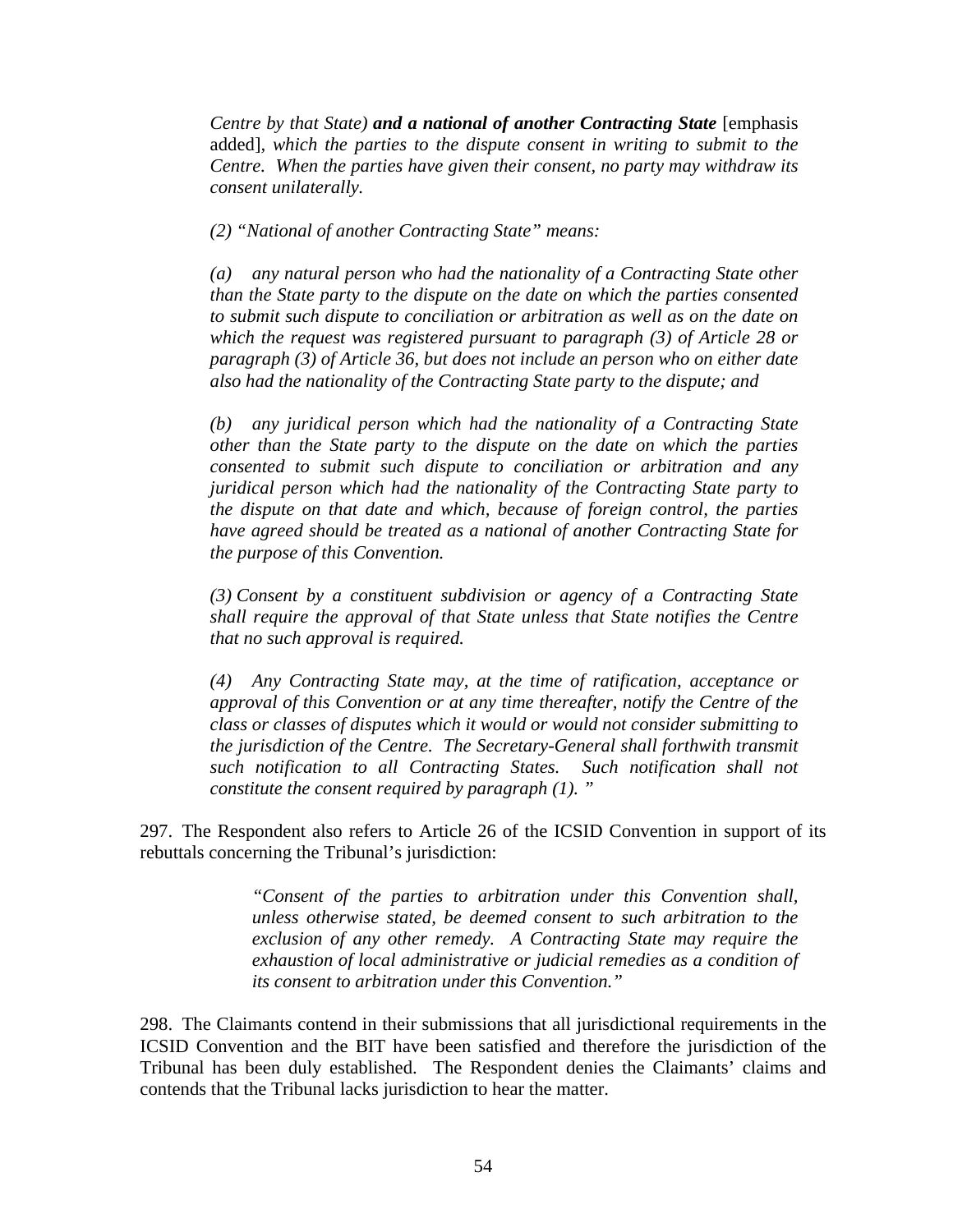299. In order to do justice to all the points on jurisdiction raised by the Respondent, it is necessary to break the submissions down into a list of sub-issues. This involves breaking down the component parts of the Convention and the BIT. These sub-issues are:

- a. Is the nature of the dispute governed (a) by the BIT or (b) is it simply contractual in nature?
- b. If the answer to (a) is that it is governed by the BIT, did the Claimants make any investment in Hungary within the definition of the BIT and the ICSID Convention?
- c. Does the dispute arise "*directly*" out of an investment as required by the Convention?
- d. Does the dispute involve "*investors*" under the BIT who are nationals of a Contracting State to the ICSID Convention?
- e. Does the dispute fall within the scope of Art. 7 of the BIT?

## **1. Is the Nature of the Dispute Governed by the BIT or Is It Simply Contractual in Nature?**

300. The Claimants claim that the dispute between the Parties in this arbitration arose from Respondent's breach of its BIT obligations towards the Claimants. The present dispute, therefore, is one between the investor and the host State where the investor made investments.

301. The Respondent, however, claims that all the claims brought by the Claimants are contractual in nature rather than those that arise between investors and host States. Further, the Respondent contended that due to the fact that the legal recourse for breach of contracts was fully available to the Claimants, the commencement of this arbitration was premature.

302. In its *Rebuttal*, the Claimants contended that the Respondent's "*contractual in nature*" argument was a mischaracterization of their claims. In support, the Claimants referred to the ICSID case of *SGS Société Générale de Surveillance S.A. v. The Republic of the Philippines* (ICSID Case No. ARB/02/06), in which the Tribunal confirmed its jurisdiction to hear the case based on the fact that the Claimants in that case "*fairly raise questions of breach of one or more provisions of the BIT*". The Claimants claimed that the facts in this case raised questions about the breach of the Respondent's BIT obligations. On this basis, the Tribunal would have jurisdiction to hear the case.

303. At this point, it is necessary to have regard to the allegation of expropriation which the Claimants actually make. Professor van den Berg specifically raised the question as to what was expropriated and when, and on Day 7 of the Oral Hearing, Professor Crawford SC at pages 76 to 80 of the transcript answered as follows:

*"The first question asked by Professor van den Berg was the question: what was taken? What was expropriated? He associated that with the question: when was it expropriated? The information memorandum which was issued*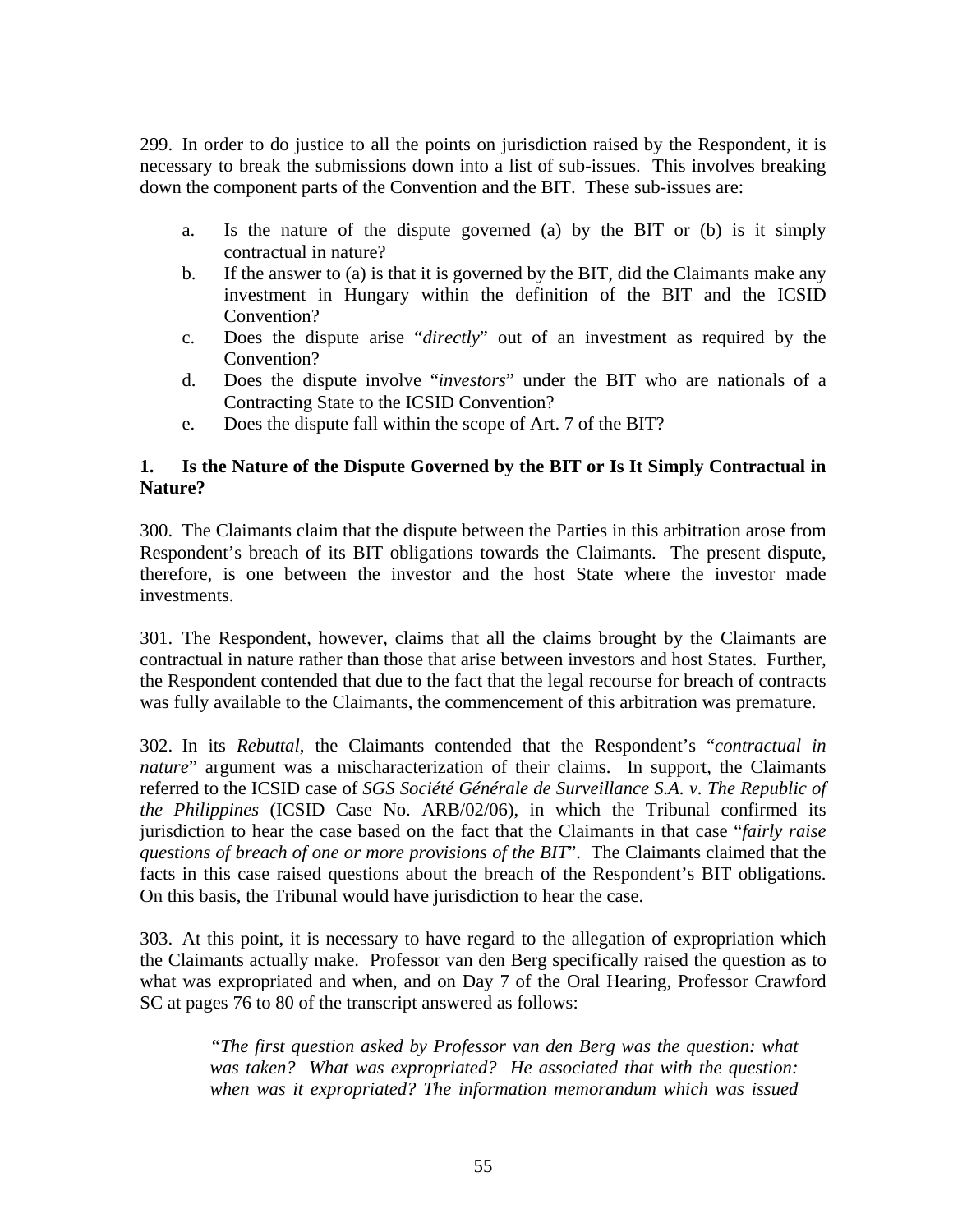*on the authority of the privatization agency in October 2005 stated, paragraph 11.1.2 of the privatization agency information memorandum to which you have of course been taken numerous times, and I quote:* 

 *'Pursuant to legislative changes introduced with effect from 1st January 2002, certain rights of the project company to operate, use and exploit Terminal 2A and 2B ceased to exist.'* 

*That is a Hungarian statement operative as of now. That is the view taken by the Hungarian Government persistently in December -- from the date of notice to the Project Company in December 2001 up to the present day. There has been no resiling from that statement. Thus the rights of the Project Company disappeared as a result of legislative acts attributable to the Hungarian state.* 

*We do not have to ask who procured them, there is no problem of attribution here. This had the effect, direct and intended, of destroying the enterprise in which the claimants were directly involved and which was their investment, and of doing so without any compensation.* 

*The Booz-Allen report, paragraph D.10, puts it this way:* 

 *'The right of use of the property assets earmarked for FUF', was transferred to Hungary without compensation.* 

*'Under the BIT a stakeholder with a legal right or a legitimate expectation of income flows and other benefits under an investment agreement which has its investment destroyed or nullified in value as a direct result of such a transfer has been expropriated.'* 

*That is plain hornbook law of expropriation. The fact it is indirect in the sense that the rights themselves were held by the Project Company is irrelevant, the BIT clearly contemplates that sort of situation. So that is the short answer.* 

*The Chorzów case is fascinating because it prefigures so much of this and there is a very nice account of what constitutes the enterprise, as they put it, which you will find at page 17 of judgment A6, where it says -- it was actually referring to the phrase 'undertaking'…:* 

 *'An undertaking as such is an entity entirely distinct from the lands and buildings necessary for its working.'* 

*…* 

*The question here is: what was the undertaking? And it had to do in this case*  with the certain complications relating to who owned the actual land, not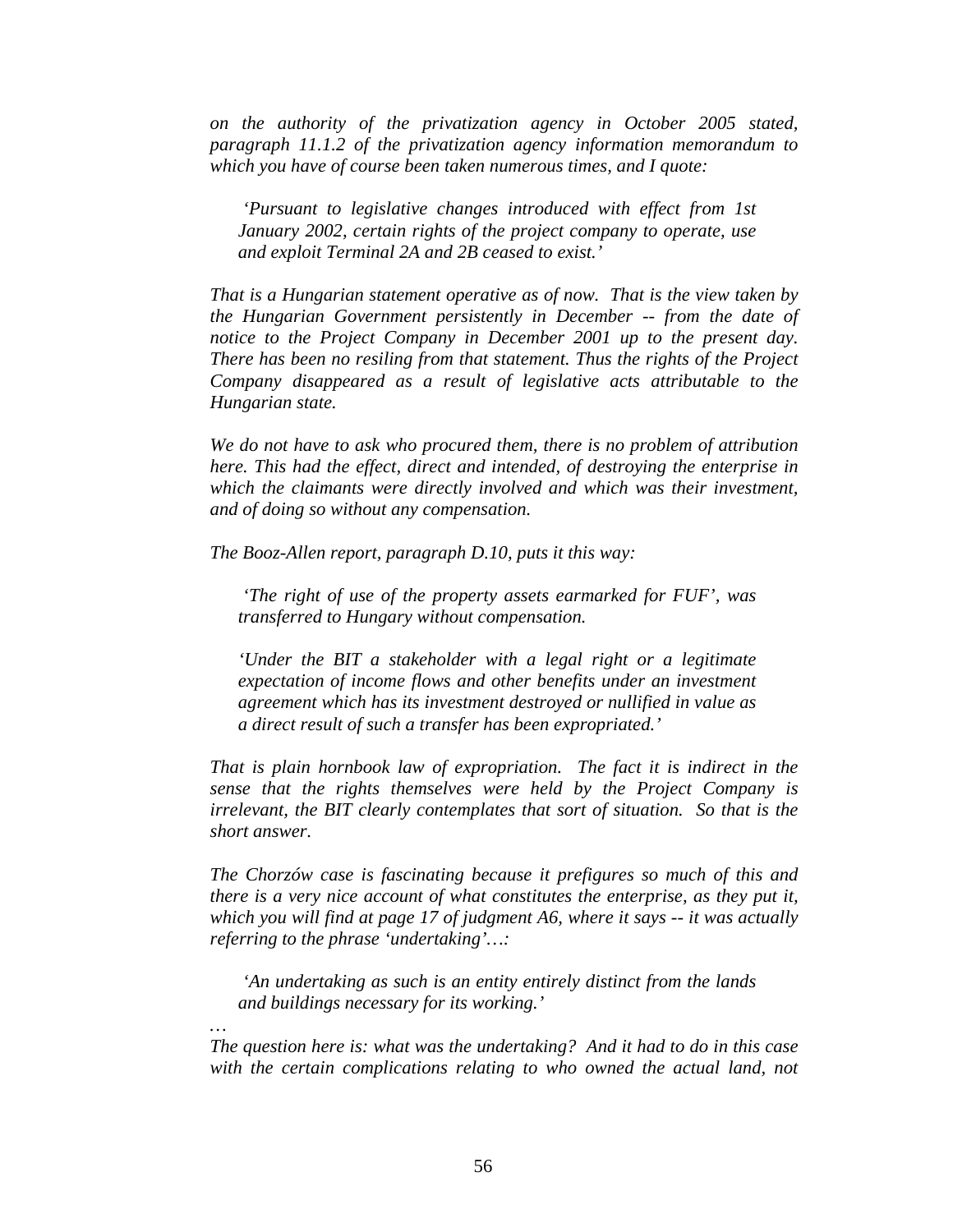*entirely dissimilar from what we have here of course because we are talking about rights of use which can constitute an investment under the BIT:* 

*'But an undertaking as such is an entity entirely distinct from the*  lands and buildings necessary for its working, and in the present *case, it can hardly be doubted that, in addition to the real property which belonged to the Reich, there were property, rights and interests, such as patents and licenses, probably of a very considerable value, the private character of which cannot be disputed.'* 

*That carried right through the case up to the questions that were asked to the experts; what they were asked to value was the undertaking, in this case we would say the investment. So the short answer is that what was expropriated was that bundle of rights and legitimate expectations.* 

*As to the date of expropriation, well, expropriations can take a few minutes or a few days or they can be a bit more protracted, we do not have to put a precise hour of the day on it, but it happened somewhere between 22nd December and 1st January, nothing turns on which particular date you choose within that very short window. That would be our response to the first question."* [sic]

The Respondent's position as regards taking and expropriation is summarized in paragraphs 234 to 236 above.

#### *Discussion*

304. As will be explained later in the section dealing with liability, it is the opinion of the Tribunal that Professor Crawford articulated the matter correctly. There can be no doubt whatsoever that the legislation passed by the Hungarian Parliament and the Decree had the effect of causing the rights of the Project Company to disappear and/or become worthless. The Claimants lost whatever rights they had in the Project and their legitimate expectations were thereby thwarted. This is not a contractual claim against other parties to the Project Agreements. An act of state brought about the end of this investment and, particularly absent compensation, the BIT has been breached. It is common ground that no compensation was offered in respect of this taking. Further, the Tribunal is satisfied that no case has been made out that the taking was in the public interest. The subsequent privatization of the airport involving BAA and netting Hungary US\$ 2.26 billion renders any public interest argument unsustainable. In the opinion of the Tribunal, this is the clearest possible case of expropriation.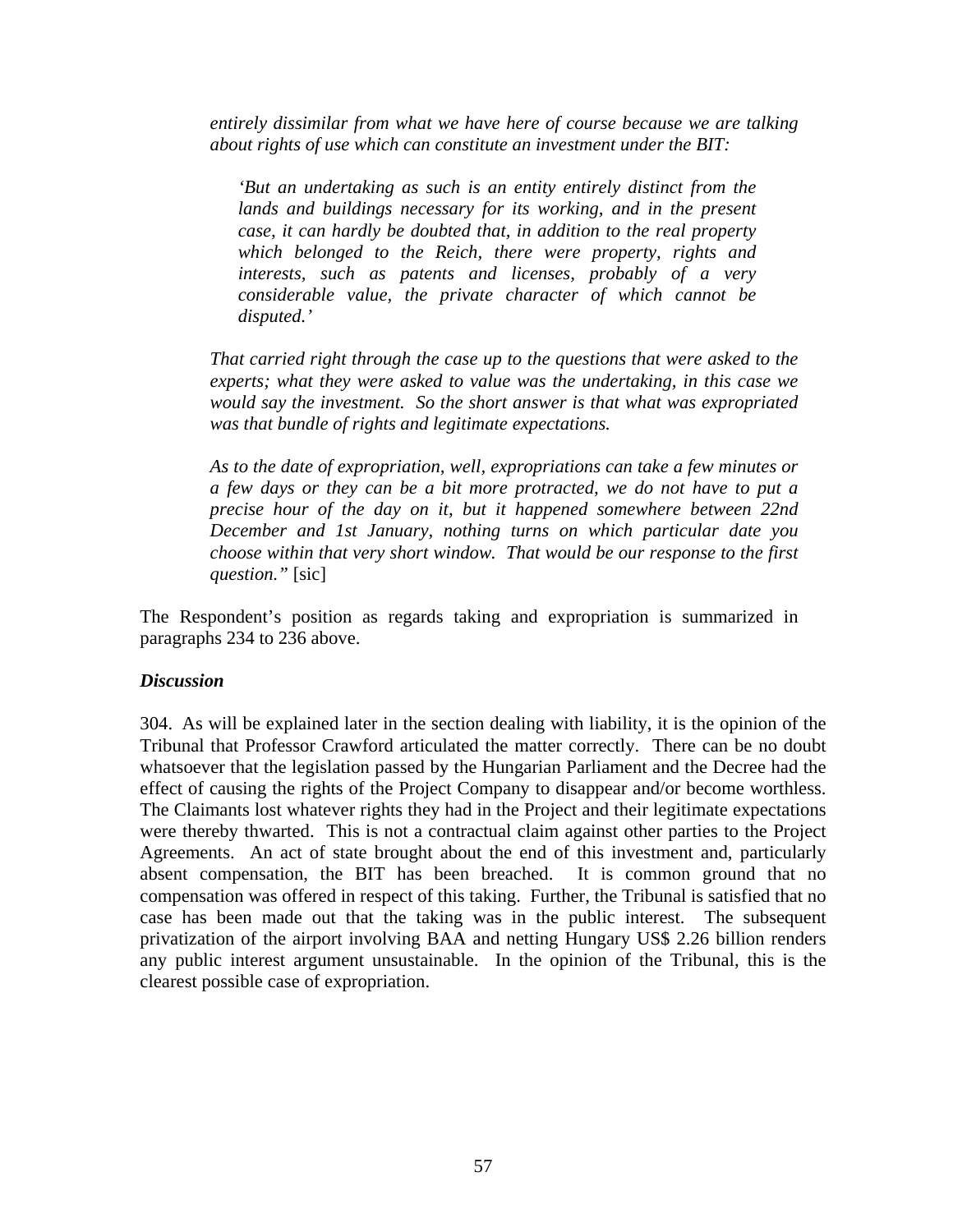### **2. Did the Claimants Make Any Investment in Hungary within the Definition of the BIT and the ICSID Convention?**

305. The issue of whether Claimants actually made investments in Hungary and therefore qualify as "*investors*" as defined in the ICSID Convention and the BIT was heavily debated by the Parties.

306. In their Memorial, the Claimants state that since the ICSID Convention does not provide a specific definition of "*investment*", it is "*necessary to refer to the Cyprus-Hungary BIT*" to find what an "*investment*" is. After a brief review of Article 1 of the BIT, the Claimants conclude that their investment in the Airport and their corresponding returns, *i.e.,* ADC Affiliate's 34% quota-holding in the Project Company, ADC & ADMC Management's entitlement to 3% of each year's net revenue of the Airport, "*qualify as 'investments'*" under the BIT and the Convention. The Claimants further state that these investments are "*at the very least 'assets' connected with the participation in the Project Company.*"

307. The Respondent denies the Claimants' above assertion vigorously and claims, in its Counter-Memorial, that the Claimants did not make any investment and cannot qualify as "*investors*" under the BIT and the Convention standards.

308. The Respondent lists four claims of the Claimants in relation to their "*alleged*" investments, namely:

- 1. ADC Affiliate's claim in relation to its lost dividends derived from its 34% quotaholding in the Project Company;
- 2. ADC Affiliate's claim in relation to non-payment under the Promissory Note;
- 3. ADC & ADMC Management's claim of lost Terminal Management fees; and
- 4. the Claimants' claim in relation to future development of the Airport.

309. In regard to the first claim of ADC Affiliate, the Respondent claims that it was ADC rather than ADC Affiliate who made the equity contribution in the amount of US\$5.7 million to the Project Company. The Respondent also claims that there is no evidence that ADC Affiliate paid any consideration when it received ADC's assignment of its rights and obligations under the Quotaholders' Agreement.

310. In line with the above claims, the Respondent raised the argument that in order to meet the BIT "*investment*" criteria, not only must the Claimants make investments in the host country, but also such investments must be "*fresh*". Because ADC Affiliate merely received ADC's rights and obligations via assignment, ADC Affiliate cannot be deemed to have made any "*fresh*" investment in Hungary.

311. Moreover, the Respondent further contends that under Article 25(1) of the ICSID Convention, only those investors who bear "*risk*" can claim they made an investment in the host State. Since ADC Affiliate did not bear much risk as a quotaholder of the Project Company, it cannot claim they made an investment in Hungary.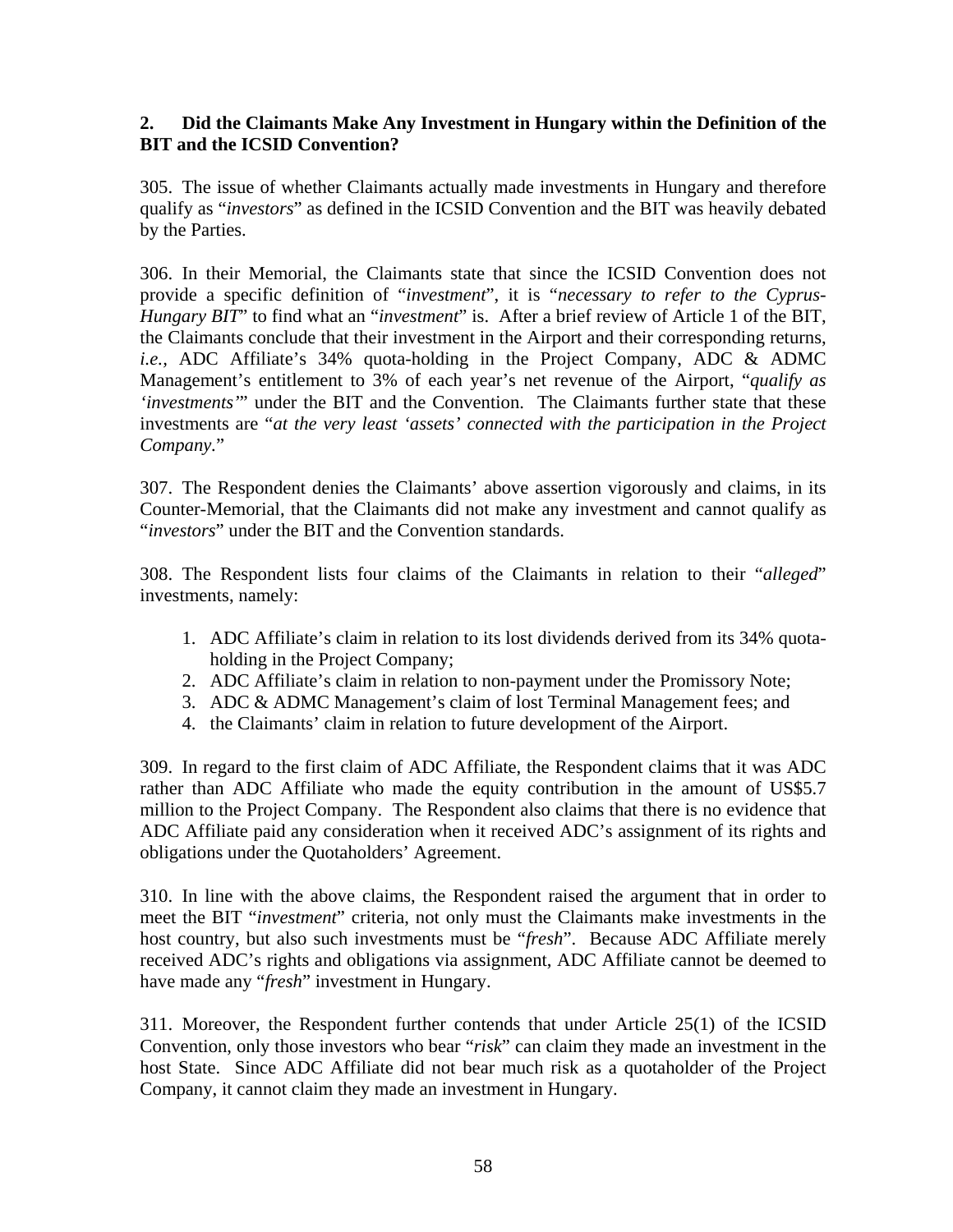312. In regard to the other three claims listed above, the Respondent contends, in sequence, a) that ADC Affiliate did not make any investment through the Promissory Note, b) ADC & ADMC Management did not make any investment nor provide management services during the Operating Period and c) "*contractual provisions to which the Claimants are not a party does not constitute investment under the BIT*."

313. The Claimants rebut each of the above claims of the Respondent in their *Reply*.

314. The Claimants contend that ADC Affiliate's shareholding in the Project Company and its right under the Promissory Note fell well within the scope of "*investment*" as defined in the BIT. The Claimants refer in this regard to *Generation Ukraine, Inc. v. Ukraine* (ICSID Case No. ARB/00/9) where the Tribunal concluded that a shareholding interest is an "*investment*" when "*investment*" was defined to include "*shares of stock or other interest in a company*".

315. The Claimants deny that there is a "*fresh*" investment requirement under the BIT and contend that the argument that an investment must be "*fresh*" in order to establish the Centre's jurisdiction has been rejected by "*ICSID jurisprudence*". In support of this assertion, the Claimants refer to *Fedax NV v. Venezuela* (ICSID Case No. ARB/96/3) and quote the Tribunal's statement that:

*"[…] the investment itself will remain constant, while the issuer will enjoy a continuous credit benefit until the time the notes become due. To the extent that this credit is provided by a foreign holder of the notes, it constitutes a foreign investment which in this case is encompassed by the terms of the Convention and the [BIT] Agreement. […]"* 

316. In regard to the Promissory Note, the Claimants deny the Respondent's claim that it is a loan to the ATAA. After a review of the economics of the Airport Project, the Claimants reaffirm that the Promissory Note is a finance instrument that constitutes a form of investment.

317. The Claimants deny that there is a "*risk-bearing*" requirement under Article 25 (1) of the ICSID Convention. The Claimants contend that the cases and legal literature relied upon by the Respondent in its Counter-Memorial were misread. The Claimants argue that rather than supporting the Respondent's "*risk-bearing requirement*" conclusion, Professor Christopher Schreuer said in the same article which was relied upon by the Respondent that "*risk*" is only a factor for the Tribunal to consider when deciding jurisdiction, rather than a legal requirement under the ICSID Convention. The Claimants cite Professor Schreuer's writing in regard to "*risk*" that:

*"These features should not necessarily be understood as jurisdictional requirements but merely as typical characteristics of investments under the Convention."*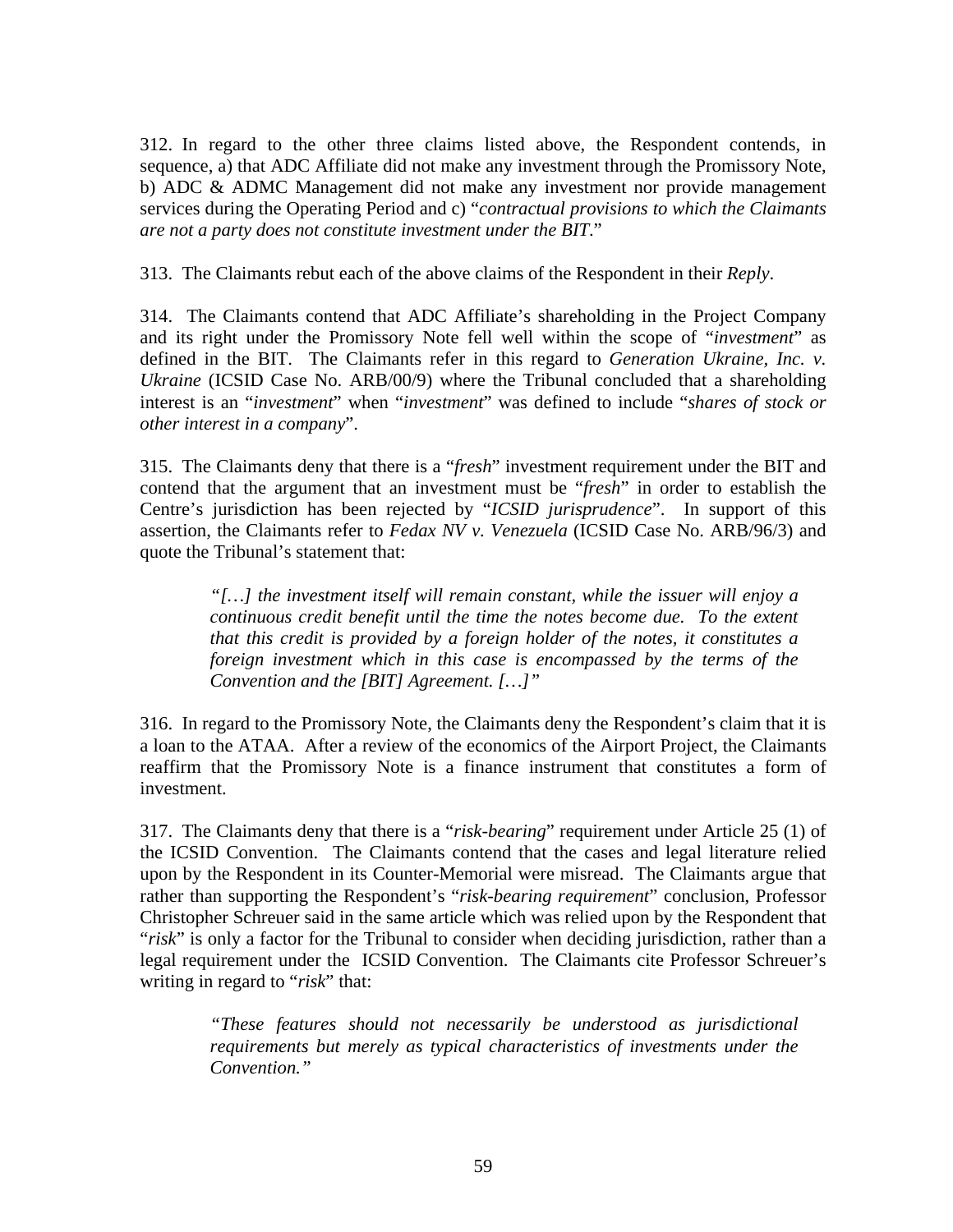318. The Claimants deny that no investment was made by ADC & ADMC Management. The Claimants contend that ADC & ADMC Management's entitlement of the 3% net revenue qualifies as "*property rights*" and the Terminal Management Agreement qualifies as "*title to money […] and to any […] performance having an economic value*" under the BIT.

319. In response to the Respondent's claim that the Management Fees are "*income*" rather than "*investment*" under the definition in Article 1(2) of the BIT, the Claimants refer to Article 1(2), Article 2(3) and Article 5(1) of the BIT and contend that the BIT protects both "*original investments and approved re-investments and all income derived therefrom*". As a result, the Respondent's characterization of the Management Fees as "*income*" will not change the fact that they are protected by the BIT.

320. In regard to the Respondent's future development claims, the Claimants reply that the Respondent misunderstood their claims. As the Claimants put it, "*ADC Affiliate does not claim rights as an investor in lieu of the Project Company, but rights in the Project Company*". The Claimants also contend that arguments made by the Respondent in this regard are more quantum-related rather than jurisdiction-related.

321. Another round of debate on this "*investment*" issue followed between the Parties in their further submissions of the *Rejoinder* and the *Sur-Rejoinder*. Besides the reiteration and affirmation of certain arguments made in their previous submissions, a new point has been raised and argued by the Parties.

322. In the Respondent's *Rejoinder* submitted by its new legal counsel, it is argued that that the wording of Article 1(3) of the BIT that "*who…are making investments in the territory of the other Contracting Party [emphasis added]…*" indicates that only those who are taking active actions of investment are qualified to claim for BIT protection. The Respondent claims that since ADC Affiliate did not take any action of investment and at most could be said to be "*holding*" some investment in Hungary, it cannot claim for BIT protection.

323. In rebuttal to this point, the Claimants argue that the Respondent's argument is "*unavailing*" because Article 1(3) was drafted to limit the BIT's application to investments made "*in the territory of the other Contracting Party [emphasis added]*" and was not intended to and does not set another threshold for the injured party to seek BIT protection. Moreover, the Claimants contend that even if another test is imposed as argued by the Respondent, the fact that ADC Affiliate paid consideration for the assignment from ADC would pass such test.

324. In support of the above rebuttal, the Claimants, in their *Sur-Rejoinder*, again refer to *Fedax v. Venezuela* (Ibid.), which was challenged by the Respondent in its *Rejoinder*. The Claimants argue that the Tribunal should consider the substance of the transaction and examine whether any investment was made and should not be prevented from finding its jurisdiction by the wording of the relevant BIT.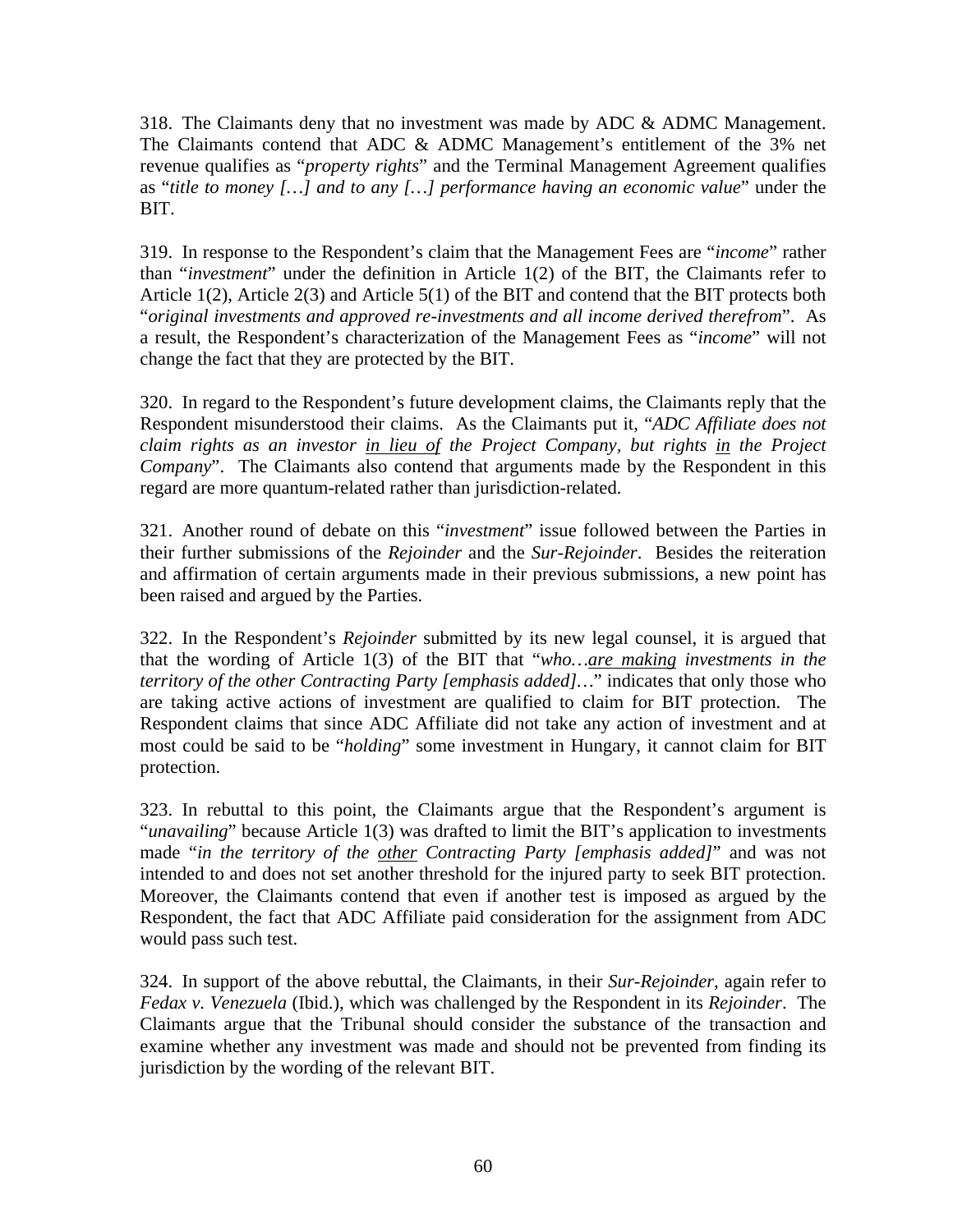### *Discussion*

325. The Tribunal is in favour of the Claimants' "*substance*" approach in considering this issue. Whilst attention need to be paid to the wording of the BIT with respect to "*investment*", the Tribunal believes it is the substance of the transaction that reveals the answer as to whether any investment was made. Based on a thorough examination of the facts and careful consideration of the applicable law, the Tribunal concludes that the Claimants did make investments in Hungary and therefore the present dispute does arise out of an investment made as contemplated in the BIT and the ICSID Convention. Again it is necessary to have regard to the effect of all the Project Agreements. The Project Documents are clear that an investment in the sum of US\$16.765 million had been made. As for the argument relating to the Management Fees, the Tribunal is satisfied, on the evidence it has heard and on the law, that the income stream derived from the Management Services Agreement was protected by the BIT and also falls within the ICSID Convention. The Tribunal is also satisfied that it was intended by the parties to these agreements that the Management Services Agreement was meant to reimburse the Claimants for work and services carried out prior to the Operation Commencement Date. The argument relating to the amount of the investment has been abandoned. It is thus common ground that if an investment was made, as the Tribunal so concludes, then the amount of it was US\$16.765 million. As stated above, the Respondent has withdrawn the argument that the investment should be valued excluding the value of the Promissory Note.

## **3. Does the Dispute Arise "Directly" out of An Investment as Required by the ICSID Convention?**

326. The Parties dispute the meaning of the phrase "*arising directly*" in Article 25 (1) of the ICSID Convention.

327. The Claimants claim that the current dispute arose directly out of their investments in Hungary. In the Claimants' contention, a direct cause of action was rendered available to the Claimants by the Respondent's issuance of the aforementioned Amending Act and the Decree, which, according to the Claimants, breached the obligation under the BIT and affected the investments made by the Claimants in Hungary. The Claimants also claimed that the jurisdiction of the Centre is established as long as the actions of the Respondent breached its BIT commitments of investment protection, even if such actions can be characterized as general economic measures.

328. Among all the cases the Claimants relied upon in support of their proposition in this regard, the Tribunal found the following passages of the following cases to be of particular relevance. In *CMS Gas Transmission company v. The Republic of Argentina* (ICSID Case No. ARB/01/8), the Tribunal held that:

"*27. It follows that, in this context, questions of general economic policy not directly related to the investment, as opposed to measures specifically addressed to the operations of the business concerned, will normally fall outside the jurisdiction of the Centre. A direct relationship can, however, be*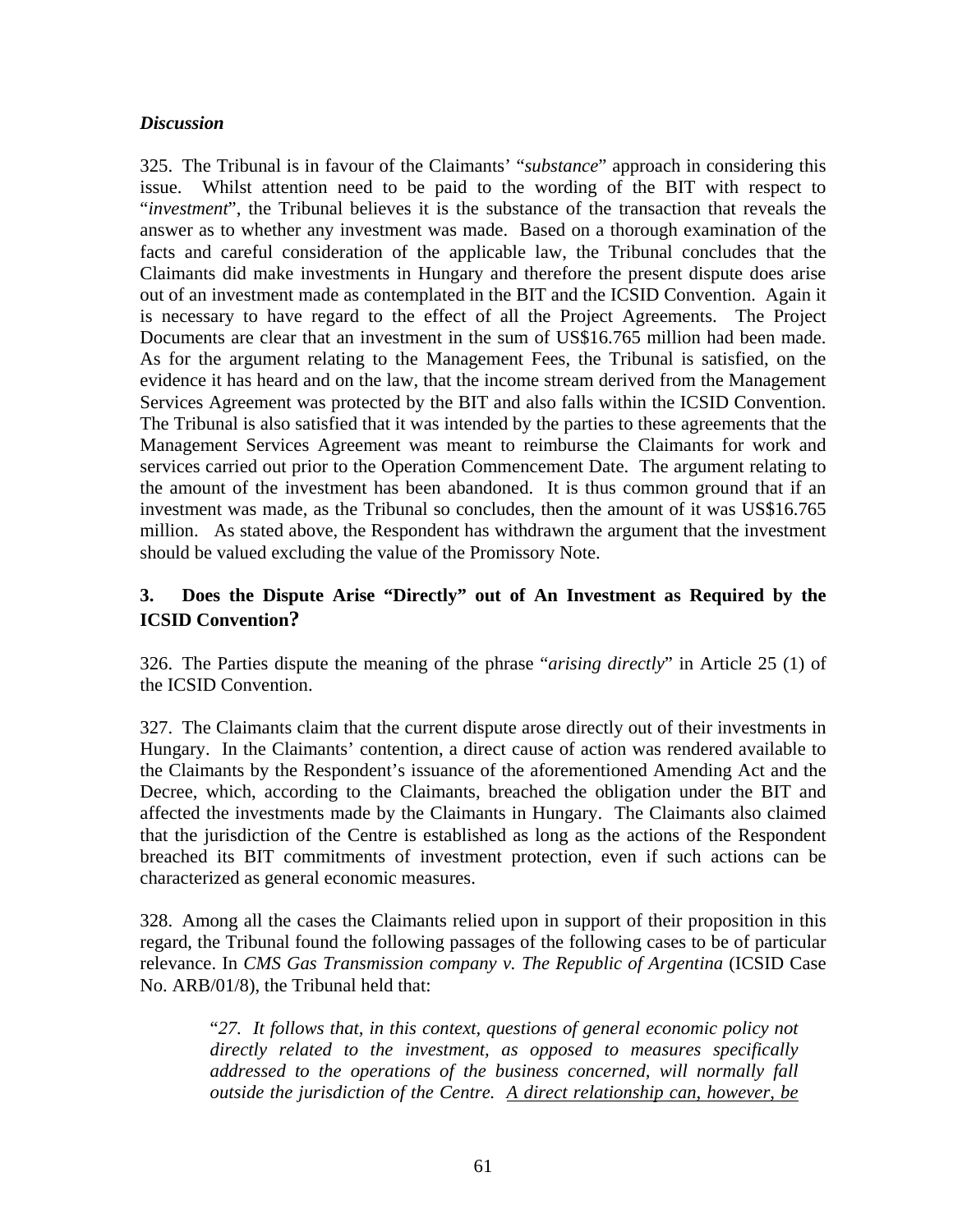*established if those general measures are adopted in violation of specific commitments given to the investor in treaties, legislations or contracts. What is brought under the jurisdiction of the Centre is not the general measures in themselves but the extent to which they may violate those specific commitments.*" [emphasis added]

329. In *Enron Corporation, et al. v. The Argentine Republic* (ICSID Case No. ARB/01/03), the Tribunal wrote:

*"60. The Tribunal has noted above that the right of the Claimants can be asserted independently from the rights of TGS [the local project company] or CIESA [an intermediate holding company]. As the Claimants have a separate cause of action under the Treaty in connection with the investment made, the Tribunal concludes that the present dispute arises directly out of the investment made and that accordingly there is no obstacle to a finding of jurisdiction on this count."* [emphasis added]

330. The Respondent denied that the Claimants met the "*directness requirement*" in Article 25(1) of the ICSID Convention. In its submissions, the Respondent claimed that the Claimants' claims arose from contractual disputes under the Project Agreements and therefore do not pertain to disputes that arise "*directly*" out of an investment for the purpose of Article 25. The Respondent further challenged the Claimants "*directness*" arguments by saying that it is the rights of the Project Company which are "*directly*" affected and those of the Claimants can only be said as "*indirectly*" affected. The Respondent claimed that cases referred to by the Claimants were irrelevant.

## *Discussion*

331. In considering whether the present dispute falls within those which "*arise directly out of an investment*" under the ICSID Convention, the Tribunal is entitled to, and does, look at the totality of the transaction as encompassed by the Project Agreements. The Tribunal does not find the "*commercial*" argument of Hungary to be availing. The Tribunal is not concerned whether the Claimants have rights against ATAA. This claim is posited on the basis that Hungary took action which had the effect of depriving the Claimants of their investment and that no compensation was offered or paid in respect thereof. The Tribunal fails to see how it can be contended that this dispute does not arise directly out of an investment. It plainly does. The fact that this case involved a complex series of carefully drafted agreements does not detract from the fact that the Claimants invested US\$16.765 million into the Hungarian Airport Project. By the Claimants making this investment, Hungary was relieved of having to find these funds for itself. This was a direct investment in Hungary within the terms contemplated in the BIT. The investment was no less direct because it was channelled through the Project Company. It would be absurd to argue that only cases where an investor transfers funds directly to the Hungarian Government would be covered by the Convention and the BIT. Further, when one reviews the Master Agreement which was executed by ATAA as early as March 1995, it can be seen that the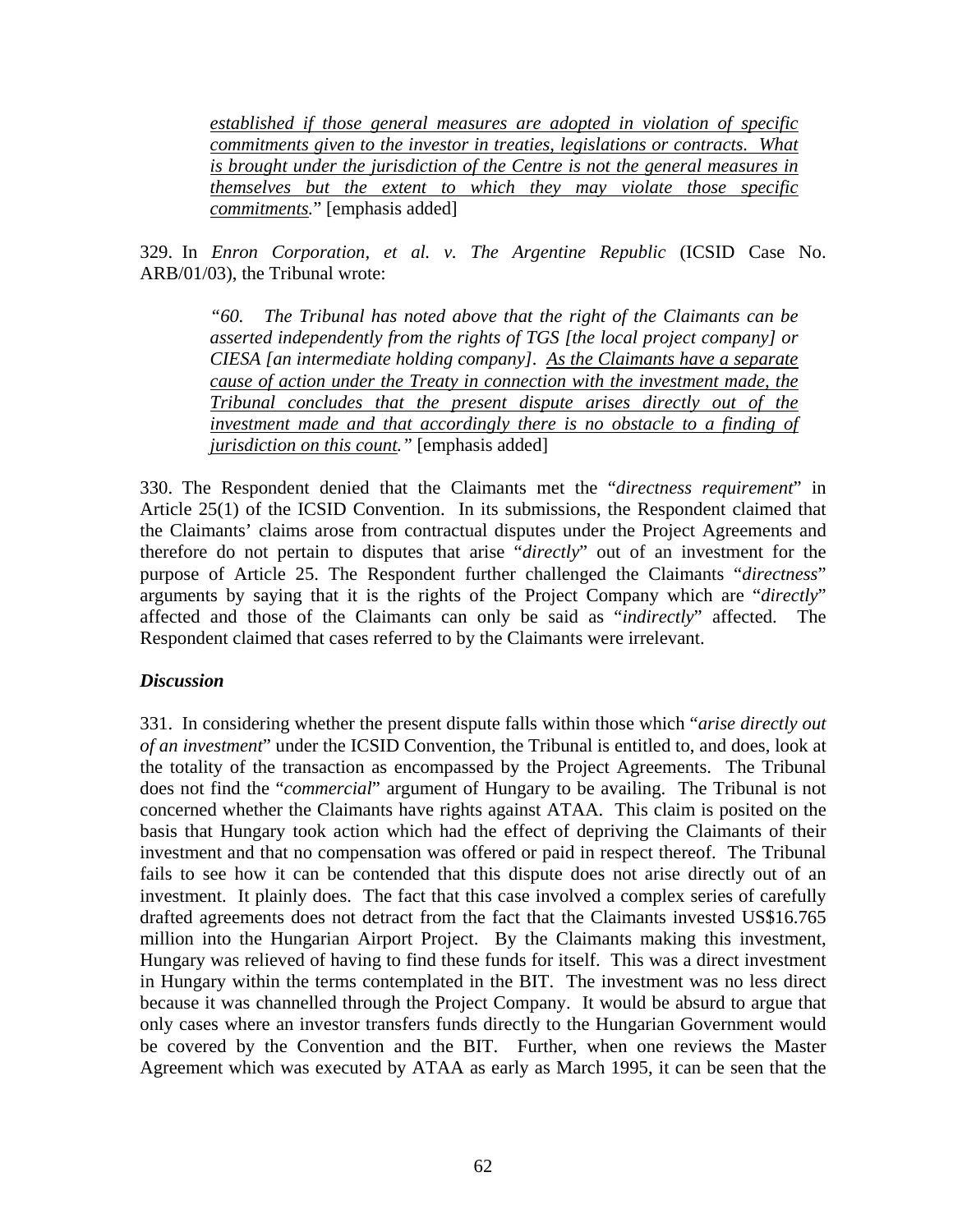parties envisaged that a project structure of this sort actually executed. In one of the Recitals of the Master Agreement, it is clearly stated that

"*the parties wish to set forth the terms and conditions of the development of the Project by ADC and operation of the Terminal by the Project Company with the cooperation of the ATAA.…*"

As a "*roadmap*", this Master Agreement set forth the blueprint of how the Airport Project should be structured and financed. It was the Respondent who later demanded the adjustment of the project structure and who was furnished with a revised structure which met its needs. Nevertheless, it was still under the umbrella of the Master Agreement that the Project Agreements were executed. In the light of these facts, the Tribunal has to conclude that the Respondent was a willing party to the setting up of the structure through which the investments of the Claimants in Hungary were made. In this context, substance must be preferred over form.

### **4. Does the dispute involve "***investors***" under the BIT who are nationals of a Contracting State to the ICSID Convention?**

332. It is clearly set forth in Article 25 of the ICSID Convention that the Centre's jurisdiction shall only extend to disputes arising "*between a Contracting State…and a national of another Contracting State*". Under the circumstances of the present case, the task of the Tribunal is to find out whether the Respondent is a "*Contracting State*" and whether, at the same time, each Claimant qualifies as "*a national of another Contracting State*".

333. The Claimants contend in their Memorial that it is established that the Respondent is a "*Contracting State*" and the Claimants are "*nationals of another Contracting State*". The Claimants contend that Hungary is a Contracting State to the ICSID Convention, which entered into force as to Hungary on March 6, 1987. On the other hand, the Claimants contend that both of them, namely ADC Affiliate and ADC & ADMC Management, are legal persons duly incorporated under the law of the Republic of Cyprus, which is also a Contracting State to the ICSID Convention. Moreover, since Article 25(2)(b) of the Convention states that the phrase "*national of another Contracting State*" includes "*any juridical person which had the nationality of a Contracting State other than the State party to the dispute on the date on which the parties consented to submit such dispute to conciliation or arbitration*", and since the Claimants obtained their Cypriot nationality via due incorporation under the law of Cyprus prior to the date on which the Parties consented to submit their dispute to the Centre, the nationality requirement is fully met. In relation to the above claims, the Claimants also refer to the definition of "*investor*" set forth in Article 1(3)(b) of the BIT, which covers "*legal persons constituted or incorporated in compliance with the law*" of Cyprus.

334. The Respondent denies entirely in its Counter-Memorial that the Claimants' case meets the "*nationality*" requirement under the Convention. The core arguments made by the Respondent are that: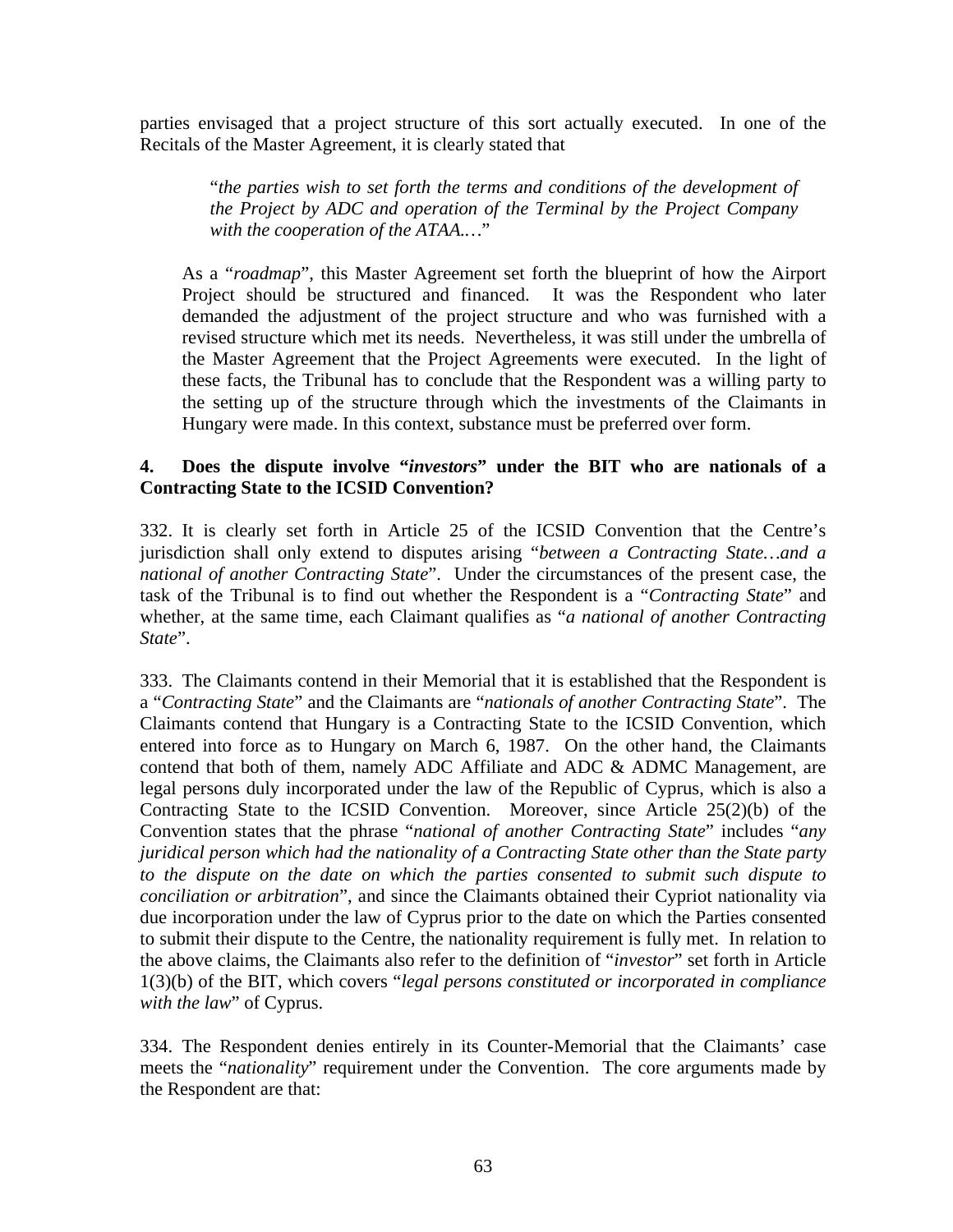- 1. the disputed investments in this case should in no way be deemed to be investments made by Cypriot nationals; instead, if any investment was ever made in Hungary, it was made by Canadian companies;
- 2. the claims made by the Claimants are not Cypriot pursuant to the object and purpose of the BIT and are not made by a Cypriot national pursuant to the BIT; and
- 3. the claims do not belong to a national of a Contracting State of the ICSID Convention.

335. The Respondent claims that the Claimants are nothing but two shell companies established by Canadian investors and all the facts, including those related to the structuring of the project, operation of the Project Company and even the involvement of the Canadian Government when the dispute initially arose, indicate that the investments were made by Canadian companies rather than Cypriot ones.

336. The Respondent further contends that the Claimants cannot establish their Cypriot nationality because the simple fact that they were incorporated in Cyprus under its law fails to meet the "*fundamental requirement of the rules of international law*" that there must be a genuine connection "*between the corporation and the State of its claimed nationality*".

337. The Respondent cites in support of its argument the Barcelona Traction Case from the International Court of Justice. In that case Belgium sought relief on behalf of Belgian shareholders of the Barcelona Traction Company from Spain for actions taken against that company in Spain. The Court ruled, however, that as a matter of general international law only the State of the company's incorporation, namely Canada, would have standing to assert the company's rights against Spain, and that Belgium, not being the place of incorporation of the company, lacked such standing, in consequence of which the case was dismissed.

338. The Respondent also quotes from Professor Brownlie's well-recognized international law treatise that:

*"On the whole the legal experience suggests that a doctrine of real or genuine link has been adopted, and, as a matter of principle, the considerations advanced in connection with the Nottebohm case apply to corporations."* (Ian Brownlie, *Principle of Public International Law* (6<sup>th</sup> ed, 2003))

339. The Respondent states, in the alternative, that if a presumption of the Claimants' Cypriot nationality can be established, such presumption must be disregarded "*when the corporate form is used to benefit from a connection with a jurisdiction that is not genuine and is only a matter of convenience.*" The Respondent argues that the legal principle of "*piercing the corporate veil*" shall apply to the present case and cites the following passage from another international law treatise, *Oppenheim's International Law*: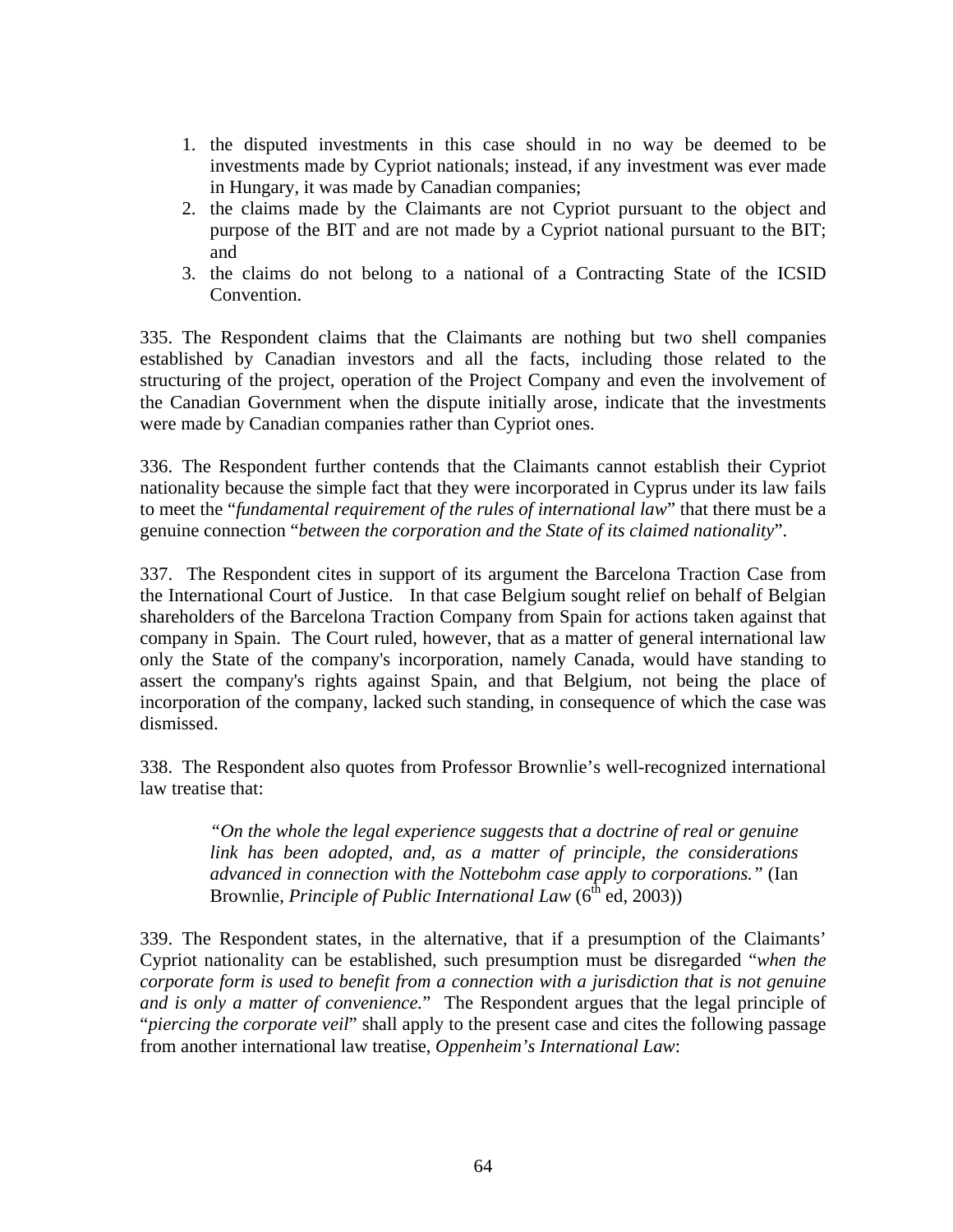"*In many situations, however, it is permissible to look behind the formal nationality of the company, as evidenced primarily by its place of incorporation and registered office, so as to determine the reality of its relationship to a State, as demonstrated by the national location of the control and ownership of the company.*" (*Oppenheim's International Law*, (9<sup>th</sup> ed, 1992) vol I, p. 861)

340. The Respondent also borrows the following statement of the ICJ in its *Barcelona Traction* judgment to strengthen its "*piercing the corporate veil*" argument:

*"[T]he process of lifting the veil, being an exceptional one admitted by municipal law indicates that the veil is lifted, for instance, to prevent misuse of the privileges of legal personality."* 

341. The Respondent thus contends that Cypriot nationality is being misused by the Claimants and therefore should be disregarded.

342. Additionally, the Respondent argues that when deciding the nationality of the investor, the origin of the capital must be considered by the Tribunal. It refers to the recent ICSID case of *Tokios Tokelés v. Ukraine* (ICSID Case No. ARB/02/18). In that case, Professor Prosper Weil, President of the Tribunal, dissented from the majority opinion, which held that the origin of the capital was irrelevant to the investor's nationality and concluded that such majority opinion runs counter to "*the object and purpose of the ICSID Convention and system as explicitly defined both in the Preamble of the Convention and in the Report of the Executive Directors*". (Ibid.)

343. The Respondent therefore contends that due to the fact that the origin of the capital in the present case is Canadian and Canada is not a Contracting State to the ICSID Convention, the Tribunal should reject the Claimants' claims for the reason that the claims do not belong to nationals of a Contracting Party.

344. In their *Reply*, the Claimants countered each of the Respondent's arguments.

345. Besides arguments previously raised in the Memorial, in response to the "*genuine connection*" argument, the Claimants contend that the general international law principle in this regard is that, in Professor Brownlie's words, there is "*no certainty as to the criteria for determining [the] connection*" (Ian Brownlie, *Principle of Public International Law* (6<sup>th</sup>) ed, 2003)) between the corporation and the State. While some treaties require the corporation to prove a "*genuine link*", the Cyprus-Hungary BIT does not require so. The Claimants then compare the BIT at issue with five other BITs to which Hungary is a party. One of these five BITs was concluded before the one at issue and the rest of the BITs were concluded afterwards. The Claimants state that whether entered into before or after the Cyprus-Hungary BIT, these BITs all require that the relevant corporation not only was incorporated but also has business activities in the State the nationality of which the corporation claims. The Claimants conclude that had the parties to the BIT intended to require a "*genuine link*" requirement in the Cyprus-Hungary BIT, they could and would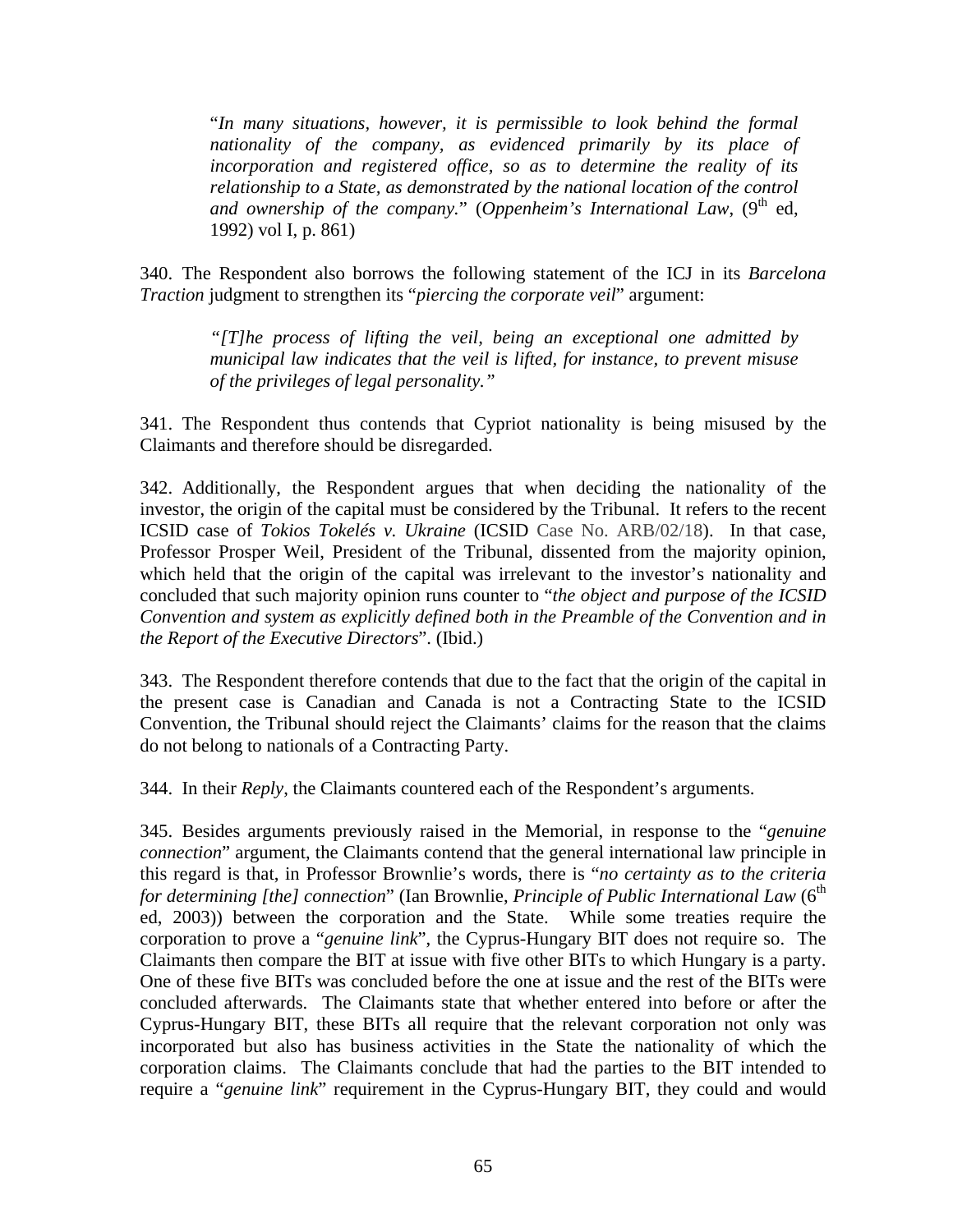have done so. The fact that there is no such requirement indicates that the parties to this BIT did not intend to set any limitation on the definition of an "*investor*".

346. The Claimants reject the Respondent's "*origin of capital*" argument. The Claimants first claim that ADC Affiliate, a Cypriot legal person and the lender of the US\$16.765 million which in turn was injected into the Project Company by ADC, is the "*real source*" of the investment.

347. The Claimants proceed to argue that the origin of the capital is irrelevant in the present case because, unlike other BITs, the Cyprus-Hungary BIT at issue does not address concerns about the origin of the capital. They claim that "*as long as one is a covered 'investor', one benefits from the provisions of the BIT, irrespective of the origin of the investment made.*" In support of this argument, the Claimants refer to *Olguin v. Republic of Paraguay* (ICSID Case No. ARB/98/5*),* where the ICSID Tribunal did not find an express "*origin of investment*" requirement in the Paraguay-Peru BIT and rejected Paraguay's argument based on the assumption of such a requirement.

348. The Claimants also argue that the fact that Cyprus was chosen as the state of the Claimants' incorporation was not a result of the Claimants' "*arbitrary choice of jurisdiction*" but rather a "*commercially sensible*" decision of which the Respondent was fully aware.

349. In reply to the Respondent's claim, which the Claimants labelled as the "*core assertion*", that the real interests underpinning this dispute are Canadian rather than Cypriot, the Claimants argue that the nationality of the Claimants' shareholders is not a "*relevant consideration*" under the Cyprus-Hungary BIT. The Claimants also argue that the alleged "*intervention*" of the Canadian Government does not prevent this Tribunal from finding jurisdiction.

350. In their *Rejoinder*, the Respondent's new legal counsel re-emphasized the argument that there is no "*genuine link*" between the Claimants and Cyprus. They also reiterate that it is a Canadian interest, rather than one of Cyprus, that stands behind this dispute.

351. The Claimants further rebut the Respondent's jurisdictional challenges in the *Sur-Rejoinder* based on an analysis of case law and the international law literature.

## *Discussion*

352. The fact that Cypriot entities were to be used was known at the time to Hungary and consented to by it. The phrase "*a national of another Contracting State*" contained in Art 25 (1) of the Convention is defined in Art 25(2)(b) as "*any juridical person which had the nationality of a Contracting State other than the State party to the dispute on the date which the parties consented to submit the dispute to conciliation or arbitration*". The definition of "*investor*" under Article 1 (3)(b) of the BIT also includes "*legal persons constituted or incorporated in compliance with the law of that Contracting Party*".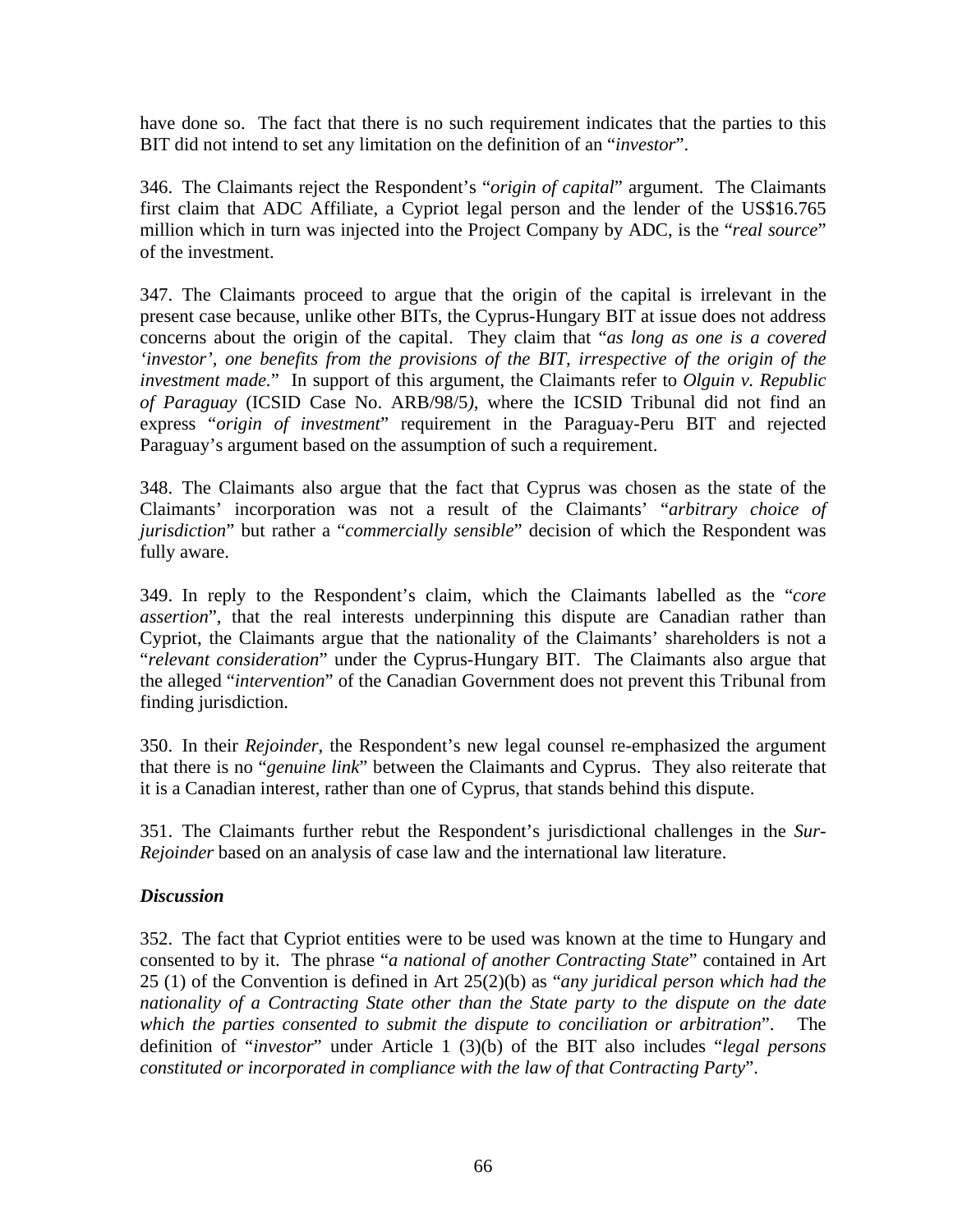353. The Tribunal also found the following facts through the submissions of the Parties and the hearing:

- It is not in dispute that Hungary and Cyprus are parties to the relevant BIT.
- It is not in dispute that ADC Affiliate was incorporated according to the laws of Cyprus on February 25, 1997, a date prior to the execution of the Project Agreements.
- It is not in dispute that ADC Affiliate has paid taxes in Cyprus since incorporation and has engaged Cypriot auditors to audit its financial statements. Furthermore, the Respondent admits that the Project Company has paid dividends to ADC Affiliate, one of its quotaholders in Cyprus.
- ADC Affiliate loaned US\$16.765 million to ADC for the project pursuant to the Loan Agreement. It also purchased the quota and the Note from ADC in exchange for the loan. By purchasing the quota it assumed rights and obligations under the Quotaholders Agreement as a quotaholder pursuant to the terms of the Assignment and Assumption Agreement. Finally, ADC Affiliate received payment pursuant to the Note and payment of dividends in accordance with the relevant Project Agreements and based on the business plan of the Project Company.
- It is not in dispute that ADC & ADMC Management was incorporated according to the laws of Cyprus on February 25, 1997. It is not in dispute that it has paid taxes in Cyprus since its incorporation and has engaged auditors to audit its financial statements since its incorporation.
- The Respondent admits that the Project Company has paid management fees to ADC & ADMC Management in Cyprus.
- It is contended, and not effectively denied, that ADC & ADMC Management had a perfectly lawful and legitimate role in the Project. It entered into the Terminal Management Agreement with ATAA and the Project Company in February 1997; it provided pre-billing services and supervision to the project through the efforts of Mr. Huang and others; it submitted annual reports and invoices from Cyprus relating to the performance of the Management Services; it was paid Management Fees in accordance with the Terminal Management Agreement and it owned a Hungarian subsidiary "ADC & ADMC Management Hungary Limited" which employed the staff of the Terminal Manager who undertook the day-to-day work of the Terminals. Some eight people were employed by the Hungarian subsidiary.

354. In light of the above, the Tribunal has before it two parties which fit into the definitions under the Convention and the BIT.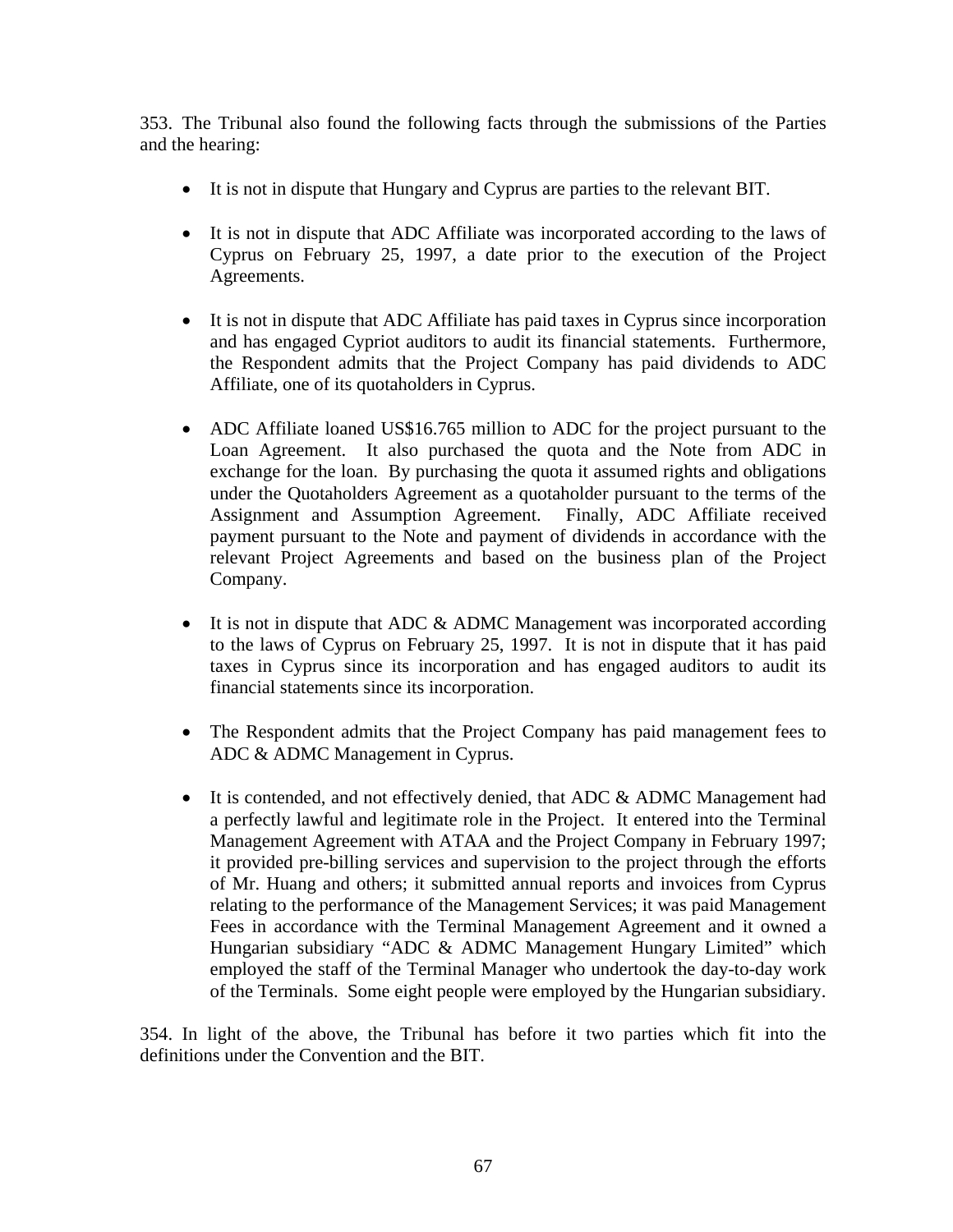355. The Respondent's jurisdictional argument is however posited on the contention that the source of funds and the control of the Claimants rest with Canadian entities, thus preventing the Cyprus-Hungary BIT from being applicable.

356. The Tribunal cannot agree with the Respondent in this regard.

357. In this respect the BIT is governing, and in its Article 1(3)(b) Cyprus and Hungary have agreed that a Cypriot "*investor*" protected by that treaty includes a "*legal person constituted or incorporated in compliance with the law*" of Cyprus, which each Claimant is conceded to be. Nothing in Article 25(2)(b) of the ICSID Convention militates otherwise, as it grants standing to "*any juridical person which had the nationality*" of Cyprus as of the time the Parties consented to this arbitration. As the matter of nationality is settled unambiguously by the Convention and the BIT, there is no scope for consideration of customary law principles of nationality, as reflected in Barcelona Traction, which in any event are no different. In either case inquiry stops upon establishment of the State of incorporation, and considerations of whence comes the company's capital and whose nationals, if not Cypriot, control it are irrelevant.

358. The Respondent makes reference to the principle of "*piercing the corporate veil*". Although that principle does exist in domestic legal practice in some jurisdictions, it is rarely and always cautiously applied. Further, it would be inapplicable in this case. The reason is that this principle only applies to situations where the real beneficiary of the business misused corporate formalities in order to disguise its true identity and therefore to avoid liability. In this case, however, Hungary was fully aware of the use of Cypriot entities and manifestly approved it. Therefore, it is the opinion of the Tribunal that the Respondent's "*source of funds*" and "*control*" arguments as well as the "*piercing the corporate veil*" argument cannot stand.

359. The Tribunal cannot find a "*genuine link*" requirement in the Cyprus-Hungary BIT either. While the Tribunal acknowledges that such requirement has been applied to some preceding international law cases, it concludes that such a requirement does not exist in the current case. When negotiating the BIT, the Government of Hungary could have inserted this requirement as it did in other BITs concluded both before and after the conclusion of the BIT in this case. However, it did not do so. Thus such a requirement is absent in this case. The Tribunal cannot read more into the BIT than one can discern from its plain text.

360. The legal authority the Respondent heavily relies upon in its objection is the famous Dissenting Opinion of Professor Prosper Weil in the *Tokios Tokelés case.* In that case, Professor Weil opined, in the minority, that to ignore the origin of capital when determining the nationality of the corporation claimant would run against "*the object and purpose of the ICSID Convention*". This Tribunal, however, concurs with the majority opinion in *Tokios Tokelés* and holds that the origin of capital is not a relevant factor in determining the Claimants' nationality. This is not only because the majority opinion in *Tokios Tokelés* still represents good international law, but also because, in essence, the fact pattern in *Tokios Tokelés* differs substantially from the facts in this case and thus renders Professor Weil's conclusion, be it reasonable or not, inapplicable. In *Tokios Tokelés,* the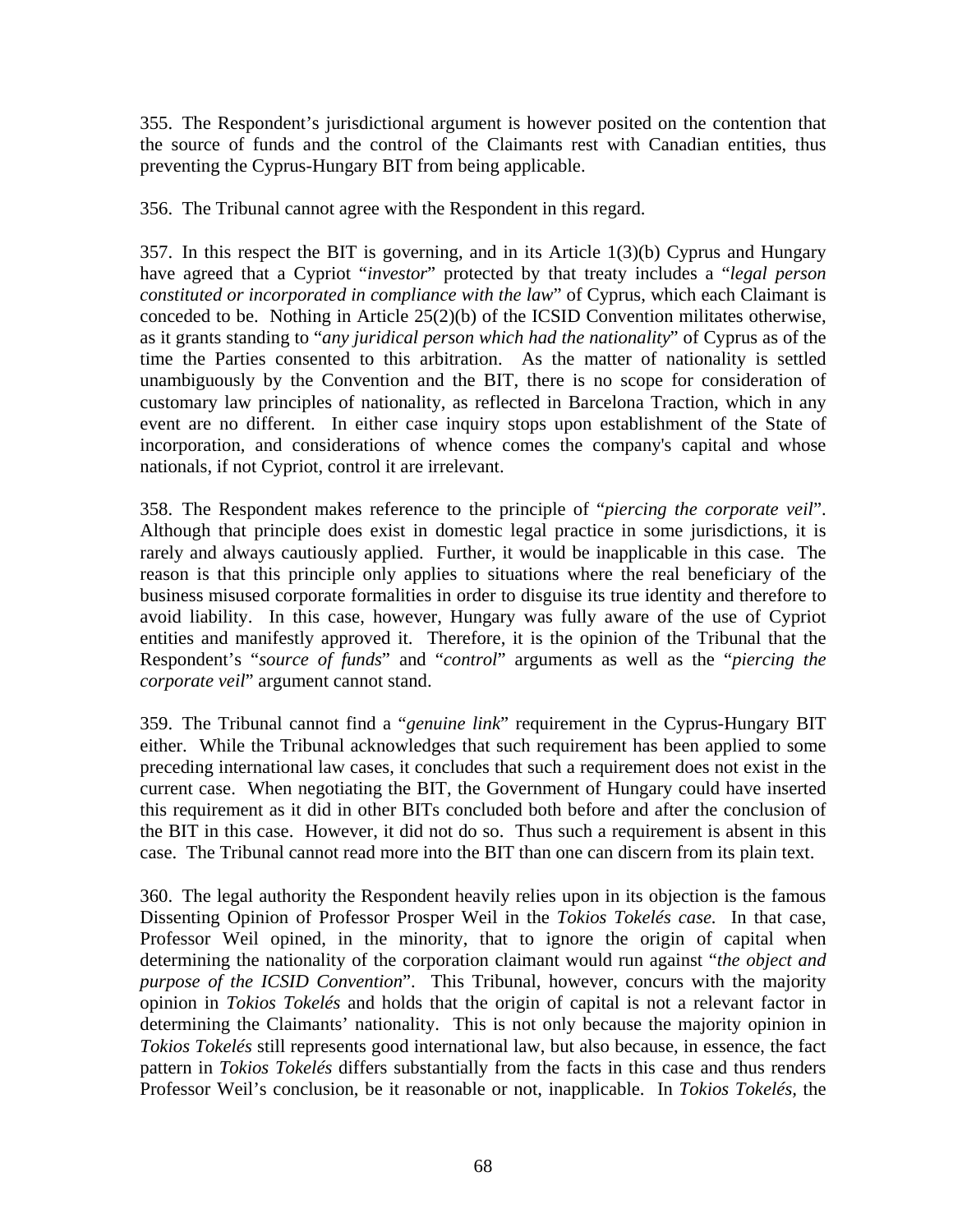Tribunal was asked to deal with the situation where the corporate claimant of one BIT State Party was effectively owned and controlled by the nationals of the other BIT State Party. But this is not the case here. In the present case, nationals of a third State, with substantial business interests and the express consent of the Hungarian Government, incorporated the Claimants in Cyprus. In the light of these facts and the above reasons, the Tribunal concludes that the Dissenting Opinion of Professor Weil is not applicable and must be disregarded at least on the facts of this case.

361. With regard to the Respondent's argument concerning the Canadian Government's involvement in the early stages of this dispute, the Tribunal cannot see how it can affect the application of the well-established international law rule applicable in this case. The BIT applies or it does not. It cannot be made to disapply simply because, rightly or wrongly, the Claimants' shareholders appealed for help to Canada.

362. In conclusion, the Tribunal is of the opinion that the Claimants are nationals of Cyprus and this dispute is between a Contracting State and nationals of another Contracting State under the ICSID Convention and there is nothing in the Cyprus-Hungary BIT that requires any different result.

## **5. Does the dispute fall within the scope of Art. 7 of the BIT?**

363. Article 25(1) of the ICSID Convention requires the parties' "*consent in writing*" to arbitration before the Centre. The consent of Hungary to the institution of the proceedings before ICSID can be found in Article  $7(2)(c)$  of the Treaty. The Claimants consented to ICSID arbitration by their letter of consent dated November 29, 2002 which consent was confirmed by their lodging of their Request for Arbitration with the Centre on July 27, 2003.

## **6. Conclusion on Jurisdiction**

364. Based on a thorough consideration and careful analysis of the facts found through the arbitration proceedings and the terms of the Convention, the Hungary-Cyprus BIT and applicable customary international law, the Tribunal is satisfied that it has full jurisdiction to hear all of the claims made in this case.

## **C. Expropriation**

365. The Tribunal now proceeds to consider the legal issues at the very heart of the present dispute, i.e., has the Respondent breached any provision of the BIT by depriving the Claimants of their investments? And if so, what are the consequences?

366. The Parties' positions submitted in different rounds of submissions in this regard are summarized as follows.

367. As mentioned in paragraphs 210 to 218 above, the Claimants' fundamental positions as set forth in their Memorial are that the Claimants' investment and the benefits to be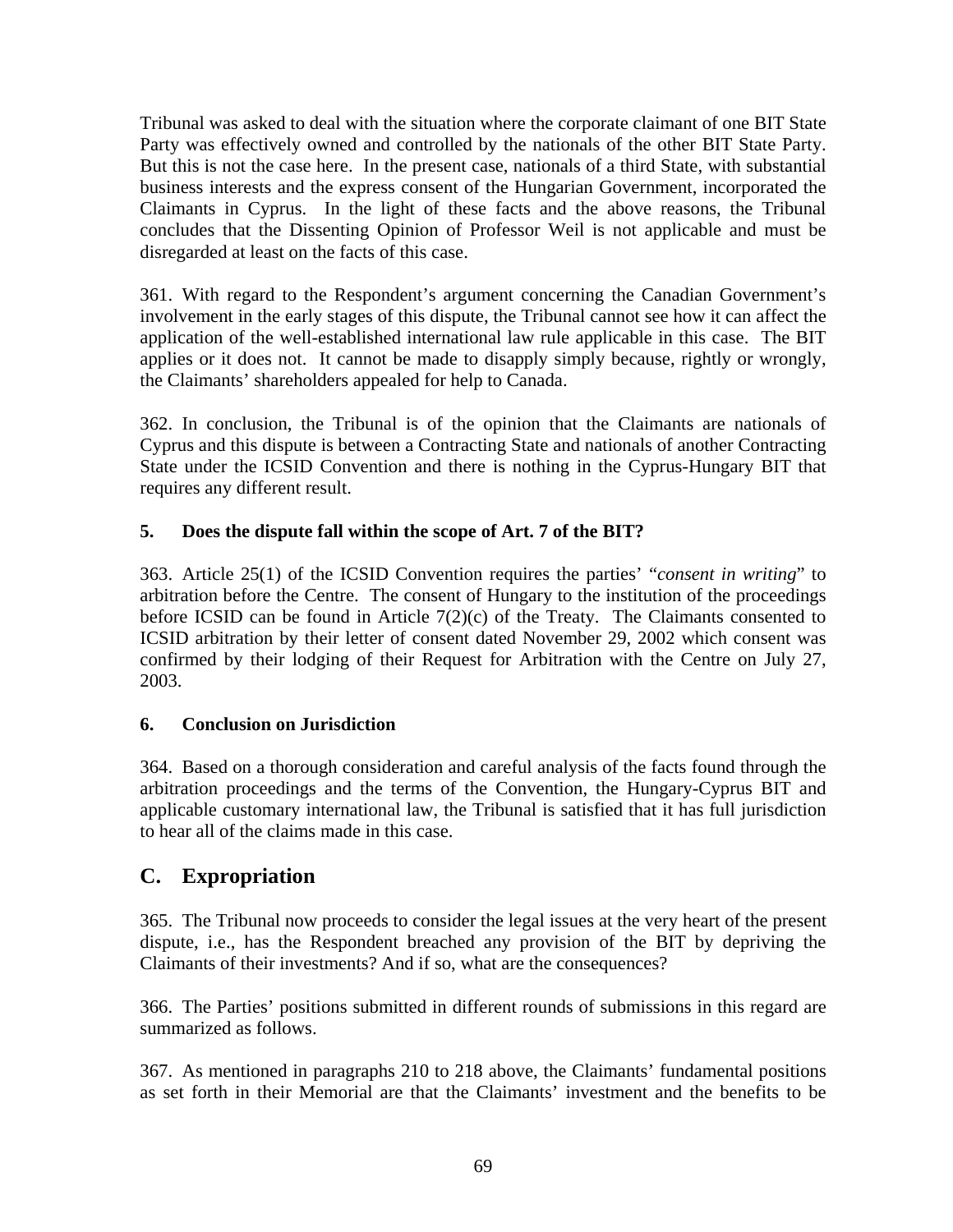derived therefrom in and related to the Airport and the Airport Project were unlawfully and unjustifiably deprived by the Respondent through its unexpected, unjustified, illegal and non-compensatory appropriation in December 2001.

368. The Claimants contend that the Amending Act, the Decree and the actions taken in reliance thereon by the Respondent constitute a deprivation measure under Article 4 of the BIT, which, for the ease of reading, is set out again below:

# *" Article 4*

*1. Neither Contracting Party shall take any measures depriving, directly or indirectly, investors of the other Contracting Party of their investments unless the following conditions are complied with:* 

*(a) The measures are taken in the public interest and under due process of law;* 

*(b) The measures are not discriminatory;* 

*(c) The measures are accompanied by provision for the payment of just compensation.* 

*2. The amount of compensation must correspond to the market value of the expropriated investments at the moment of the expropriation.* 

*3. The amount of this compensation may be estimated according to the laws and regulations of the country where the expropriation is made.* 

*4. The compensation must be paid without undue delay upon completion of the legal expropriation procedure, but not later than three months upon completion of this procedure and shall be transferred in the currency in which the investment is made. In the event of delays beyond the three-months' period, the Contracting Party concerned shall be liable to the payment of interest based on prevailing rates.* 

*5. Investors of either Contracting Party who suffer losses of their investments in the territory of the other Contracting Party due to war or other armed conflict or state of emergency in the territory of the other Contracting Party, shall be treated, with respect to the compensations for these losses, as Investor of any third State."* 

369. The Claimants emphasized that the wording of Article 4(1), compared with that in many other BITs, has a "*very broad reach*" so the Decree and the actions taken in reliance thereon by the Respondent fall well into the orbit of this provision.

370. The Claimants further contend that Article 4 of the BIT above stipulates four conditions for the deprivation measures to be deemed lawful. They are, respectively, (a) that the measures are taken in the public interest; (b) that the measures are taken under due process of law; (c) that the measures are non-discriminatory and (d) that the measures are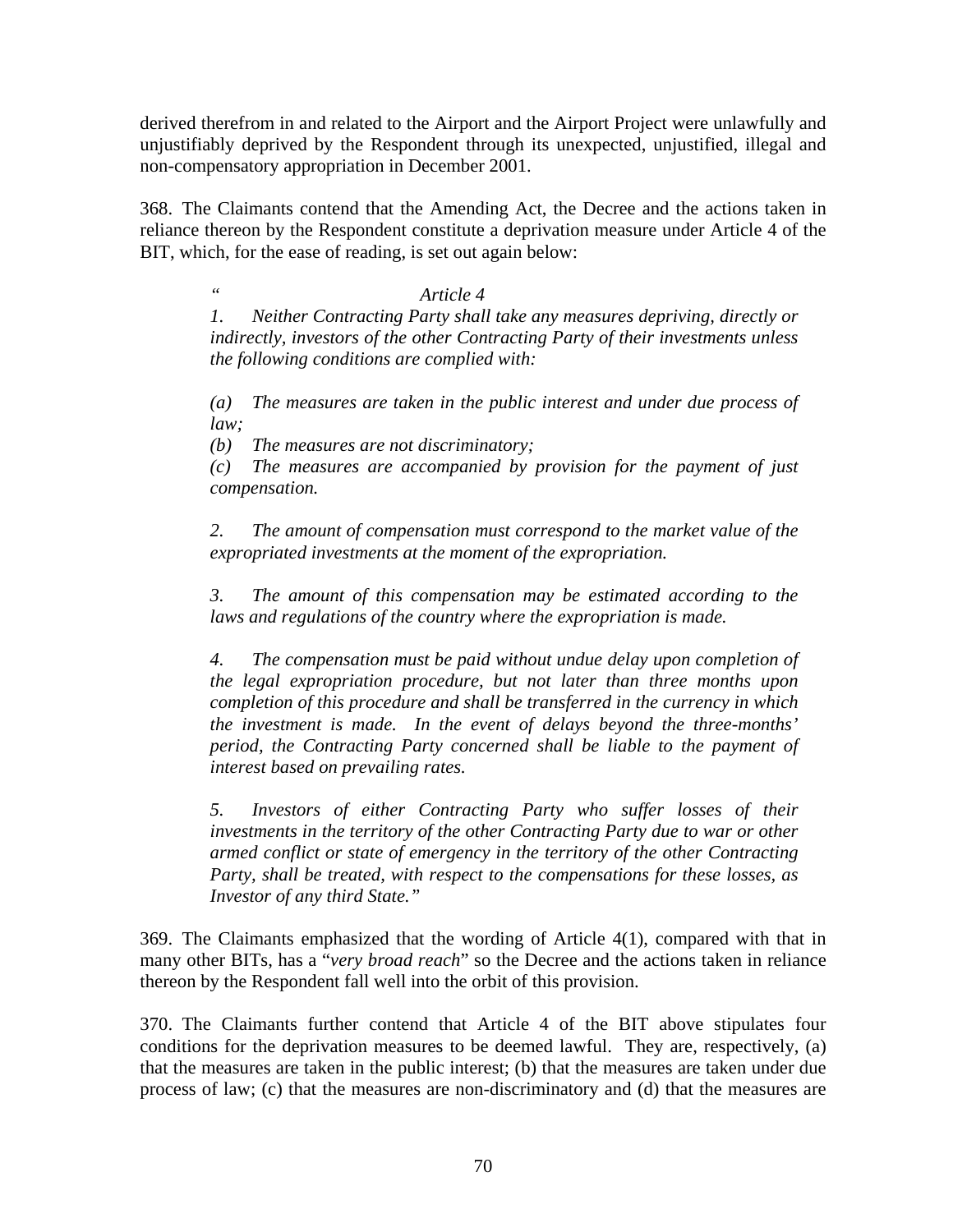accompanied by provision for the payment of just compensation. The Claimants claim that the measures taken by the Respondent met none of these conditions and therefore are unlawful.

371. The arguments made by the Claimants with respect to each of these four conditions in their Memorial are as follows:

372. With regard to the first condition that the deprivation measures must be taken in the public interest, the Claimants contend that nowhere in the Amending Act or in the Decree were public interest even proffered or articulated. Neither has the Respondent ever articulated any public interest justification to the Claimants before, during or after the taking. Nor is the financial purpose backing the expropriation reported in the Hungarian press and attributed to officials of the Hungarian Government sufficient to be a "*public interest*" justification.

373. Further, the Claimants contend that while the stated purpose of the initial overall statutory amendments was to harmonize Hungarian law with European Union law and policy, the intended purpose of the inclusion of a prohibition of transfer provision was in fact to exclude foreign investors from the operation of the Airport. Moreover, although it was mentioned in the Amendment Motion presented by Dr. Kosztolányi which resulted in the Amendment Act that the prohibition was for the "*strategic interest connected*" of Hungary, the meaning of said "*strategic interest of the State*" was never specified.

374. The Claimants conclude therefore that no "*public interest*" justification can be found and the Respondent fails to meet this first condition in Article 4 of the BIT.

375. The Claimants' contention that the taking was not made under due process of law expands in two steps under the headings of "*Minimum Treaty Standard*" and "*Additional Treaty Requirements*".

376. Under the heading of "*Minimum Treaty Standard*", after referring to some international law literature discussing the meaning of "*due process of law*" in the expropriation context, the Claimants contend that in order for the Respondent to effect the taking under due process of law, it should have provided the Claimants with an opportunity to seek judicial review of the Amending Act and the Decree. At least, the Claimants proceed to argue, a "*legal expropriation procedure*" as mandated by Article 4 of the BIT should have been set up by the Respondent and such a procedure should have at a minimum provided the Claimants reasonable notice and the right to a fair hearing and an impartial adjudicator.

377. The Claimants contend that in contrast, however, the self-evident facts in the instant case indicate that the Respondent provided for the Claimants no procedure at all.

378. Under the second heading of "*Additional Treaty Requirements*", the Claimants refer to Article 3 of the BIT which, for the ease of reading, is set out in part below again: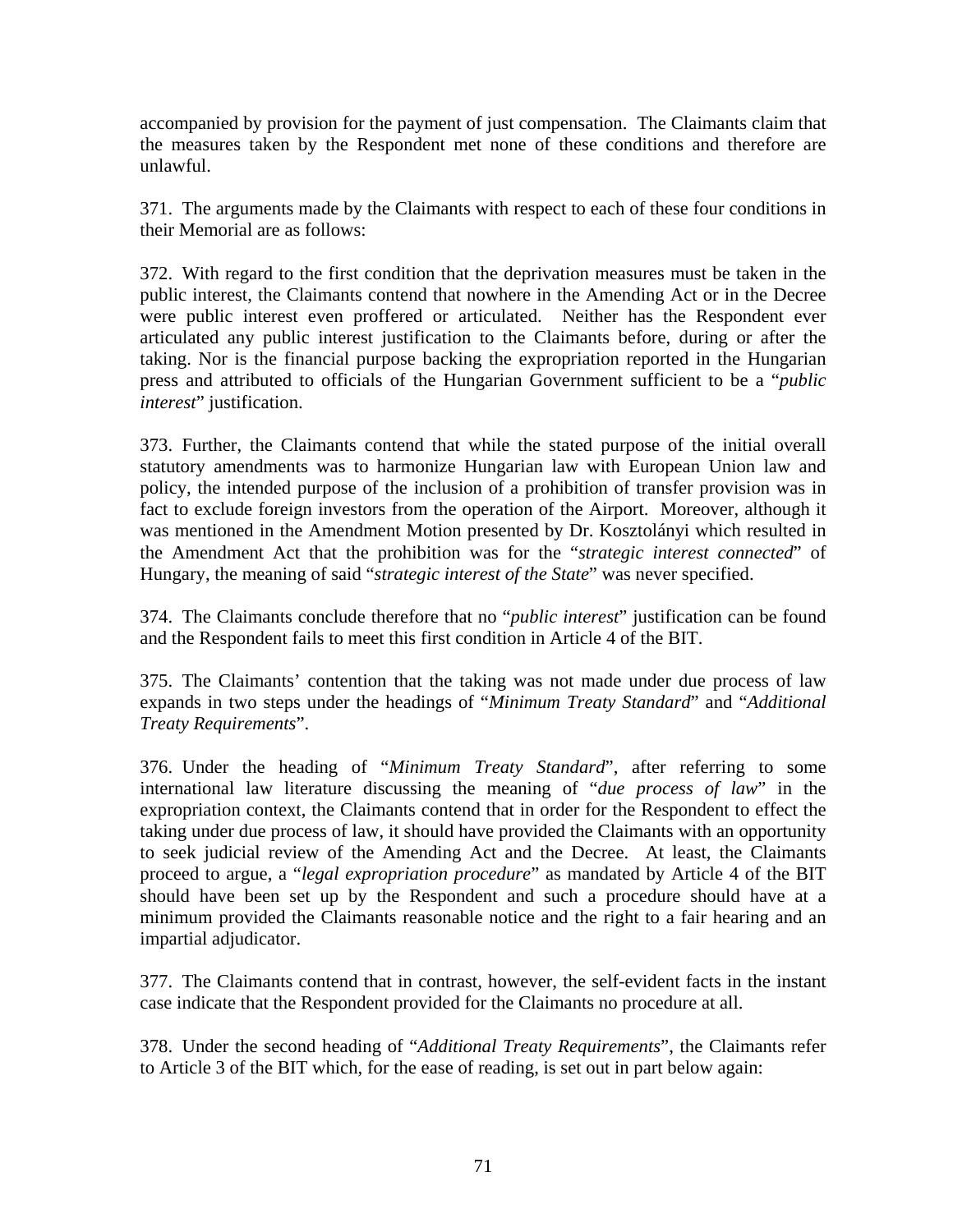### *" Article 3*

*1. Each Contracting Party shall ensure fair and equitable treatment to the investment of investors of the other Contracting Party and shall not impair, by unreasonable or discriminatory measure, the operation, management, maintenance, use, enjoyment or disposal thereof by those investors.* 

*2. More particularly, each Contracting Party shall accord to such investment full security and protection which in any case shall not be less than that accorded to investments of investors of any third State. …"* 

379. The Claimants contend, in light of Article 3, that the Respondent failed to provide the Claimants "*fair and equitable treatment*". According to the Claimants, the Amending Act, the Decree and the actions taken in reliance thereon destroyed the Claimants' basic expectation to have their contractual rights honoured and were imposed on the Claimants to their total surprise. The Claimants further claim that the lack of "*due process*" amounts to a denial of justice which in turn constitutes a breach of the "*fair and equitable treatment*" requirement. The Claimants also argue that the Respondent failed to accord "*full security and protection*" to the Claimants' investment as required under Article 3(2) of the BIT.

380. In regard to the third condition of non-discrimination, the Claimants contend that the Amending Act, the Decree and the actions taken in reliance thereon were discriminatory in that all are specifically targeted at the Claimants and the Claimants only.

381. Finally, the Claimants contend that the measures taken by the Respondent were not accompanied by "*provision of just compensation*" and no compensation was ever paid, "*let alone 'without undue delay'*". In so arguing, the Claimants claim that an expropriation not accompanied by provision for the payment of just compensation is unlawful per se under the BIT.

382. As a result of the above, the Claimants conclude that the Decree and the actions taken in reliance thereon were illegal and constituted an internationally wrongful act.

383. The Respondent denies the Claimants' allegations above entirely and vigorously. In its Counter-Memorial, the Respondent asserts that it has not violated the BIT and it has not taken a measure that deprives the Claimants of their investments. It contends that even if such a measure was found to have been taken, it was lawful because the measure met all of the conditions specified in Article 4 of the BIT. The Respondent also denies that any of the other standards of protection specified in Article 3 of the BIT has been violated, which are (a) fair and equitable treatment, (b) no discriminatory measure and (c) full security and protection.

384. At the outset of its rebuttal, the Respondent raises the argument that the Claimants argument as to unlawful expropriation is "misconceived" in that it denies the Respondent's inherent and essential international law right to "*regulate its own economy, to enact and*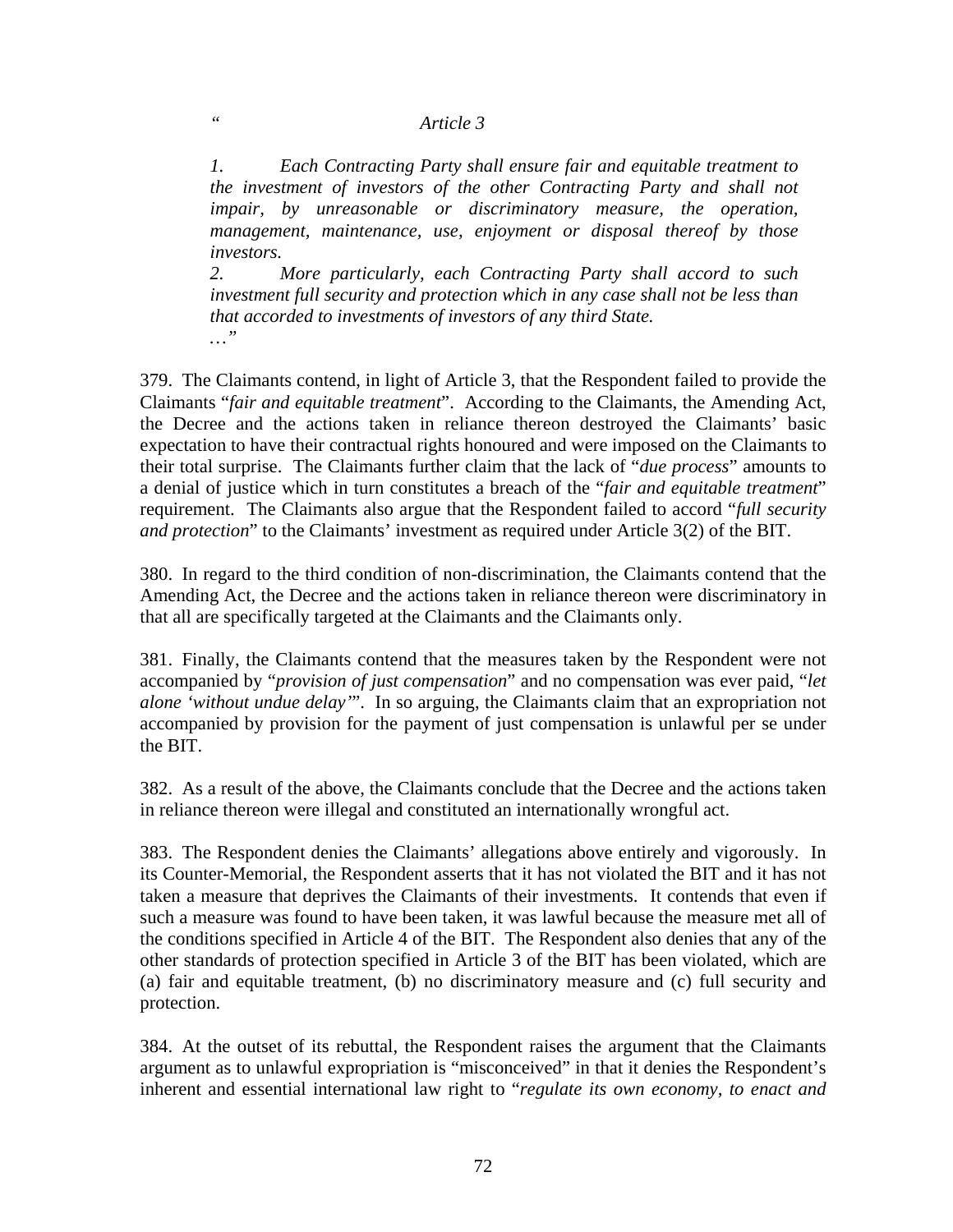*modify laws, to secure the proper application of law and to accede to international organizations*". The Respondent refers to international investment law jurisprudence and contends that when an investor invests in a State, it subjects itself to the regulatory regime of and assumes the risk of being regulated by the host State.

385. Next the Respondent contends that the BIT's deprivation standard is narrower in scope and that it should be interpreted "consistently with Hungarian law." It asserts that the BIT in this case is narrower in scope than other investment treaties and the term "deprivation" is narrower than the term "expropriation".

386. The Respondent proceeds to argue that because Article 4 of the BIT refers to "depriving measures" only, the cases relied upon by the Claimants that apply the wider concept of expropriation are not relevant to the present case.

387. The Respondent then contends that in order for there to be an expropriation, two conditions must be present at the same time, namely (a) that the measures taken constitute a substantial deprivation and (b) that the measure is permanent.

388. The Respondent concludes, however, that neither of these two conditions is met in this case.

389. The Respondent agues that the Claimants have not been substantially deprived of their contractual rights, nor has there been any permanence in the effect of the Decree on their rights. According to the Respondent, the Claimants still possess said rights and the remedies to enforce those rights in the form of UNCITRAL Rules arbitration still exist. Therefore, it cannot be said that there has been an expropriation of those rights. The Respondent asserts that due to the fact that the Claimants failed to use the remedies agreed upon in the Project Agreements, any deprivation which might have taken place is neither substantial nor permanent.

390. The Respondent also argues that while the implementation of the Decree "*impacted*" the Project Company's operation, because there has been no substantial deprivation of the Claimants' rights caused by the Decree, there is no causal link between the Decree and any loss suffered by the Claimants.

391. After establishing the above preliminary defence, the Respondent proceeds to build its second level of defence by arguing that even if the Tribunal finds that there was an expropriation of the Claimants' investments, the depriving measure taken by the Respondent was lawful in that the measure was in the public interest, under due process of law and was not discriminatory.

392. With respect to public interest, the Respondent contends that the actions amending the transport legislation and enacting the Ministerial Decree were important elements of the harmonization of the Government's transport strategy, laws and regulations with EU law in preparation of Hungary's accession to the EU in May 2004. The Respondent also contends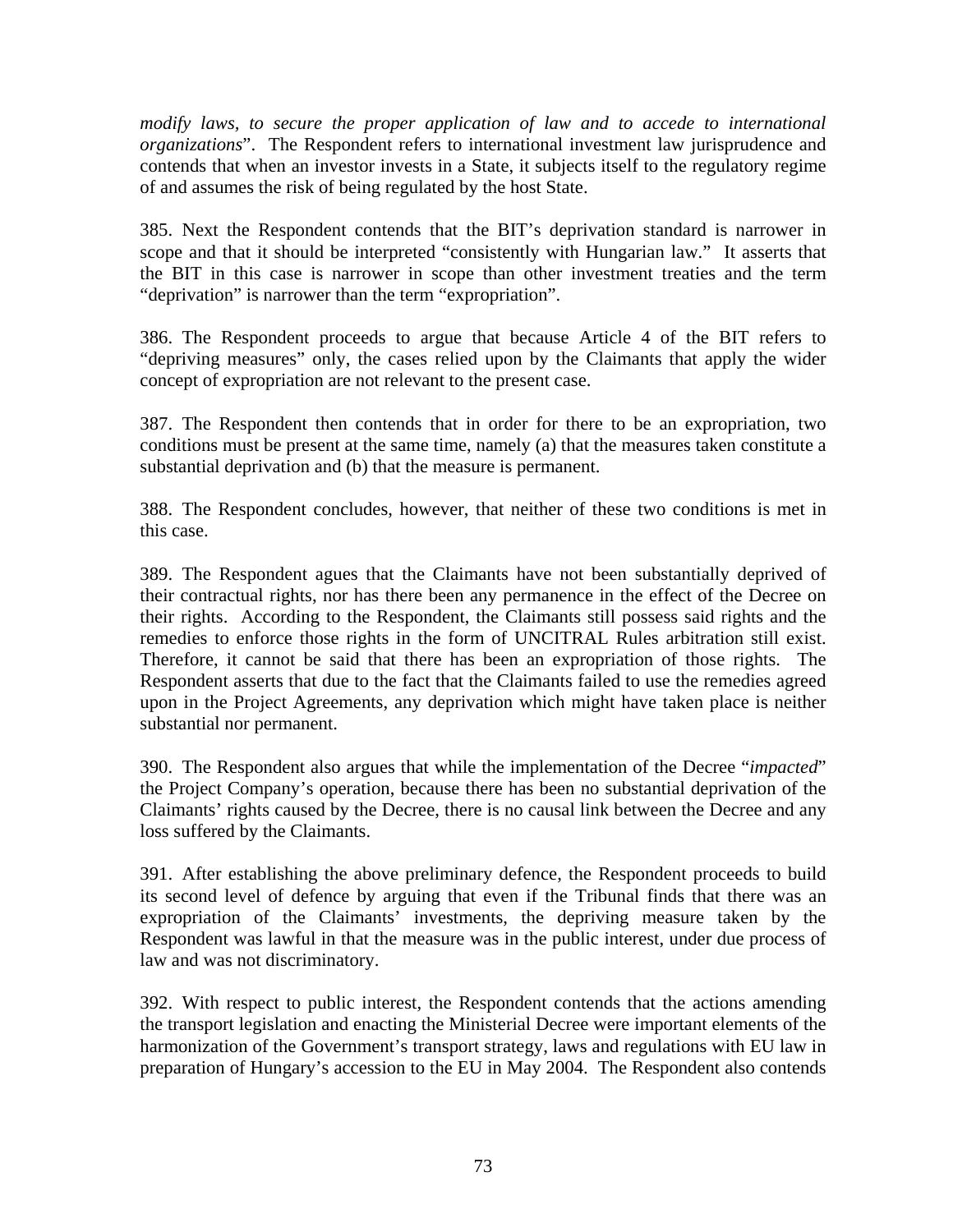that the legislative changes were in "*the strategic interests of the State*" though it does not continue to substantiate this argument with details.

393. With respect to due process of law, the Respondent firstly contends that the actions taken by the Respondent were not arbitrary but were carefully considered and formulated in accordance with Hungarian laws and policies as well as EU regulations in the light of Hungary's accession to the EU.

394. Secondly, the Respondent claims that contrary to the Claimants' case that they were in a complete surprise when being notified of the legislative changes, the Claimants were fully aware of these proposed changes well before actions were taken to effect them. The Respondent also contends that the Claimants were also fully aware of the activities of BA Rt which was established in October 2001 for the sole purpose to operate the Airport as a result of the Decree.

395. The Respondent further contends that contrary to the Claimants' allegation that no procedure at all was provided, Hungarian law does provide the Claimants a number of methods to review the expropriation in question. The Respondent also refers to the argument it made before that the Claimants retained their contractual rights for dispute resolution.

396. In conclusion, the Respondent claims that the actions taken by the Hungarian Government were not unfair, unreasonable, nor unjustifiable.

397. With respect to discriminatory treatment, the Respondent rebuts the Claimants' contention that they were the only targets under the Amending Act and the Decree by saying that no other foreign parties were involved in the operation of the Airport. It also contends that the prohibition set forth in the Amending Act and the Decree applies against all persons and business entities other than the statutorily appointed operator and therefore cannot be said to be discriminatory against the Claimants.

398. With respect to compensation, the Respondent contends that ATAA did seek to settle the accounts of the Project Company but it was the Claimants who failed to cooperate. In addition, the Respondent claims that in any event, provision for obtaining just compensation for expropriation is available under Hungarian law by applying to the Hungarian courts.

399. Concerning the Claimants' contention that the Respondent by taking the depriving actions also breached other standards of protection stipulated in Article 3 of the BIT, the Respondent firstly denies that the Tribunal has jurisdiction to hear these claims. The Respondent then claims that if the Tribunal finds its jurisdiction in this regard, all allegations of breach of Article 3 of the BIT are denied.

400. In particular, the Respondent claims that Article 3 of the BIT does not provide definitions of "*fair and equal treatment*", "*unreasonable or discriminatory measures*" or "*full security and protection*" and the meaning of these key phrases can only be determined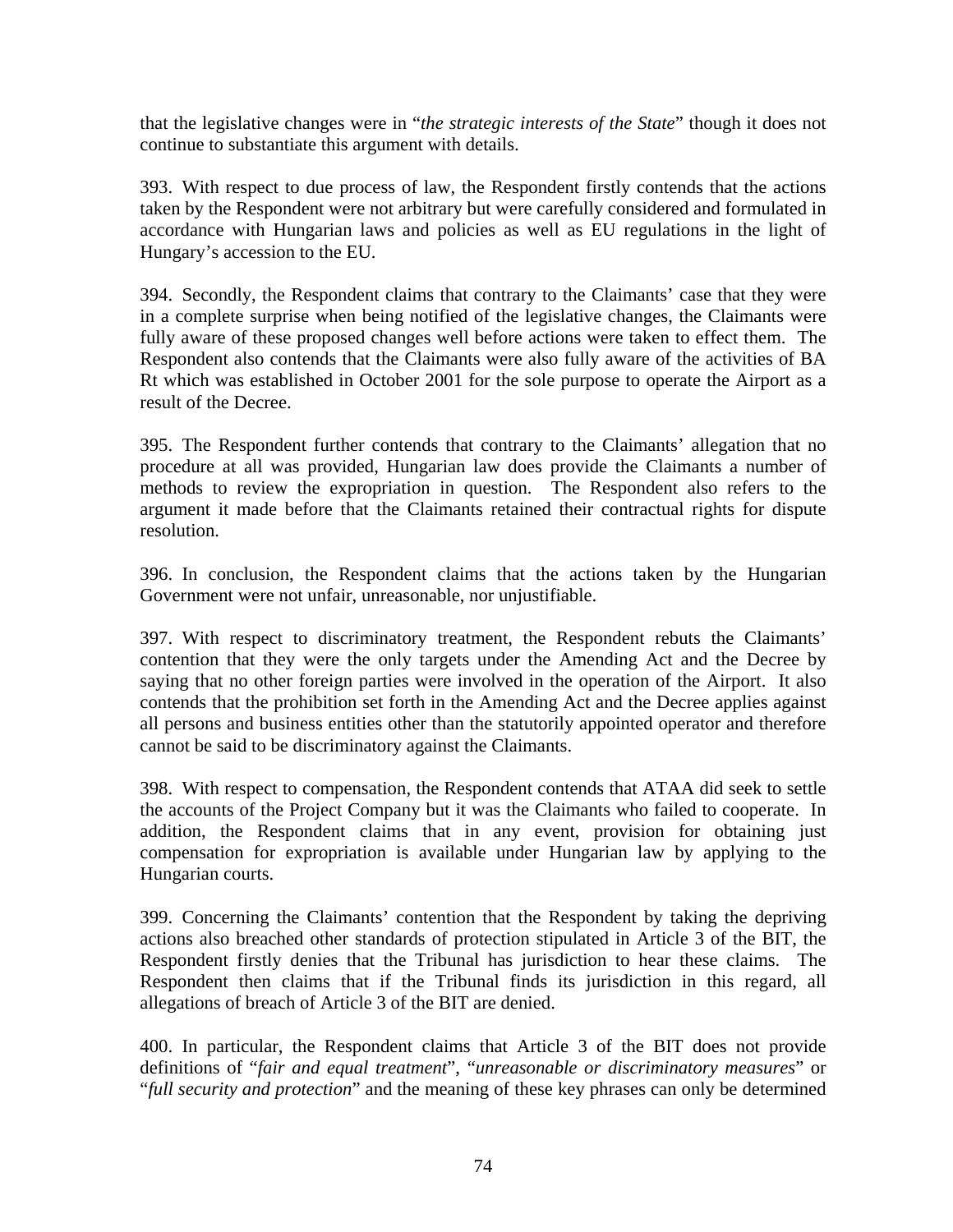under the specific circumstances of each specific case. In this case, the Respondent contends that the Claimants failed to establish a prima facie case that the Respondent breached any of these requirements.

401. The second round of arguments concerning the Respondent's liability in its depriving actions starts with the Claimants' Reply.

402. In response to the Respondent's argument that by taking the depriving actions it is in fact exercising its inherent and essential international law right to regulate its own economy and to enact and modify its laws, the Claimants assert that such a claim is "*nonsense*" in that the State's right to regulate is not absolute and is subject to the duty to compensate in the event of an expropriation. The Claimants contend that it is a "*truism*" that a State's right to regulate is subject to respect for the rule of law, including treaty obligations, as well as obligations imposed by customary international law. Where a State fails to act in accordance with the rule of law or breaches a treaty obligation, it shall be liable and must compensate a party who suffers prejudice as a result thereof.

403. The Claimants contend that it is not enough for the Respondent to justify its depriving actions with a broad-brush argument of "*right to regulate*" and neither the BIT nor customary international law supports such a contention. The Claimants then refer to the awards in a number of expropriation-related cases and assert that the obligation to compensate in the event of expropriation is widely recognized. The Claimants contend that the issue to be determined in the present case is not whether the Respondent felt justified to take the actions in question, but whether the measures taken fall within the terms of Article 4 of the BIT. To this question, the Claimants again emphasise their answer in the affirmative.

404. The Claimants then proceed to make their defence against the Respondent's claims in respect of the scope of Article 4 of the BIT.

405. The Claimants contend in the first place that Hungarian laws do not apply to the interpretation of the BIT's deprivation standard and there is no legal basis for the Respondent to argue that the BIT should be read to be consistent with Hungarian domestic law.

406. Second, the Claimants argue that the Respondent has failed to find any case to support its contention that the BIT is narrower in scope than other investment treaties and that the term "*deprivation*" is narrower than the term "*expropriation*." Contrarily, the Claimants quote a recent OECD report on this topic and contend that these two expressions are frequently used in conjunction with one another. The Claimants therefore reemphasised that the Respondent's Decree and related actions are the direct cause of the Claimants' loss of their investment, and accordingly they squarely fall within the scope of Article 4.

407. Next the Claimants rebut the Respondent's contention that, due to the reason the Claimants still possess the right to UNCITRAL Rules arbitration under the Project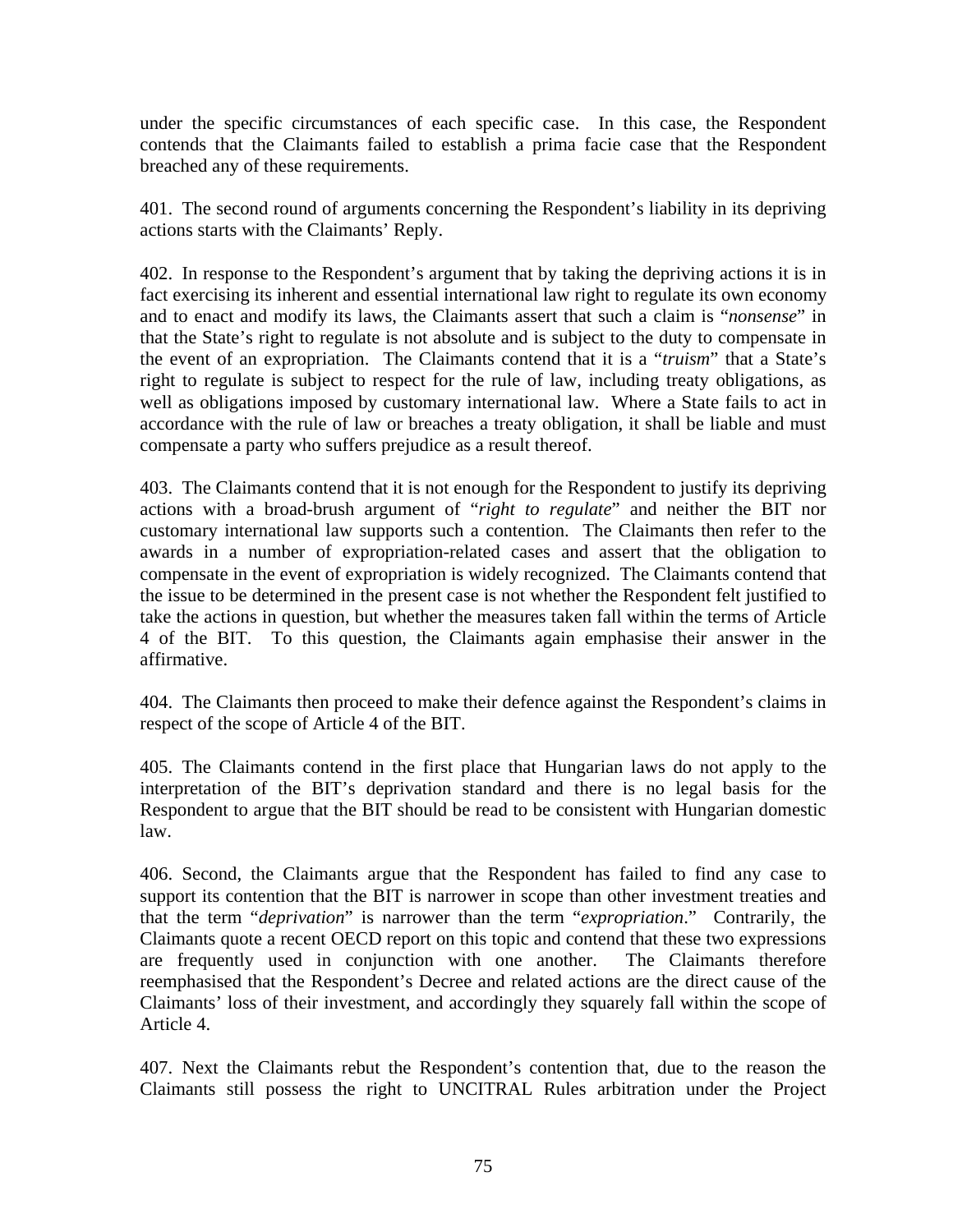Agreements, the "*conditions of expropriation*" have not been met. The Claimants' response to this argument is that in nature the present case is a State-investor expropriation case rather than a contractual dispute as mischaracterized by the Respondent. As a result, the Claimants contend that the case law relied upon by the Respondent is not applicable to this case.

408. Regarding the Respondent's denial of its failure to meet the requirements for a lawful expropriation in Article 4, besides points already made in the first round of debate, the Claimants' further rebuttal arguments are listed as follows:

409. In respect of public interest, the Claimants contend that no evidence has been offered by the Respondent to explain how public interest was served and the "*harmonization with EU law*" and "*strategic interests of the State*" arguments remain hollow.

410. In respect of due process of law, the Claimants contend that the Respondent's version of the story that the Claimants were well aware of the forthcoming legislative changes in advance is groundless. The Claimants emphasized by referring the Tribunal to the witness statements of Messrs. Huang and Onozo that the Claimants were never made aware of the fact and never suspected that the transformation of the ATAA would entail the expropriation of their investment and the frustration of the Project Agreements. The Claimants also claim that the Respondent does not provide any evidence of a connection between the alleged "*need to transform the ATAA*" and the frustration of the Project Agreements. According to the Claimants, such a connection does not exist.

411. In respect of non-discrimination, the Claimants contend that the Respondent's argument that not only the Claimants but all foreign investors are prohibited from operating the Airport in fact helps the Claimants' position that as foreign investors, the Claimants are specifically targeted by the Amending Act, the Decree and the actions taken in reliance thereupon.

412. In respect of just compensation, the Claimants reiterate that no expropriation procedures were even in place and contend that the arguments such as "*accounts settlement*" or "*resort to Hungarian courts*" do not in any way provide evidence of compliance with the obligation to provide for the payment of just compensation to the Claimants.

413. As regards other protection requirements in Article 3 of the BIT, the Claimants reiterate their position that the actions taken by the Respondent violated these obligations.

414. The Respondent, as represented by its new counsel, raises some further arguments in response to the Claimants' rebuttal above in its Rejoinder.

415. As to the State's right to regulation under international law, the Respondent claims that if the state discerns that the beneficiary of the concession right operates in several areas not in line with the legal regulations, then the State has the right to restore order of its law.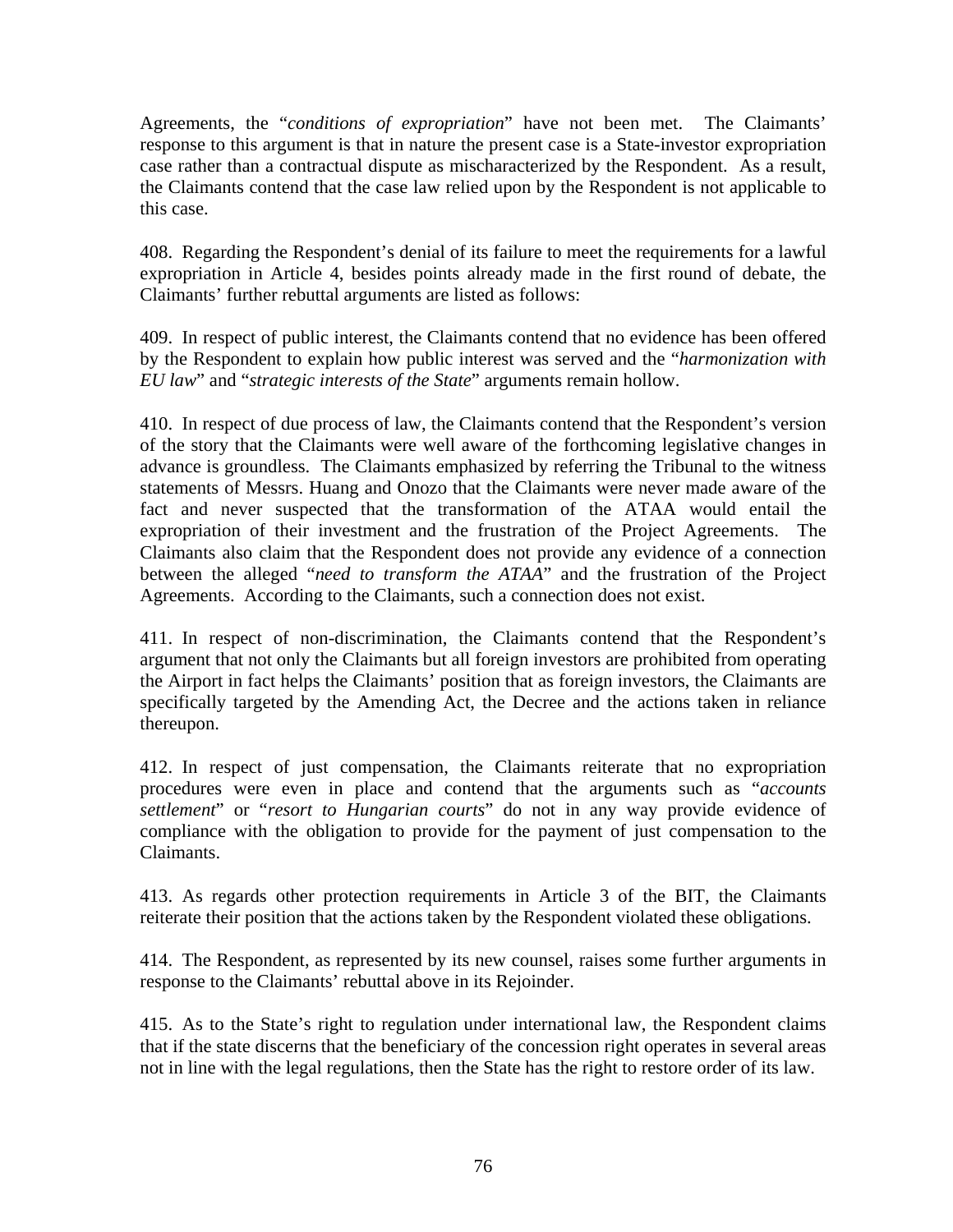416. The Respondent also contends by referring to awards in prior expropriation-related cases that the recourse to national remedies was necessary in order to substantiate an alleged deprivation.

417. For the first time, the Respondent raises the point that the Claimants could have sought legal remedies before the Hungarian Constitutional Court by contesting the legality of the Amending Act and the Decree but failed to do so.

418. With respect to public interest, the Respondent refers to a provision in the Hungarian Expropriation Act which reads as follows:

*"Public interests… Section 4(1) Real estate properties may be expropriated for the following purposes:… f) transportation."* 

The Respondent then concludes that measures taken by the Respondent in dispute were actually for the public interest.

419. With respect to due process of law, the Respondent argues that the legislative process was public and the Claimants were able to inform themselves about the content of the amendment at any time. Further, the Respondent denies the allegation that no procedure was provided at all by saying that the Constitutional Court of Hungary was specifically established for a discontented party to request for judicial review of whatever it believes to be in conflict with the Constitution.

420. With respect to non-discrimination, the Respondent claims that since discrimination can only be argued when a comparable party which was treated differently exists, it is not possible to refer to discrimination in the present case due to the fact no such comparable parties exist.

421. With respect to just compensation, the Respondent claims that the Claimants have obtained significant benefits through the Project and such benefits meet the "*just compensation*" requirement. In any event, the Respondent claims, just compensation can be obtained by the Claimants by applying to the Hungarian courts under Hungarian law.

422. Finally, the Respondent again denies that it breached any other standard of protection in Article 3 of the BIT.

# *Discussion*

### **(a) State's Right to Regulate**

423. The Tribunal cannot accept the Respondent's position that the actions taken by it against the Claimants were merely an exercise of its rights under international law to regulate its domestic economic and legal affairs. It is the Tribunal's understanding of the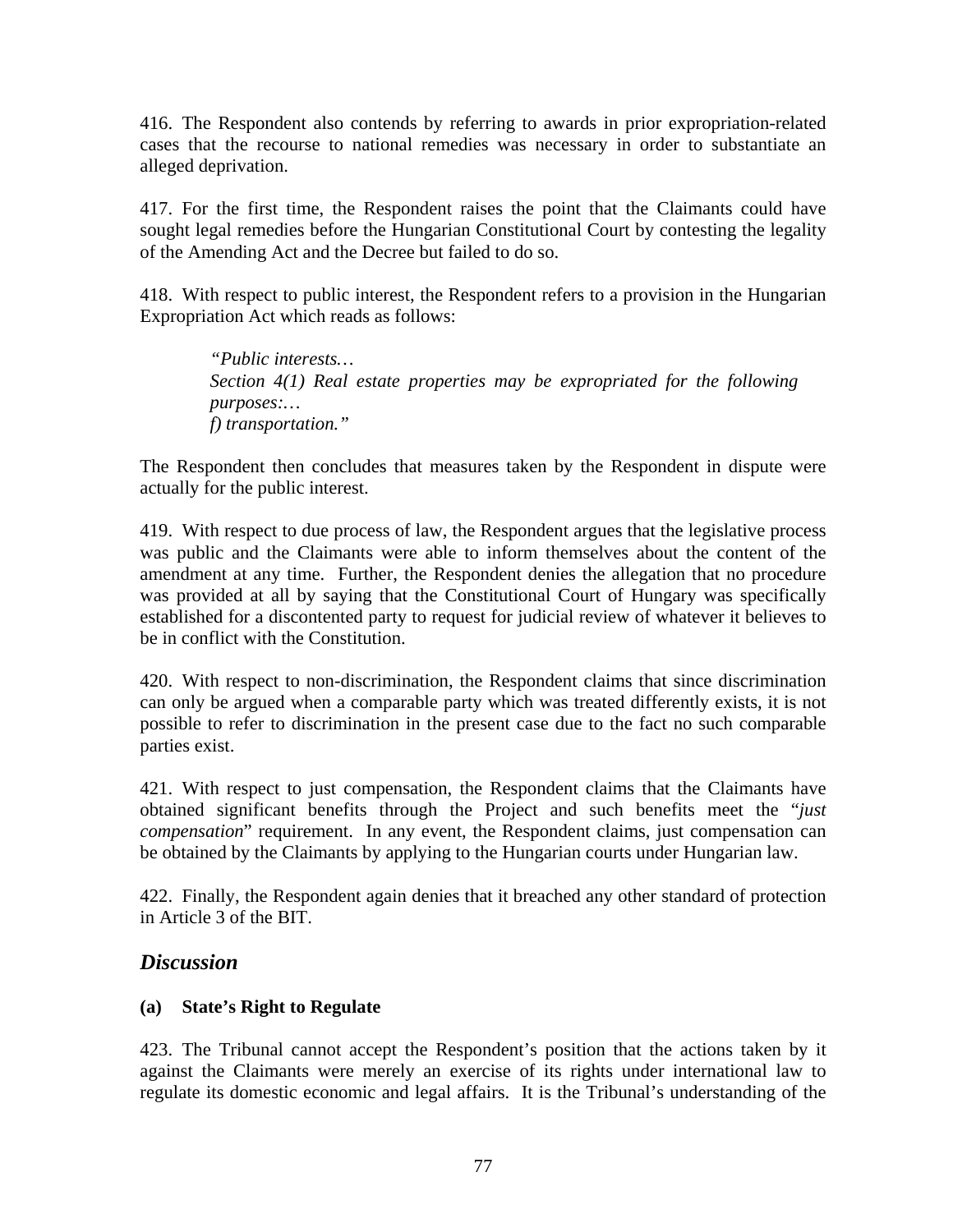basic international law principles that while a sovereign State possesses the inherent right to regulate its domestic affairs, the exercise of such right is not unlimited and must have its boundaries. As rightly pointed out by the Claimants, the rule of law, which includes treaty obligations, provides such boundaries. Therefore, when a State enters into a bilateral investment treaty like the one in this case, it becomes bound by it and the investmentprotection obligations it undertook therein must be honoured rather than be ignored by a later argument of the State's right to regulate.

424. The related point made by the Respondent that by investing in a host State, the investor assumes the "*risk*" associated with the State's regulatory regime is equally unacceptable to the Tribunal. It is one thing to say that an investor shall conduct its business in compliance with the host State's domestic laws and regulations. It is quite another to imply that the investor must also be ready to accept whatever the host State decides to do to it. In the present case, had the Claimants ever envisaged the risk of any possible depriving measures, the Tribunal believes that they took that risk with the legitimate and reasonable expectation that they would receive fair treatment and just compensation and not otherwise.

425. The Respondent's contentions as to a State's right to regulate and the investor's assumption of risk are therefore rejected.

### **(b) The Scope of Article 4 of the BIT**

426. It is obvious to the Tribunal that the measures taken by the Respondent against the Claimants fall well within the scope of Article 4 of the BIT. The logic in the Respondent's argument that the deprivation standard set out in Article 4 should be interpreted "*consistently with Hungarian law*" is hard for the Tribunal to see and follow. Neither is the Tribunal attracted by the Respondent's effort in differentiating the meaning and scope of the terms of "*deprivation*" and "*expropriation*". In the Tribunal's view, the plain language ("*any measure depriving…directly or indirectly…investors…of their investment*") of Article 4 says what it says and there is no room for the Respondent to challenge its broad scope of coverage nor to read it down.

427. The Respondent's arguments on the issue of the scope of Article 4 are therefore rejected.

428. The Tribunal now proceeds to examine each requirement specified in Article 4 of the BIT.

### **(c) Public Interest**

429. The Tribunal can see no public interest being served by the Respondent's depriving actions of the Claimants' investments in the Airport Project.

430. Although the Respondent repeatedly attempted to persuade the Tribunal that the Amending Act, the Decree and the actions taken in reliance thereon were necessary and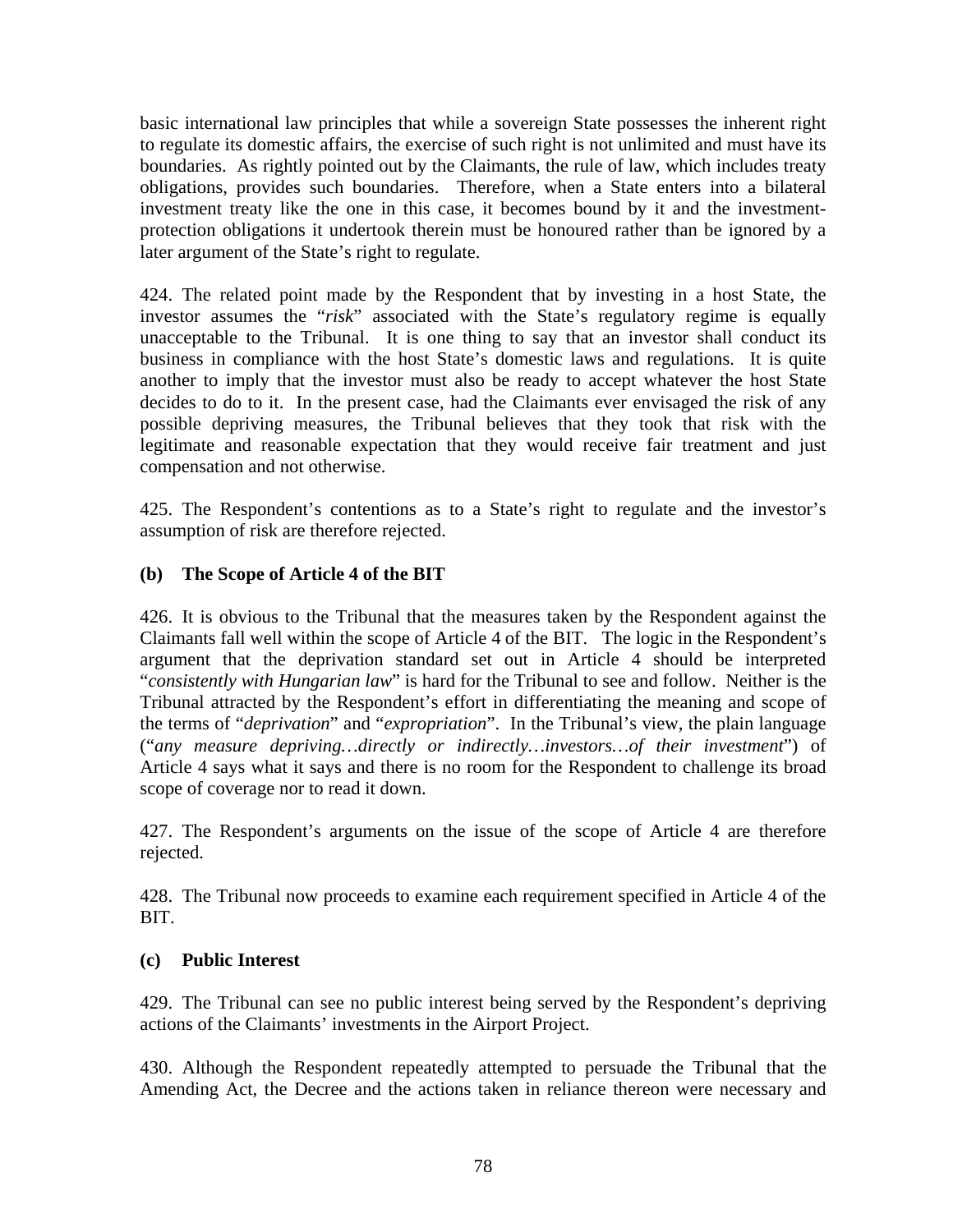important for the harmonization of the Hungarian Government's transport strategy, laws and regulations with the EU law, it failed to substantiate such a claim with convincing facts or legal reasoning.

431. The reference to the wording "*the strategic interest of the State*" as used in the Amendment Motion by Dr. Kosztolányi does not assist the Respondent's position either. While the Tribunal has always been curious about what interest actually stood behind these words, the Respondent never furnished it with a substantive answer.

432. In the Tribunal's opinion, a treaty requirement for "*public interest*" requires some genuine interest of the public. If mere reference to "*public interest*" can magically put such interest into existence and therefore satisfy this requirement, then this requirement would be rendered meaningless since the Tribunal can imagine no situation where this requirement would not have been met.

433. With the claimed "*public interest*" unproved and the Tribunal's curiosity thereon unsatisfied, the Tribunal must reject the arguments made by the Respondent in this regard. In any event, as the Tribunal has already remarked, the subsequent privatization and the agreement with BAA renders this whole debate somewhat unnecessary.

## **(d) Due Process of Law**

434. The Tribunal concludes that the taking was not under due process of law as required by Article 4 of the BIT.

435. The Tribunal agrees with the Claimants that "*due process of law*", in the expropriation context, demands an actual and substantive legal procedure for a foreign investor to raise its claims against the depriving actions already taken or about to be taken against it. Some basic legal mechanisms, such as reasonable advance notice, a fair hearing and an unbiased and impartial adjudicator to assess the actions in dispute, are expected to be readily available and accessible to the investor to make such legal procedure meaningful. In general, the legal procedure must be of a nature to grant an affected investor a reasonable chance within a reasonable time to claim its legitimate rights and have its claims heard. If no legal procedure of such nature exists at all, the argument that "*the actions are taken under due process of law*" rings hollow. And that is exactly what the Tribunal finds in the present case.

436. One of the Respondent's defences in this regard is that the Claimants were aware of the depriving actions well before the legislative changes were adopted in December 2001. The Tribunal finds this assertion groundless. To recall, Dr. Kiss testified at the hearing that it was not until January 2002 that he first heard that the Project Company would be displaced and its operations taken over. Similarly, Mr. Gansperger denied at the hearing that he had any knowledge that the legislative changes were contemplated prior to the date they were adopted. Assuming these statements are true and correct, which the Tribunal does not accept, they would contradict the logic in the Respondent's argument. For if persons at the very centre of the decision making body had no prior knowledge of the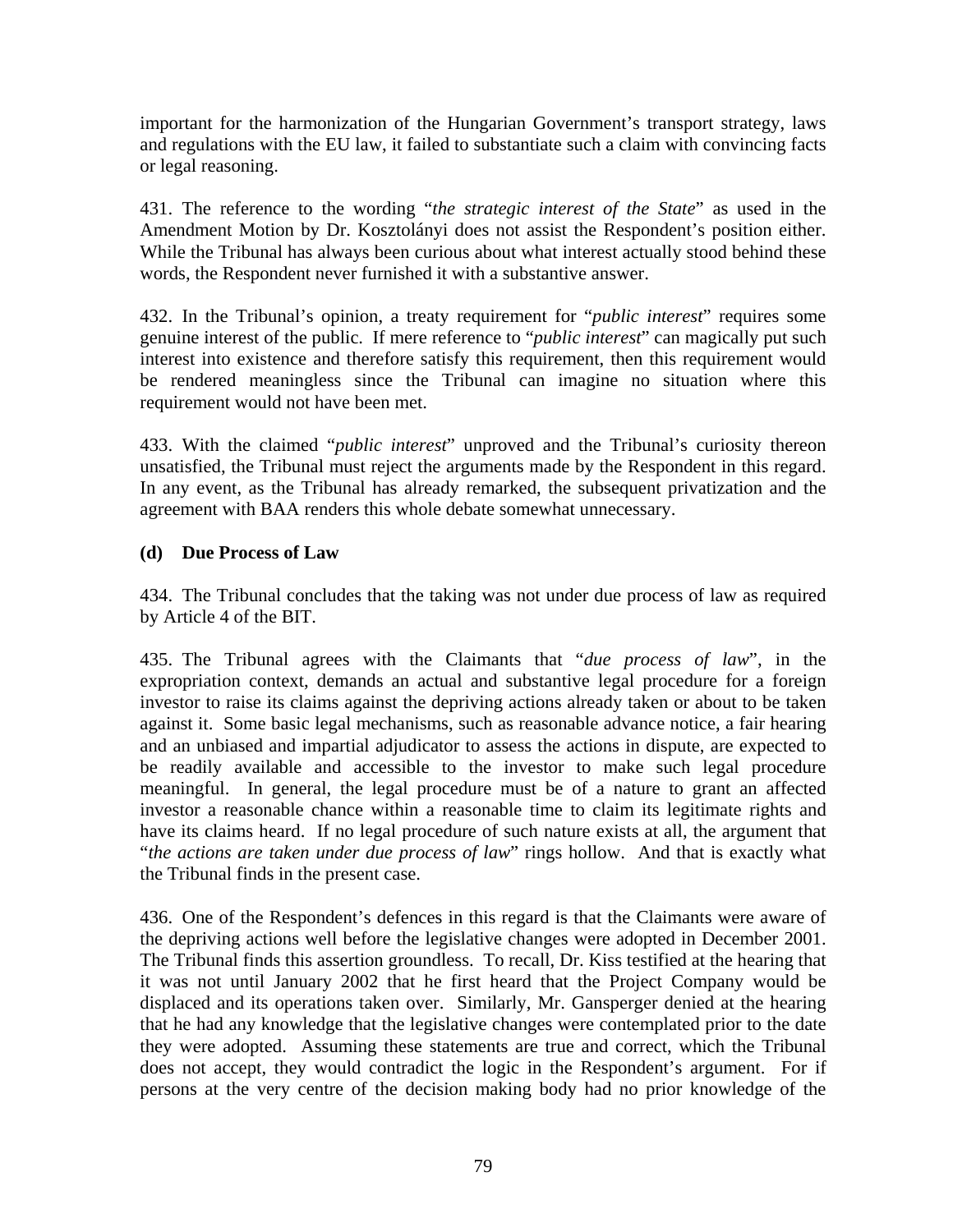contemplated legislative changes, how could it be expected and argued that a foreign investor should have had such knowledge well in advance? Setting this evidence aside, the accepted evidence of Mr. Somogyi-Tóth indicates that the discussions of the takeover stayed well within governmental circles. The Tribunal therefore does not believe, as the Respondent has suggested, that Mr. Huang and his colleagues should have known the content of such discussions before the legislative changes were adopted on December 18, 2001.

437. The Respondent also failed to establish a connection between the "*need to transform the ATAA*" and the deprivation of the Claimants investments in the Airport Project.

438. As to Respondent's argument that Hungarian law does provide methods for the Claimants to review the expropriation, the Tribunal fails to see how such claim was substantiated and in any event cannot agree in the light of the facts established in this case that there were in place any methods to satisfy the requirement of "*due process of law*" in the context of this case.

439. The Respondent's argument that the Claimants still retain their contractual rights for dispute resolution is also unacceptable to the Tribunal due to the non-contractual nature of the current dispute.

440. The Respondent's arguments in respect of "*due process of law*" are therefore rejected.

#### **(e) Non-discrimination**

441. The Tribunal cannot accept the Respondent's argument that as the only foreign parties involved in the operation of the Airport, the Claimants are not in a position to raise any claims of being treated discriminately.

442. It is correct for the Respondent to point out that in order for a discrimination to exist, particularly in an expropriation scenario, there must be different treatments to different parties. However and unfortunately, the Respondent misses the point because the comparison of different treatments is made here between that received by the Respondentappointed operator and that received by foreign investors as a whole.

443. The Tribunal therefore rejects the contentions made by the Respondent and concludes that the actions taken by the Respondent against the Claimants are discriminatory.

#### **(f) Just Compensation**

444. It is abundantly obvious to the Tribunal that no just compensation was provided by the Respondent to the Claimants and feels no need to expand its discussion here.

### **(g) Protection Standards under Article 3 of the BIT**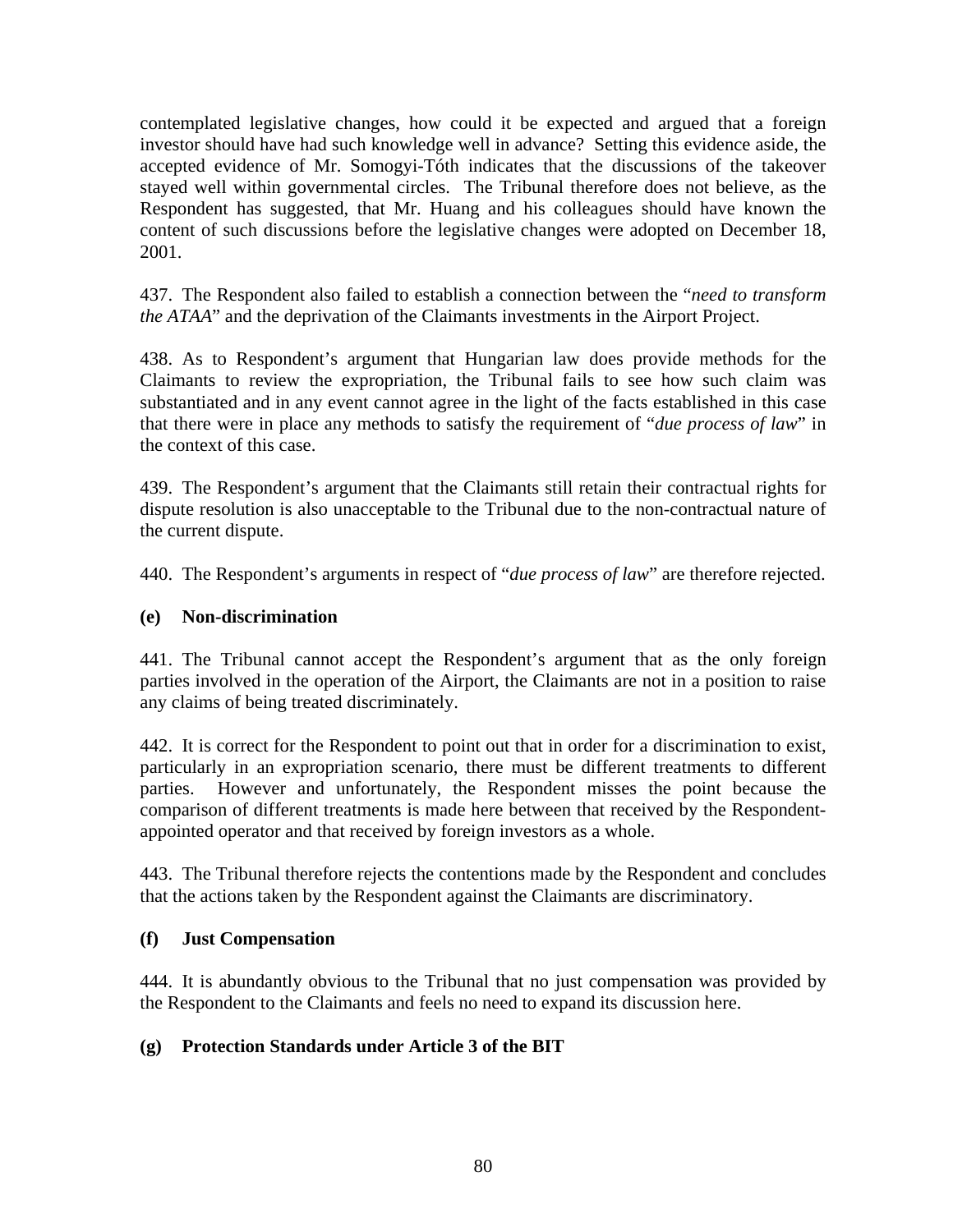445. As regards other investment protection standards set out in Article 3 of the BIT, the Tribunal has no objection to the approach suggested by the Respondent that the meaning of "*fair and equitable treatment*", "*unreasonable or discriminatory measures*" and "*full security and protection*" are to be determined under the specific circumstances of each specific case. However, in the light of the facts established in this case and under the above approach, the Tribunal is satisfied to conclude that these requirements under Article 3 have all been breached by the Respondent.

# **D. Miscellaneous Points Raised by the Respondent**

446. In the Respondent's *Rejoinder*, under the heading "*Legal Risks of the Project*" in subsection B of Section VI Quantum, the Respondent raises the following points for the first time:

- a. the Operating Period Lease is invalid "*due to the inappropriate legal form of the Project Company*";
- b. the Project Agreements are invalid "*due to the missing approval*" of a quotaholders' meeting of the Project Company;
- c. the Project Agreements, especially the Operating Period Lease and Terminal Management Agreement, are subject to challenges because there is "*a grossly unfair difference in value*" regarding the service rendered and consideration for that service;
- d. the Terminal Management Agreement is "*unlawful*" since conclusion of this agreement violated the Public Procurement Act.

447. The Claimants set forth their rebuttal to each of these points in their *Sur-Rejoinder*.

448. Although these arguments are raised as arguments in response to Claimants' claim for damages, it seems appropriate for the Tribunal to deal with them at this point and of course, if they are valid, take them into account when accessing quantum.

## **1. Is the Operating Period Lease Invalid "***Due to the Inappropriate Legal Form of the Project Company***"?**

449. The Respondent contends that the Operating Period Lease is invalid "*due to inappropriate legal form of the Project Company*". The Respondent's legal basis of this argument is Section 45 of Act No. XCVII on Air Traffic (the "Air Traffic Act"). The relevant parts of Section 45 are as follows<sup>[1](#page-81-0)</sup>:

*"(1) For the establishment, development, renovation, maintenance and operation of Budapest Ferihegy International Airport, and within this scope,* 

 $\overline{a}$ 

<span id="page-81-0"></span> $1$ <sup>1</sup> The translation of this Section 45 by the Claimants differs from that by the Respondent. However, the Tribunal notes that the discrepancies in translation only exist at a linguistic level and the substance of both translations is the same. The translation quoted here is from that provided by the Claimants in their Sur-Rejoinder.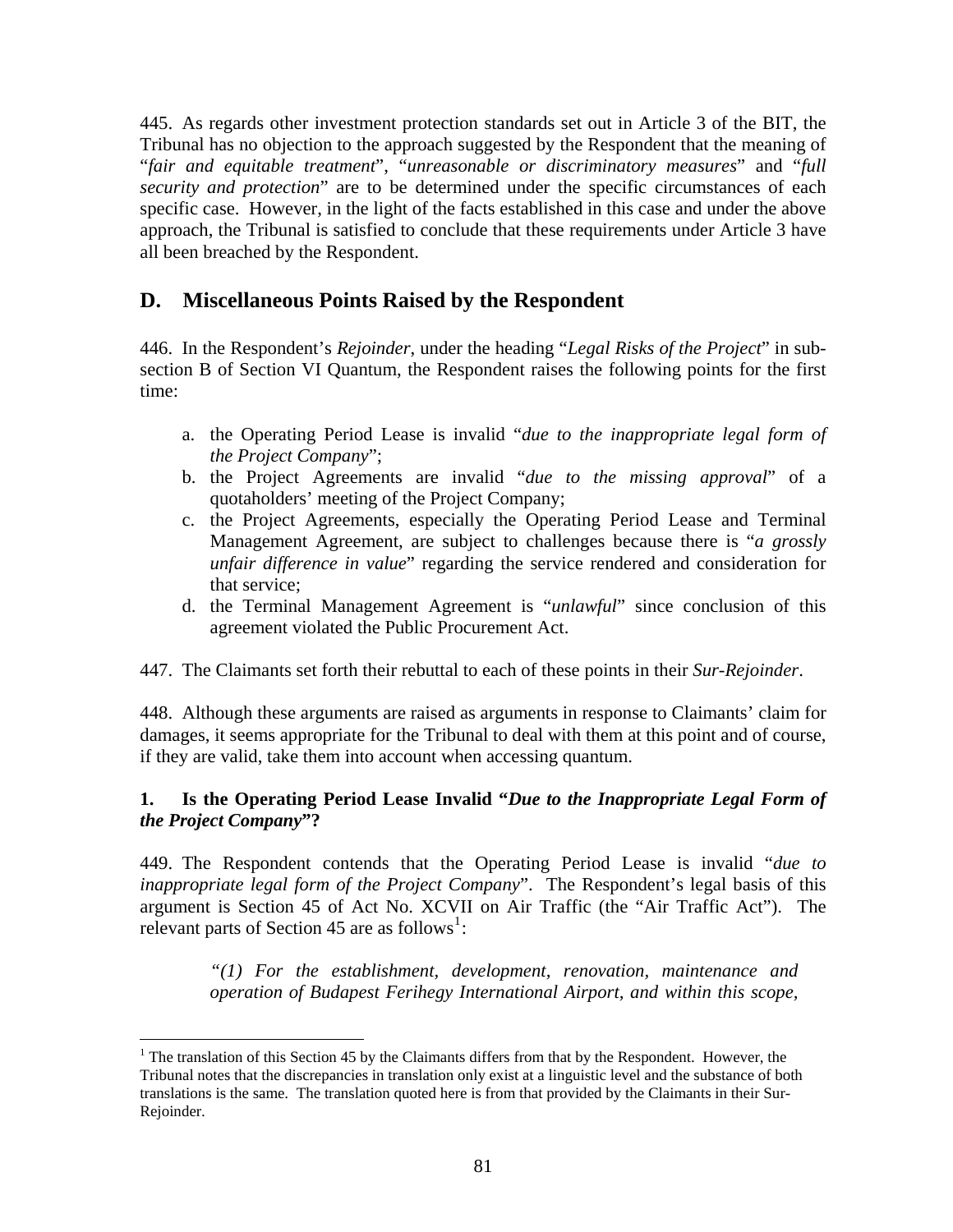*for the construction and operation of ground service facilities (hereinafter "operation"), the State shall:* 

*a) establish a business organization (Section 685(c) of the Hungarian Civil Code) operating with majority interest of the State or shall found a budgetary agency; or* 

*b) shall transfer the temporary right of operation within the framework of a concession agreement.* 

*(2) The Minister shall be entitled to announce and evaluate the tender for the concession and to conclude the concession agreement.* 

*… (4) The winner of the tender shall establish the concession company as a company limited by shares, which shall be entitled to construct and operate commercial and catering facilities."*

450. It is contended by the Respondent that due to the fact that the Project Company received from the Government of Hungary certain operational rights by means of a concession, the Project Company is in nature a concessionaire. As such, in order to comply with Section 45, the Project Company should have been incorporated as a company limited by shares (Rt.). The Project Company, however, was incorporated in contravention of the requirement in Section 45 as a limited liability company (Kft.).

451. The Respondent goes on to contend that according to the Hungarian Civil Code (Act IV/1959), Section 200(2), "*contracts in violation of legal regulations and contracts concluded by evading a legal regulation shall be null and void*". The conclusion it reaches, therefore, is that since the Project Company's incorporation was in violation of a relevant legal requirement, *i.e.* Section 45 of the Air Traffic Act, "*any person is thus entitled to plead the invalidity of the agreement due to violation of legal regulations without any time limit*". Accordingly, the Respondent claims that the Operating Period Lease concluded by the Project Company is invalid.

452. On the other hand, the Claimants contend that Section 45(1)(b) is not applicable in this case. The reason is that the ATAA, the majority quotaholder of the Project Company, is a budgetary agency under Section 45(1)(a) and maintains the right of operation of the Airport. The Project Company, under the Operating Period Lease, only has the right to perform entrepreneurial operations and such operation is subject to the monitoring and supervision of ATAA. In addition, Hungary has a majority interest in the Project Company via ATAA's majority quotaholding. Thus the legal requirement under Section 45(1)(a) has been fully met and the application of Section 45(1)(b) is not applicable .

453. The Claimants also contend that ATAA, as a budgetary agency of the Hungarian Government, has provided a full warranty in the Operating Period Lease as to its competence to enter into the same as well as the validity thereof. Further, after almost nine years since the execution of the Operating Period Lease, the argument made by the Respondent that the Operating Period Lease is invalid should be time-bared.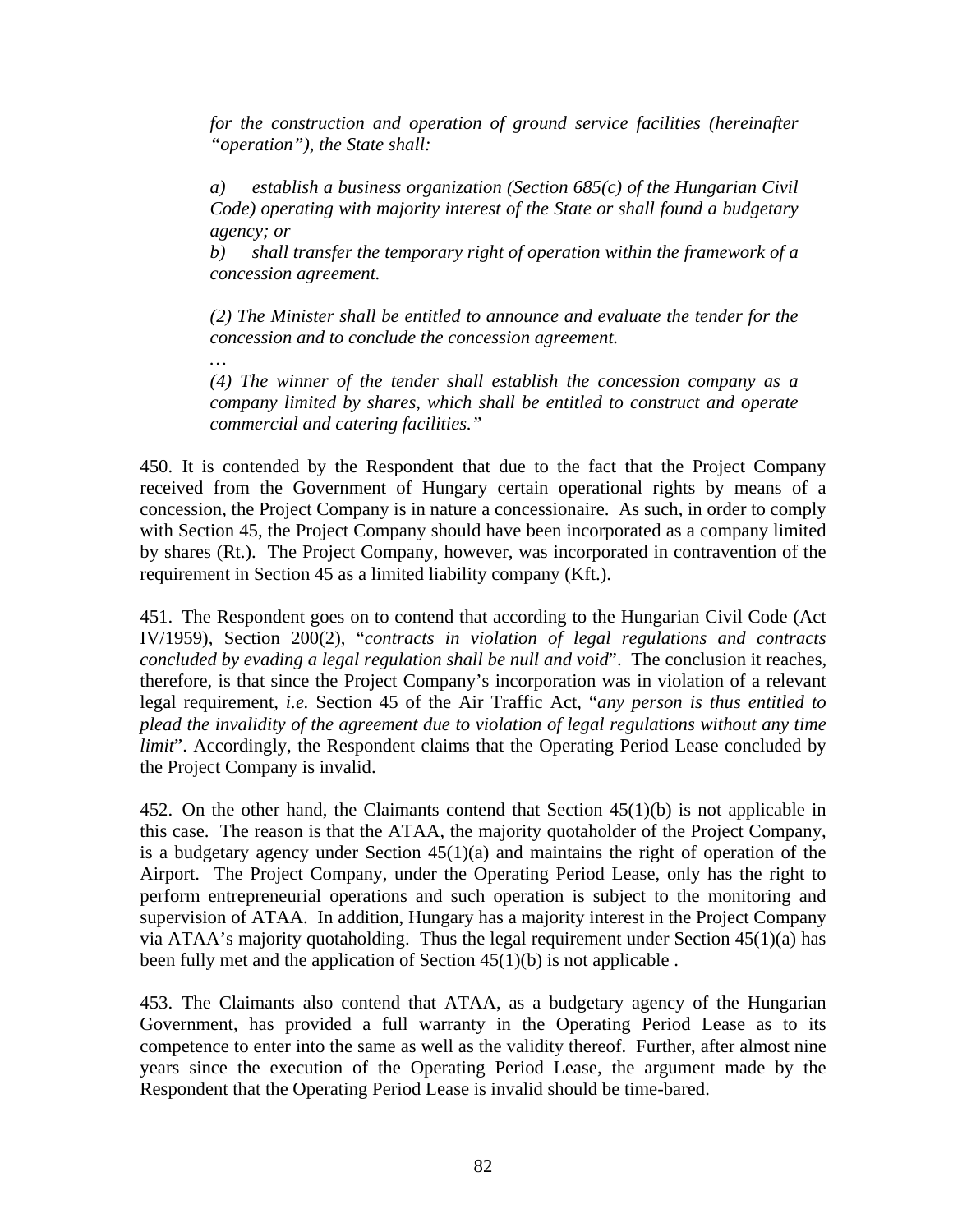454. The Claimants further contend that even if the Respondent were correct in its contentions concerning Section  $45(1)(b)$  and Section  $45(4)$ , if any breach of the legal requirement thereof exists, it is the Respondent, rather than the Claimants, who should bear the legal consequence of the breach because it is the duty of the Respondent under Section 45 to adopt appropriate measures to comply with it. The Claimants refer to Section 4 of the Hungarian Civil Code, which states that "*no person shall be entitled to refer to his own actionable conduct in order to obtain advantages*". They also refer to the statement of official commentators on the Hungarian Civil Code that "*if any entity caused invalidity by its own actionable conduct the same entity is not entitled to refer to the invalidity of the agreement*".

#### *Discussion*

455. The Tribunal finds the arguments of the Claimants convincing. It is established that ATAA, at the time of the execution of the Operating Period Lease, was a budgetary agency of the Hungarian Government. It is also established that ATAA is a majority quotaholder in the Project Company with a quotaholding of 66%. Given these established facts, it appears to the Tribunal that the project structure, which was under the mandate of the Respondent and features ATAA as a majority quotaholder in the Project Company, falls squarely within the situation specified in Section  $45(1)(a)$ . Since the key word connecting Section 45(1)(a) and (b) is "*or*", as appeared in translations from both Parties, the Tribunal is satisfied that Section 45(1)(b) does not apply to this case as the legal requirement in Section 45(1)(a) was fully met.

456. Even if the Tribunal were wrong in concluding the above, the Respondent would still be time-barred to challenge the validity of the Operating Period Lease. In considering this contention, the Tribunal cannot ignore the fact that the whole structure of these complex interwoven agreements was insisted upon and voluntarily entered into by organs of the Hungarian Government. The Hungarian Government provided a guarantee. Still furthermore, the Respondent was represented by eminent external and internal legal and financial advisors. It is difficult for the Tribunal to conclude that such a defect as is alleged would not have been noticed. However, this point is only taken at a very late stage in these proceedings which themselves commenced many years after the matters complained of. Even though the Respondent contends that there is no time limit on the right to contest the validity of the Operating Period Lease, it is the opinion of the Tribunal that the "*five-year time bar*" rule generally accepted by Hungarian judicial practice applies on the facts of this case. As was stated in the Concept of the New Hungarian Civil Code:

*"It is disputed and will remain so what the term 'without time limit' means. In the monograph written by Emilia Weiss about invalid contracts, she correctly stated more than three decades ago that there is no reason why the five-year limitation period applicable for all contractual claims shall not apply to invalid agreements as specified in the Civil Code (the same is confirmed in the following rulings of the Supreme Court: Pf. IV. 21768/1993:*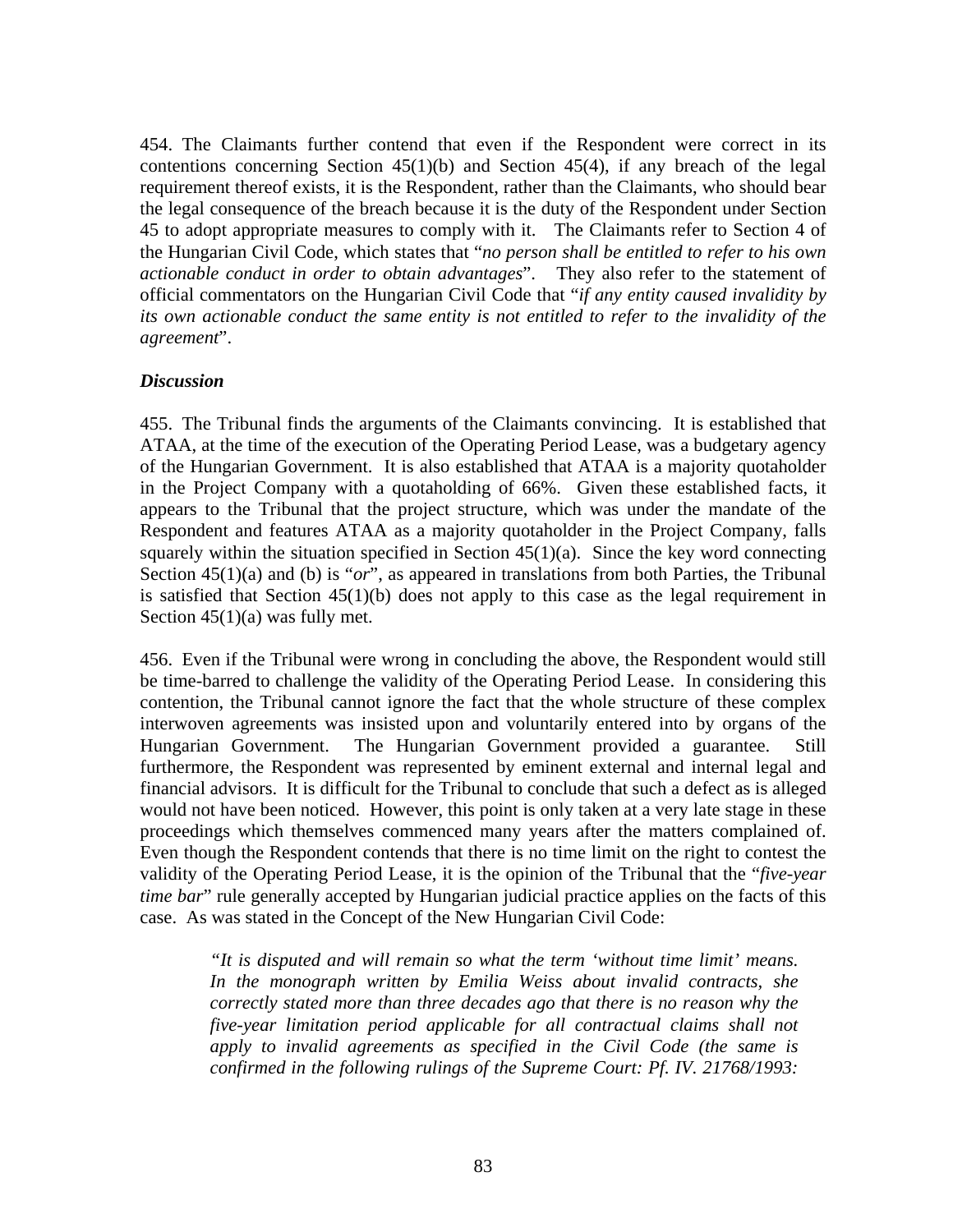*BH 1994/666, Gf. V. 30398/1981:BH 1982/298.). The proposal recommends that these principles shall be prescriptively set out in legislation."* 

#### **2. Are the Project Agreements Invalid "***Due to the Missing Approval***" of a Quotaholders' Meeting of the Project Company?**

457. The Respondent contends that in accordance with Item 8.2.7. of the Articles of Association of the Project Company and the Hungarian Company Act effective at the time of the incorporation of the Project Company, when a company is concluding a contract with a member of that company, the approval of a quotaholders' meeting was necessary to make such a contract valid. The Operating Period Lease in the Project, the Respondent submits, is a contract between the Project Company and ATAA, a quotaholder and member of the Project Company. Accordingly, the approval of the Quotaholders' Meeting of the Project Company "*would have been necessary for all Project Agreements as well as for valid issuance of the Promissory Note*".

458. At this point, the Respondent refers to a published decision of the Hungarian Supreme Court which reads as follows:

*"I. Establishment of a sale and purchase agreement of the company with its own Quotaholder is not to be regarded as being part of the regular activities of the Company, thus in case the Quotaholders' Meeting has not approved of such an agreement in its decision, invalidity of the agreement may be ascertained."* 

459. Given the Hungarian Supreme Court's attitude expressed above and due to the fact that the said approvals were missing, the Respondent contends that the Project Agreements concluded by the Project Company are invalid.

460. The Claimants' rebuttal to this argument is threefold. The Claimants firstly point out that not all of the Project Agreements were concluded between the Project Company and a member thereof. Rather, a number of the Project Agreements are between two members of the Project Company in which cases there is no need for an approval of a quotaholders' Meeting.

461. Secondly, the Claimants argue that in the same paragraph of the Hungarian Company Act (ignored by the Respondent*)*, it is clearly stated that where the conclusion of the contract "*is part of the regular activity of the company*", the approval from a quotaholders' meeting is unnecessary.

462. The Claimants then refer to the Master Agreement and the constitutional document of the Project Company and argue that the Project Company was established for the sole purpose of the Project and the conclusion of the Operating Period Lease fell well within its "*regular activity*". Therefore, there was no need for the Project Company to obtain quotaholders' meeting approval to conclude the Operating Period Lease.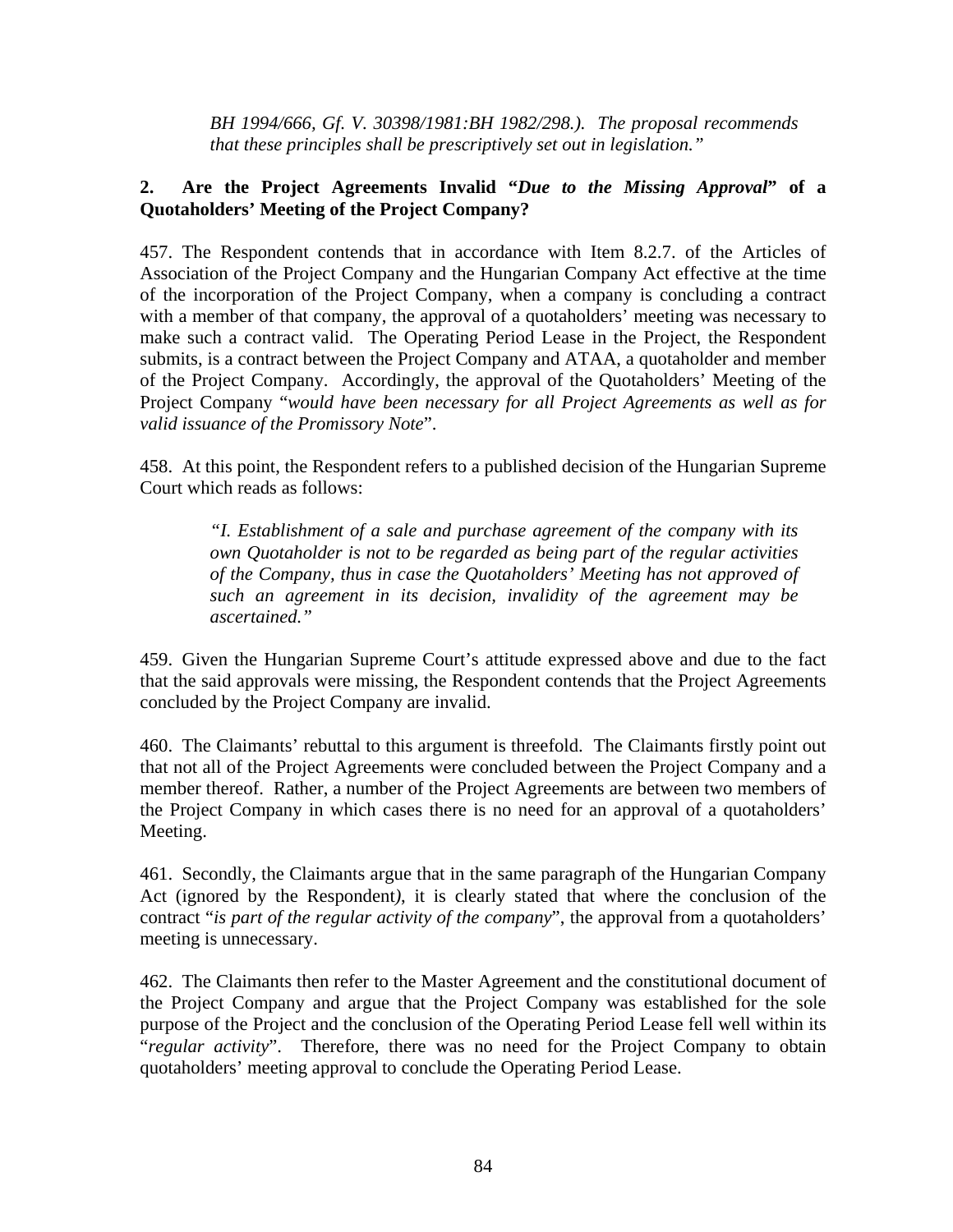463. Thirdly, the Claimants argue that a quotaholders' meeting of the Project Company did approve the conclusion of all of the Project Agreements. In this regard, the Claimants refer to the minutes of the quotaholders' Meeting dated February 26, 1997 as follows:

*"Authorization for the Company and the management to sign various agreements and documents, to take all actions that are necessary or desirable in connection therewith, and to fulfil all of the Company's obligations arising from these agreements and the related documents."* 

464. The Claimants contend that the above indicates that approval of the Project Agreements was on the agenda of a quotaholders' meeting and a resolution concerning the approval under [the No.4/1997] has been duly and unanimously adopted and registered in the Book of Resolutions.

#### *Discussion*

465. In the light of the documentary evidence before it and the applicable sections of the Hungarian Company Act, the Tribunal sees no basis for the Respondent's "*lack of necessary approval*" argument.

466. It appears clear to the Tribunal that the Quotaholders have granted their approval to the execution of the Project Agreements. It is also clear to the Tribunal that the Project Company, as a company vehicle in a complex investment project, was incorporated for the sole purpose of taking part in the Project.

### **3. Is There "***a Grossly Unfair Difference in Value***" Regarding the Service Rendered and Consideration for That Service?**

467. The Respondent argues that there is "*a grossly unfair difference in value*" between the service provided by the Claimants and the "*counter performance*" provided by ATAA. Under Section 201 of the Hungarian Civil Code, when such a "*grossly difference in value*" exists, ATAA as the "*injured party*" in this case, "*was entitled to raise objection against Claimants under the Project Agreements*". The Section reads as follows:

> *"Section 201 (1) Unless the contract or the applicable circumstances expressly indicate otherwise, a consideration is due for services set forth in the contract.*

> *(2) If at the time of the conclusion of the contract the difference between the value of a service and the consideration due, without either party having the intention of bestowing a gift, is grossly unfair the injured party shall be allowed to contest the contract."*

468. There are thus three conditions which have to be met before this section of the Code bites. They are: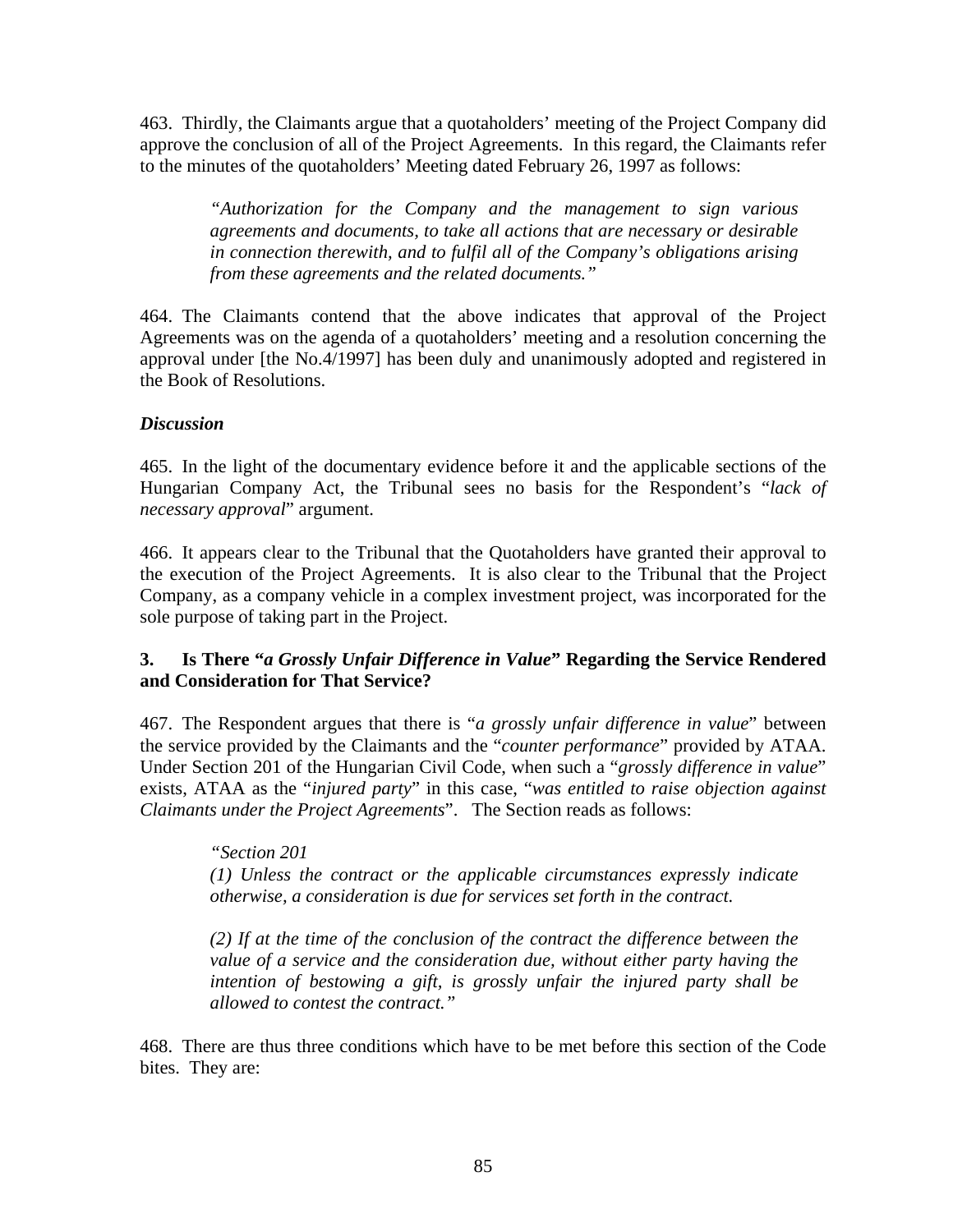- a) at the time of the conclusion of the contract;
- b) a grossly unfair difference in value must exist between the service and the consideration due for the service; and
- c) the aggrieved party shall not have the intention of bestowing a gift.

469. The Claimants contend that such conditions are not established and that the Respondent's argument is unfounded. The Claimants refer to Decision No. PK 267 of the Civil Law Department of the Hungarian Supreme Court, which the Claimants contend are the "*guidelines*" for Hungarian judicial practice in this regard. Decision No. PK 276 states:

> *"If a contract is challenged due to the grossly unfair difference in value between the service and the consideration due, in order to determine whether such difference is unfair the courts shall examine the circumstances of concluding the contract, the full content of the contract, the relation between the market values, the characteristics of the given transaction, the method of defining the services and the consideration due.*

*…* 

*Section 201(2) grants the right to challenge a contract only if the difference between the service and the consideration due is grossly unfair. […] Thus only after evaluating all of the circumstances of the case can it be stated that there is not only a difference between the value of the service and the consideration but that difference is also grossly unfair."* 

470. Based on the observations quoted above from Decision No. PK 267, the Claimants contend that considering all the circumstances of the structuring of the Project and the conclusion of the Project Agreements, no grossly unfair difference in value existed. Additionally, the Claimants make the following arguments in response to the Respondent's claim as well:

- a) there was no legal risk at the time of expropriation since the ATAA did not challenge the Project Agreements;
- b) the ATAA did not challenge the Operating Period Lease and the Terminal Management Agreement; and
- c) the Respondent never had a right to challenge the Project Agreements and that right was only available to ATAA.

#### *Discussion*

471. The Tribunal is clearly of the view that section 201 of the Hungarian Civil Code could not have been intended to apply to the facts of this case. This is not a case involving parties with markedly different bargaining power – a situation for which most legal systems attempt to provide. ATAA, backed by the Hungarian State, entered into these agreements with full knowledge of all the facts and for good and genuine reason. The Tribunal does not think it necessary to analyse the benefits received by ATAA because they were, in the opinion of the Tribunal, real and substantial. No challenge to any of the Project Agreements was ever made until well into these proceedings. These arguments are far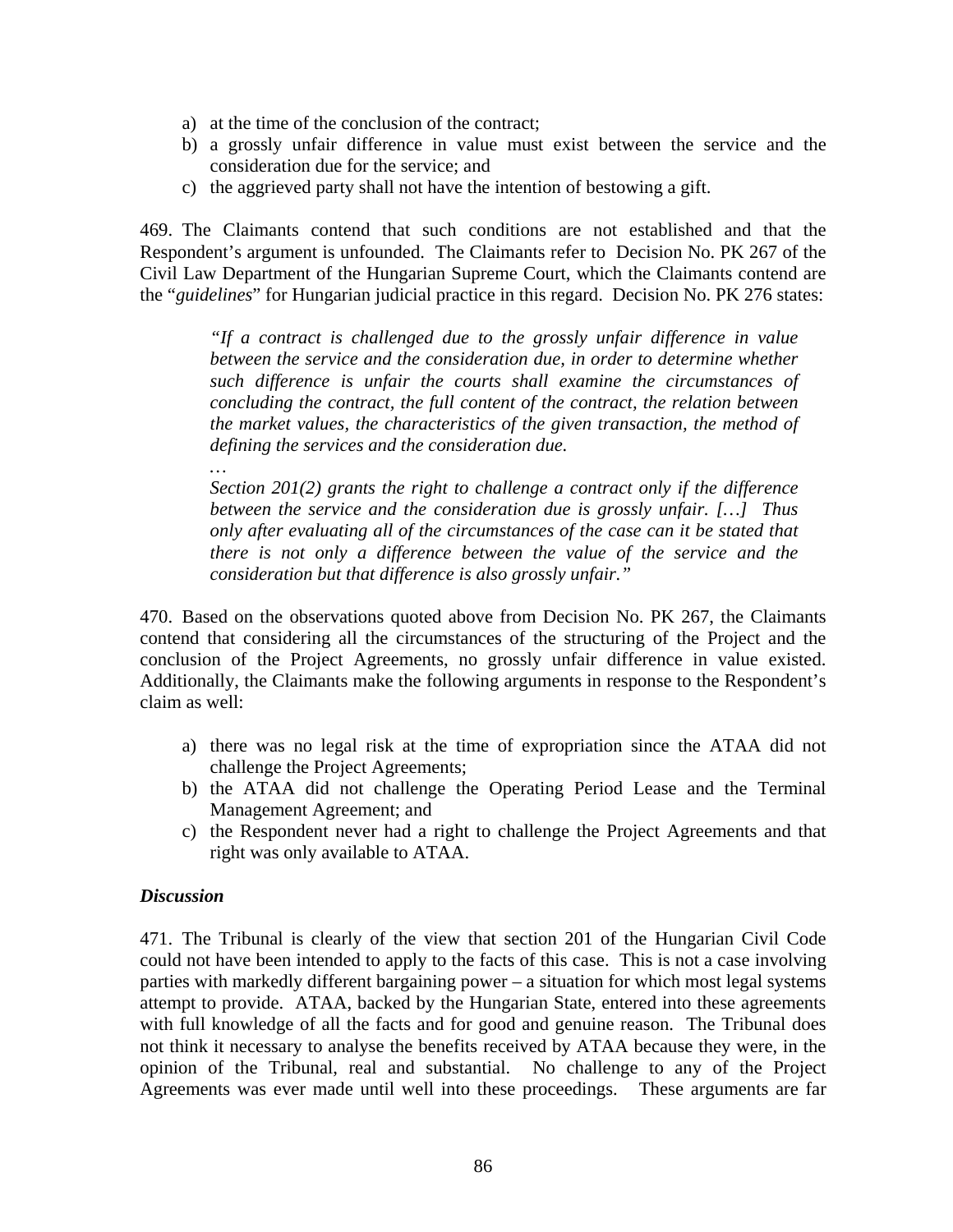removed from the thinking of the parties at the relevant time. It is also noted that ATAA has never challenged these agreements. It is only Hungary now that seeks to do so as a shield to fend off this claim under the BIT. For all of the above reasons, the Respondent's submissions to this point are rejected.

### **4. Did the Conclusion of the Terminal Management Agreement Violate the Public Procurement Act and Therefore Became "***Unlawful***"?**

472. The Respondent contends that due to the fact that the Claimants "*had exclusive licenses to provide national public services*", according to the Act XL/1995 on Public Procurement, the Project Company cannot validly enter into the Project Agreements without going through public procurement proceedings. Since the Project Company failed to go through such proceedings, the Project Agreements it concluded are unlawful.

473. The Claimants in response state that such argument is entirely baseless. The Claimants firstly challenge the Respondent's contention by stating that "*it is not up to the Claimants or the Respondent to decide what qualifies as national public service*" and the statutory provision pursuant to which the Claimants may be deemed to have an exclusive right to provide national public services does not exist and no public procurement proceeding was required in this case. The Claimants then argue that the ATAA not only was fully aware of the contents of the relevant Project Agreements, but also "*represented and warranted that the agreement constitutes a valid, legal and binding obligation…*"

### *Discussion*

474. This contention is unsustainable. Again an attempt is being made to challenge the validity of an agreement which was entered into with the full approval of the Respondent and which formed part of a complex structure of agreements. The whole corporate structure was insisted upon and/or fully approved by those representing the Respondent. ATAA took the benefits conferred by the Terminal Management Agreement and made no complaint about it at the time, nor at the time of the Decree, nor when the first round of Memorials had been completed. This point was only raised very late in these proceedings. If in fact the Project Company should have gone through some public procurement system, it can only be the fault of ATAA and the Respondent that they did not. ATAA went further and gave representations and warranties set out above and it would, in the opinion of the Tribunal, be unconscionable to permit them, at this very late stage, to resile from these representations and warranties. Furthermore, it is far too late now to complain of a matter of this nature given the factual scenario set out above.

#### **Hungary's Conduct**

475. Even if the Respondent was correct in any of its submissions on the miscellaneous points dealt with in Section D above, they would nevertheless fail on them simply because they have rested on their rights. These Agreements were entered into years ago and both parties have acted on the basis that all was in order. Whether one rests this conclusion on the doctrine of estoppel or a waiver it matters not. Almost all systems of law prevent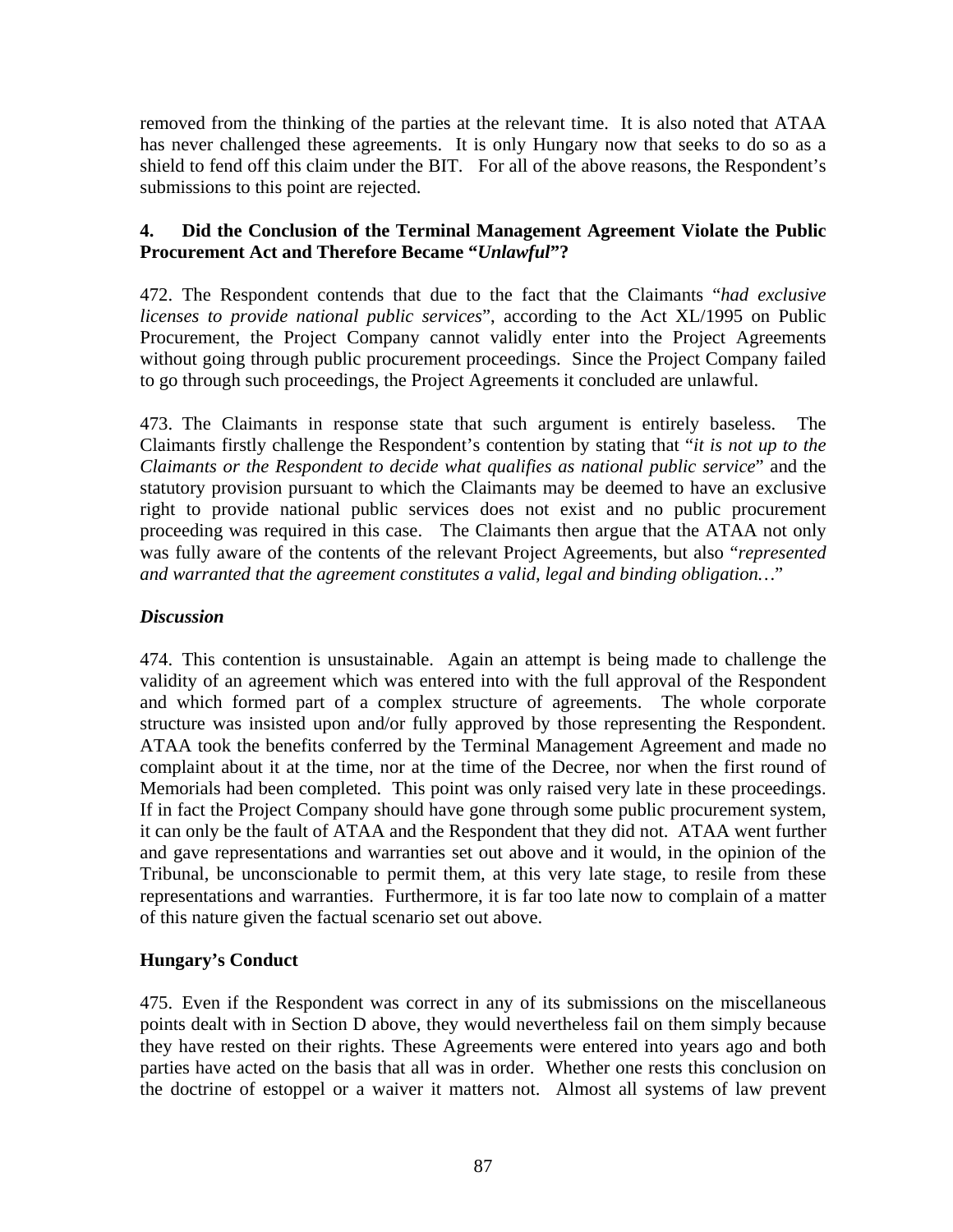parties from blowing hot and cold. If any of the suite of Agreements in this case were illegal or unenforceable under Hungarian law one might have expected the Hungarian Government or its entities to have declined to enter into such an agreement. However when, after receiving top class international legal advice, Hungary enters into and performs these agreements for years and takes the full benefit from them, it lies ill in the mouth of Hungary now to challenge the legality and/or enforceability of these Agreements. These submissions smack of desperation. They cannot succeed because Hungary entered into these agreements willingly, took advantage from them and led the Claimants over a long period of time, to assume that these Agreements were effective. Hungary cannot now go behind these Agreements. They are prevented from so doing by their own conduct. In so far as illegality is alleged, they would in any event be seeking to rely upon their own illegality. This matter is put to rest by Section 4 of the Hungarian Civil Code which states:

> *"4. §(1) In the course of exercising civil rights and fulfilling obligations, all parties shall act in the manner required by good faith and honesty, and they shall be obliged to cooperate with one another.*

*…* 

*(4) Unless this Act prescribes stricter requirements, it shall be necessary to proceed in civil relations in a manner deemed reasonable under the given circumstances. No person shall be entitled to refer to his own actionable conduct in order to obtain advantages. Whosoever has not proceeded in a manner deemed reasonable under the given circumstances shall be entitled to refer to the other party's actionable conduct."*

# **E. Conclusion on Matters Other Than Quantum**

476. The conclusion of the Tribunal on matters other than quantum are as follows:

- a) the Tribunal has jurisdiction to hear and consider all the claims made by the Claimants in this case;
- b) all of Hungary's jurisdictional arguments are rejected;
- c) all of the points raised by Hungary as set out in paragraph 446 above (whether going to liability or quantum) are rejected;
- d) the expropriation of the Claimants' interest constituted a depriving measure under Article 4 of the BIT and was unlawful as: (a) the taking was not in the public interest; (b) it did not comply with due process, in particular, the Claimants were denied of "*fair and equitable treatment*" specified in Article 3(1) of the BIT and the Respondent failed to provide "*full security and protection*" to the Claimants' investment under Article 3(2) of the BIT; (c) the taking was discriminatory and (d) the taking was not accompanied by the payment of just compensation to the expropriated parties.

# **F. Quantum**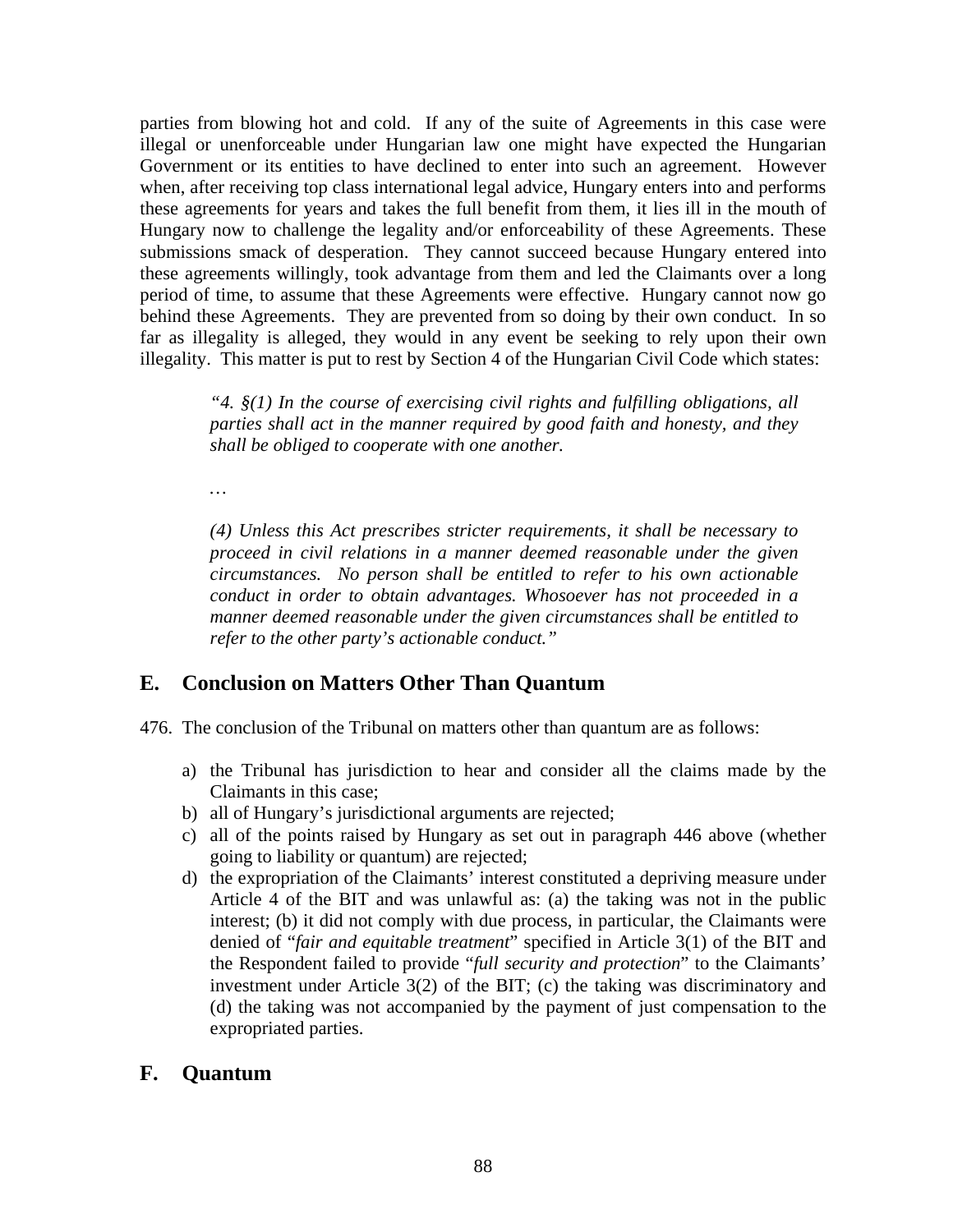477. Having reached the conclusions in the foregoing paragraph, the Tribunal now feels ready to consider the challenging issue of quantum. To recall and for the purpose of the discussion below, the "*date of expropriation*" and the "*date of taking*" both refer to January 1, 2002.

478. The Claimants' claims for damages are set forth in paragraphs 242 and 243 above.

## **1. The Applicable Standard for Damages Assessment**

479. The applicable standard for assessing damages has given rise to considerable debate between the Parties.

480. The principal issue is whether the BIT standard is to be applied or the standard of customary international law. The Claimants argue that the Respondent's deprivation of its investments was a breach of the BIT and as an internationally wrongful act is subject to the customary international law standard as set out in *Chorzów Factory (Claim for Indemnity) (Merits), Germany v. Poland, P.C.I.J. Series A., No. 17 (1928)*. The Respondent contends that the BIT standard is a *lex specialis* which comes in lieu of the customary international law standard.

481. There is general authority for the view that a BIT can be considered as a *lex specialis* whose provisions will prevail over rules of customary international law (*see*, *e.g.*, *Phillips Petroleum Co. Iran v. Iran*, 21 Iran-U.S. Cl. Trib. Rep. at 121). But in the present case the BIT does not stipulate any rules relating to damages payable in the case of an unlawful expropriation. The BIT only stipulates the standard of compensation that is payable in the case of a lawful expropriation, and these cannot be used to determine the issue of damages payable in the case of an unlawful expropriation since this would be to conflate compensation for a lawful expropriation with damages for an unlawful expropriation. This would have been possible if the BIT expressly provided for such a position, but this does not exist in the present case.

482. The standard set forth in Article 4(1)(a) of the BIT refers to "*just compensation.*" Article 4 further provides:

"*2. The amount of compensation must correspond to the market value of the expropriated investments at the moment of the expropriation. 3. The amount of this compensation may be estimated according to the laws and regulations of the country where the expropriation is made.*"

The latter refers to Hungarian law in the present case. Section 132 of the Hungarian Constitution provides that expropriation of ownership must be accompanied by "*full, unconditional and prompt compensation*" (Respondent's Counter-Memorial at para.584).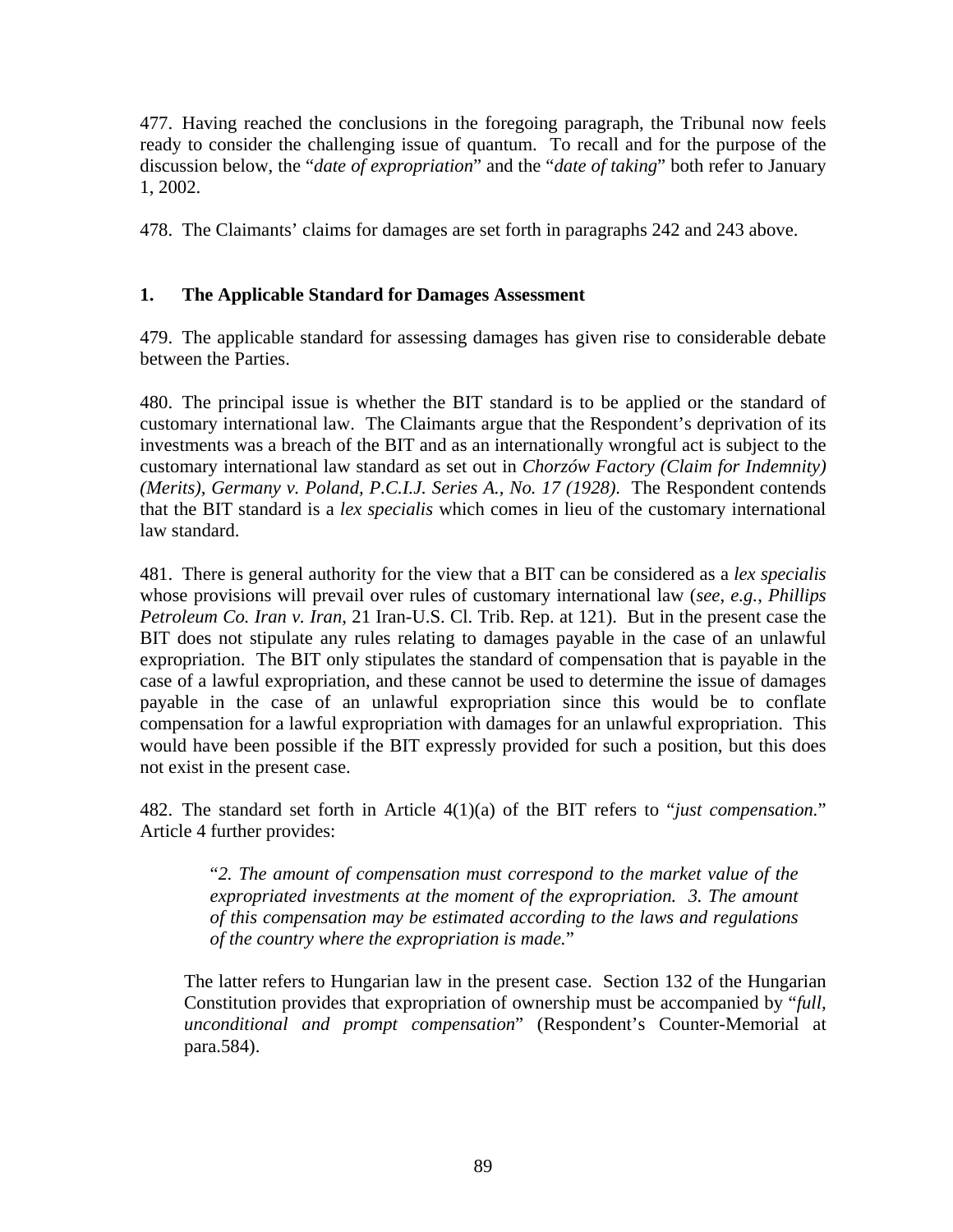483. Since the BIT does not contain any *lex specialis* rules that govern the issue of the standard for assessing damages in the case of an unlawful expropriation, the Tribunal is required to apply the default standard contained in customary international law in the present case.

484. The customary international law standard for the assessment of damages resulting from an unlawful act is set out in the decision of the PCIJ in the *Chorzów Factory* case at page 47 of the Judgment which reads:

> "*reparation must, as far as possible, wipe out all the consequences of the illegal act and re-establish the situation which would, in all probability, have existed if that act had not been committed*."

In the same case at page 21, the PCIJ also pointed out that "*reparation therefore is the indispensable complement of a failure to apply a convention."*

485. Moreover, the PCIJ considered that the principles to determine the amount of compensation for an act contrary to international law are:

"*Restitution in kind, or, if this is not possible, payment of a sum corresponding to the value which a restitution in kind would bear; the award, if need be, of damages for loss sustained which would not be covered by restitution in kind or payment in place of it*." (Page 47 of the Judgment.)

486. This statement of the customary international law standard has subsequently been affirmed and applied in a number of international arbitrations relating to the expropriation of foreign owned property. Due to the considerable disagreement between the Parties on the continued existence of this standard it is necessary to recite the authorities in this area in some detail.

487. In *[S.D. Myers, Inc. v. Canada](http://ita.law.uvic.ca/documents/SDMeyers-1stPartialAward.pdf)*, UNICTRAL (NAFTA) Award (Merits), 13 November 2000, the Tribunal stated at para.311:

"*The principle of international law stated in the Chorzów Factory (Indemnity) case is still recognised as authoritative on the matter of general principle*".

488. The Tribunal in *Metalclad Corporation v. Mexico*, ICSID Case No. ARB(AF)/97/1, Award, 30 August 2000, held at paragraph 122 of its Award that:

"*[t]he award to Metalclad of the cost of its investment in the landfill is consistent with the principles set forth in Chorzów … namely, that where the state has acted contrary to its obligations, any award to the claimant should, as far as is possible, wipe out all the consequences of the illegal act and reestablish the situation which would in all probability have existed if that act had not been committed (the status quo ante).*"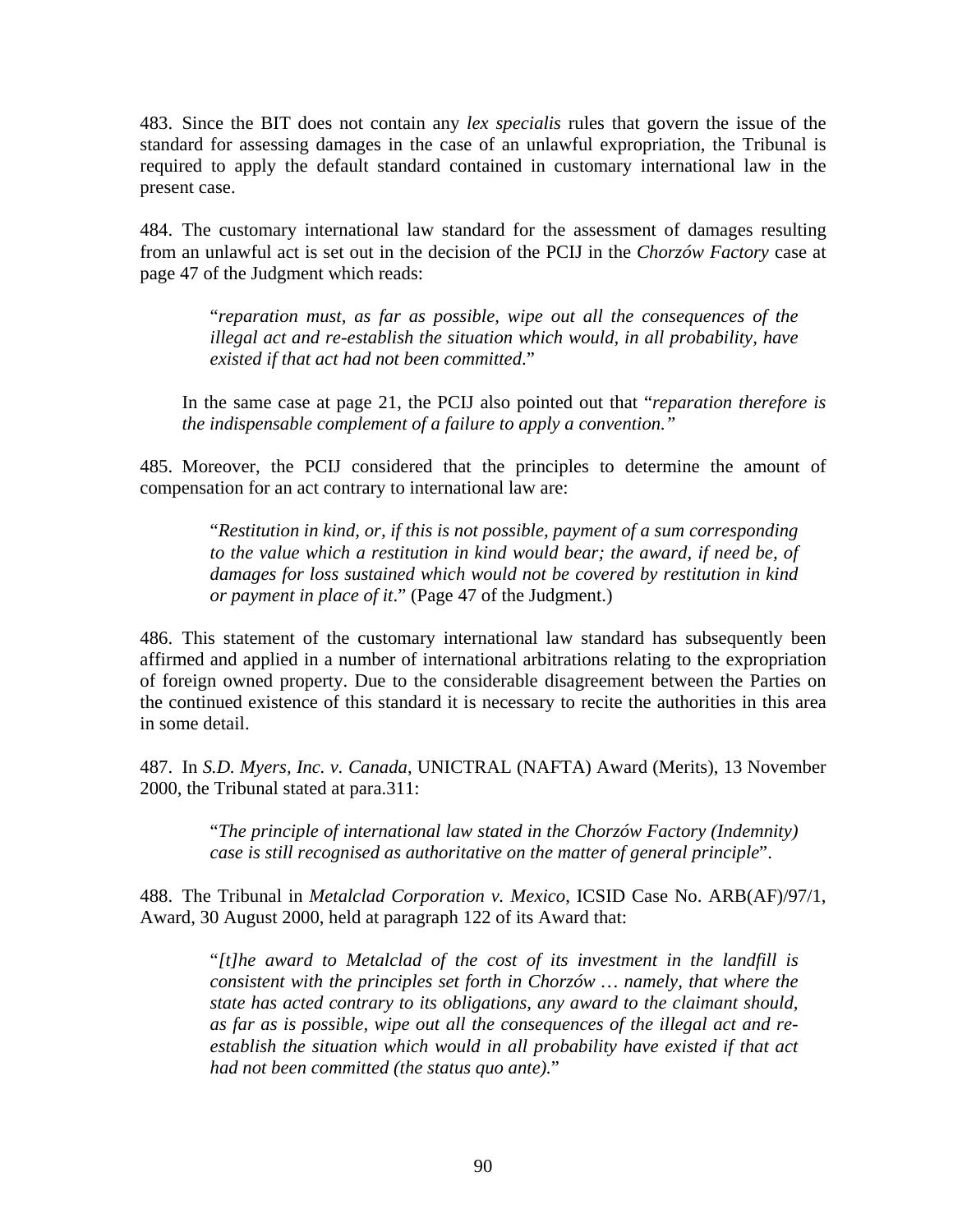489. Moreover, in *CMS Gas Transmission Company v. The Argentine Republic*, ICSID Award, Case No. ARB/01/8, 12 May 2005, the ICSID Tribunal stated in para.400 of its Award the following:

"*Restitution is the standard used to re-establish the situation which existed before the wrongful act was committed, provided this is not materially impossible and does not result in a burden out of proportion as compared to compensation.*"

490. Similarly, in *Petrobart Limited v. The Kyrgyz Republic*, Arbitration No. 126/2003, Arbitration Institute of the Stockholm Chamber of Commerce (Energy Charter Treaty), 29 March 2005, the Tribunal held at pages 77 and 78 of its Award the following:

"*Petrobart refers to the judgment of the Permanent Court of International Justice in the Factory at Chorzów case and to the International Law Commission's Draft Articles on State Responsibility for Internationally Wrongful Acts in order to show that the Kyrgyz Republic is obliged to compensate Petrobart for all damage resulting from its breach of the Treaty. The Arbitral Tribunal agrees that, in so far as it appears that Petrobart has suffered damage as a result of the Republic's breaches of the Treaty, Petrobart shall so far as possible be placed financially in the position in which it would have found itself, had the breaches not occurred.*"

491. The *Chorzów Factory* case has also been generally accepted by *Oppenheim's International Law* which states:

"*The principle is clear: out of an international wrong arises a right for the wronged state to request from the wrong-doing state the performance of such acts as are necessary for reparation of the wrong done. What kind of acts these are depends upon the merits of the case. For perhaps the majority of cases the guiding principle is as laid down in the Chorzów Factory (Indemnity) case, in the following terms: [the quotation omitted here is of the passage reproduced above from page 47 of the Judgment]. It is obvious that there must be pecuniary reparation for any material damage … .*" (R. Jennings and A. Watts, *Oppenheim's International Law* (9<sup>th</sup> ed., 1996), pages 528-529.)

492. For additional cases affirming and applying the *Chorzów Factory* standard for the assessment of damages in the context of expropriation of foreign owned property, see *Amoco International Finance Corporation v. Iran*, 15 IRAN–U.S. C.T.R. p.189 at p.246 (paras.191-194); and *MTD Equity Sdn Bhd and MTD Chile SA v. Chile*, ICSID Case No. ARB/01/7, 25 May 2004, para.238.

493. Finally, the International Court of Justice itself, the PCIJ's successor, in recent years repeatedly has reconfirmed the validity, indeed the primacy, of *Chorzów Factory* as the standard of compensation for acts by States unlawful under international law. Thus in 1997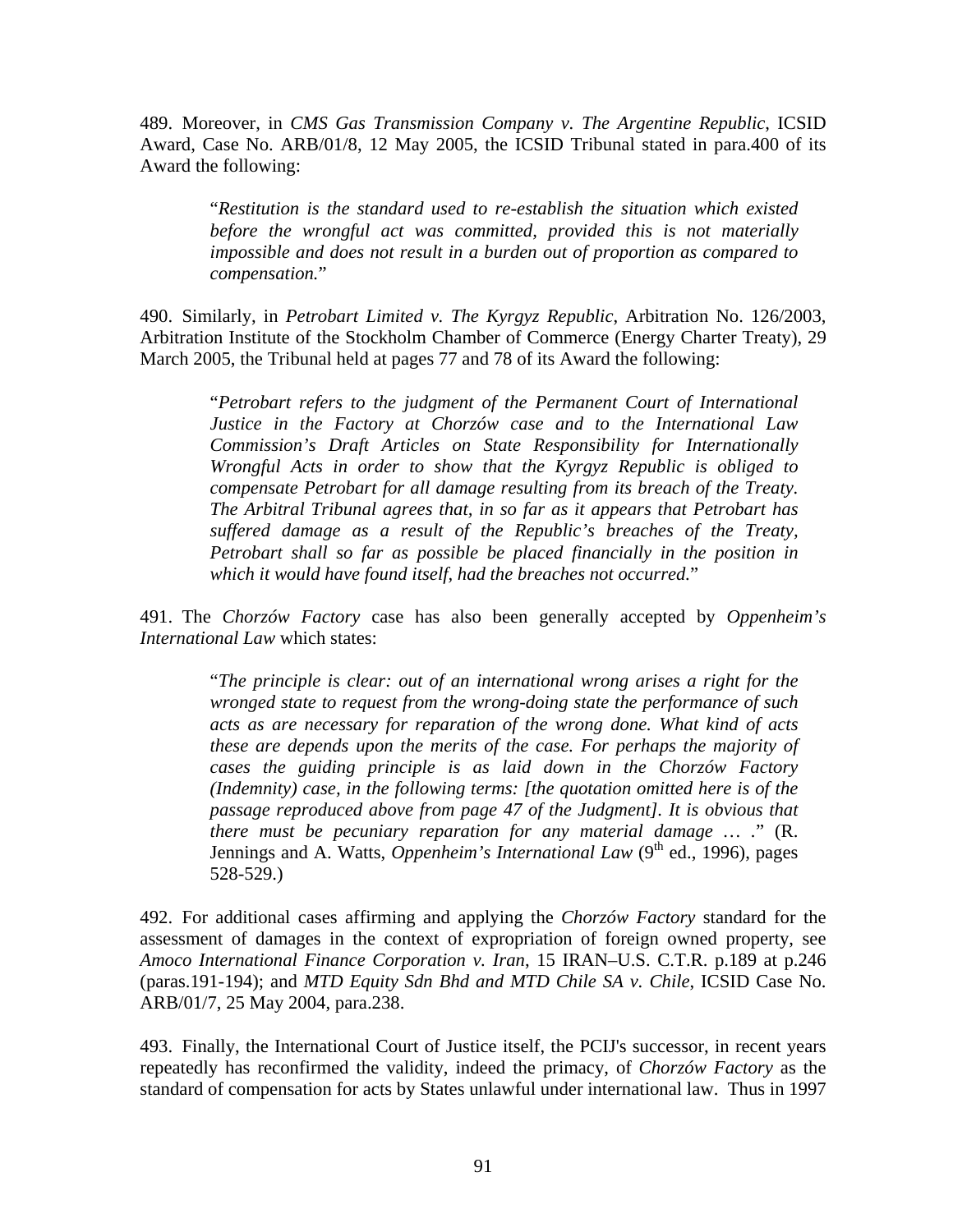in the Case Concerning the Gabcíkovo-Nagymaros Project, (Hung. v. Slovakia), 1997 I.C.J. 7 (Sept. 25), the Court, having found both Hungary and the Slovak Republic to have acted wrongfully in connection with a dam project, had been asked to "indicate on what basis they should be paid," id. para.152, and in answering such petition referred in the first instance to *Chorzów Factory*, quoting the same phrase from that case as is set forth in paragraph 484 above. In 2001 the Court again, in the LaGrand Case, (Ger. v. U.S.), 2001 I.C.J. 466 (June 27), relied (at para.125) on the *Chorzów Factory* principle. In its 2002 Judgment in the Case Concerning the Arrest Warrant of 11 April 2000, (Democratic Rep. Of Congo v. Belg.), 2002 I.C.J. 3 (February 14), the Court again invoked (at para.76) the very same passage from *Chorzów Factory* it had cited in the Case Concerning the Gabcíkovo-Nagymaros Project as noted above (and which is quoted in paragraph 484 above) in connection with its finding that Belgium had committed an internationally wrongful act and its associated discussion of remedies. Just two years ago, in 2004, the Court twice had occasion to reconfirm *Chorzów Factory*'s principles. First, the Case Concerning Avena and other Mexican Nationals, (Mexico v. U.S.), 2004 I.C.J. 12 (March 31) at paras.119-121, relied on the same principle quoted from *Chorzów* in the Gabcíkovo-Nagymaros, LaGrand and Arrest Warrant Judgments (and set forth in paragraph 484 above) in fashioning the relief ordered in its Judgment. Then, in its Advisory Opinion on the Legal Consequences of the Construction of a Wall in the Occupied Palestinian Territory, 2004 I.C.J. 136 (July 9), the Court, after finding the "*Wall*" in question to be in breach of various international obligations incumbent on Israel, "*recall[ed] that the essential forms of reparation in customary law were laid down by the Permanent Court of International Justice in the following terms*" and then proceeded in paragraph 152 to invoke the same passage from *Chorzów* Factory (as set forth in paragraphs 484 and 485 above) on which it had relied in the Gabcíkovo-Nagymaros, LaGrand, Arrest Warrant and Avena Cases.

The Court then went on to prescribe actual restitution as the preferred remedy, and in default thereof equivalent compensation:

*"Israel is accordingly under an obligation to return the land, orchards, olive groves and other immovable property seized from any natural or legal person for purposes of construction of the wall in the Occupied Palestinian Territory. In the event such restitution should prove to be materially impossible, Israel has an obligation to compensate the persons in question for the damage suffered."* (para.153)

Thus there can be no doubt about the present vitality of the *Chorzów Factory* principle, its full current vigor having been repeatedly attested to by the International Court of Justice.

494. It may also be noted that the International Law Commission's Draft Articles on Responsibility of States for Internationally Wrongful Acts, concluded in 2001, expressly rely on and closely follow *Chorzów Factory*. Article 31(1) provides:

*"The responsible State is under an obligation to make full reparation for the injury caused by the internationally wrongful act."*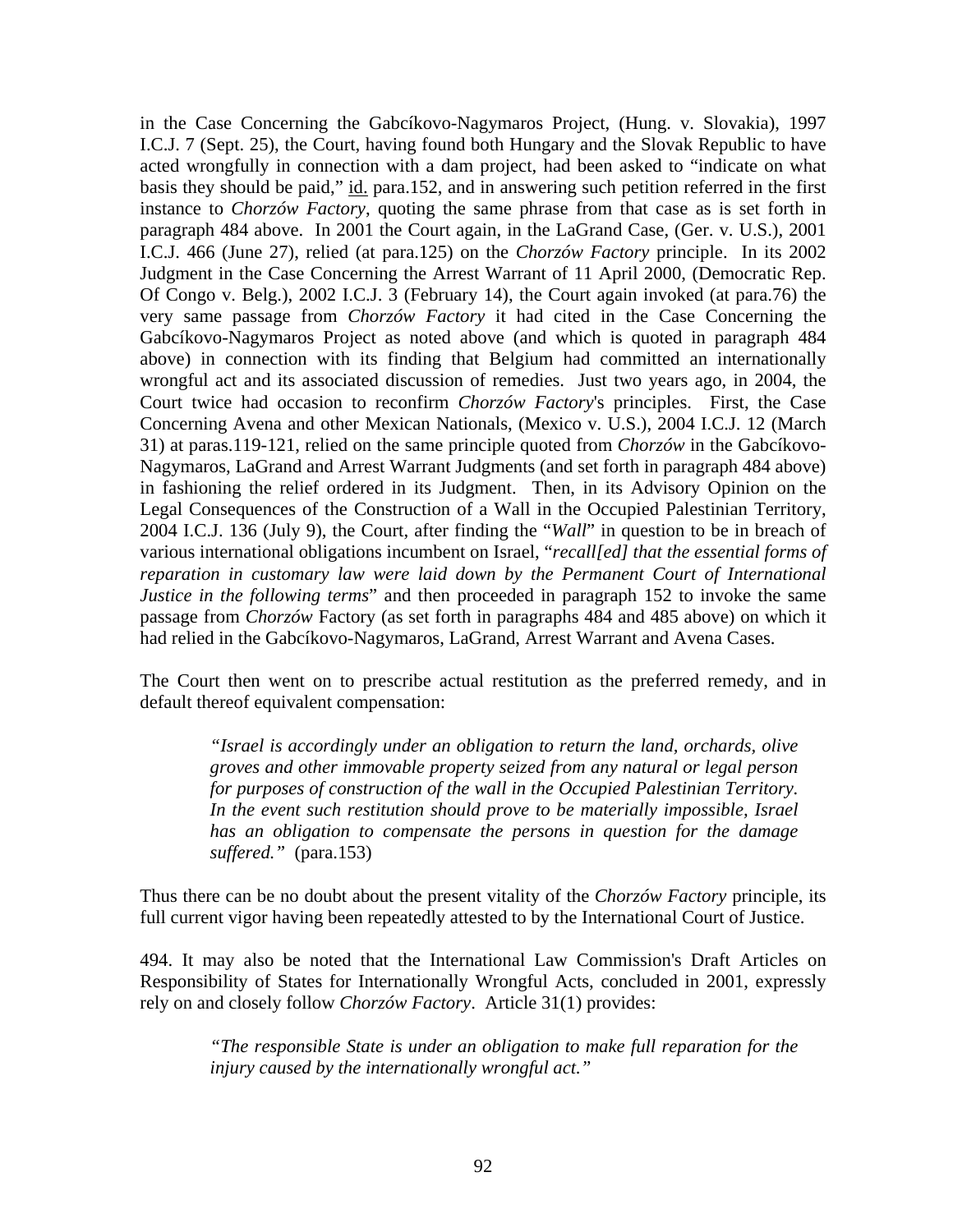The Commission's Commentary (at (2)) on this Article states that "*The general principle of the consequences of the commission of an internationally wrongful act was stated by the Permanent Court in the Factory at Chorzów case*" and then quotes the identical passage quoted by the International Court of Justice in all of the cases cited above (and set forth in paragraph 484 above). The Commission continues in Article 35 of the Draft Articles to conclude that restitution in kind is the preferred remedy for an internationally wrongful act, providing in Article 36 that only where restitution cannot be achieved can equivalent compensation be awarded.

495. The remaining issue is what consequence does application of this customary international law standard have for the present case. It is clear that actual restitution cannot take place and so it is, in the words of the *Chorzów Factory* decision, "*payment of a sum corresponding to the value which a restitution in kind would bear*", which is the matter to be decided.

496. The present case is almost unique among decided cases concerning the expropriation by States of foreign owned property, since the value of the investment after the date of expropriation (1 January 2002) has risen very considerably while other arbitrations that apply the *Chorzów Factory* standard all invariably involve scenarios where there has been a decline in the value of the investment after regulatory interference. It is for this reason that application of the restitution standard by various arbitration tribunals has led to use of the date of the expropriation as the date for the valuation of damages.

497. However, in the present, *sui generis*, type of case the application of the *Chorzów Factory* standard requires that the date of valuation should be the date of the Award and not the date of expropriation, since this is what is necessary to put the Claimants in the same position as if the expropriation had not been committed. This kind of approach is not without support. The PCIJ in the *Chorzów Factory* case stated that damages are "*not necessarily limited to the value of the undertaking at the moment of dispossession*" (Page 47 of the Judgment. This passage being cited with approval in *Amoco International Finance Corporation v. Iran*, 15 IRAN–U.S. C.T.R. p.189 at p.247 (para.196).) It is noteworthy that the European Court of Human Rights has applied *Chorzów Factory* in circumstances comparable to the instant case to compensate the expropriated party the higher value the property enjoyed at the moment of the Court's judgment rather than the considerably lesser value it had had at the earlier date of dispossession. In Papamichalopoulos and Others v. Greece ((1966) E.H.R.R. 439) (available also on Westlaw at 1995 WL 1082483 (ECHR)) the Greek Government in 1967 had expropriated unimproved real estate for the purpose of building housing for Greek Navy personnel, and in 1993 the Court had ruled that "*the applicants de facto…have been expropriated in a manner incompatible with their right to the peaceful enjoyment of their possession*" ((1993) 16 E.H.R.R. 440, paras.35-46 and points 1 and 2 of the operative provisions). In the remedies stage the Court ruled (para.36), just as in the case here, that "*[t]he act of the Greek Government…contrary to the Convention was not an expropriation that would have been legitimate but for the failure to pay fair compensation.*" The Court continued (para.36):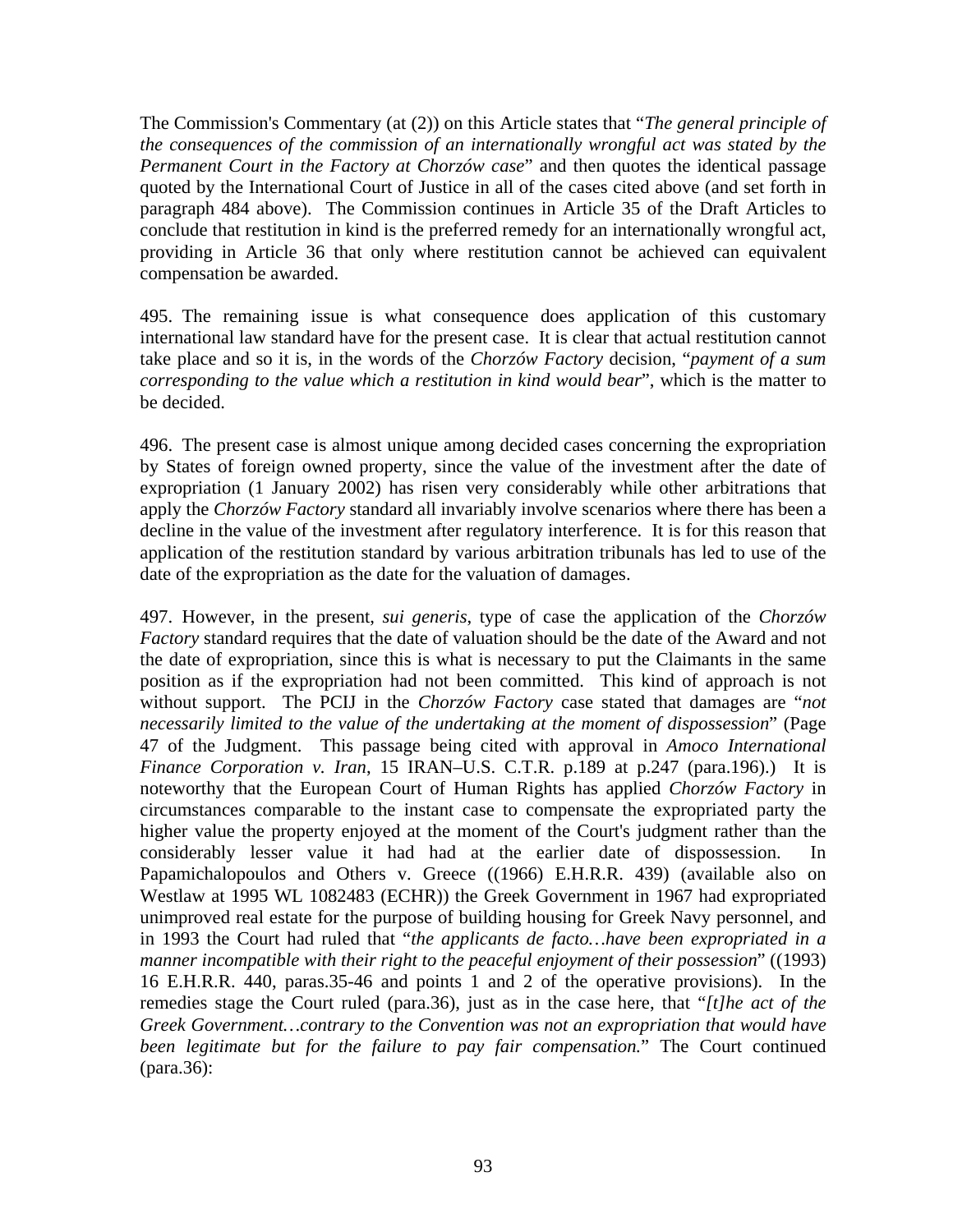*"The unlawfulness of such a dispossession inevitably affects the criteria to be used for determining the reparation owed by the respondent State, since the pecuniary consequences of a lawful expropriation cannot be assimilated to those of an unlawful dispossession."* 

Then, citing the oft-quoted passage from *Chorzów Factory* set forth in paragraph 484 above and repeated by the International Court of Justice on numerous recent occasions as noted earlier, the Court concluded (para.37):

> *"In the present case the compensation to be awarded to the applicants is not limited to the value of their properties at the date [1967] on which the Navy occupied them. . . For that reason [the Court had] requested the experts [appointed by the Court] to estimate also the current value of the land in issue."*

The Court ordered restitution of the land, including all of the buildings and other improvements made over the intervening years by the Greek Navy, and further (para. 39), that if restitution would not be made:

> *"[T]he Court holds that [Greece] is to pay the applicants, for damage and loss of enjoyment since the authorities took possession of the land in 1967, the current value of the land, increased by the appreciation brought about by the existence of the buildings and the construction costs of the latter."*

498. Moreover, Sole Arbitrator Dupuy in *Texaco Overseas Petroleum Company v. Government of the Libyan Arab Republic* 53 ILR p.389 cited a number of authorities on the contours of the principle of *restitutio in integrum* as set out in the *Chorzów Factory* case. Dupuy cited in particular the view of former ICJ President Jiménez de Aréchaga, writing extra-judicially, who stated:

"*The fact that indemnity presupposes, as the PCIJ stated, the 'payment sum corresponding to the value which a restitution in kind would bear', has important effects on its extent. As a consequence of the depreciation of currencies and of delays involved in the administration of justice, the value of a confiscated property may be higher at the time of the judicial decision than at the time of the unlawful act. Since monetary compensation must, as far as possible, resemble restitution, the value at the date when indemnity is paid must be the criterion.*"

499. Based on the foregoing reasons, the Tribunal concludes that it must assess the compensation to be paid by the Respondent to the Claimants in accordance with the *Chorzów Factory* standard, i.e., the Claimants should be compensated the market value of the expropriated investments as at the date of this Award, which the Tribunal takes as of September 30, 2006.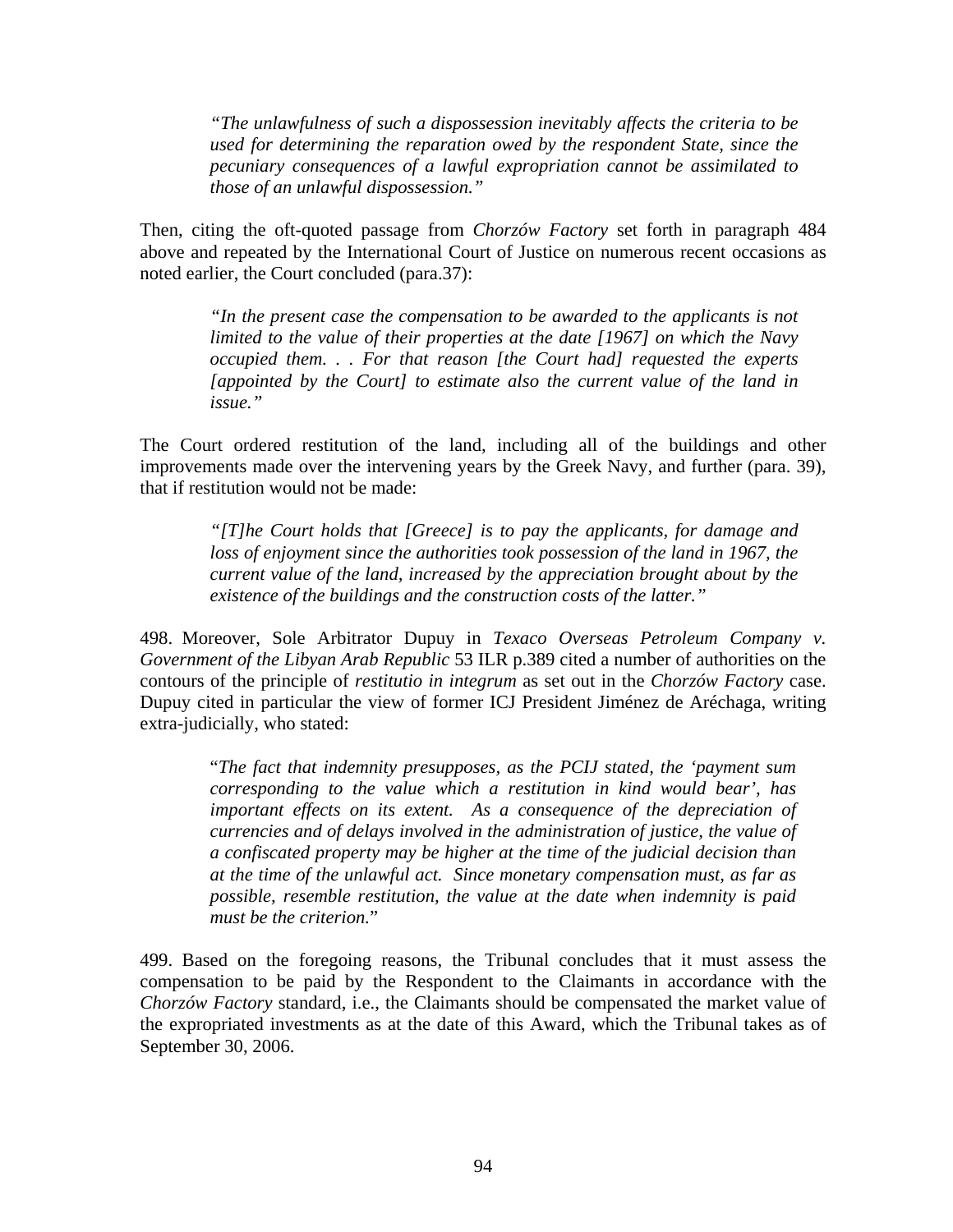500. Consequently, the Tribunal rejects the Claimants' claim for damages under the unjust enrichment approach, which, in the Tribunal's opinion, has not been substantiated by the Claimants with either sufficient facts or law.

### **2. Discounted Cash Flow (DCF) Method v. Balancing Payment Method**

501. The next focus of the legal debate between the Parties is the appropriate method to compute the fair market value of the expropriated investments of the Claimants. The Claimants submit, based on their expert reports, i.e., the LECG reports, that the DCF method is appropriate in the present case. The Respondent contends that, based on the NERA Report and the later Hunt Report, a Balancing Payment method is to be followed.

502. Like many other tribunals in cases such as the present one, the Tribunal prefers to apply the DCF method, although it is mindful of the Respondent's admonishment that: "*international tribunals have exercised great caution in using the [DCF] method due to its inherently speculative nature.*" (Counter-Memorial at para.590).

503. The Respondent's Balancing Payment method "*is the sum required to provide the Claimants with an IRR return of 17.5% at the date of termination, after accounting for the payments already made.*" (Counter-Memorial at para.739). In the Tribunal's view, the Balancing Payment method does not take into account, at least not sufficiently, the remaining term of the investments. In this connection, the Regulatory Framework specifies in Section 4.1 that the term "*IRR*" is:

"*discount rate that equates the discounted value of a stream of cash flows to the costs of the investment that produced the cash flows, calculated over the entire life of the investment.*" (emphasis added)

Moreover, the Balancing Payment method would imply that investors entering into an agreement can be excluded therefrom almost the morning after signing. Article 4.5 of the Quotaholders' Agreement appears not to support Respondent's proposed method either because it provides that ATAA

"*. . . undertakes that during the Term, it shall not vote its Quotas in favour of expulsion from the Project Company of any ADC Party that is a Quotaholder in the Project Company.*"

Dr. Hunt also testified that he did not rely on Article 4.5. Rather, one should rely on Article 4.6 of the Agreement which requires the parties to cooperate in good faith and act to implement fully the terms of the Agreement. In addition, the Claimants have demonstrated to the satisfaction of the Tribunal that the Project Company had insufficient funds, and was unable to obtain those funds externally without the consent of ADC Affiliate, to effect the Balancing Payment. Consequently, it would have been impossible for ATAA to have unilaterally accelerated distributions to bring ADC Affiliate's IRR to 17.5% as of December 31, 2001.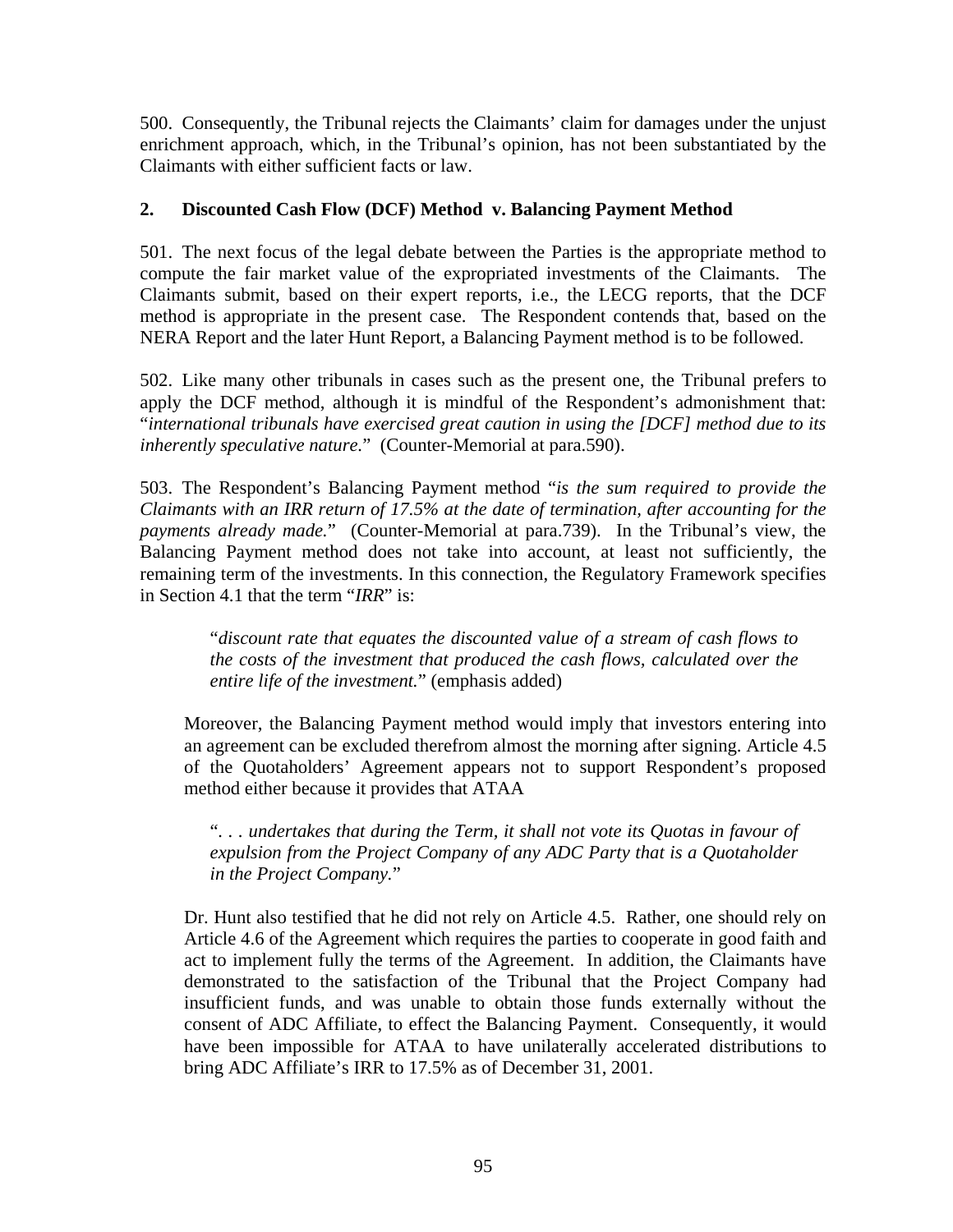504. The Respondent's argument that the Balancing Payment method shall be used instead of the DCF method is therefore rejected.

### **3. The Respondent's Other Attacks on the LECG Reports**

505. Except for the Respondent's attack on the DCF approach, the Respondent and its experts also criticize the LECG Reports on many other grounds, which the Tribunal will now consider in turn.

506. One of the Respondent's main criticisms concerns LECG's reliance on the 2002 Business Plan of the Project Company (subject to minor adjustments) as a basis for the DCF calculations, as incorporated in its own models (the "*2002 LECG Model*", "*2004 LECG Model*" and "*2005 LECG Model*"), because it would not provide a reliable basis on which to base projections as to the future performance of the Project Company for the purposes of assessing damages.

507. The Tribunal disagrees since the 2002 Business Plan was approved by ATAA in a letter of December 11, 2001, a few days before the Decree was issued that led to the expropriation and after five drafts had been discussed between the Quota Shareholders. The 2002 Business Plan, therefore, constitutes the best evidence before the Tribunal of the expectations of the parties at the time of expropriation for the expected stream of cash flows. The Respondent has not convincingly shown to the Tribunal that the 2002 Business Plan was limited to ascertaining whether in the short term Regulated Rates and Charges were to be changed or that LECG has failed to undertake scenario analysis or sensitivity testing (which LECG actually did).

508. The estimation of timing and magnitude of cash distributions to ADC Affiliate is, contrary to Dr. Hunt's criticism, based on a correct evaluation by LECG of contemporaneous forecasts of cash distributions as they are derived from the 2002 Business Plan. Dr. Hunt raised the question why ATAA would defer cash flows to later periods if the IRR of expected cash flows to ADC Affiliate is likely to be 17.5% maximum. That is conjecture which is contradicted by projections in the 2002 Business Plan. The same applies to the two alternative responses to better-than-expected Project Company performance (i.e., tariff adjustment and dividend waiver).

509. The Respondent further criticises the IRR used by LECG. Schedule C to the Agreement establishes a target IRR of 15.4% with an upper limit of 17.5%. In the Tribunal's view, LECG was justified in using the upper limit. As it is shown by the Claimants and it is borne out by the events subsequent to the expropriation, the Budapest Airport is indeed one of the fastest growing airports in the world. That increase in traffic would certainly have caused an IRR superior to the contractual cap of 17.5%. Furthermore, the fact that the 2002 Business Plan forecast substantially increased projected dividends in 2010 and 2011 is due to the fact that the Project Loan was scheduled to be repaid by the beginning of 2009, thereby decreasing the costs of the Project Company and increasing the revenues that were available for distribution as dividend in 2010 and 2011.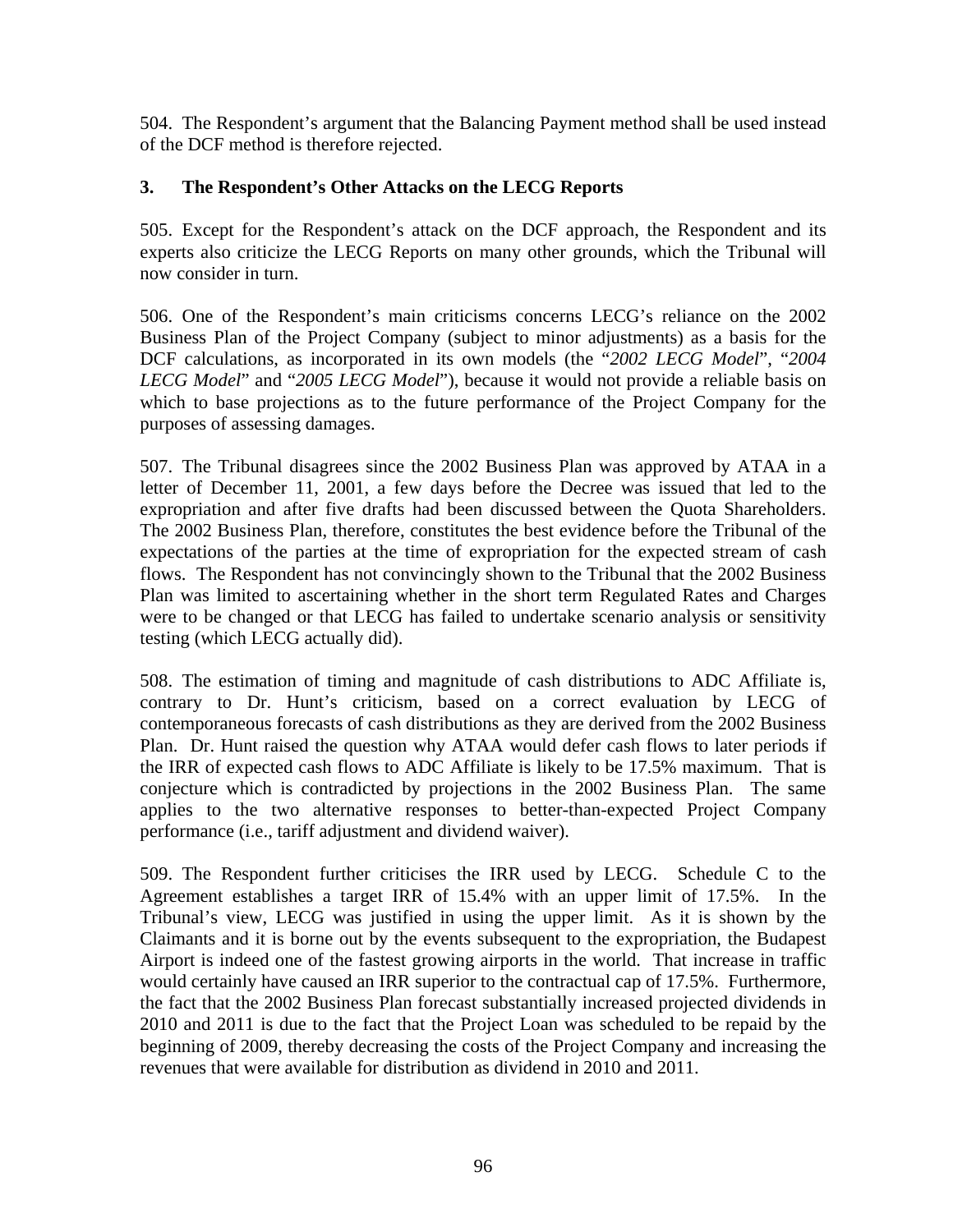510. The Respondent's other criticism relates to the discount factor used by LECG. The Tribunal notes that the difference between the use of the cost of equity to discount dividends and promissory notes payments (9.11%) and of the WACC to discount the Management Fees (8%) is explained by the fact that the Management Fees have seniority over dividends. Revenue streams from dividends and promissory notes payments are indeed subordinate to other Project Company cash flows and therefore subject to increased risk. In this connection, BAA used an identical WACC of 8% for its acquisition in December 2005.

511. According to LECG, the cost of equity is equal to the return on risk-free securities, plus systemic risk of the investment (Beta), multiplied by the market risk premium. For a number of countries, an adjustment for country risk is also made. The Respondent's criticism of the use by LECG of the Beta is unfounded. It appears that LECG used a Beta of various representative airports, and not just one. The Respondent's assertion that the market risk premium as used by LECG "*may not be conservative*" falls short of any substantiation. The use of the geometric mean estimate rather than the arithmetic mean is professionally justified. Finally, the Respondent's contention that the country risk "*may be understated*" comes within the same category.

512. The Respondent also contends that LECG should have discounted the present value of the distributions for illiquidity and absence of control of ADC Affiliate's interest. The Tribunal cannot accept these contentions. As is correctly pointed out by Dr. Spiller of LECG, an illiquidity discount is usually associated with privately held companies that have erratic or volatile cash flows. Regulated entities, such as the Project Company, do not typically attract an illiquidity discount because of the relatively stable cash flows associated with them. This is also shown by BAA's acquisition of Budapest Airport Rt. on December 22, 2005 which did not involve an illiquidity discount. With respect to the alleged minority discount, no such discount is required to be applied since ADC Affiliate had adequate shareholder protections in the Project Agreements.

513. As regards the Management Fees, the Tribunal has already found that they are in essence deferred compensation for services rendered prior to the Operations Commencement Date. The Respondent asserts that LECG's compensation estimate is extreme as it is close to zero marginal cost. The evidence before the Tribunal shows, however, that the costs of the ongoing services provided in exchange for the management fees were approximately 2-3% of the overall fees. As a result, LECG was justified in making a corresponding deduction in its calculation of damages.

### **4. Conclusion on Quantification**

514. In the light of all of the above, the Tribunal is fully satisfied that (a) the standard of compensation established in the *Chorzów Factory* case is the appropriate standard applicable to this case; (b) the restitution approach claimed by the Claimants shall accordingly be followed; (c) LECG's adoption of the DCF method is fully justified; and (d) the calculations carried out by LECG in line with the foregoing standard, approach and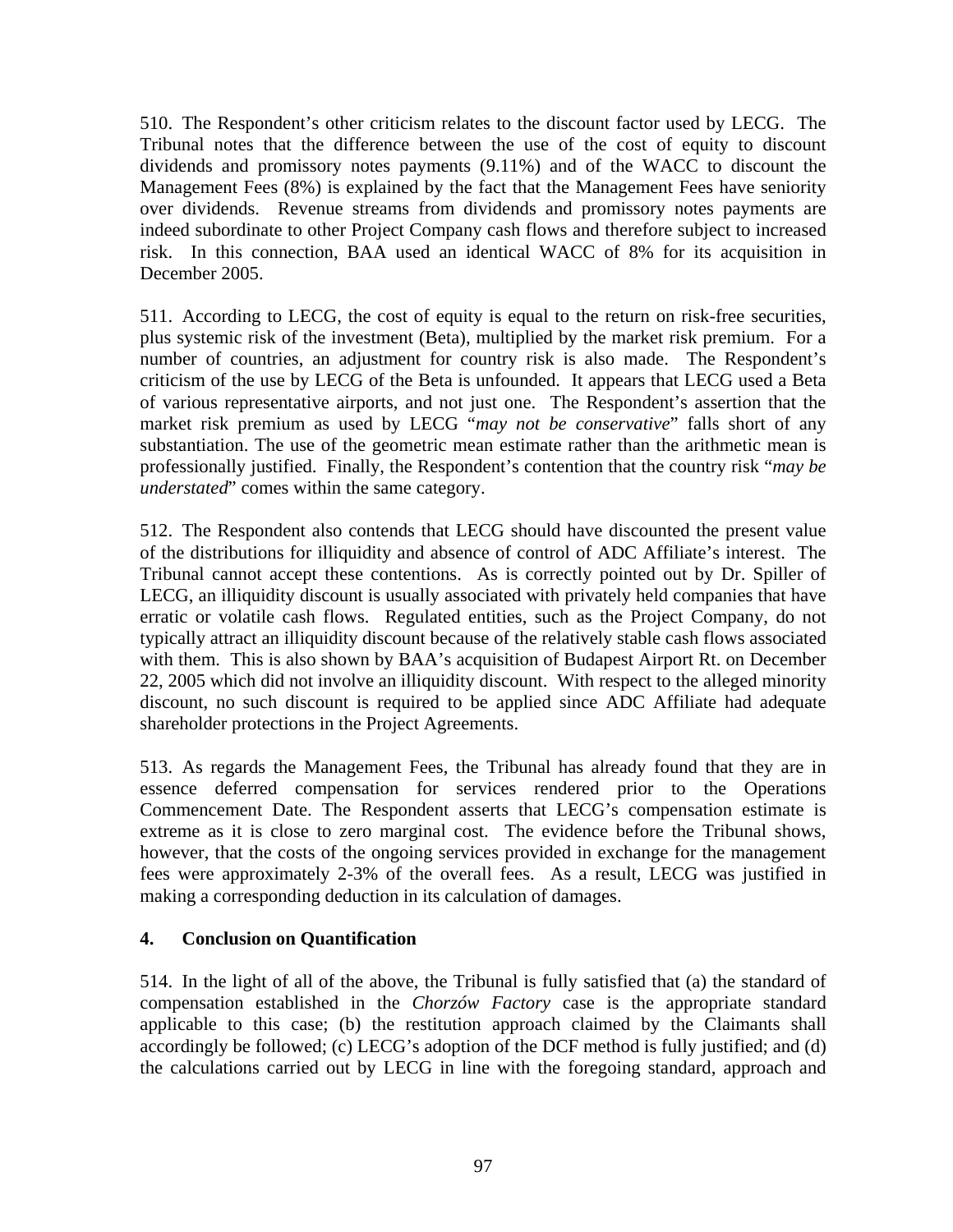method are reasonable and reliable and are endorsed by the Tribunal in calculating the final amount of damages.

515. With respect to Claimants' claim relating to Lost Future Development Opportunities (i.e., the parking garage facility and the additional terminal capacity), the Tribunal is of the view that they cannot be awarded since the Claimants had no firm contractual rights to those possible projects. Moreover, Claimants have been unable to quantify, with any fair degree of precision, the damages that would have resulted from the loss of those alleged opportunities.

516. The Tribunal would like to point out here that the LECG reports are, in the Tribunal's view, an example as to how damages calculations should be presented in international arbitration; they reflect a high degree of professionalism, clarity, integrity and independence by financial expert witnesses. LECG's valuation is fully validated by the amount of the acquisition by BAA of Budapest Airport Rt. on December 22, 2005, being US\$ 2.23 billion (£1.26 billion) for 75% minus one share and a 75-year assets management contract plus moveable assets.

## **5. The Amount of Compensation Payable to the Claimants**

517. As dictated by the nature of the restitution approach, an award date has to be determined in order to calculate the damages. In its first report dated July 29, 2004, LECG assumed July 31, 2004 as the award date and reached its first total amount of compensation under the restitution approach of US\$66.1 million. In its Supplemental Report dated July 22, 2005, this benchmark date is brought forward to July 2005 and the updated figure is US\$69.7 million. In its Post-Hearing Report, LECG lists the updated amounts of damages as of different assumed award dates month by month from July 2005 to December 2006. For the purpose of this Award, the Tribunal takes September 30, 2006, as the likely date of the Award.

518. The claim for damages under the restitution approach fall into two parts: (a) the estimated value of the Claimants' stake in the Project Company as of the award date; and (b) all unpaid dividends and management fees from the date of expropriation until the date of the award.

519. Taking September 30, 2006 as the date of the Award, the Tribunal notes that the Supplemental Report of LECG arrives at a total amount of damages payable to the Claimants by the Respondent in the sum of US\$76.2 million.

520. Since the calculation is based on the value of the expropriated investments as of the date of the award, no pre-award interest has accrued.

521. The Tribunal is of course grateful to the experts on both sides for their enormous help on the issue of damages. However the Tribunal feels bound to point out that the assessment of damages is not a science. True it is that the experts use a variety of methodologies and tools in order to attempt to arrive at the correct figure. But at the end of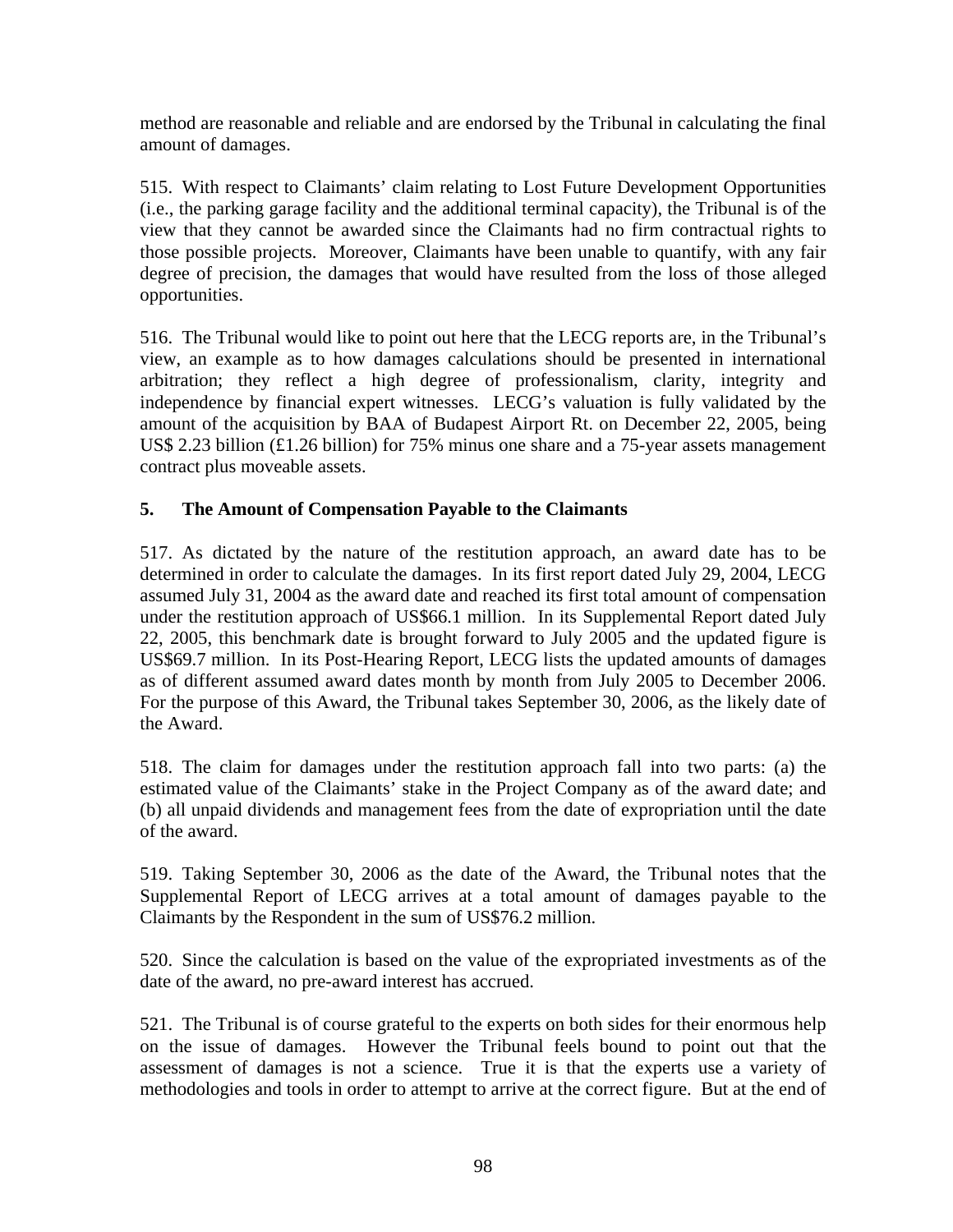the day, the Tribunal can stand back and look at the work product and arrive at a figure with which it is comfortable in all the circumstances of the case. In the light of all of the above and in the light of the admission that there was a very minor error in LECG's final figure (See Ogilvy Renault's Letter dated May 12, 2006), the Tribunal awards ADC Affiliate US\$55,426,973 and ADC & ADMC Management US\$20,773,027 both sums to carry interest at 6% per annum with monthly rests until payment. Such interest rate is the same as the interest rate agreed by the parties in the Promissory Note.

522. As to post-Award interest, contrary to Respondent's submission, the current trend in investor-State arbitration is to award compound interest. Respondent relies on the statement "*[t]here are few rules within the scope of the subject of damages in international law that are better settled than the one that compound interest is not allowable*" by Marjorie Whiteman in *Damages in International Law* (1943) Vol. III at 1997. While the Iran-U.S. Claims Tribunal echoed Ms. Whiteman's statement, tribunals in investor-State arbitrations in recent times have recognized economic reality by awarding compound interest (*see*, *e.g.*, *Middle East Cement Shipping Co. S.A. v. Arab Republic of Egypt*, Final Award, 12 April 2002, ICSID Case No. ARB/99/6, at paras.174-175). In paragraph 104 of the award in *Compañía del Desarrollo de Santa Elena S.A. v. Republic of Costa Rica*  (ICSID Case No. ARB/96/1), the Tribunal recognized that the reason for compound interest was not "*to attribute blame to, or to punish, anybody for the delay in the payment made to the expropriated owner; it is a mechanism to ensure that the compensation awarded the Claimant is appropriate in the circumstances*". Accordingly, the Tribunal determines that interest is to be compounded on a monthly basis in the present case.

# **G. Return of the Shares and Promissory Notes**

523. As previously noted, Claimant ADC Affiliate has undertaken to return its shares in the Project Company (i.e., 34%) to Respondent upon payment of the sum awarded by the Tribunal (*see* paras.248-249 *supra*). Accordingly, the Tribunal orders ADC Affiliate to transfer the unencumbered ownership in those shares to Respondent immediately after receipt of payment in full of the sum awarded in this Award (including interest and cost). The promissory notes shall be deemed to have ceased to have any legal force and effect upon payment in full of the sum awarded in this Award (including interest and costs).

524. For the sake of completeness, the Tribunal rules that all claims raised by the Claimants but not specifically dealt with in this Award are dismissed and that all defences raised by the Respondent not specifically dealt with in this Award are likewise rejected.

# **H. Costs**

525. Both Parties sought the costs of this arbitration in the event that they were successful.

526. The Tribunal ordered the Parties to set out their claims for costs in a brief schedule.

527. By letter dated August 21, 2006, Ogilvy Renault presented the Tribunal and the Respondent with a schedule claiming US\$7,623,693 in respect of the Claimants' costs and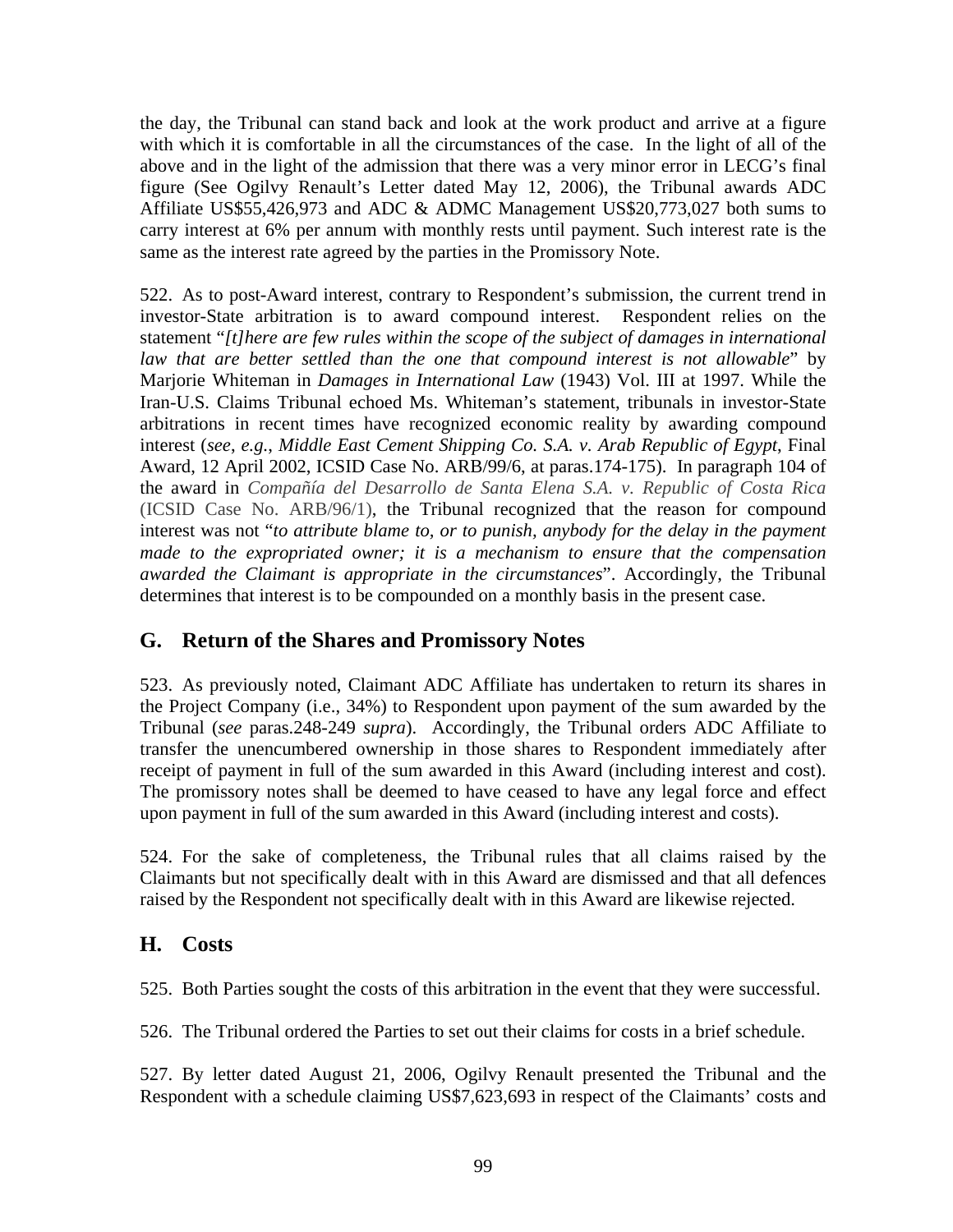expenses of this arbitration which included the sum of US\$350,000 paid to ICSID as deposit towards the fees and expenses of the arbitral Tribunal.

528. On the same date the Tribunal received a letter from the Bodnár Law Firm with a schedule claiming US\$4,380,335 in respect of the Respondent's costs and expenses of this arbitration which included the sum of US\$350,000 paid to ICSID as deposit towards the fees and expenses of the arbitral Tribunal.

529. The Claimants' counsel filed their comments on the Respondent's schedule of costs on September 6, 2006, and on September 18, 2006, the Tribunal received from the Respondent's counsel comments on the Claimants' claims for costs. The Respondent contended that the amount of the Claimants' costs and expenses was excessive and should be reduced. The Respondent noted that the Claimants' costs and expenses exceeded the Respondent's costs and expenses by approximately 74%. The Respondent makes the point that such a difference was incomprehensible. Accordingly, the Respondent requests the Tribunal to reduce the recoverable amounts of the Claimants' costs to a reasonable degree taking into account the costs and expenses of the Respondent.

### **1. Principle**

530. It is clear from Article 61(2) of the ICSID Convention and Rule 28 of the ICSID Arbitration Rules that the Tribunal has a wide discretion with regard to costs.

Article 61(2) states:

*"in the case of arbitration proceedings the Tribunal shall, except as the parties otherwise agree, assess the expenses incurred by the parties in connection with the proceedings, and shall decide how and by whom those expenses, the fees and expenses of the members of the Tribunal and the charges for the use of the facilities of the Centre shall be paid. Such decision shall form part of the award."* 

Rule 28 provides:

*"(1) Without prejudice to the final decision on the payment of the cost of the proceeding, the Tribunal may, unless otherwise agreed by the parties, decide:* 

*(b) at any stage of the proceeding, the portion which each party shall pay, pursuant to Administrative and Financial Regulation 14, of the fees and expenses of the Tribunal and the charges for the use of the facilities of the Centre;* 

*(c) with respect to any part of the proceeding, that the related costs (as determined by the Secretary-General) shall be borne entirely or in a particular share by one of the parties.*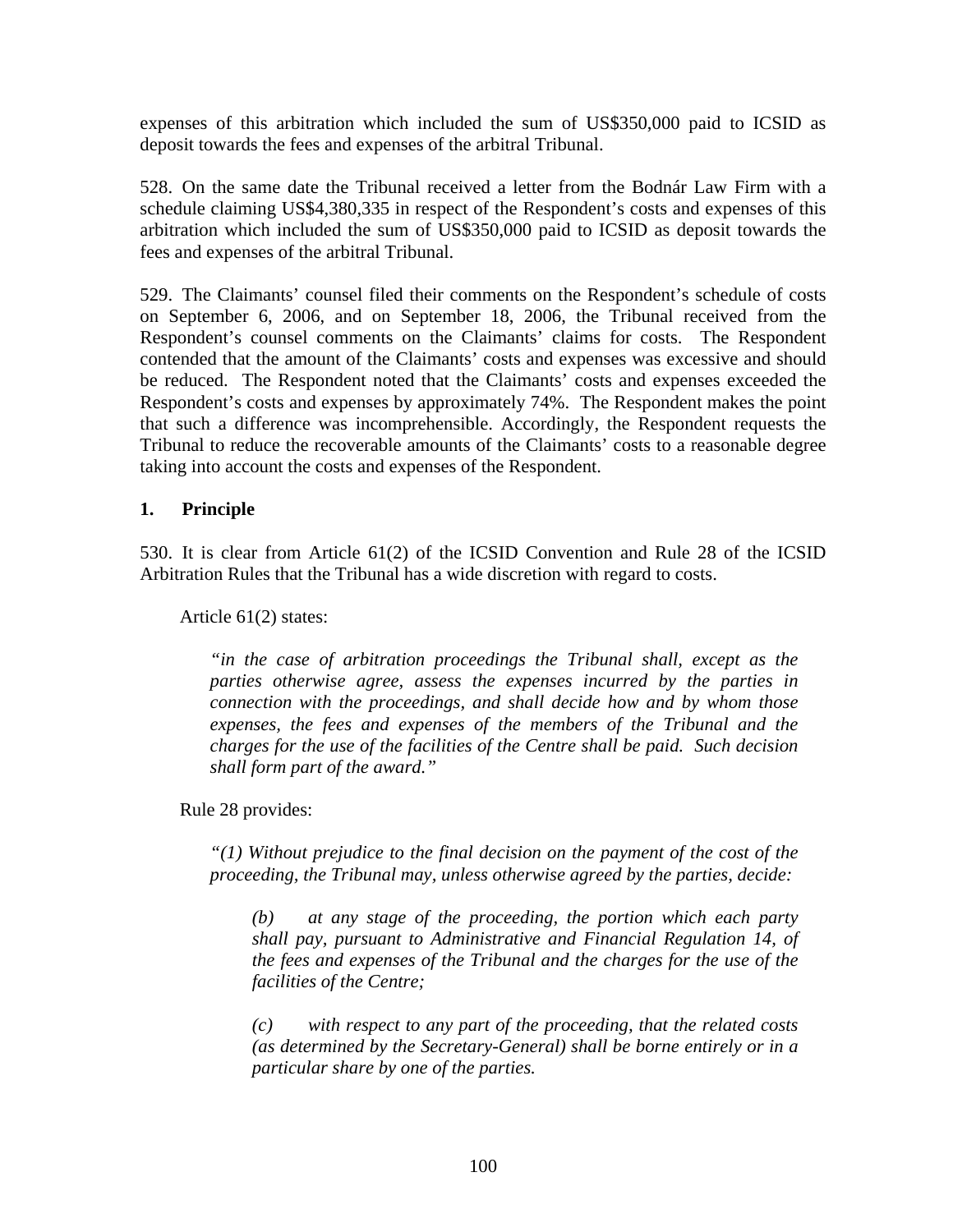*(2) Promptly after the closure of the proceeding, each party shall submit to the Tribunal a statement of costs reasonably incurred or borne by it in the proceeding and the Secretary-General shall submit to the Tribunal an account of all amounts paid by each party to the Centre and of all costs incurred by the Centre for the proceeding. The Tribunal may, before the award has been rendered, request the parties and the Secretary-General to provide additional information concerning the cost of the proceeding."* 

531. Further, it can be seen from previous awards that ICSID arbitrators do in practice award costs in favour of the successful party and sometimes in large sums (see for example *CSOB v. Slovakia* – US\$10 million).

532. In a recent article titled *Treaty Arbitration and Investment Dispute: Adding up the Costs* by M. Weiniger & M. Page, 2006 1:3 Global Arb. Rev.44), the authors state that "*[r]ecently, … some tribunals [in investment arbitration] have adopted a more robust approach, seeing no reason to depart form the principle that the successful party should have its costs paid by the unsuccessful party, as adopted in commercial arbitration.*"

533. In the present case, the Tribunal can find no reason to depart from the starting point that the successful party should receive reimbursement from the unsuccessful party. This was a complex, difficult, important and lengthy arbitration which clearly justified experienced and expert legal representation as well as the engagement of top quality experts on quantum. The Tribunal is not surprised at the total of the costs incurred by the Claimants. Members of the Tribunal have considerable experience of substantial ICSID cases as well as commercial cases and the amount expended is certainly within the expected range. Were the Claimants not to be reimbursed their costs in justifying what they alleged to be egregious conduct on the part of Hungary it could not be said that they were being made whole.

### **2. Quantum**

534. At the outset it is worth recalling the wise comments of Howard Holtzmann who said:

*"A test of reasonableness is not, however, an invitation to mere subjectivity. Objective tests of reasonableness of lawyers' fees are well-known. Such tests typically assign weight primarily to the time spent and complexity of the case. In modern practice, the amount of time required to be spent is often a gauge of the extent of the complexity involved. Where the Tribunal is presented with copies of bills for services or other appropriate evidence, indicating the time spent, the hourly billing rate, and a general description of the professional services rendered, its task need be neither onerous nor mysterious. The range of typical hourly billing rates is generally known and, as evidence before the Tribunal in various cases including this one indicates, it does not greatly differ between the United States and countries of Western Europe, where both claimants and respondents before the Tribunal typically hire their outside*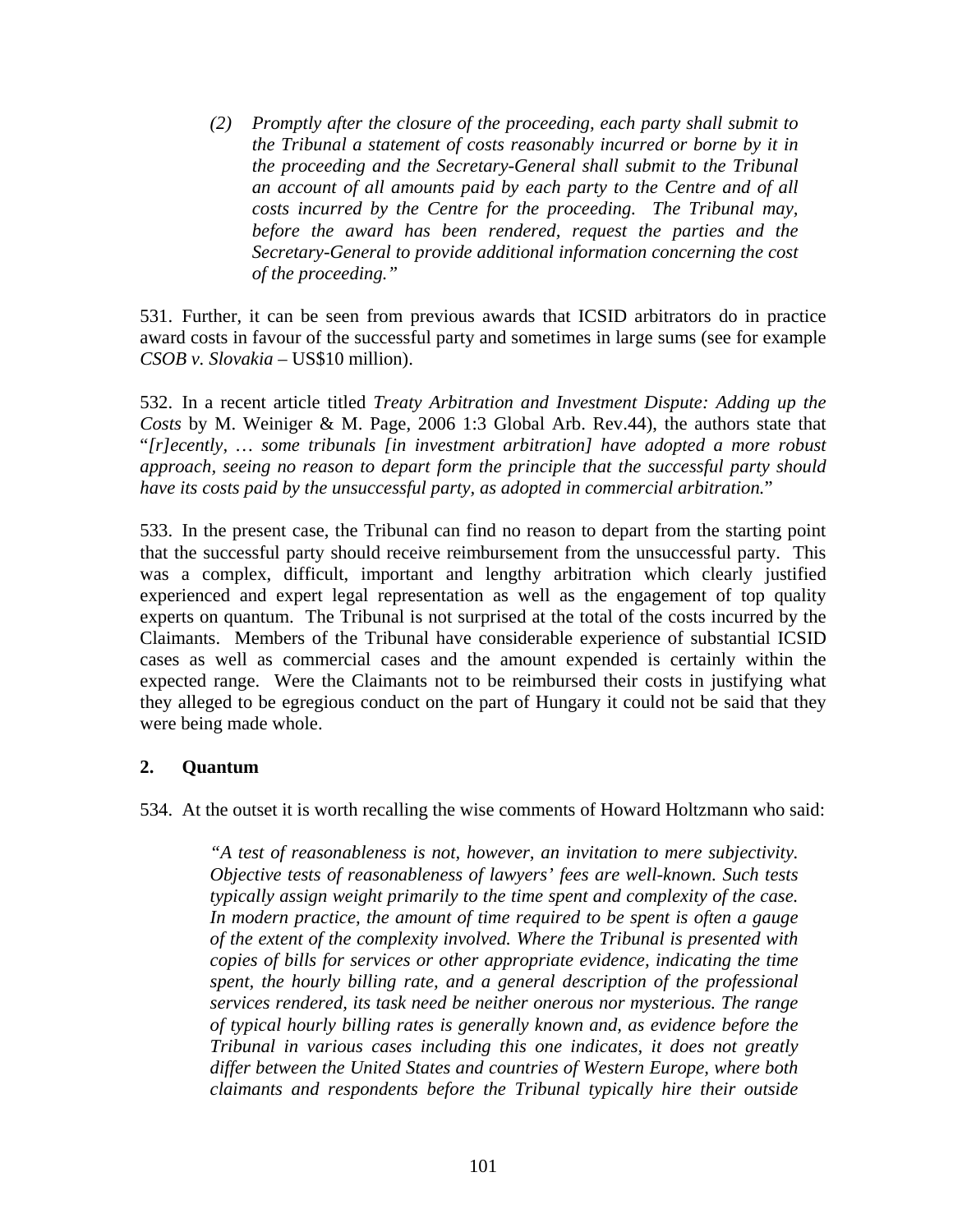*counsel. Just how much time any lawyer reasonably needs to accomplish a task can be measured by the number of issues involved in a case and the amount of evidence requiring analysis and presentation. While legal fees are not to be calculated on the basis of the pounds of paper involved, the Tribunal by the end of a case is able to have a fair idea, on the basis of the submissions made by both sides, of the approximate extent of the effort that was reasonably required.* 

*Nor should the Tribunal neglect to consider the reality that legal bills are usually first submitted to businessmen. The pragmatic fact that a businessman has agreed to pay a bill, not knowing whether or not the Tribunal would reimburse the expenses, is a strong indication that the amount billed was considered reasonable by a reasonable man spending his own money, or the money of the corporation he serves. That is a classic test of reasonableness."* (Separate opinion of Judge Holtzmann at 7; reported in Iranian Assets Litigation Reporter 10, 860, 10, 863; 8 Iran-US C.T.R. 329, 332-333.)

535. In addition to the obvious good sense of the passage cited above there are a number of features in this case which justify the Tribunal in ordering the Respondent to reimburse the Claimants the full amount of their legal and other expenses of this arbitration. However, at the outset, the Tribunal should make clear that it is quite satisfied that the amount claimed for costs by the Claimants is reasonable in amount having regard to all the circumstances of this case. The Tribunal rejects the submission that the reasonableness of the quantum of the Claimants' claim for costs should be judged by the amount expended by the Respondent. It is not unusual for claimants to spend more on costs than respondents given, among other things, the burden of proof. Although at the outset both sides were represented by top class international law firms, the Respondent changed counsel before the hearing and took on an able and dynamic younger legal team. The Respondent also engaged Dr. Hunt at the very last minute in place of its former expert firm NERA Consulting. All these factors can explain the discrepancy between the two sides' costs and expenses.

536. The other factors are as follows. Firstly, the Tribunal has concluded that Hungary made no attempt to honour its obligations under the BIT. Hungary acted throughout with callous disregard of the Claimants' contractual and financial rights.

537. Secondly, the Respondent took every conceivable point and put the Claimants to strict proof of every aspect of their case. Some of the points taken were unarguable but nevertheless they added to the time and cost of this arbitration.

538. Thirdly, the Respondent put forward an overly burdensome document request which the Tribunal ordered should be completely re-cast and which was.

539. Fourthly, not only did the Respondent change counsel in mid-arbitration thereby causing some extra expense, but it also changed experts at the very last minute. On change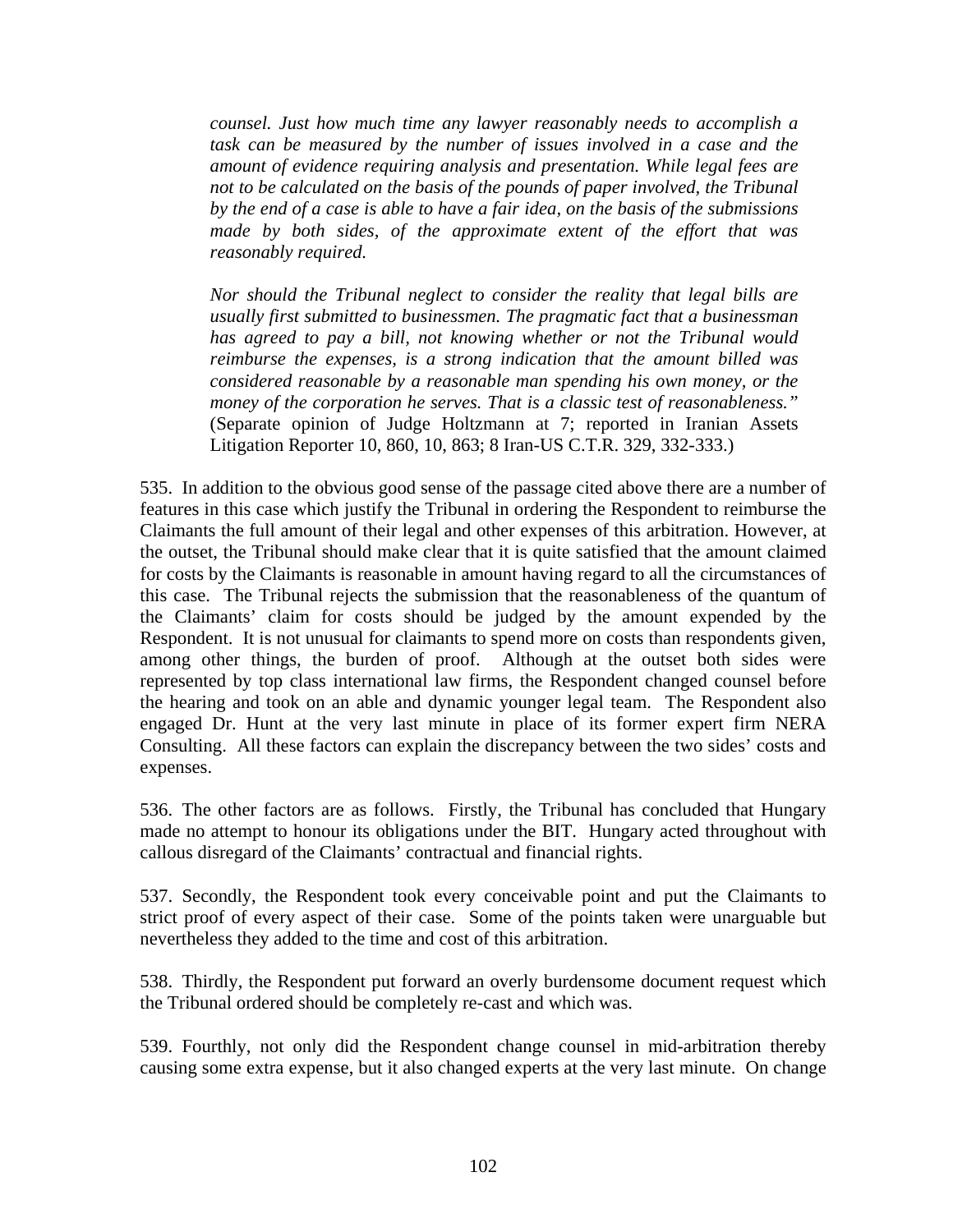of counsel, the Respondent sought an adjournment of the long fixed hearing dates which were properly opposed by the Claimants and rejected by the Tribunal.

540. Fifthly, the Tribunal can find no evidence of duplication of effort as between the cocounsel engaged by the Claimants. In fact, to the contrary, the division of labour at the hearing seemed most appropriate and was conducive to a smooth hearing.

541. The Tribunal hastens to add that no criticism whatsoever can be leveled at the new legal team which conducted the actual hearing with ability, clarity, expedition and above all extreme courtesy.

542. In the light of the foregoing, the Tribunal has no hesitation in concluding that it would be wholly appropriate, as well as just, in the exercise of its discretion to order the Respondent to reimburse the Claimants the sum of US\$7,623,693 in respect of their costs and expenses in this arbitration.

# **THE AWARD**

543. Having heard and read all the submissions and evidence in this arbitration, the Tribunal AWARDS AND ORDERS AS FOLLOWS:

- 1) within 30 days of the date of this Award, the Respondent shall pay to ADC Affiliate Ltd. the sum of US\$55,426,973 together with interest thereon calculated from the 30th day following the date of this Award at the rate of 6% per annum compounded with monthly rests until payment;
- 2) within 30 days of the date of this Award, the Respondent shall pay to ADC  $\&$ ADMC Management Ltd. the sum of US\$20,773,027 together with interest thereon calculated from the 30th day following the date of this Award at the rate of 6% per annum compounded with monthly rests until payment;
- 3) within 30 days of the date of this Award, the Respondent shall pay to the Claimants the sum of US\$7,623,693 in full satisfaction of both Claimants' claims for costs and expenses of this arbitration together with interest thereon calculated from the 30th day following the date of this Award at the rate of 6% per annum compounded with monthly rests until payment;
- 4) immediately upon receipt of all of the sums referred to in paragraphs 1), 2) and 3) above, ADC Affiliate Ltd. shall transfer the unencumbered ownership in all its shares in the Project Company to the Respondent and to its order.

544. The Tribunal wishes to make clear that it has read and taken into account all of the voluminous material submitted to it in this arbitration even if not every point has been replicated herein. Finally, the Tribunal would like to thank and pay tribute to both legal teams for their clear, concise, able and courteous submissions at all stages of this difficult arbitration and particularly at the hearing.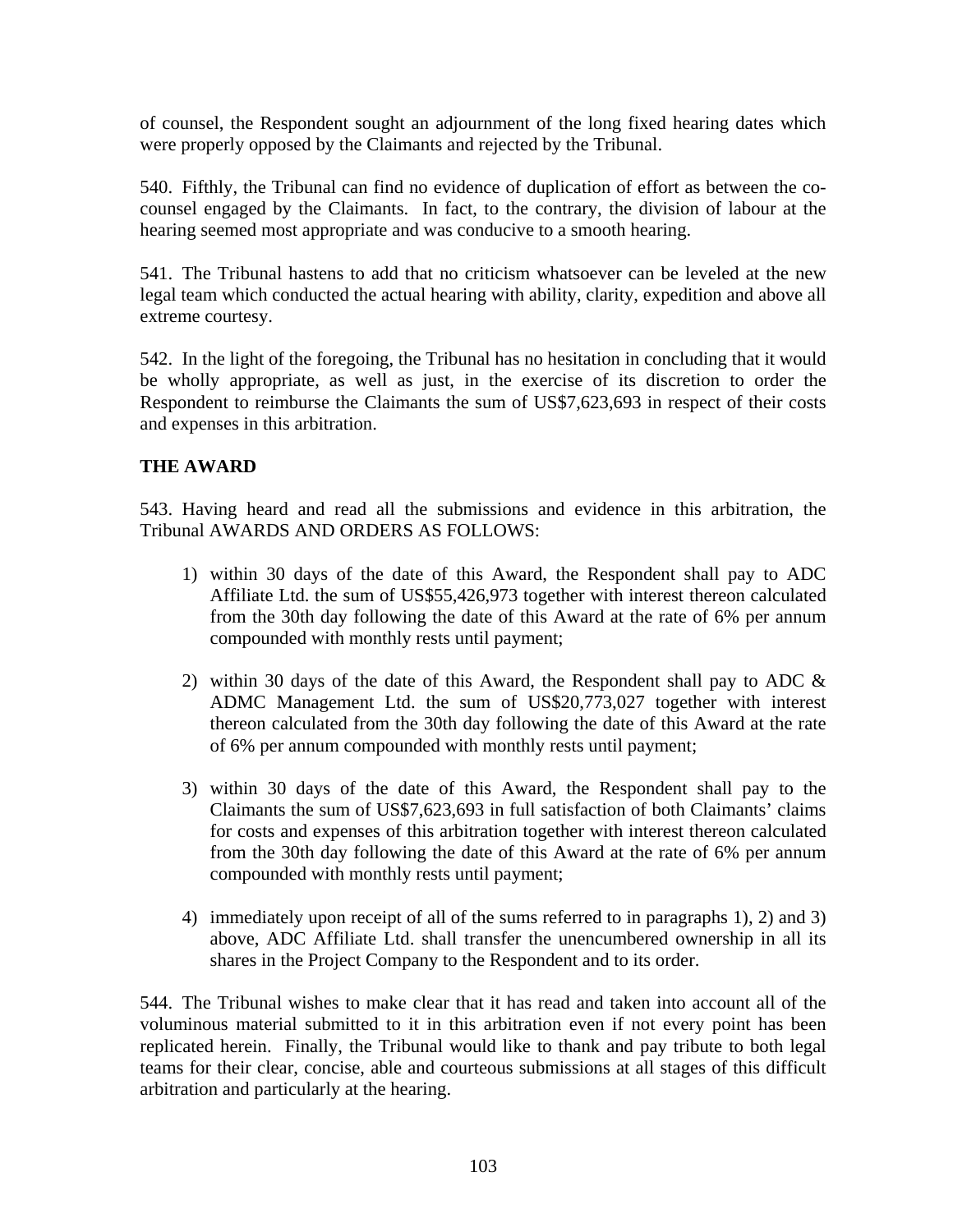\_\_\_\_\_\_\_\_Signed\_\_\_\_\_\_\_

 $\frac{\text{Signed}}{\text{Signed}}$ 

Professor Albert Jan van den Berg

Dated this  $25<sup>th</sup>$  day of September 2006

Dated this 22<sup>nd</sup> day of September 2006

The Honorable Charles N. Brower

 $Signed$ 

Neil T. Kaplan CBE, QC

President

Dated this 27<sup>th</sup> day of September 2006